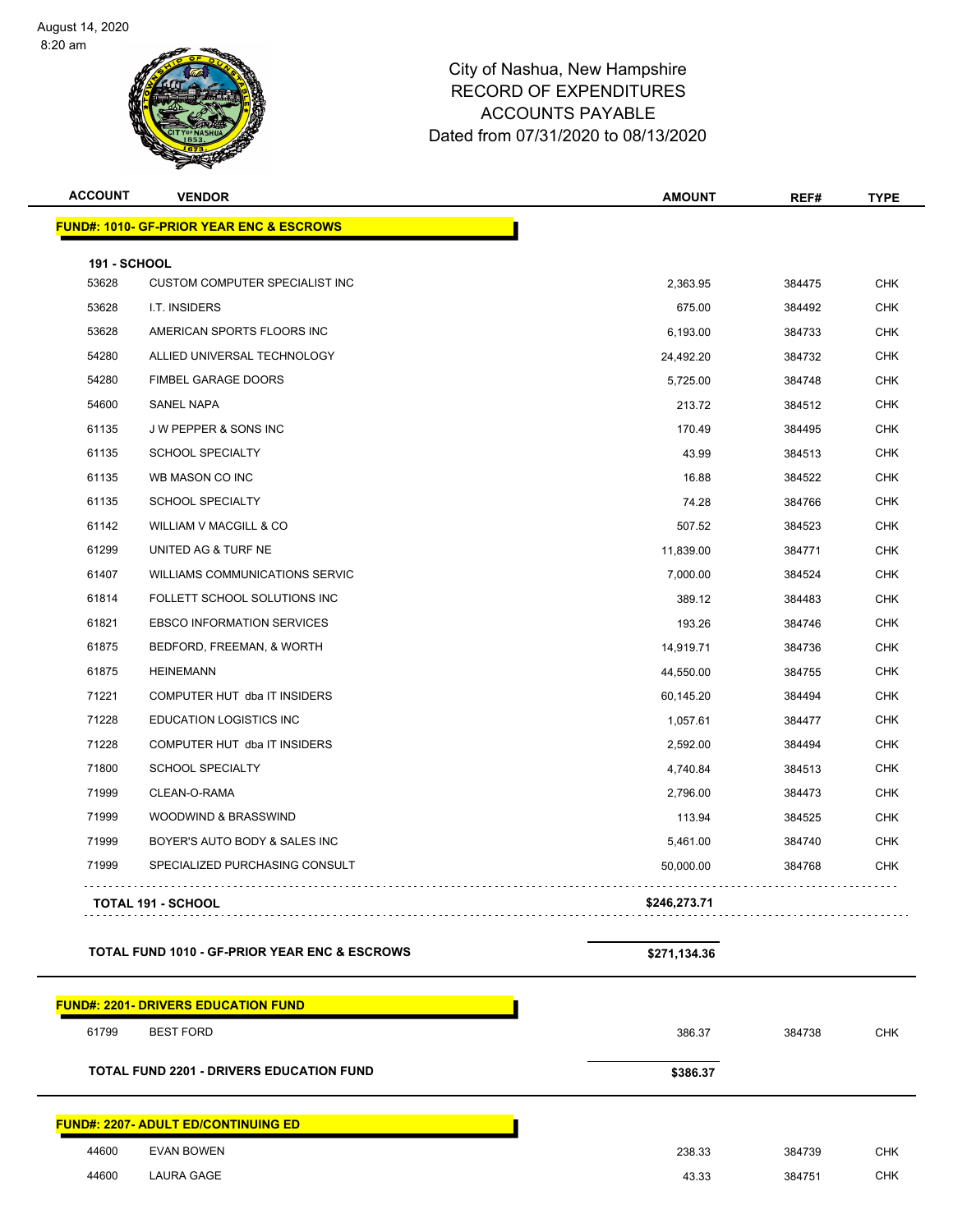| <b>ACCOUNT</b> | <b>VENDOR</b>                                          |             | <b>AMOUNT</b> | REF#   | <b>TYPE</b> |
|----------------|--------------------------------------------------------|-------------|---------------|--------|-------------|
|                | <b>TOTAL FUND 2207 - ADULT ED/CONTINUING ED</b>        |             | \$281.66      |        |             |
|                | <b>FUND#: 2503- PARKS &amp; REC PROGRAMS FUND</b>      |             |               |        |             |
| 44549          | <b>LEA ANN ATWELL</b>                                  |             | 110.00        | 384774 | <b>CHK</b>  |
| 44549          | MICHELLE DOUGLAS                                       |             | 70.00         | 384775 | <b>CHK</b>  |
| 53600          | LONGFELLOW NEW HAMPSHIRE                               |             | 160.00        | 384383 | <b>CHK</b>  |
| 53600          | <b>NRICH INC</b>                                       |             | 875.00        | 384402 | <b>CHK</b>  |
| 53600          | SETH DICHARD GOLF SCHOOL GROUP                         |             | 1,475.00      | 384416 | <b>CHK</b>  |
|                | <b>TOTAL FUND 2503 - PARKS &amp; REC PROGRAMS FUND</b> |             | \$2,690.00    |        |             |
|                | <b>FUND#: 2504- HOLMAN STADIUM EVENTS FUND</b>         |             |               |        |             |
| 53600          | LONGFELLOW NEW HAMPSHIRE                               |             | 1,910.00      | 384383 | CHK         |
|                | <b>TOTAL FUND 2504 - HOLMAN STADIUM EVENTS FUND</b>    |             | \$1,910.00    |        |             |
|                | <b>FUND#: 2505- PEG ACCESS CHANNELS FUND</b>           |             |               |        |             |
| 54141          | PENNICHUCK WATER WORKS INC                             |             | 41.02         | 384321 | <b>CHK</b>  |
| 55699          | <b>COMCAST</b>                                         |             | 10.40         | 384317 | <b>CHK</b>  |
| 55699          | AARDVARK THE DEAN OF CLEAN                             |             | 195.00        | 384604 | <b>CHK</b>  |
| 61299          | AMAZON CAPITAL SERV (CITY ACH)                         |             | 173.76        | 159360 | <b>ACH</b>  |
| 61428          | AMAZON CAPITAL SERV (CITY ACH)                         |             | 188.99        | 159360 | <b>ACH</b>  |
|                | <b>TOTAL FUND 2505 - PEG ACCESS CHANNELS FUND</b>      |             | \$609.17      |        |             |
|                | <b>FUND#: 2506- HUNT BLDG FACILITY RENTAL FUND</b>     |             |               |        |             |
| 53628          | <b>COMCAST</b>                                         |             | 88.40         | 384588 | <b>CHK</b>  |
| 54100          | <b>EVERSOURCE</b>                                      |             | 640.39        | 384320 | <b>CHK</b>  |
| 54280          | SOUTHERN NH PEST CONTROL                               |             | 53.00         | 384704 | <b>CHK</b>  |
| 61100          | AMAZON CAPITAL SERV (CITY ACH)                         |             | 72.35         | 159298 | <b>ACH</b>  |
|                | TOTAL FUND 2506 - HUNT BLDG FACILITY RENTAL FUND       |             | \$854.14      |        |             |
|                | <b>FUND#: 2507- FIRE TRAINING FACILITY RENTAL</b>      |             |               |        |             |
| 54821          | UNITED SITE SERVICES                                   |             | 145.97        | 384719 | <b>CHK</b>  |
|                | <b>TOTAL FUND 2507 - FIRE TRAINING FACILITY RENTAL</b> |             | \$145.97      |        |             |
|                | <b>FUND#: 3035- FEMA DISASTER ASSIST GRANTS</b>        |             |               |        |             |
| 53107          | <b>DENNIS MIRES PA</b>                                 | 20.1010.129 | 23,200.00     | 384633 | <b>CHK</b>  |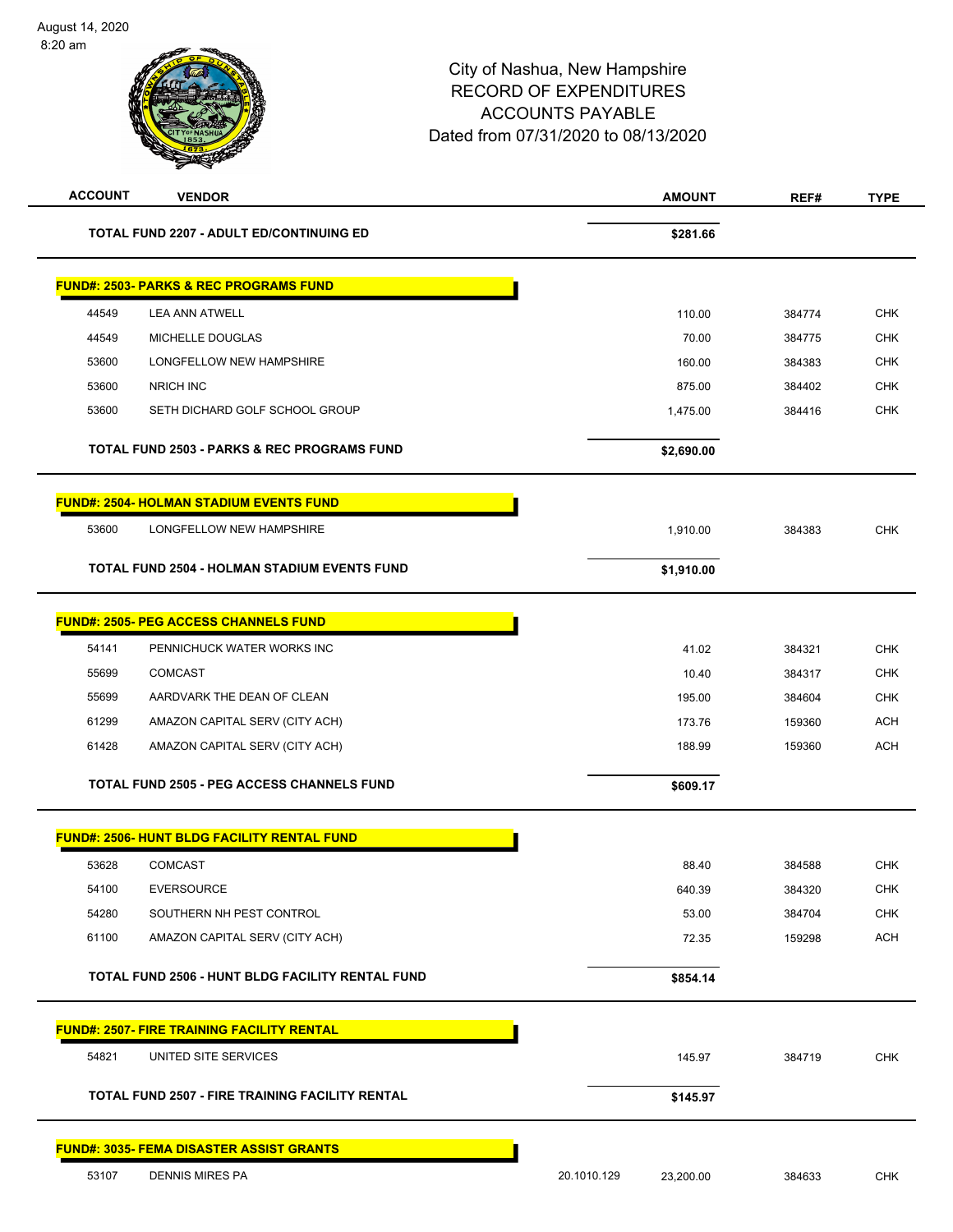

| <b>ACCOUNT</b> | <b>VENDOR</b>                                           |               | <b>AMOUNT</b> | REF#   | <b>TYPE</b> |
|----------------|---------------------------------------------------------|---------------|---------------|--------|-------------|
|                | <u> FUND#: 3035- FEMA DISASTER ASSIST GRANTS</u>        |               |               |        |             |
| 54236          | JOHNSON CONTROLS SECURITY                               | 20.1010.122   | 7,392.00      | 384375 | <b>CHK</b>  |
| 54236          | CUSTOM COMPUTER SPECIALIST INC                          | 20.1010.122   | 2,708.75      | 384630 | <b>CHK</b>  |
| 54236          | JOHNSON CONTROLS SECURITY                               | 20.1010.122   | 3,304.50      | 384656 | CHK         |
| 54821          | THE THRONE DEPOT                                        | 20.1006.106   | 100.00        | 384428 | <b>CHK</b>  |
| 54821          | THE THRONE DEPOT                                        | 20.1006.106   | 798.00        | 384713 | <b>CHK</b>  |
| 55616          | INTERWARE DEVELOPMENT CO INC                            | 20.1010.126   | 11,893.94     | 159330 | <b>ACH</b>  |
| 55699          | <b>SHAYAN KERAMATI</b>                                  | 20.1006.156   | 174.00        | 384376 | <b>CHK</b>  |
| 61142          | AMAZON CAPITAL SERV (CITY ACH)                          | 20.1006.106   | 91.58         | 159298 | <b>ACH</b>  |
| 61142          | BOUND TREE MEDICAL, LLC                                 | 20.1006.106   | 5,439.92      | 384619 | <b>CHK</b>  |
| 61142          | <b>IMPERIAL DADE</b>                                    | 20.1006.106   | 159.00        | 384652 | <b>CHK</b>  |
| 61299          | WB MASON CO INC                                         | 20.1010.106   | 184.43        | 384433 | <b>CHK</b>  |
| 61428          | <b>RITZ SAFETY LLC</b>                                  | 20.1010.177   | 1,352.71      | 384696 | <b>CHK</b>  |
| 61428          | ULTIPLAY PARKS AND RECREATION                           | 20.1010.177   | 13,920.00     | 384717 | CHK         |
| 68348          | <b>MEGAN CARON</b>                                      | 20.1010.106   | 1,259.38      | 159301 | <b>ACH</b>  |
| 71221          | AMAZON CAPITAL SERV (CITY ACH)                          | 20.1010.122   | 899.75        | 159298 | ACH         |
| 71221          | AMAZON CAPITAL SERV (CITY ACH)                          | 20.1010.122   | 999.75        | 159360 | <b>ACH</b>  |
| 71221          | <b>BEST BUY BUSINESS ADVANTAGE</b>                      | 20.1010.122   | 242.99        | 384332 | <b>CHK</b>  |
| 71221          | DELL MARKETING LP                                       | 20.1010.122   | 2,928.30      | 384352 | CHK         |
| 71410          | AMAZON CAPITAL SERV (CITY ACH)                          | 20.1006.106   | 146.12        | 159298 | <b>ACH</b>  |
| 71410          | <b>CLEAR AIR LLC</b>                                    | 20.1006.106   | 3,200.00      | 384625 | <b>CHK</b>  |
| 71410          | INDUSTRIAL PROTECTION SERVICES                          | 20.1006.106   | 700.64        | 384653 | <b>CHK</b>  |
| 81300          | <b>LIFEWAY MOBILITY</b>                                 | 20.1010.161   | 9,548.87      | 384660 | <b>CHK</b>  |
|                | <b>TOTAL FUND 3035 - FEMA DISASTER ASSIST GRANTS</b>    |               | \$90,644.63   |        |             |
|                | <b>FUND#: 3050- POLICE GRANTS FUND</b>                  |               |               |        |             |
| 61110          | ATLANTIC TACTICAL INC                                   | 50.1005.18.01 | 1,162.50      | 384607 | CHK         |
|                | <b>TOTAL FUND 3050 - POLICE GRANTS FUND</b>             |               | \$1,162.50    |        |             |
|                | <b>FUND#: 3068- COMMUNITY SERVICES GRANTS FUND</b>      |               |               |        |             |
| 61250          | <b>GEOCKO INC</b>                                       | 71.1004.20.04 | 550.00        | 159307 | ACH         |
| 61250          | <b>GEOCKO INC</b>                                       | 71.1004.20.08 | 1,000.00      | 159307 | <b>ACH</b>  |
| 61250          | <b>HEALTH PROMOTIONS</b>                                | 71.1004.20.10 | 505.80        | 384372 | <b>CHK</b>  |
| 61250          | <b>GEOCKO INC</b>                                       | 71.1014.20.01 | 450.00        | 159307 | ACH         |
| 68322          | <b>GEOCKO INC</b>                                       | 71.1099.11.02 | 5,300.00      | 159307 | <b>ACH</b>  |
|                |                                                         |               |               |        |             |
|                | <b>TOTAL FUND 3068 - COMMUNITY SERVICES GRANTS FUND</b> |               | \$7,805.80    |        |             |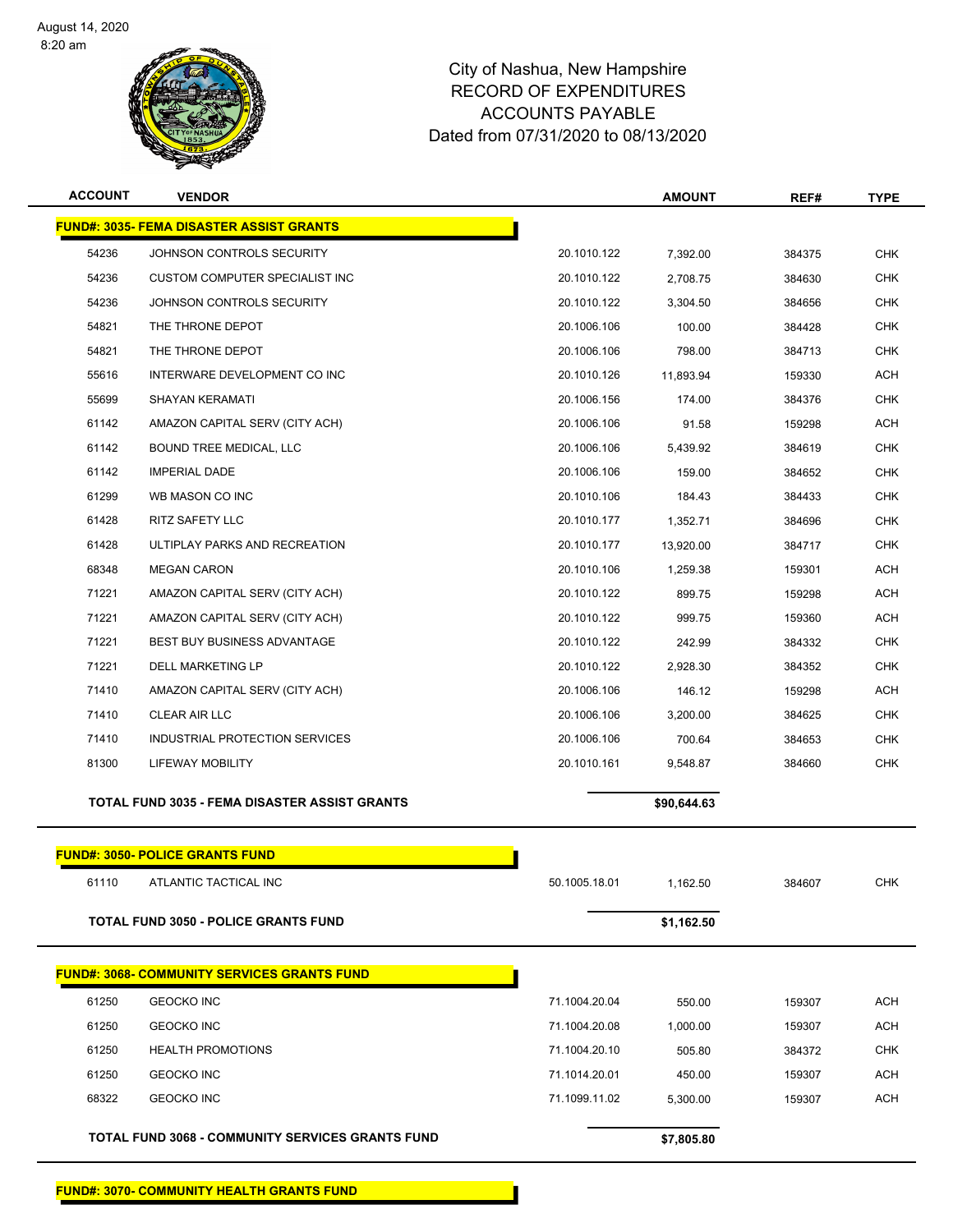

| <b>ACCOUNT</b> | <b>VENDOR</b>                                         |                | <b>AMOUNT</b> | REF#   | <b>TYPE</b> |
|----------------|-------------------------------------------------------|----------------|---------------|--------|-------------|
|                | <b>FUND#: 3070- COMMUNITY HEALTH GRANTS FUND</b>      |                |               |        |             |
| 61100          | AMAZON CAPITAL SERV (CITY ACH)                        | 72.1012.21.01  | 239.59        | 159360 | <b>ACH</b>  |
| 61142          | NH MEDICAL DENTAL SUPPLY LLC                          | 72.1002.20.01  | 60.50         | 384681 | <b>CHK</b>  |
| 61142          | NH MEDICAL DENTAL SUPPLY LLC                          | 72.1009.20.02  | 565.75        | 384681 | CHK         |
| 61250          | <b>RIVERWORKS PRINTING</b>                            | 72.1002.20.01  | 319.00        | 384409 | <b>CHK</b>  |
| 71000          | AMAZON CAPITAL SERV (CITY ACH)                        | 72.1009.21.01  | 78.24         | 159360 | <b>ACH</b>  |
|                | <b>TOTAL FUND 3070 - COMMUNITY HEALTH GRANTS FUND</b> |                | \$1,263.08    |        |             |
|                |                                                       |                |               |        |             |
|                | <b>FUND#: 3080- COMMUNITY DEVELOPMENT GRANTS</b>      |                |               |        |             |
| 54210          | <b>BROX INDUSTRIES INC</b>                            | 2134.81.18.30  | 1,942.81      | 159300 | ACH         |
| 54210          | HOME DEPOT CREDIT SERVICE 3065                        | 2134.81.18.30  | 153.00        | 384373 | <b>CHK</b>  |
| 54210          | <b>MARSHALL SIGNS INC</b>                             | 2134.81.18.30  | 1,472.00      | 384386 | <b>CHK</b>  |
|                | <b>TOTAL FUND 3080 - COMMUNITY DEVELOPMENT GRANTS</b> |                | \$3,567.81    |        |             |
|                |                                                       |                |               |        |             |
|                | <b>FUND#: 3090- URBAN PROGRAM GRANTS FUND</b>         |                |               |        |             |
| 54210          | DAD'S ABATEMENT LLC                                   | 1092.18.15.49  | 15,000.00     | 384309 | <b>CHK</b>  |
| 54210          | DAD'S ABATEMENT LLC                                   | 1092.18.30.49  | 5,000.00      | 384309 | <b>CHK</b>  |
| 55307          | LAWRENCE PHILLIPS JR                                  | 1092.18.10.20  | 309.93        | 384313 | <b>CHK</b>  |
| 55307          | DAVID SULLIVAN                                        | 1092.18.10.20  | 292.11        | 384586 | CHK         |
| 55614          | <b>HILLSBOROUGH COUNTY REGISTRY</b>                   | 8400.21.10.100 | 16.50         | 384650 | <b>CHK</b>  |
| 68345          | <b>YESENIA RIVERA</b>                                 | 1092.18.10.50  | 350.00        | 384584 | <b>CHK</b>  |
|                | <b>TOTAL FUND 3090 - URBAN PROGRAM GRANTS FUND</b>    |                | \$20,968.54   |        |             |
|                |                                                       |                |               |        |             |
|                | <b>FUND#: 3120- TRANSIT GRANTS FUND</b>               |                |               |        |             |
| 53107          | <b>GREENMAN-PEDERSEN INC</b>                          | 5339.19.90.02  | 342.28        | 384370 | <b>CHK</b>  |
| 54100          | <b>EVERSOURCE</b>                                     | 5307.21.10.19  | 374.86        | 384320 | <b>CHK</b>  |
| 54141          | PENNICHUCK WATER WORKS INC                            | 5307.20.10.17  | 150.38        | 384321 | <b>CHK</b>  |
| 54141          | PENNICHUCK WATER WORKS INC                            | 5307.21.10.18  | 161.17        | 384321 | <b>CHK</b>  |
| 54280          | BILLS WORLD CLASS CLEANING SER                        | 5307.21.40.20  | 1,050.00      | 384334 | <b>CHK</b>  |
| 54280          | HOME DEPOT CREDIT SERVICE 3065                        | 5307.21.40.20  | 19.97         | 384651 | CHK         |
| 54421          | CONWAY TECHNOLOGY GROUP                               | 5307.21.10.10  | 237.03        | 384627 | <b>CHK</b>  |
| 54600          | PORTLAND GLASS                                        | 5307.21.40.35  | 330.00        | 384407 | <b>CHK</b>  |
| 55109          | CONSOLIDATED COMMUNICATIONS                           | 5307.21.10.10  | 70.00         | 384318 | CHK         |
| 55109          | CONSOLIDATED COMMUNICATIONS                           | 5307.21.10.10  | 209.40        | 384589 | <b>CHK</b>  |
| 55690          | FIRST TRANSIT INC                                     | 5307.20.10.10  | 43,154.00     | 159305 | <b>ACH</b>  |
| 55690          | FIRST TRANSIT INC                                     | 5307.20.10.35  | 62,148.96     | 159305 | ACH         |
| 55690          | FIRST TRANSIT INC                                     | 5307.20.10.40  | 50,248.72     | 159305 | ACH         |
| 61107          | CINTAS#016                                            | 5307.21.40.20  | 171.51        | 384342 | <b>CHK</b>  |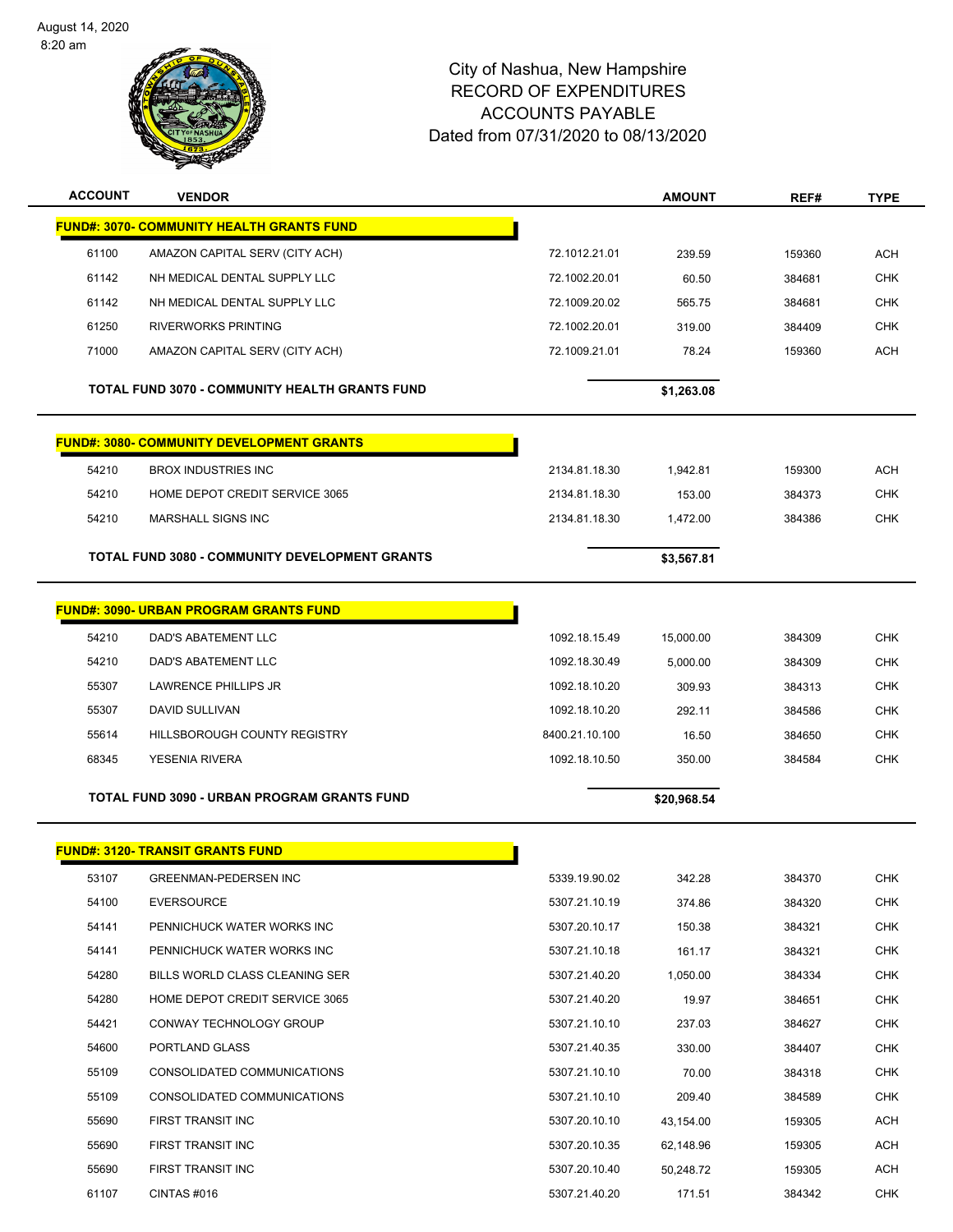

| <b>ACCOUNT</b> | <b>VENDOR</b>                                |               | <b>AMOUNT</b> | REF#   | <b>TYPE</b> |
|----------------|----------------------------------------------|---------------|---------------|--------|-------------|
|                | <b>FUND#: 3120- TRANSIT GRANTS FUND</b>      |               |               |        |             |
| 61299          | <b>BLUE RESERVE WATER</b>                    | 5307.21.10.10 | 63.00         | 384617 | <b>CHK</b>  |
| 61299          | WB MASON CO INC                              | 5307.21.10.30 | 84.21         | 384723 | <b>CHK</b>  |
| 61299          | AMAZON CAPITAL SERV (CITY ACH)               | 5307.21.40.50 | 31.98         | 159298 | <b>ACH</b>  |
| 61299          | AMAZON CAPITAL SERV (CITY ACH)               | 5307.21.40.50 | 63.70         | 159360 | <b>ACH</b>  |
| 61299          | O'REILLY AUTO PARTS                          | 5307.21.40.50 | 7.47          | 384403 | <b>CHK</b>  |
| 61299          | <b>SANEL NAPA</b>                            | 5307.21.40.50 | 97.40         | 384413 | <b>CHK</b>  |
| 61299          | <b>FASTENAL CO</b>                           | 5307.21.40.50 | 224.97        | 384641 | <b>CHK</b>  |
| 61299          | HOME DEPOT CREDIT SERVICE 3065               | 5307.21.40.50 | 135.48        | 384651 | <b>CHK</b>  |
| 61705          | <b>MAYNARD &amp; LESIEUR INC</b>             | 5307.21.10.55 | 155.00        | 384391 | <b>CHK</b>  |
| 61709          | PETRO-CANANDA AMERICA                        | 5307.21.10.30 | 329.49        | 384406 | <b>CHK</b>  |
| 61799          | <b>CUMMINS NORTHEAST LLC</b>                 | 5307.21.40.35 | 194.64        | 384349 | <b>CHK</b>  |
| 61799          | NEW ENGLAND KENWORTH                         | 5307.21.40.35 | 87.94         | 384398 | <b>CHK</b>  |
| 61799          | <b>SANEL NAPA</b>                            | 5307.21.40.35 | 245.22        | 384413 | <b>CHK</b>  |
| 61799          | NEW ENGLAND KENWORTH                         | 5307.21.40.35 | 74.76         | 384678 | <b>CHK</b>  |
| 61799          | DATTCO, INC                                  | 5307.21.40.40 | 427.42        | 384350 | <b>CHK</b>  |
| 61799          | <b>NEW ENGLAND KENWORTH</b>                  | 5307.21.40.40 | 78.53         | 384398 | <b>CHK</b>  |
| 61799          | O'REILLY AUTO PARTS                          | 5307.21.40.40 | 6.40          | 384403 | <b>CHK</b>  |
| 61799          | <b>SANEL NAPA</b>                            | 5307.21.40.40 | 250.07        | 384413 | <b>CHK</b>  |
| 61799          | NEW ENGLAND KENWORTH                         | 5307.21.40.40 | 63.94         | 384678 | <b>CHK</b>  |
| 61799          | QUIRK GM PARTS DEPOT                         | 5307.21.40.40 | 133.56        | 384694 | <b>CHK</b>  |
| 61799          | W D MATTHEWS MACHINERY CO                    | 5307.21.40.55 | 105.78        | 159323 | <b>ACH</b>  |
|                | <b>TOTAL FUND 3120 - TRANSIT GRANTS FUND</b> |               | \$161,529.24  |        |             |

|       | <b>FUND#: 3800- SCHOOL GRANTS FUND</b> |                 |           |        |            |
|-------|----------------------------------------|-----------------|-----------|--------|------------|
| 53607 | DAVID MOORE                            | 91.03809.042220 | 2,000.00  | 384498 | <b>CHK</b> |
| 53614 | <b>GROW NASHUA</b>                     | 91.03760.181430 | 3,816.00  | 384575 | <b>CHK</b> |
| 53628 | CASSIE YACKLEY, PSY.D PLLC             | 91.03499.992212 | 300.00    | 384471 | <b>CHK</b> |
| 53628 | EDWARD V GERETY                        | 91.03530.991600 | 1,500.00  | 384752 | <b>CHK</b> |
| 53628 | PAPER ROOSTER LLC                      | 91.03809.042220 | 17,500.00 | 384761 | <b>CHK</b> |
| 53628 | <b>JESSICA GORHAN</b>                  | 91.30820.991490 | 1,890.00  | 384496 | <b>CHK</b> |
| 61135 | (SCHOOL ACH) AMAZON CAPITAL SE         | 91.03760.091430 | 111.84    | 159325 | <b>ACH</b> |
| 61135 | WB MASON CO INC                        | 91.03760.091430 | 64.77     | 384522 | <b>CHK</b> |
| 61135 | (SCHOOL ACH) AMAZON CAPITAL SE         | 91.03760.141430 | 111.84    | 159325 | <b>ACH</b> |
| 61135 | (SCHOOL ACH) AMAZON CAPITAL SE         | 91.03760.151430 | 111.84    | 159325 | <b>ACH</b> |
| 61135 | WB MASON CO INC                        | 91.03760.151430 | 86.36     | 384522 | <b>CHK</b> |
| 61135 | (SCHOOL ACH) AMAZON CAPITAL SE         | 91.03760.161430 | 111.84    | 159325 | <b>ACH</b> |
| 61135 | WB MASON CO INC                        | 91.03760.161430 | 86.36     | 384522 | <b>CHK</b> |
| 61135 | (SCHOOL ACH) AMAZON CAPITAL SE         | 91.03760.181430 | 111.84    | 159325 | <b>ACH</b> |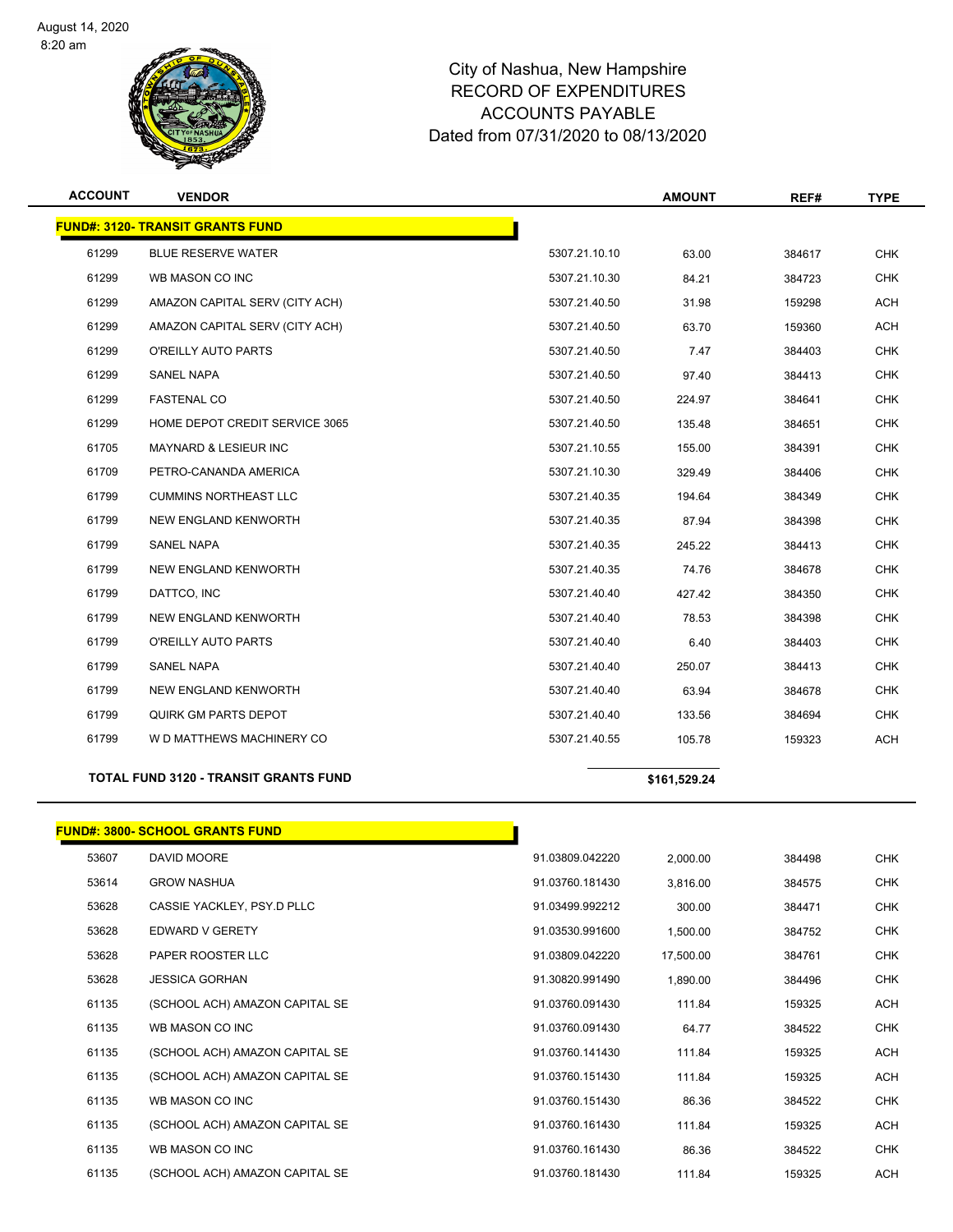

#### Page 25 of 83

#### City of Nashua, New Hampshire RECORD OF EXPENDITURES ACCOUNTS PAYABLE Dated from 07/31/2020 to 08/13/2020

| <b>ACCOUNT</b> | <b>VENDOR</b>                                     |                 | <b>AMOUNT</b> | REF#   | <b>TYPE</b> |
|----------------|---------------------------------------------------|-----------------|---------------|--------|-------------|
|                | <b>FUND#: 3800- SCHOOL GRANTS FUND</b>            |                 |               |        |             |
| 61135          | (SCHOOL ACH) AMAZON CAPITAL SE                    | 91.36920.041300 | 4,226.54      | 159325 | <b>ACH</b>  |
| 61299          | <b>SCHOOL SPECIALTY</b>                           | 91.03760.231241 | 527.12        | 384513 | <b>CHK</b>  |
| 61299          | <b>SCHOOL SPECIALTY</b>                           | 91.03760.231249 | 482.18        | 384513 | <b>CHK</b>  |
| 61299          | <b>GROW NASHUA</b>                                | 91.30820.991490 | 1,249.01      | 384486 | <b>CHK</b>  |
| 61875          | <b>BARNES &amp; NOBLE INC</b>                     | 91.03499.991160 | 385.94        | 384467 | <b>CHK</b>  |
| 71221          | COMPUTER HUT dba IT INSIDERS                      | 91.03900.041300 | 1,966.80      | 384494 | <b>CHK</b>  |
| 71602          | MERRIMACK BUILDING SUPPLY INC                     | 7018.112690.02  | 179.83        | 384497 | <b>CHK</b>  |
| 71602          | DONALD M THERIAULT                                | 7018.112690.02  | 3,840.00      | 384517 | <b>CHK</b>  |
| 71602          | MERRIMACK BUILDING SUPPLY INC                     | 7018.162690.02  | 270.01        | 384497 | <b>CHK</b>  |
| 71602          | NASHUA WALLPAPER CO INC                           | 7018.162690.02  | 2,761.20      | 384499 | <b>CHK</b>  |
| 71602          | NASHUA WALLPAPER CO INC                           | 7018.162690.02  | 87.33         | 384758 | <b>CHK</b>  |
| 71602          | DONALD M THERIAULT                                | 7018.162690.02  | 6,683.71      | 384770 | <b>CHK</b>  |
| 71602          | MERRIMACK BUILDING SUPPLY INC                     | 7018.172690.02  | 179.83        | 384497 | <b>CHK</b>  |
| 71602          | DONALD M THERIAULT                                | 7018.172690.02  | 2,560.00      | 384517 | <b>CHK</b>  |
| 71602          | <b>BELLETETES INC</b>                             | 7018.202690.02  | 343.24        | 384737 | <b>CHK</b>  |
| 71800          | <b>SCHOOL SPECIALTY</b>                           | 91.03760.181100 | 813.48        | 384513 | <b>CHK</b>  |
| 71800          | <b>SCHOOL SPECIALTY</b>                           | 91.03760.181100 | 334.50        | 384766 | <b>CHK</b>  |
|                | <b>TOTAL FUND 3800 - SCHOOL GRANTS FUND</b>       |                 | \$54,693.41   |        |             |
|                | <b>FUND#: 4020- POLICE DRUG ENFORCEMENT FUND</b>  |                 |               |        |             |
| 71000          | <b>COVERT LAW ENFORCEMENT</b>                     |                 | 159.00        | 384348 | <b>CHK</b>  |
|                | TOTAL FUND 4020 - POLICE DRUG ENFORCEMENT FUND    |                 | \$159.00      |        |             |
|                | <b>FUND#: 4025- DOJ DRUG FORFEITURE FUND</b>      |                 |               |        |             |
| 55699          | COMCAST                                           |                 | 319.97        | 384588 | CHK         |
| 55699          | <b>TRANSUNION RISK &amp; ALTERNATIVE</b>          |                 | 246.40        | 384714 | <b>CHK</b>  |
| 61799          | NORTHERN FOREIGN CAR PARTS INC                    |                 | 141.15        | 384684 | CHK         |
| 61799          | O'REILLY AUTO PARTS                               |                 | 20.94         | 384686 | <b>CHK</b>  |
| 68343          | CASH                                              |                 | 9,500.00      | 384577 | <b>CHK</b>  |
|                | <b>TOTAL FUND 4025 - DOJ DRUG FORFEITURE FUND</b> |                 | \$10,228.46   |        |             |
|                | <u>FUND#: 4053- FIRE REGIONAL HAZMAT FUND</u>     |                 |               |        |             |
| 71000          | AMAZON CAPITAL SERV (CITY ACH)                    |                 | 25.87         | 159298 | <b>ACH</b>  |
| 71000          | MCKESSON MEDICAL-SURGICAL                         |                 | 715.92        | 159317 | <b>ACH</b>  |
| 71000          | BOUND TREE MEDICAL, LLC                           |                 | 727.15        | 384335 | <b>CHK</b>  |
| 71000          | INDUSTRIAL PROTECTION SERVICES                    |                 | 612.00        | 384374 | <b>CHK</b>  |

SANEL NAPA 394.20 384415 CHK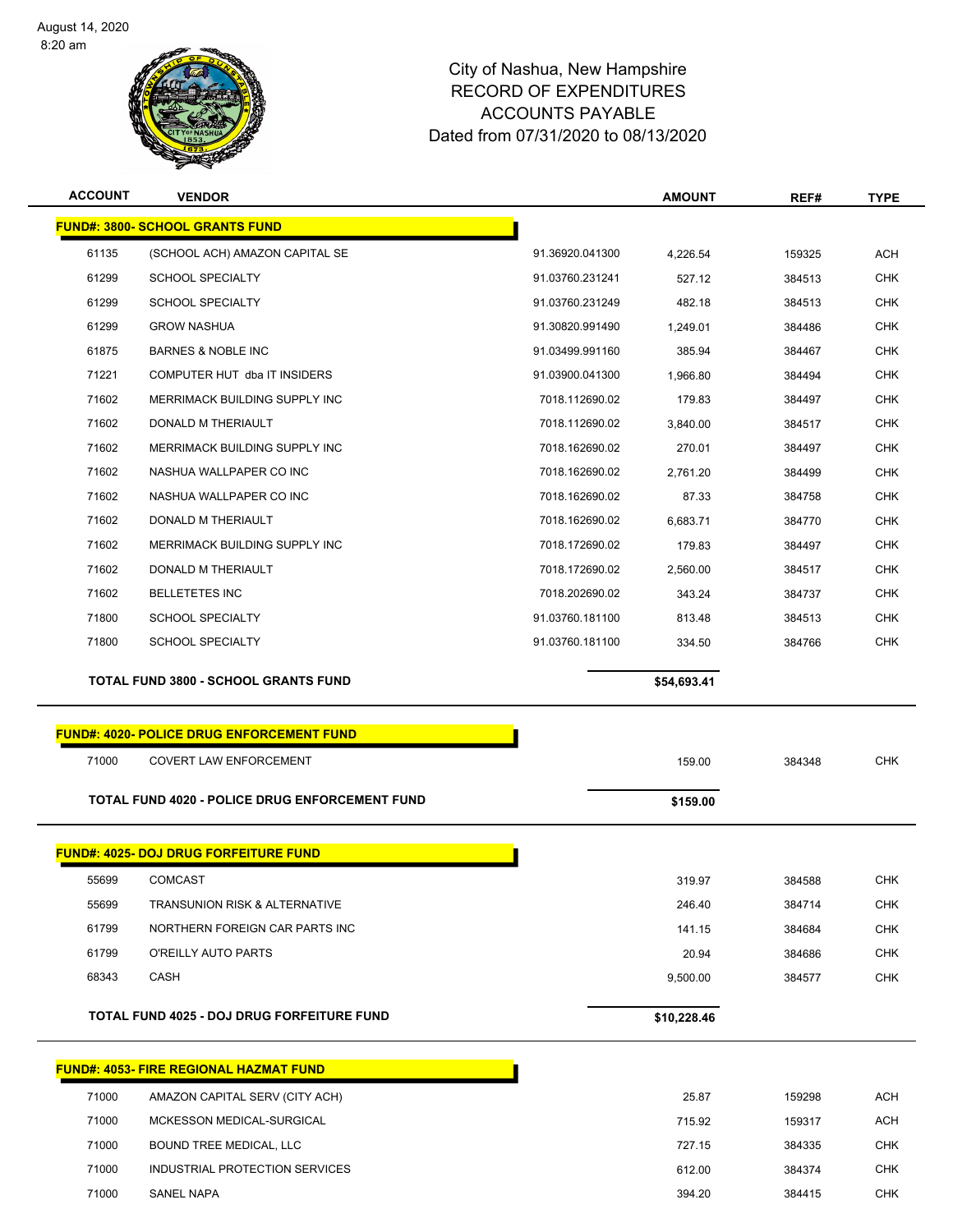| <b>ACCOUNT</b><br><b>VENDOR</b>                        |               | <b>AMOUNT</b>  | REF#   | <b>TYPE</b> |
|--------------------------------------------------------|---------------|----------------|--------|-------------|
| <b>TOTAL FUND 4053 - FIRE REGIONAL HAZMAT FUND</b>     |               | \$2,475.14     |        |             |
| <b>FUND#: 4085- RIVERFRONT PROMENADE TIF FUND</b>      |               |                |        |             |
| 55699<br><b>HTM DANCE</b>                              |               | 240.00         | 384580 | <b>CHK</b>  |
| <b>BEANTOWN SOCIAL CLUB</b><br>55699                   |               | 1,500.00       | 384612 | <b>CHK</b>  |
| <b>TOTAL FUND 4085 - RIVERFRONT PROMENADE TIF FUND</b> |               | \$1,740.00     |        |             |
| <b>FUND#: 4090- LIB-LOST/DAMAGED BOOK FINES</b>        |               |                |        |             |
| 61299<br><b>KRISTEN MURPHY</b>                         |               | 110.00         | 159383 | <b>ACH</b>  |
| 61299<br><b>MARITA KLEMENTS</b>                        |               | 80.00          | 384377 | <b>CHK</b>  |
| TOTAL FUND 4090 - LIB-LOST/DAMAGED BOOK FINES          |               | \$190.00       |        |             |
| FUND#: 5020- CAPITAL PROJECTS-POLICE                   |               |                |        |             |
| 81200<br>LAVALLEE BRENSINGER ARCHITECTS                | 2018.50.19.30 | 6,815.23       | 384659 | <b>CHK</b>  |
| TOTAL FUND 5020 - CAPITAL PROJECTS-POLICE              |               | \$6,815.23     |        |             |
| FUND#: 5090- CAPITAL PROJECTS-HYDROELECTRIC            |               |                |        |             |
| 81200<br>NORMANDEAU ASSOCIATES INC                     | 2201.70.20.30 | 21,678.16      | 159385 | <b>ACH</b>  |
| 81200<br>MAVEL AMERICAS INC                            | 2202.70.20.30 | 127,170.00     | 159376 | <b>ACH</b>  |
| TOTAL FUND 5090 - CAPITAL PROJECTS-HYDROELECTRIC       |               | \$148,848.16   |        |             |
| <b>FUND#: 5100- CAP PROJECTS-ECONOMIC DEV</b>          |               |                |        |             |
| 53142<br><b>WILLIAM C CANNON</b>                       | 2021.83.18.02 | 4,534.03       | 159362 | <b>ACH</b>  |
| <b>TOTAL FUND 5100 - CAP PROJECTS-ECONOMIC DEV</b>     |               | \$4,534.03     |        |             |
| FUND#: 5200- CAPITAL PROJECTS-PUBLIC WORKS             |               |                |        |             |
| 81704<br>SUNSHINE PAVING CORPORATION                   | 2055.60.20.30 | 832,349.65     | 159320 | <b>ACH</b>  |
| 81704<br>SUNSHINE PAVING CORPORATION                   | 2055.60.20.30 | 650,702.59     | 159324 | <b>ACH</b>  |
| TOTAL FUND 5200 - CAPITAL PROJECTS-PUBLIC WORKS        |               | \$1,483,052.24 |        |             |
| <b>FUND#: 5700- CAP PROJECTS-BROAD ST PARKWAY</b>      |               |                |        |             |
| 81700<br>HAYNER / SWANSON INC                          | 1061.60.05.65 | 1,490.00       | 159370 | <b>ACH</b>  |
| TOTAL FUND 5700 - CAP PROJECTS-BROAD ST PARKWAY        |               | \$1,490.00     |        |             |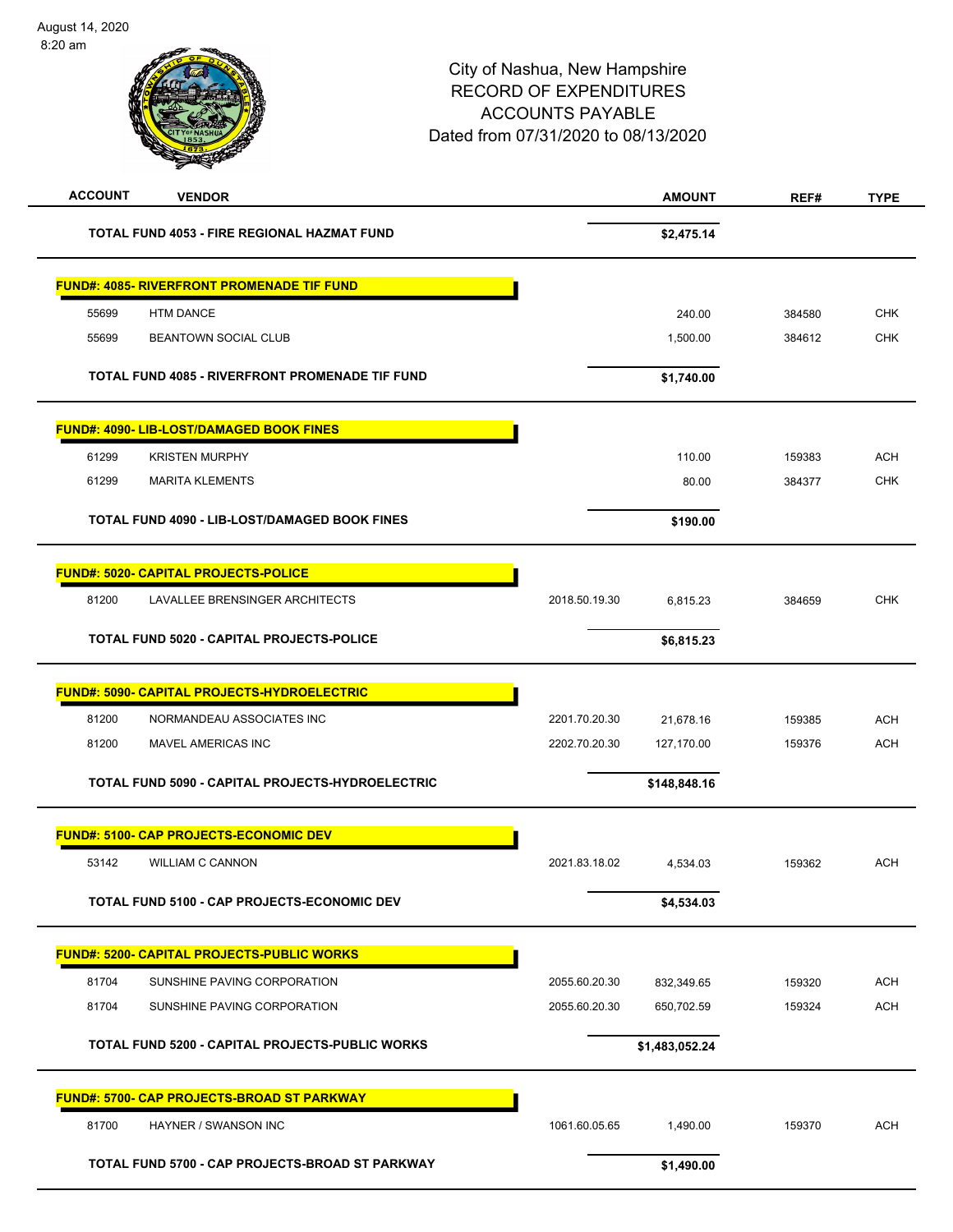

| <b>ACCOUNT</b> | <b>VENDOR</b>                        | <b>AMOUNT</b> | REF#   | <b>TYPE</b> |
|----------------|--------------------------------------|---------------|--------|-------------|
|                | <b>FUND#: 6000- SOLID WASTE FUND</b> |               |        |             |
| 53107          | CHEMSERVE ENVIRONMENTAL ANALYS       | 1,735.22      | 384340 | <b>CHK</b>  |
| 54100          | <b>EVERSOURCE</b>                    | 179.49        | 384591 | CHK         |
| 54141          | PENNICHUCK WATER WORKS INC           | 271.73        | 384321 | <b>CHK</b>  |
| 54200          | BILLS WORLD CLASS CLEANING SER       | 1,560.00      | 384334 | <b>CHK</b>  |
| 54280          | HOME DEPOT CREDIT SERVICE 3065       | 24.97         | 384373 | CHK         |
| 54421          | CONWAY TECHNOLOGY GROUP              | 40.00         | 384346 | CHK         |
| 54600          | <b>FACTORY MOTOR PARTS</b>           | 101.48        | 159303 | ACH         |
| 54600          | MCDEVITT TRUCKS INC                  | 748.84        | 159316 | ACH         |
| 54600          | MCNEILUS TRUCK & MANUFACTURING       | 501.88        | 159318 | ACH         |
| 54600          | <b>FACTORY MOTOR PARTS</b>           | 53.71         | 159366 | ACH         |
| 54600          | MCDEVITT TRUCKS INC                  | 518.32        | 159377 | ACH         |
| 54600          | BRENNTAG LUBRICANTS NORTHEAST        | 1,172.95      | 384336 | CHK         |
| 54600          | CARPARTS DISTRIBUTION CENTER,        | 390.28        | 384337 | CHK         |
| 54600          | F W WEBB COMPANY                     | 72.24         | 384358 | <b>CHK</b>  |
| 54600          | FREIGHTLINER OF NH INC               | 1,330.13      | 384362 | CHK         |
| 54600          | <b>GRAINGER</b>                      | 98.28         | 384367 | CHK         |
| 54600          | LIBERTY INTNL TRUCKS OF NH LLC       | 337.43        | 384381 | CHK         |
| 54600          | NEW ENGLAND KENWORTH                 | 870.01        | 384399 | CHK         |
| 54600          | SANEL NAPA                           | 364.55        | 384414 | <b>CHK</b>  |
| 54600          | SOUTHWORTH-MILTON INC                | 786.07        | 384423 | CHK         |
| 54600          | UNITED AG & TURF NE                  | 38.40         | 384432 | CHK         |
| 54600          | FREIGHTLINER OF NH INC               | 108.62        | 384642 | CHK         |
| 54600          | MACMULKIN CHEVROLET INC              | 166.25        | 384663 | <b>CHK</b>  |
| 54600          | NEW ENGLAND KENWORTH                 | 1,112.27      | 384679 | <b>CHK</b>  |
| 54600          | POWER WASHER SALES LLC               | 102.00        | 384693 | CHK         |
| 55699          | CYN ENVIROMENTAL SERVICES            | 860.00        | 159302 | ACH         |
| 55699          | INTERSTATE REFRIGERANT               | 552.00        | 159311 | <b>ACH</b>  |
| 55699          | <b>INTERSTATE REFRIGERANT</b>        | 762.00        | 159372 | ACH         |
| 55699          | SANBORN HEAD & ASSOC INC             | 3,000.00      | 384411 | <b>CHK</b>  |
| 55699          | TREASURER STATE OF NH                | 14,375.00     | 384576 | <b>CHK</b>  |
| 55699          | <b>ACTION KING SERVICES</b>          | 1,665.00      | 384605 | <b>CHK</b>  |
| 55699          | CASELLA RECYCLING LLC                | 18,573.89     | 384622 | <b>CHK</b>  |
| 61107          | UNIFIRST CORPORATION                 | 97.06         | 384431 | <b>CHK</b>  |
| 61192          | AMAZON CAPITAL SERV (CITY ACH)       | 83.96         | 159298 | <b>ACH</b>  |
| 61307          | SHATTUCK MALONE OIL CO               | 2,347.71      | 384417 | <b>CHK</b>  |
| 61428          | WB MASON CO INC                      | 5.32          | 384433 | <b>CHK</b>  |
| 61705          | MAYNARD & LESIEUR INC                | 2,074.15      | 384387 | CHK         |
| 61705          | MAYNARD & LESIEUR INC                | 94.65         | 384665 | <b>CHK</b>  |
| 61705          | <b>MAYNARD &amp; LESIEUR INC</b>     | 519.08        | 384667 | <b>CHK</b>  |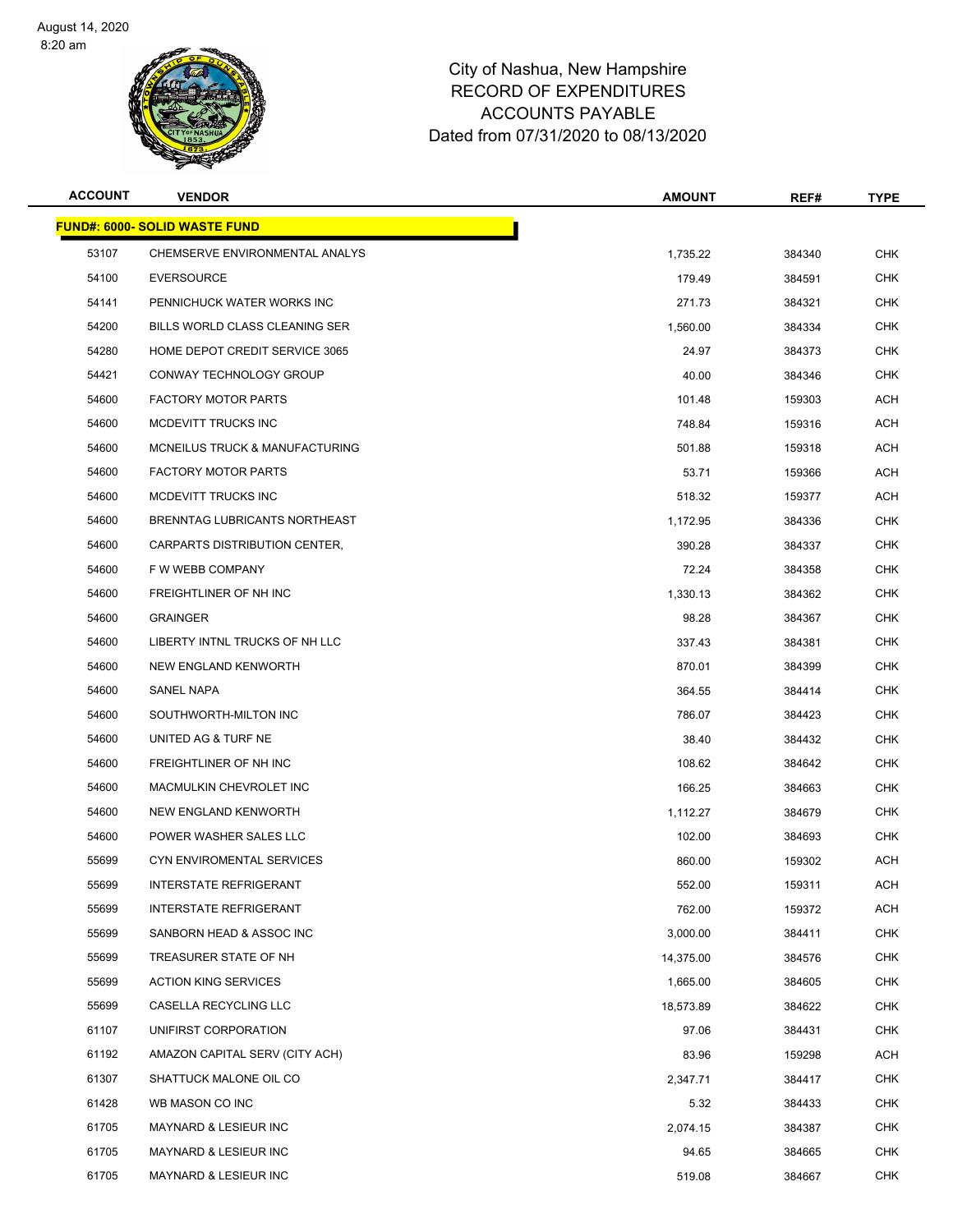

| <b>ACCOUNT</b> | <b>VENDOR</b>                        |               | <b>AMOUNT</b> | REF#   | <b>TYPE</b> |
|----------------|--------------------------------------|---------------|---------------|--------|-------------|
|                | <b>FUND#: 6000- SOLID WASTE FUND</b> |               |               |        |             |
| 61705          | PETE'S TIRE BARNS INC                |               | 1,302.00      | 384691 | <b>CHK</b>  |
| 81500          | MCNEILUS TRUCK & MANUFACTURING       | 2404.68.20.30 | 278,211.00    | 159378 | <b>ACH</b>  |
|                |                                      |               |               |        |             |
|                | TOTAL FUND 6000 - SOLID WASTE FUND   |               | \$337,207.94  |        |             |
|                | <u> FUND#: 6200- WASTEWATER FUND</u> |               |               |        |             |
| 44597          | HILLSBOROUGH COUNTY REGISTRY         |               | 28.00         | 384650 | <b>CHK</b>  |
| 53107          | ENTHALPY ANALYTICAL LLC              |               | 1,215.00      | 159365 | <b>ACH</b>  |
| 53107          | EASTERN ANALYTICAL INC               |               | 65.00         | 384637 | <b>CHK</b>  |
| 53467          | <b>MAILINGS UNLIMITED</b>            |               | 195.26        | 159315 | <b>ACH</b>  |
| 54100          | <b>EVERSOURCE</b>                    |               | 1,497.96      | 384563 | <b>CHK</b>  |
| 54141          | PENNICHUCK WATER WORKS INC           |               | 16.13         | 384321 | <b>CHK</b>  |
| 54421          | <b>CONWAY OFFICE PRODUCTS LLC</b>    |               | 115.77        | 384345 | <b>CHK</b>  |
| 54421          | CONWAY TECHNOLOGY GROUP              |               | 40.00         | 384346 | <b>CHK</b>  |
| 54487          | M & M ELECTRICAL SUPPLY CO INC       |               | 889.24        | 159375 | <b>ACH</b>  |
| 54487          | F W WEBB COMPANY                     |               | 60.80         | 384358 | CHK         |
| 54487          | <b>GRAINGER</b>                      |               | 241.20        | 384367 | <b>CHK</b>  |
| 54487          | <b>HAJOCA CORPORATION</b>            |               | 21.49         | 384371 | <b>CHK</b>  |
| 54487          | <b>GRAINGER</b>                      |               | 373.50        | 384647 | CHK         |
| 54600          | <b>FACTORY MOTOR PARTS</b>           |               | 43.62         | 159303 | <b>ACH</b>  |
| 54600          | <b>BEST FORD</b>                     |               | 139.94        | 384333 | <b>CHK</b>  |
| 54600          | CARPARTS DISTRIBUTION CENTER,        |               | 196.42        | 384337 | <b>CHK</b>  |
| 54600          | CN WOOD CO INC                       |               | 460.26        | 384343 | <b>CHK</b>  |
| 54600          | SANEL NAPA                           |               | 118.99        | 384414 | CHK         |
| 54600          | <b>BEST FORD</b>                     |               | 108.74        | 384614 | <b>CHK</b>  |
| 54600          | <b>D &amp; R TOWING INC</b>          |               | 495.00        | 384631 | <b>CHK</b>  |
| 54600          | RV MEDIC LLC                         |               | 149.00        | 384699 | CHK         |
| 55109          | CONSOLIDATED COMMUNICATIONS          |               | 88.14         | 384589 | <b>CHK</b>  |
| 55109          | <b>FIRSTLIGHT</b>                    |               | 60.75         | 384592 | <b>CHK</b>  |
| 55118          | VERIZON WIRELESS-342053899-003       |               | 120.03        | 384598 | <b>CHK</b>  |
| 55514          | TREASURER STATE OF NH                |               | 450.00        | 384596 | CHK         |
| 55699          | <b>CRYSTAL ROCK</b>                  |               | 369.07        | 384319 | <b>CHK</b>  |
| 55699          | CHEMSERVE ENVIRONMENTAL ANALYS       |               | 639.50        | 384624 | <b>CHK</b>  |
| 55699          | NEW ENGLAND ENERGY SERVICES          |               | 1,130.00      | 384676 | CHK         |
| 61107          | UNIFIRST CORPORATION                 |               | 330.52        | 384718 | <b>CHK</b>  |
| 61149          | EMD MILLIPORE CORPORATION            |               | 288.00        | 384639 | CHK         |
| 61149          | <b>HACH COMPANY</b>                  |               | 711.73        | 384649 | CHK         |
| 61149          | <b>VWR INTERNATIONAL</b>             |               | 517.52        | 384722 | <b>CHK</b>  |
| 61156          | <b>BORDEN &amp; REMINGTON CORP</b>   |               | 9,775.42      | 159299 | ACH         |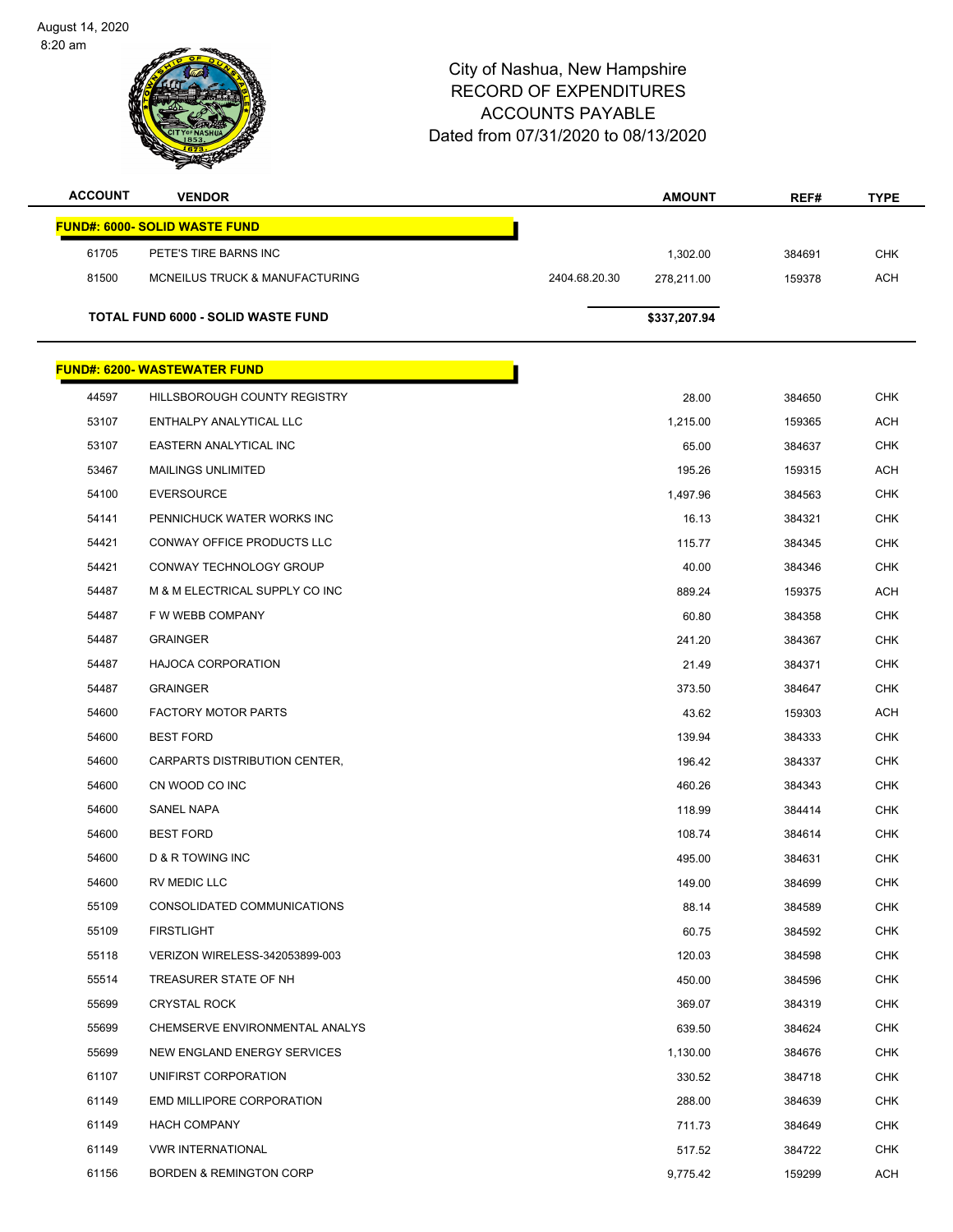

| <b>ACCOUNT</b> | <b>VENDOR</b>                            |               | <b>AMOUNT</b> | REF#   | <b>TYPE</b> |
|----------------|------------------------------------------|---------------|---------------|--------|-------------|
|                | <b>FUND#: 6200- WASTEWATER FUND</b>      |               |               |        |             |
| 61156          | <b>BORDEN &amp; REMINGTON CORP</b>       |               | 3,770.59      | 159361 | <b>ACH</b>  |
| 61156          | <b>JCI JONES CHEMICAL INC</b>            |               | 3,887.52      | 384655 | <b>CHK</b>  |
| 61299          | <b>GRAINGER</b>                          |               | 225.15        | 384367 | <b>CHK</b>  |
| 61299          | <b>SANEL NAPA</b>                        |               | 10.76         | 384412 | <b>CHK</b>  |
| 61299          | <b>GRAINGER</b>                          |               | 371.28        | 384647 | <b>CHK</b>  |
| 61300          | <b>GLOBAL MONTELLO GROUP CORP</b>        |               | 543.21        | 384364 | <b>CHK</b>  |
| 61428          | HOME DEPOT CREDIT SERVICE 3065           |               | 202.88        | 384651 | <b>CHK</b>  |
| 81700          | SUNSHINE PAVING CORPORATION              | 1043.69.19.30 | 60.83         | 159320 | <b>ACH</b>  |
| 81700          | SUNSHINE PAVING CORPORATION              | 1043.69.20.30 | 6,089.17      | 159320 | <b>ACH</b>  |
| 81700          | <b>HAYNER / SWANSON INC</b>              | 1052.69.19.30 | 41,958.45     | 159370 | <b>ACH</b>  |
| 81700          | <b>TED BERRY COMPANY</b>                 | 1052.69.19.30 | 18,081.38     | 384425 | <b>CHK</b>  |
| 81700          | SUNSHINE PAVING CORPORATION              | 1052.69.20.30 | 73,750.00     | 159320 | <b>ACH</b>  |
| 81700          | SUNSHINE PAVING CORPORATION              | 1052.69.20.30 | 41,900.00     | 159324 | <b>ACH</b>  |
| 81700          | S.U.R. CONSTRUCTION WEST INC             | 1052.69.20.30 | 195,470.68    | 384700 | <b>CHK</b>  |
|                | <b>TOTAL FUND 6200 - WASTEWATER FUND</b> |               | \$407,273.90  |        |             |

# **FUND#: 6500- PROPERTY & CASUALTY FUND**

|       | <u> JND#: 6500- PROPERTY &amp; CASUALTY FUND</u> |            |        |            |
|-------|--------------------------------------------------|------------|--------|------------|
| 53142 | USI INSURANCE SERVICES LLC                       | 75,000.00  | 159386 | <b>ACH</b> |
| 54267 | TREASURER STATE OF NH                            | 650.00     | 384594 | <b>CHK</b> |
| 55307 | <b>ROSS DUGAS</b>                                | 16.68      | 159364 | <b>ACH</b> |
| 59107 | USI INSURANCE SERVICES LLC                       | 113,591.00 | 159270 | <b>ACH</b> |
| 59120 | USI INSURANCE SERVICES LLC                       | 702,004.00 | 159270 | <b>ACH</b> |
| 59148 | USI INSURANCE SERVICES LLC                       | 302,174.00 | 159270 | <b>ACH</b> |
| 59148 | USI INSURANCE SERVICES LLC                       | 13,234.00  | 159386 | <b>ACH</b> |
| 59207 | DARTMOUTH HITCHCOCK CLINIC                       | 674.27     | 384540 | <b>CHK</b> |
| 59207 | <b>FOUNDATION MEDICAL PARTNERS</b>               | 2,540.87   | 384541 | <b>CHK</b> |
| 59207 | NORTH AMERICAN PARTNERS IN                       | 1,219.34   | 384542 | <b>CHK</b> |
| 59207 | PAUL HASKELL                                     | 24.99      | 384543 | <b>CHK</b> |
| 59207 | DARTMOUTH HITCHCOCK CLINIC                       | 2,468.04   | 384545 | <b>CHK</b> |
| 59207 | DERRY MEDICAL CENTER PC                          | 180.00     | 384546 | <b>CHK</b> |
| 59207 | JOEL DUBOIS                                      | 139.15     | 384547 | <b>CHK</b> |
| 59207 | FOUNDATION MEDICAL PARTNERS                      | 527.00     | 384548 | <b>CHK</b> |
| 59207 | MAIN STREET CHIROPRACTIC                         | 833.00     | 384552 | <b>CHK</b> |
| 59207 | <b>MARY HITCHCOCK MEMORIAL HOSP</b>              | 75.00      | 384554 | <b>CHK</b> |
| 59207 | MERRIMACK VALLEY PHYSICAL                        | 762.00     | 384555 | <b>CHK</b> |
| 59207 | SO NH REGIONAL MEDICAL CENTER                    | 2,018.92   | 384558 | <b>CHK</b> |
| 59207 | STONERIVER PHARMACY SOLUTIONS                    | 196.38     | 384559 | <b>CHK</b> |
| 59207 | TRUE PERFORMANCE PHYSICAL                        | 560.00     | 384560 | <b>CHK</b> |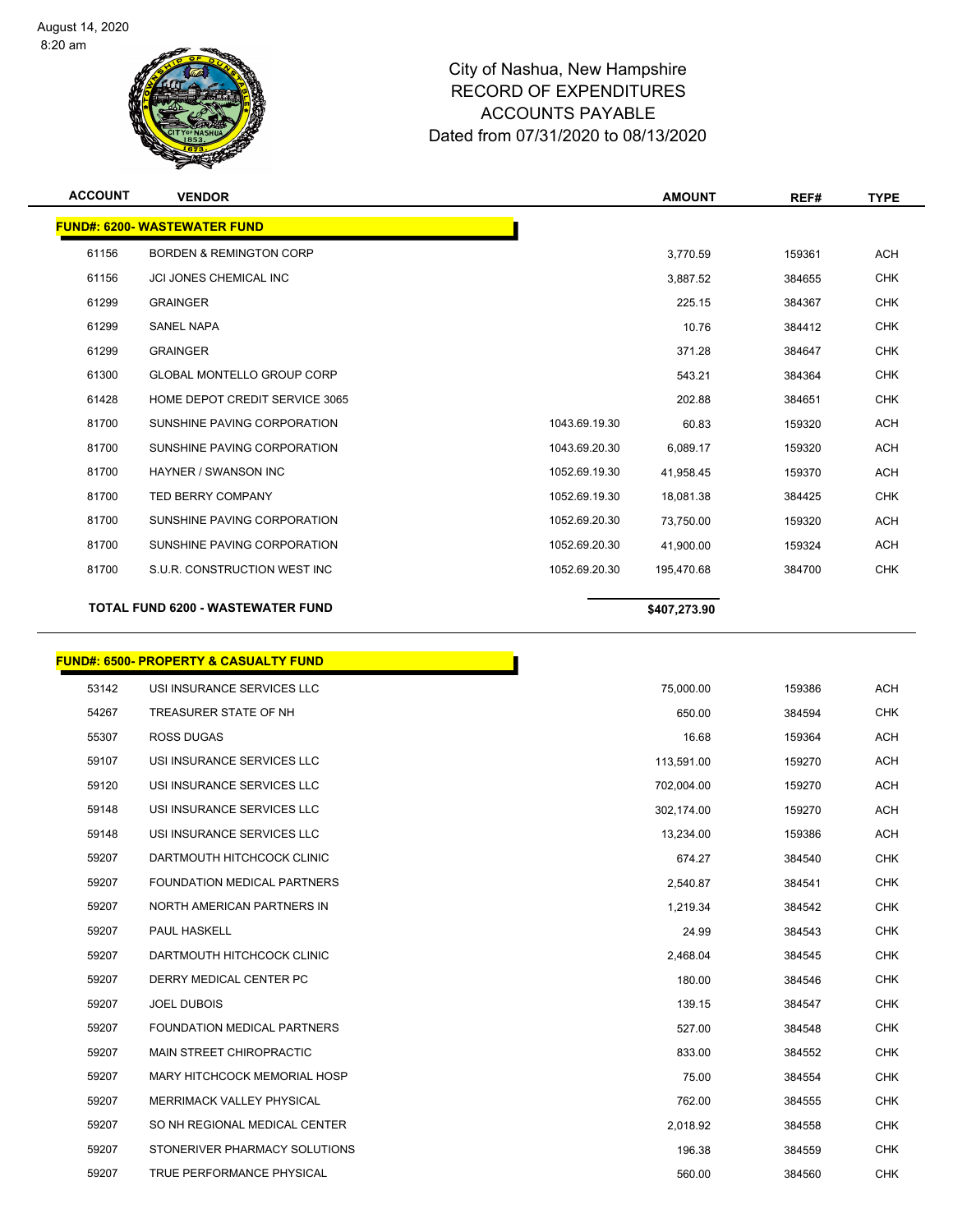

|                | <b>CITYOF NASHUA</b><br>m                        | Dated from 07/31/2020 to 08/13/2020 |        |             |  |
|----------------|--------------------------------------------------|-------------------------------------|--------|-------------|--|
| <b>ACCOUNT</b> | <b>VENDOR</b>                                    | <b>AMOUNT</b>                       | REF#   | <b>TYPE</b> |  |
|                | <b>FUND#: 6500- PROPERTY &amp; CASUALTY FUND</b> |                                     |        |             |  |
| 59207          | UNITY SURVEILLANCE &                             | 2,397.50                            | 384561 | <b>CHK</b>  |  |
| 59207          | <b>VRS DISABILITY MANAGEMENT</b>                 | 1,058.33                            | 384562 | CHK         |  |
| 59207          | <b>ARTHUR MCCANN</b>                             | 126.73                              | 384834 | <b>CHK</b>  |  |
| 59207          | <b>STEVEN ALLEN</b>                              | 263.22                              | 384836 | <b>CHK</b>  |  |
| 59207          | <b>JOYCE BRITO</b>                               | 400.00                              | 384837 | <b>CHK</b>  |  |
| 59207          | CENTERS FOR PAIN SOLUTIONS LLC                   | 1,275.00                            | 384838 | <b>CHK</b>  |  |
| 59207          | DARTMOUTH HITCHCOCK CLINIC                       | 247.00                              | 384841 | <b>CHK</b>  |  |
| 59207          | FOUNDATION MEDICAL PARTNERS                      | 39.00                               | 384842 | <b>CHK</b>  |  |

|       | <b>TOTAL FUND 6500 - PROPERTY &amp; CASUALTY FUND</b> | \$1,252,030.09 |        |            |
|-------|-------------------------------------------------------|----------------|--------|------------|
| 68360 | PASTORI KRANS PLLC                                    | 2,040.00       | 384689 | <b>CHK</b> |
| 61100 | WB MASON CO INC                                       | 145.92         | 384433 | <b>CHK</b> |
| 59275 | D & R TOWING INC                                      | 95.00          | 384840 | <b>CHK</b> |
| 59275 | <b>1ST PRIORITY TOWING &amp; RECOVERY</b>             | 217.50         | 384835 | <b>CHK</b> |
| 59275 | DEVIN M LEONARD                                       | 10,778.90      | 384564 | <b>CHK</b> |
| 59275 | METROPOLITAN APPRAISAL                                | 605.00         | 384556 | <b>CHK</b> |
| 59275 | <b>ILLG AUTOMOTIVE CORP</b>                           | 1,060.18       | 384551 | <b>CHK</b> |
| 59275 | BROADSIDE COLLISION LLC                               | 3,341.85       | 384544 | <b>CHK</b> |
| 59275 | COMPLETE COLLISION REPAIR                             | 1,875.00       | 384299 | <b>CHK</b> |
| 59275 | <b>GATE CITY COLLISION CENTERS</b>                    | 579.00         | 384298 | <b>CHK</b> |
| 59250 | GATE CITY FENCE CO INC                                | 350.00         | 384844 | <b>CHK</b> |
| 59250 | <b>CLASSIC SIGNS INC</b>                              | 253.79         | 384839 | <b>CHK</b> |
| 59250 | PORTLAND GLASS                                        | 203.00         | 384557 | <b>CHK</b> |
| 59250 | MARVELL PLATE GLASS INC                               | 871.52         | 384553 | <b>CHK</b> |
| 59250 | <b>HOYLE TANNER &amp; ASSOCIATES INC</b>              | 1,039.20       | 384550 | <b>CHK</b> |
| 59250 | GATE CITY FENCE CO INC                                | 1,825.00       | 384549 | <b>CHK</b> |
| 59207 | ST JOSEPH HOSPITAL                                    | 340.00         | 384849 | <b>CHK</b> |
| 59207 | PAIN SOLUTIONS PLLC                                   | 1,195.00       | 384848 | <b>CHK</b> |
| 59207 | <b>MARY HITCHCOCK MEMORIAL HOSP</b>                   | 99.00          | 384847 | <b>CHK</b> |
| 59207 | <b>ERIK KOLDEN</b>                                    | 64.40          | 384846 | <b>CHK</b> |
| 59207 | <b>HEALTHLIFE PHARMACY SERVICES</b>                   | 142.41         | 384845 | <b>CHK</b> |
| 59207 | <b>FOUR SEASONS ORTHOPEDIC CENTER</b>                 | 213.00         | 384843 | <b>CHK</b> |
| 59207 | FOUNDATION MEDICAL PARTNERS                           | 39.00          | 384842 | <b>CHK</b> |
| 59207 | DARTMOUTH HITCHCOCK CLINIC                            | 247.00         | 384841 | <b>CHK</b> |

|       | FUND#: 6600- BENEFITS SELF INSURANCE FUND_ |           |        |            |
|-------|--------------------------------------------|-----------|--------|------------|
| 21500 | <b>ITT HARTFORD</b>                        | 38.064.35 | 159268 | <b>ACH</b> |
| 21503 | <b>ITT HARTFORD</b>                        | 8.994.83  | 159268 | <b>ACH</b> |
| 21504 | <b>ITT HARTFORD</b>                        | 2.901.86  | 159268 | <b>ACH</b> |
| 21516 | BOSTON MUTUAL LIFE INSURANCE               | 4.898.61  | 159267 | <b>ACH</b> |
| 21520 | COLONIAL LIFE AND ACCIDENT INS             | 832.53    | 159279 | <b>ACH</b> |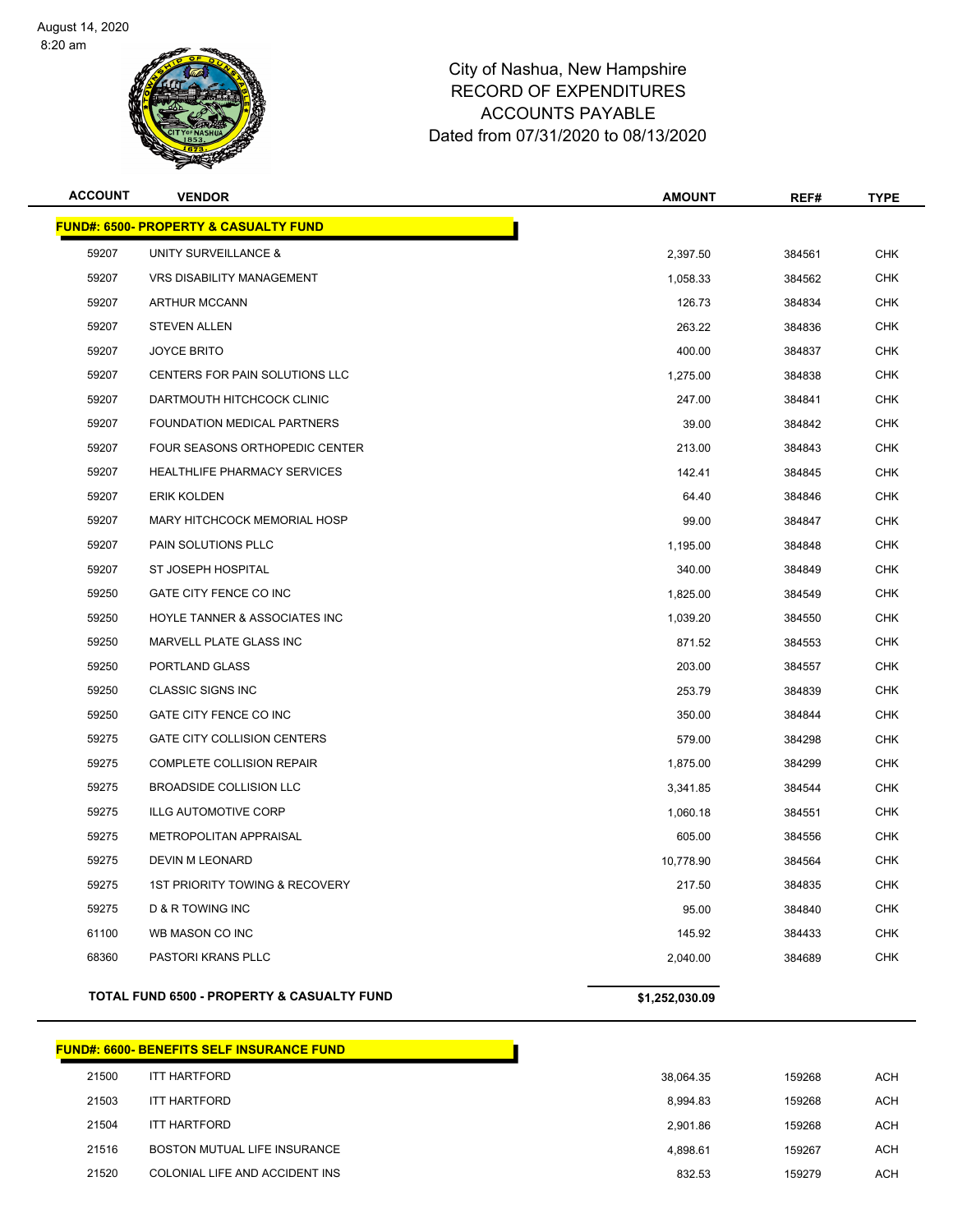

| <b>ACCOUNT</b> | <b>VENDOR</b>                                    | <b>AMOUNT</b>          | REF#   | <b>TYPE</b> |
|----------------|--------------------------------------------------|------------------------|--------|-------------|
|                | FUND#: 6600- BENEFITS SELF INSURANCE FUND        |                        |        |             |
| 21520          | COLONIAL LIFE AND ACCIDENT INS                   | 1,318.47               | 159338 | <b>ACH</b>  |
| 21585          | VISION SERVICE PLAN NH                           | 24,886.06              | 384721 | <b>CHK</b>  |
| 21990          | <b>JULIA LUTERAN</b>                             | 1,715.96               | 384384 | <b>CHK</b>  |
| 21990          | <b>GEORGE MCCARTHY</b>                           | 67.28                  | 384668 | <b>CHK</b>  |
| 52815          | ANTHEM BCBS OF NE                                | 4,872.00               | 159266 | <b>ACH</b>  |
| 52815          | ANTHEM BCBS OF NE                                | 4,872.00               | 159335 | <b>ACH</b>  |
| 53452          | <b>LEDDY GROUP</b>                               | 326.40                 | 159313 | <b>ACH</b>  |
| 59165          | ANTHEM BCBS OF NE                                | 102,999.52             | 159266 | <b>ACH</b>  |
| 59165          | ANTHEM BCBS OF NE                                | 102,281.92             | 159335 | <b>ACH</b>  |
| 59500          | ANTHEM BCBS OF NE                                | 96,432.87              | 159266 | <b>ACH</b>  |
| 59500          | ANTHEM BCBS OF NE                                | 95,761.02              | 159335 | <b>ACH</b>  |
| 59507          | ANTHEM BCBS OF NE                                | 145,294.55             | 159266 | <b>ACH</b>  |
| 59507          | ANTHEM BCBS OF NE                                | 198,183.55             | 159275 | <b>ACH</b>  |
| 59507          | ANTHEM BCBS OF NE                                | 251,511.64             | 159335 | <b>ACH</b>  |
| 59507          | ANTHEM BCBS OF NE                                | 364,613.30             | 159266 | <b>ACH</b>  |
| 59507          | ANTHEM BCBS OF NE                                | 564,268.41             | 159275 | <b>ACH</b>  |
| 59507          | ANTHEM BCBS OF NE                                | 517,250.53             | 159335 | <b>ACH</b>  |
| 59507          | ANTHEM BCBS OF NE                                | 32,456.36              | 159266 | <b>ACH</b>  |
| 59507          | ANTHEM BCBS OF NE                                | 37,111.36              | 159275 | <b>ACH</b>  |
| 59507          | ANTHEM BCBS OF NE                                | 10,153.40              | 159335 | <b>ACH</b>  |
| 59525          | NORTHEAST DELTA DENTAL                           | 82,899.71              | 159276 | <b>ACH</b>  |
| 59525          | NORTHEAST DELTA DENTAL                           | 95,373.06              | 159336 | <b>ACH</b>  |
| 59600          | MDX MEDICAL INC                                  | 2,463.46               | 159379 | <b>ACH</b>  |
| 61100          | ANCO SIGNS & STAMPS INC                          | 9.65                   | 384326 | <b>CHK</b>  |
| 61100          | WB MASON CO INC                                  | 10.45                  | 384433 | <b>CHK</b>  |
|                | TOTAL FUND 6600 - BENEFITS SELF INSURANCE FUND   | \$2,792,825.11         |        |             |
|                | FUND#: 7026- CAPITAL EQUIPMENT RESERVE FUND      |                        |        |             |
| 81500          | MHQ INC                                          | CERF50.20<br>44,993.95 | 159381 | <b>ACH</b>  |
|                | TOTAL FUND 7026 - CAPITAL EQUIPMENT RESERVE FUND | \$44,993.95            |        |             |
|                |                                                  |                        |        |             |
|                | <b>FUND#: 7052- MINE FALLS PARK ETF</b>          |                        |        |             |
| 54280          | <b>MUTT MITT</b>                                 | 1,137.98               | 384671 | <b>CHK</b>  |
|                | <b>TOTAL FUND 7052 - MINE FALLS PARK ETF</b>     | \$1,137.98             |        |             |
|                | <b>FUND#: 7501- HUNT BLDG CONTRIBUTIONS ETF</b>  |                        |        |             |
| 54280          | GATE CITY FENCE CO INC                           | 1,750.00               | 384644 | <b>CHK</b>  |
|                |                                                  |                        |        |             |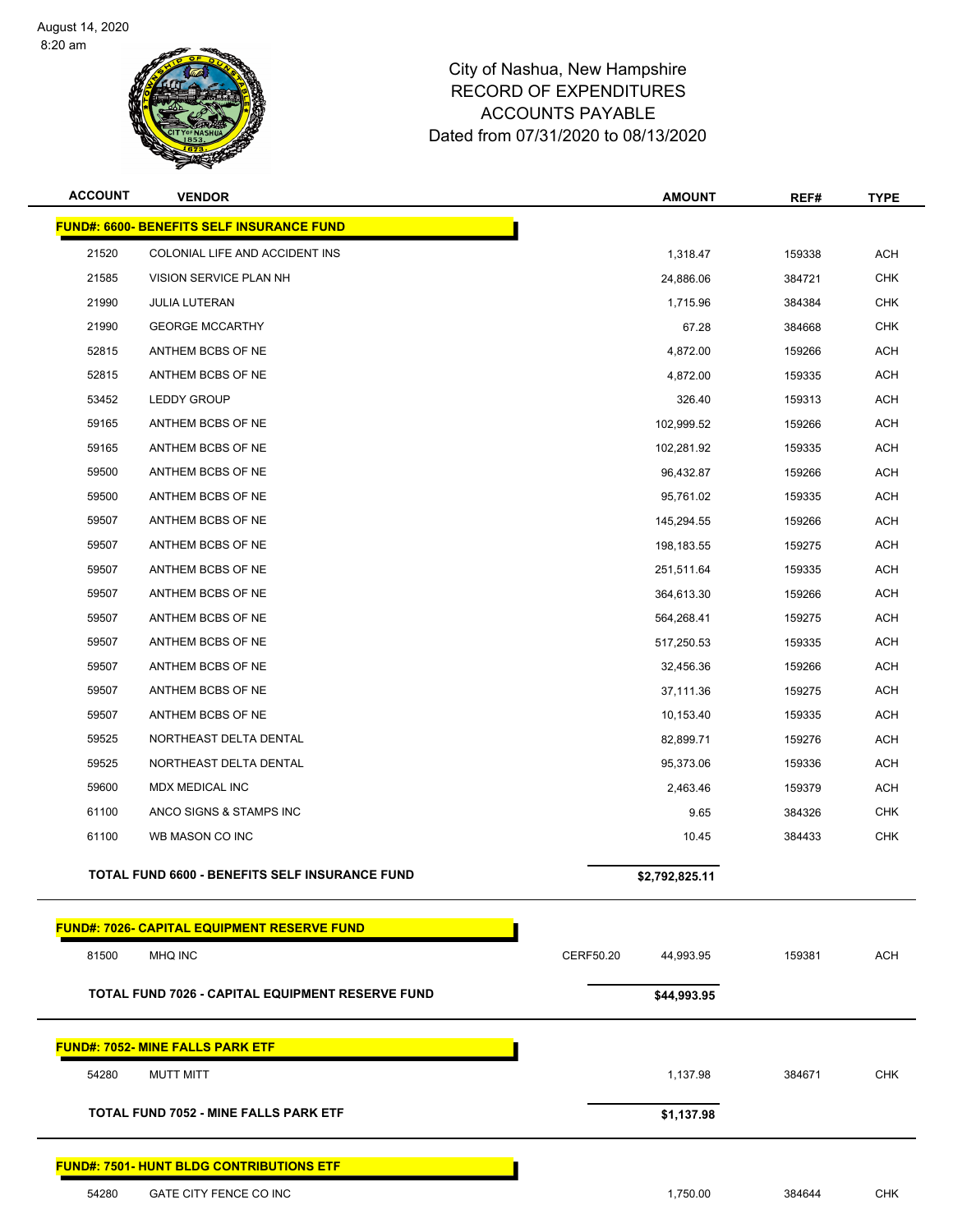| <b>ACCOUNT</b><br><b>VENDOR</b>                        | <b>AMOUNT</b> | REF#   | <b>TYPE</b> |
|--------------------------------------------------------|---------------|--------|-------------|
| <b>TOTAL FUND 7501 - HUNT BLDG CONTRIBUTIONS ETF</b>   | \$1,750.00    |        |             |
| <b>FUND#: 7580- PAVING ETF</b>                         |               |        |             |
| 81700<br>SUNSHINE PAVING CORPORATION                   | 18,637.50     | 159320 | <b>ACH</b>  |
| <b>TOTAL FUND 7580 - PAVING ETF</b>                    | \$18,637.50   |        |             |
| <b>FUND#: 8063- LIBRARY-HENRY STEARNS FUND</b>         |               |        |             |
| 61807<br><b>INGRAM LIBRARY SERVICES LLC</b>            | 76.70         | 159371 | <b>ACH</b>  |
| 61807<br><b>BAKER &amp; TAYLOR</b>                     | 44.43         | 384329 | <b>CHK</b>  |
| 61807<br><b>BAKER &amp; TAYLOR</b>                     | 425.86        | 384611 | <b>CHK</b>  |
| <b>TOTAL FUND 8063 - LIBRARY-HENRY STEARNS FUND</b>    | \$546.99      |        |             |
| <b>FUND#: 8614- CHARLES H AUSTIN</b>                   |               |        |             |
| 68370<br>CADEN HEDQUIST AND                            | 3,000.00      | 384850 | <b>CHK</b>  |
| <b>TOTAL FUND 8614 - CHARLES H AUSTIN</b>              | \$3,000.00    |        |             |
| FUND#: 8649- NHCF-NHSS 1963 ALUM ENDOWMENT             |               |        |             |
| 68370<br><b>OLIVIA BUSKEY AND</b>                      | 2,300.00      | 384851 | <b>CHK</b>  |
| <b>TOTAL FUND 8649 - NHCF-NHSS 1963 ALUM ENDOWMENT</b> | \$2,300.00    |        |             |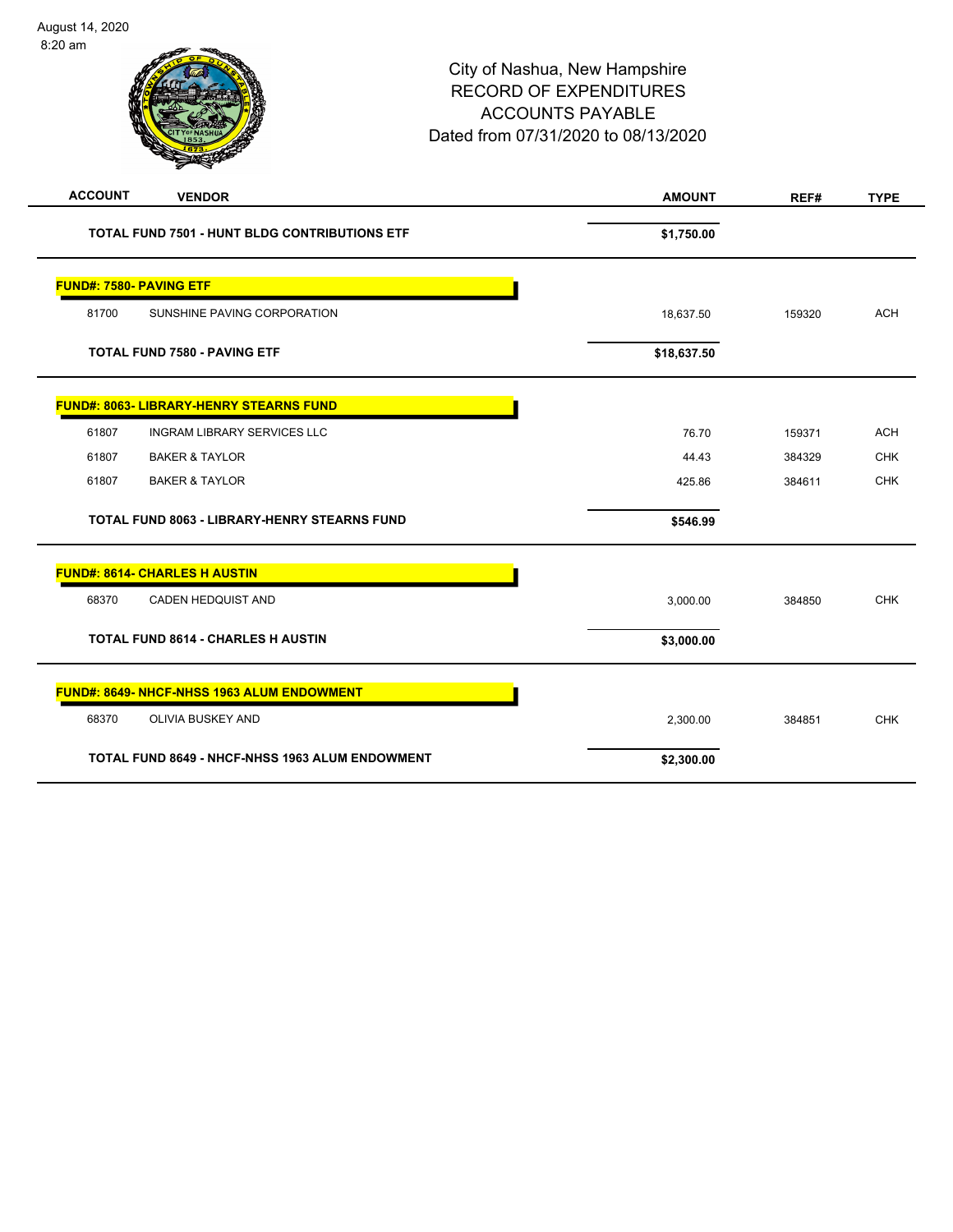

| <b>ACCOUNT</b> | <b>VENDOR</b> |                                        | <b>AMOUNT</b><br>REF# | <b>TYPE</b> |
|----------------|---------------|----------------------------------------|-----------------------|-------------|
|                |               | <b>EXPENDITURE SUMMARY BY FUND</b>     | <b>AMOUNT</b>         |             |
|                | 1000          | <b>GENERAL FUND</b>                    | 2,018,391.46          |             |
|                | 1001          | <b>GF-CAPITAL IMPROVEMENTS</b>         | 479.90                |             |
|                | 1010          | <b>GF-PRIOR YEAR ENC &amp; ESCROWS</b> | 271,134.36            |             |
|                | 2201          | DRIVERS EDUCATION FUND                 | 386.37                |             |
|                | 2207          | ADULT ED/CONTINUING ED                 | 281.66                |             |
|                | 2503          | <b>PARKS &amp; REC PROGRAMS FUND</b>   | 2,690.00              |             |
|                | 2504          | HOLMAN STADIUM EVENTS FUND             | 1,910.00              |             |
|                | 2505          | PEG ACCESS CHANNELS FUND               | 609.17                |             |
|                | 2506          | HUNT BLDG FACILITY RENTAL FUND         | 854.14                |             |
|                | 2507          | FIRE TRAINING FACILITY RENTAL          | 145.97                |             |
|                | 3035          | FEMA DISASTER ASSIST GRANTS            | 90,644.63             |             |
|                | 3050          | POLICE GRANTS FUND                     | 1,162.50              |             |
|                | 3068          | COMMUNITY SERVICES GRANTS FUND         | 7,805.80              |             |
|                | 3070          | COMMUNITY HEALTH GRANTS FUND           | 1,263.08              |             |
|                | 3080          | COMMUNITY DEVELOPMENT GRANTS           | 3,567.81              |             |
|                | 3090          | URBAN PROGRAM GRANTS FUND              | 20,968.54             |             |
|                | 3120          | <b>TRANSIT GRANTS FUND</b>             | 161,529.24            |             |
|                | 3800          | <b>SCHOOL GRANTS FUND</b>              | 54,693.41             |             |
|                | 4020          | POLICE DRUG ENFORCEMENT FUND           | 159.00                |             |
|                | 4025          | DOJ DRUG FORFEITURE FUND               | 10,228.46             |             |
|                | 4053          | FIRE REGIONAL HAZMAT FUND              | 2,475.14              |             |
|                | 4085          | RIVERFRONT PROMENADE TIF FUND          | 1,740.00              |             |
|                | 4090          | LIB-LOST/DAMAGED BOOK FINES            | 190.00                |             |
|                | 5020          | CAPITAL PROJECTS-POLICE                | 6,815.23              |             |
|                | 5090          | CAPITAL PROJECTS-HYDROELECTRIC         | 148,848.16            |             |
|                | 5100          | CAP PROJECTS-ECONOMIC DEV              | 4,534.03              |             |
|                | 5200          | CAPITAL PROJECTS-PUBLIC WORKS          | 1,483,052.24          |             |
|                | 5700          | CAP PROJECTS-BROAD ST PARKWAY          | 1,490.00              |             |
|                | 6000          | SOLID WASTE FUND                       | 337,207.94            |             |
|                | 6200          | WASTEWATER FUND                        | 407,273.90            |             |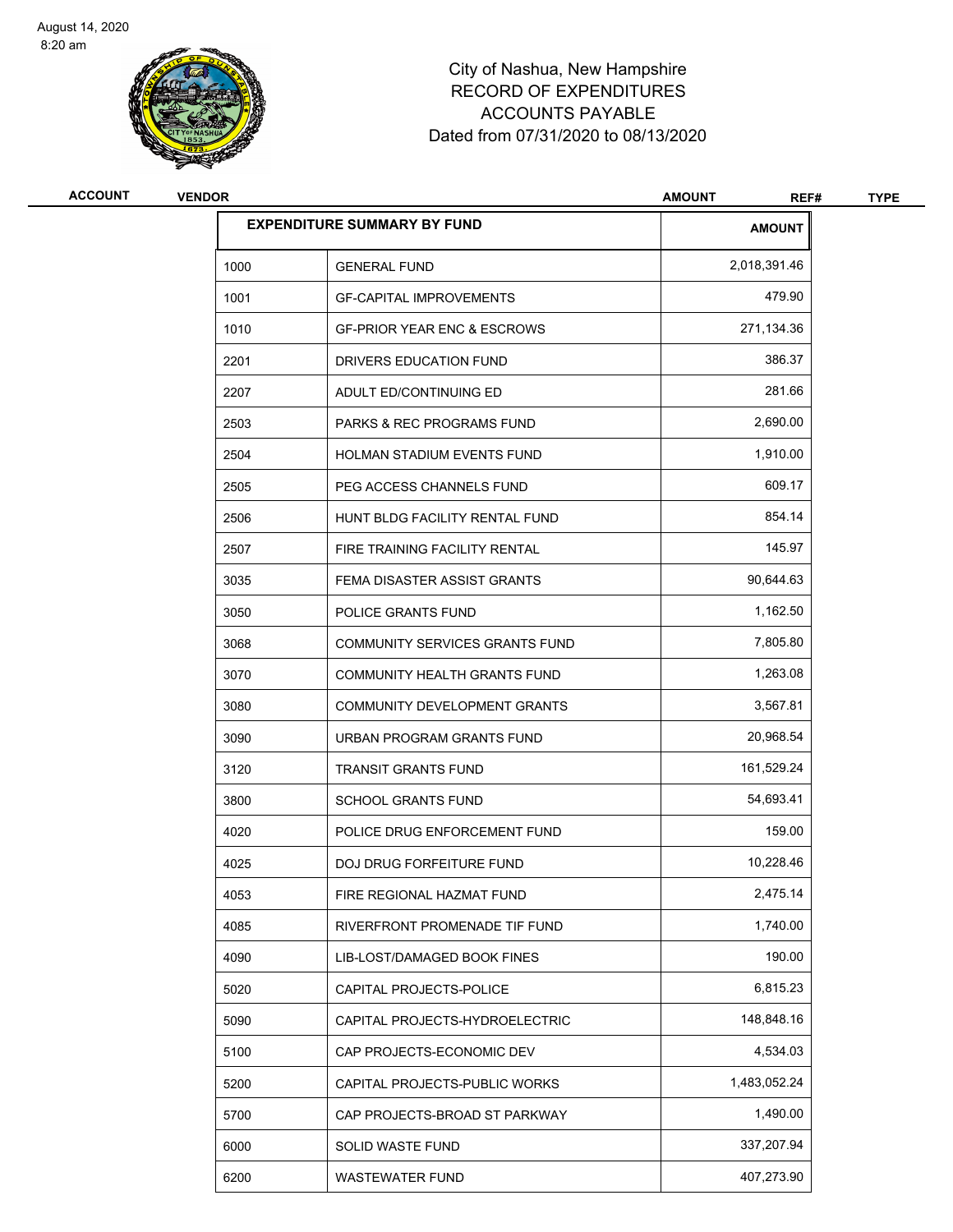

| ACCOUNT | <b>VENDOR</b> |                                | <b>AMOUNT</b><br>REF# | <b>TYPE</b> |
|---------|---------------|--------------------------------|-----------------------|-------------|
|         |               |                                | <b>AMOUNT</b>         |             |
|         | 6500          | PROPERTY & CASUALTY FUND       | 1,252,030.09          |             |
|         | 6600          | BENEFITS SELF INSURANCE FUND   | 2,792,825.11          |             |
|         | 7026          | CAPITAL EQUIPMENT RESERVE FUND | 44,993.95             |             |
|         | 7052          | MINE FALLS PARK ETF            | 1,137.98              |             |
|         | 7501          | HUNT BLDG CONTRIBUTIONS ETF    | 1,750.00              |             |
|         | 7580          | <b>PAVING ETF</b>              | 18,637.50             |             |
|         | 8063          | LIBRARY-HENRY STEARNS FUND     | 546.99                |             |
|         | 8614          | <b>CHARLES H AUSTIN</b>        | 3,000.00              |             |
|         | 8649          | NHCF-NHSS 1963 ALUM ENDOWMENT  | 2,300.00              |             |
|         | <b>TOTAL:</b> |                                | 9,159,753.76          |             |
|         |               |                                |                       |             |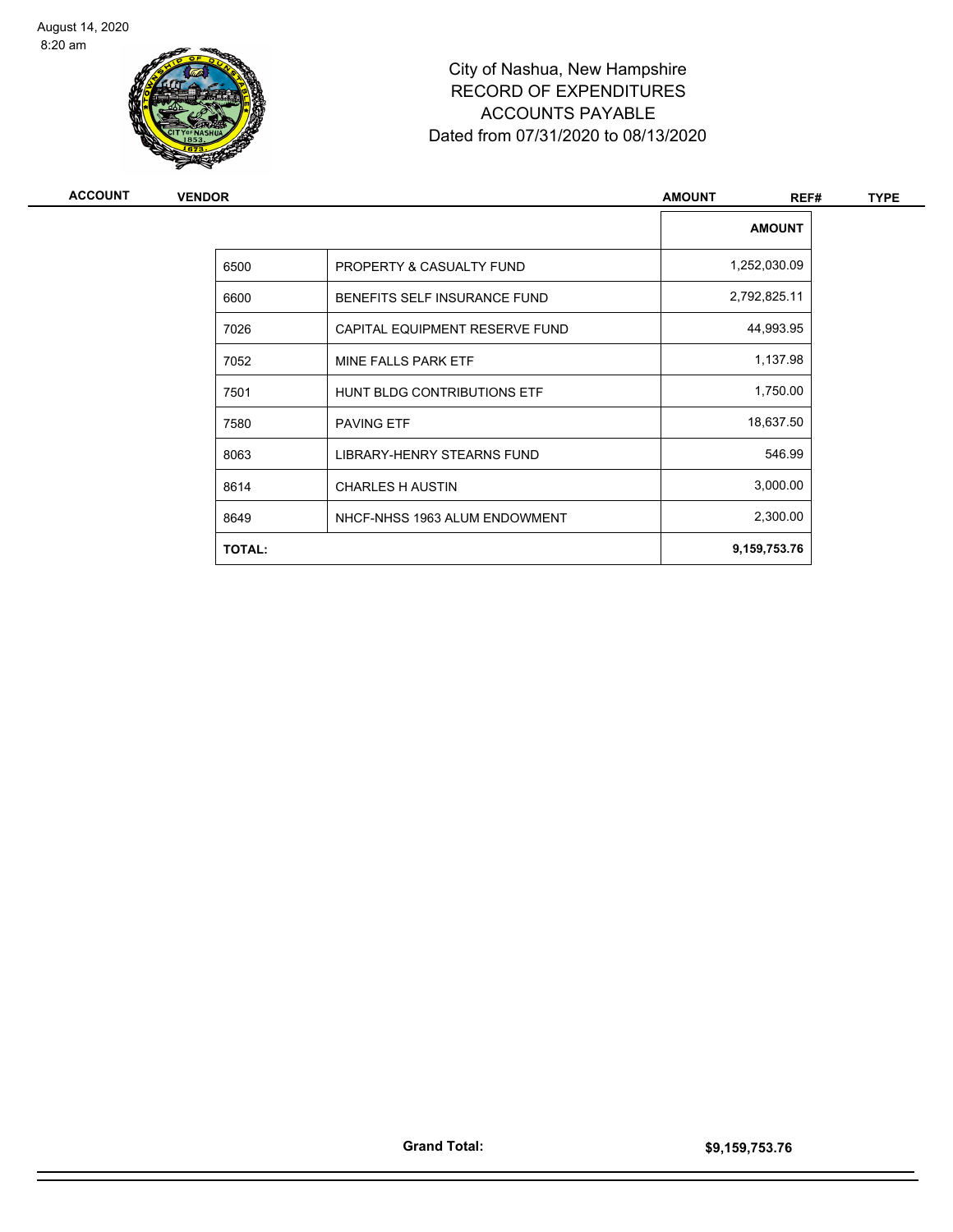

#### City of Nashua, New Hampshire RECORD OF EXPENDITURES PAYROLL-GROSS WAGES Dated from July 31, 2020 to August 13, 2020

Page 35 of 83

|     | <b>PAY DATE</b>                   | <b>ACCOUNT</b>                             | <b>DESCRIPTION</b>                       | <b>AMOUNT</b> |
|-----|-----------------------------------|--------------------------------------------|------------------------------------------|---------------|
|     | <b>FUND#: 1000 - GENERAL FUND</b> |                                            |                                          |               |
| 101 | <b>MAYOR</b>                      |                                            |                                          |               |
|     | 8/6/20                            | 51100                                      | ADMINISTRATIVE ASSISTANT II              | 719.95        |
|     | 8/13/20                           | 51100                                      | ADMINISTRATIVE ASSISTANT II              | 719.95        |
|     | 8/6/20                            | 51100                                      | CHIEF OF STAFF                           | 1,787.45      |
|     | 8/13/20                           | 51100                                      | <b>CHIEF OF STAFF</b>                    | 1,787.45      |
|     | 8/6/20                            | 51100                                      | COMMUNICATIONS & SPECIAL PRJ COORDINATOR | 902.85        |
|     | 8/13/20                           | 51100                                      | COMMUNICATIONS & SPECIAL PRJ COORDINATOR | 902.85        |
|     | 8/6/20                            | 51100                                      | CONSTITUENT SERVICES COORDINATOR         | 902.85        |
|     | 8/13/20                           | 51100                                      | CONSTITUENT SERVICES COORDINATOR         | 902.85        |
|     |                                   | 51500                                      |                                          |               |
|     | 8/6/20                            |                                            | <b>MAYOR</b>                             | 2,334.30      |
|     | 8/13/20                           | 51500                                      | <b>MAYOR</b>                             | 2,334.30      |
|     | <b>TOTAL 101 - MAYOR</b>          |                                            |                                          | \$13,294.80   |
| 102 |                                   | <b>BOARD OF ALDERMEN</b>                   |                                          |               |
|     | 8/6/20                            | 51100                                      | LEGISLATIVE AFFAIRS MANAGER              | 1,673.10      |
|     | 8/13/20                           | 51100                                      | LEGISLATIVE AFFAIRS MANAGER              | 1,673.10      |
|     | 8/6/20                            | 51200                                      | LEGISLATIVE TRANSCRIPTION SPEC           | 365.13        |
|     | 8/13/20                           | 51200                                      | LEGISLATIVE TRANSCRIPTION SPEC           | 355.77        |
|     |                                   | TOTAL 102 - BOARD OF ALDERMEN              |                                          | \$4,067.10    |
|     |                                   |                                            |                                          |               |
| 103 | <b>LEGAL</b>                      |                                            |                                          |               |
|     | 8/6/20                            | 51100                                      | <b>CORPORATION COUNSEL</b>               | 2,714.65      |
|     | 8/13/20                           | 51100                                      | <b>CORPORATION COUNSEL</b>               | 2,714.65      |
|     | 8/6/20                            | 51100                                      | DEPUTY CORPORATION COUNSEL               | 4,609.65      |
|     | 8/13/20                           | 51100                                      | DEPUTY CORPORATION COUNSEL               | 4,609.65      |
|     | 8/6/20                            | 51100                                      | <b>LEGAL ASSISTANT</b>                   | 2,143.70      |
|     | 8/13/20                           | 51100                                      | <b>LEGAL ASSISTANT</b>                   | 2,143.70      |
|     | <b>TOTAL 103 - LEGAL</b>          |                                            |                                          | \$18,936.00   |
| 106 |                                   | <b>ADMINISTRATIVE SERVICES</b>             |                                          |               |
|     | 8/6/20                            | 51100                                      | ADMINISTRATIVE ASSISTANT I               | 778.65        |
|     | 8/13/20                           | 51100                                      | ADMINISTRATIVE ASSISTANT I               | 778.65        |
|     | 8/6/20                            | 51100                                      | ADMINISTRATIVE SERVICES DIRECTOR         | 2,144.95      |
|     | 8/13/20                           | 51100                                      | ADMINISTRATIVE SERVICES DIRECTOR         | 2,144.95      |
|     | 8/6/20                            | 51100                                      | <b>GRANT WRITER</b>                      | 697.15        |
|     | 8/13/20                           | 51100                                      | <b>GRANT WRITER</b>                      | 697.15        |
|     |                                   | <b>TOTAL 106 - ADMINISTRATIVE SERVICES</b> |                                          | \$7,241.50    |
|     |                                   |                                            |                                          |               |
| 107 | <b>CITY CLERK</b><br>8/6/20       | 51100                                      | <b>CITY CLERK</b>                        | 2,010.85      |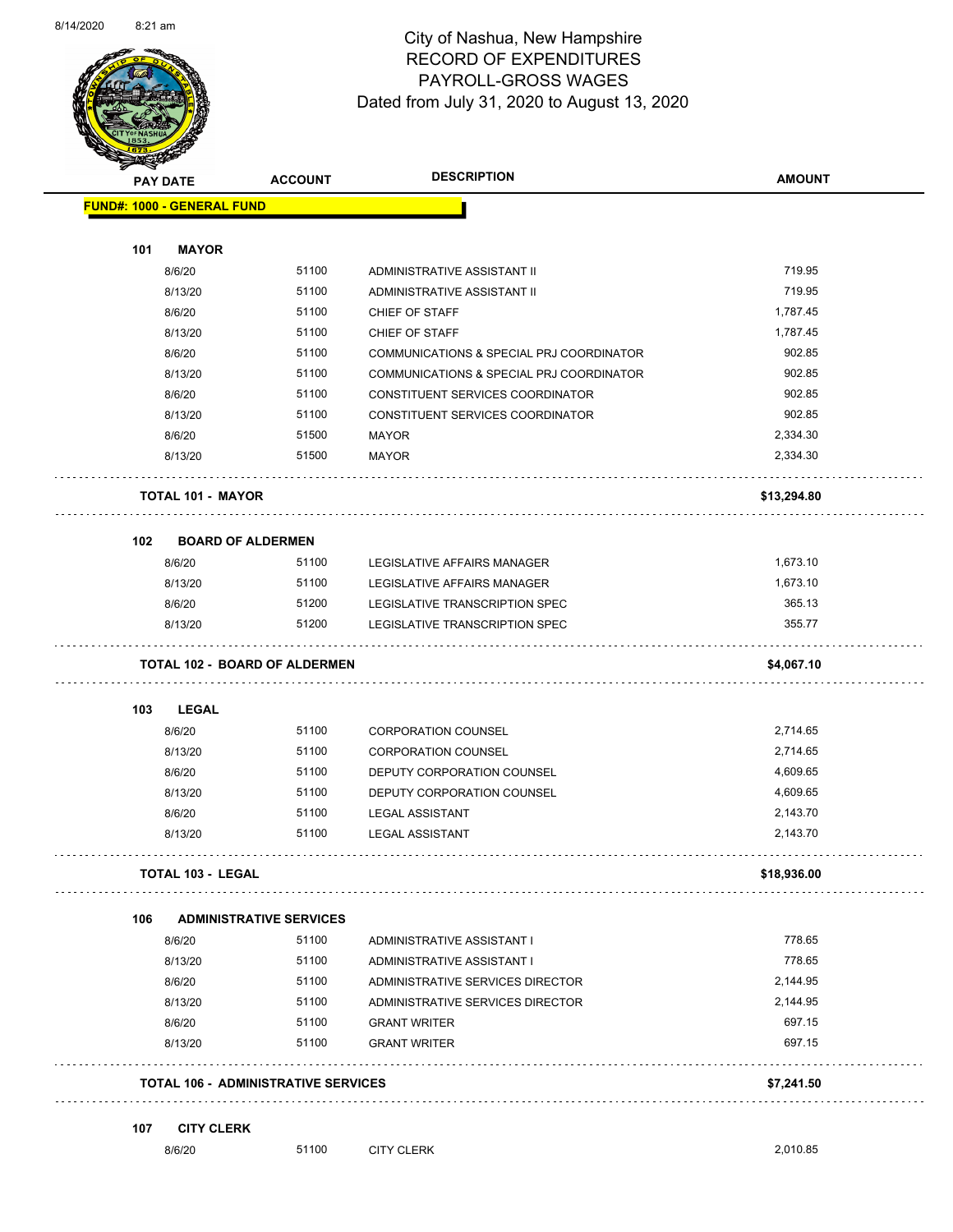#### City of Nashua, New Hampshire RECORD OF EXPENDITURES PAYROLL-GROSS WAGES Dated from July 31, 2020 to August 13, 2020

Page 36 of 83

| <b>FUND#: 1000 - GENERAL FUND</b><br>107<br><b>CITY CLERK</b><br>2,010.85<br>51100<br>8/13/20<br><b>CITY CLERK</b><br>51100<br>1,867.50<br>8/6/20<br><b>CLERK VITAL RECORDS II</b><br>8/13/20<br>51100<br>1,867.50<br><b>CLERK VITAL RECORDS II</b><br>8/6/20<br>1,239.35<br>51100<br>DEPUTY CITY CLERK<br>1,239.35<br>8/13/20<br>51100<br><b>DEPUTY CITY CLERK</b><br>151.74<br>51300<br>8/6/20<br><b>CLERK VITAL RECORDS II</b><br>51300<br>17.52<br>8/13/20<br><b>CLERK VITAL RECORDS II</b><br><b>TOTAL 107 - CITY CLERK</b><br>\$10,404.66<br>108<br><b>ENERGY MANAGEMENT</b><br>51100<br>1,487.20<br>8/6/20<br><b>ENERGY MANAGER</b><br>1,487.20<br>8/13/20<br>51100<br><b>ENERGY MANAGER</b><br><b>TOTAL 108 - ENERGY MANAGEMENT</b><br>\$2,974.40<br>110<br><b>ARLINGTON ST COMMUNITY CENTER</b><br>8/6/20<br>51100<br>1,106.00<br>ARLINGTON ST COMMUNITY CENTER DIRECTOR<br>51100<br>1,106.00<br>8/13/20<br>ARLINGTON ST COMMUNITY CENTER DIRECTOR<br>TOTAL 110 - ARLINGTON ST COMMUNITY CENTER<br>\$2,212.00<br><b>HUMAN RESOURCES</b><br>111<br>51100<br>1,031.16<br>8/6/20<br><b>HR SPECIALIST</b><br>1,031.16<br>8/13/20<br>51100<br>HR SPECIALIST<br>51100<br>1,321.95<br>8/6/20<br>HRIS & PAYROLL ANALYST<br>1,321.95<br>8/13/20<br>51100<br>HRIS & PAYROLL ANALYST<br>8/6/20<br>51100<br>HUMAN RESOURCES DIRECTOR<br>2,021.45<br>2,021.45<br>51100<br>8/13/20<br>HUMAN RESOURCES DIRECTOR<br>51100<br>1,391.00<br>8/6/20<br>HUMAN RESOURCES MANAGER<br>51100<br>1,391.00<br>8/13/20<br>HUMAN RESOURCES MANAGER<br>8/6/20<br>51100<br>2,488.63<br>PAYROLL ANALYST<br>2,488.63<br>8/13/20<br>51100<br>PAYROLL ANALYST<br>51100<br>1,709.25<br>8/6/20<br>PAYROLL MANAGER<br>1,709.25<br>51100<br>8/13/20<br>PAYROLL MANAGER<br>436.94<br>51200<br>8/6/20<br>ADMINISTRATIVE ASSISTANT I<br>450.03<br>8/13/20<br>51200<br>ADMINISTRATIVE ASSISTANT I<br>196.77<br>8/6/20<br>51300<br>PAYROLL ANALYST<br>51300<br>150.79<br>8/13/20<br>PAYROLL ANALYST | <b>PAY DATE</b> | <b>ACCOUNT</b> | <b>DESCRIPTION</b> | <b>AMOUNT</b> |
|------------------------------------------------------------------------------------------------------------------------------------------------------------------------------------------------------------------------------------------------------------------------------------------------------------------------------------------------------------------------------------------------------------------------------------------------------------------------------------------------------------------------------------------------------------------------------------------------------------------------------------------------------------------------------------------------------------------------------------------------------------------------------------------------------------------------------------------------------------------------------------------------------------------------------------------------------------------------------------------------------------------------------------------------------------------------------------------------------------------------------------------------------------------------------------------------------------------------------------------------------------------------------------------------------------------------------------------------------------------------------------------------------------------------------------------------------------------------------------------------------------------------------------------------------------------------------------------------------------------------------------------------------------------------------------------------------------------------------------------------------------------------------------------------------------------------------------------------------------------------------------------------------------------------------------------------------------------|-----------------|----------------|--------------------|---------------|
|                                                                                                                                                                                                                                                                                                                                                                                                                                                                                                                                                                                                                                                                                                                                                                                                                                                                                                                                                                                                                                                                                                                                                                                                                                                                                                                                                                                                                                                                                                                                                                                                                                                                                                                                                                                                                                                                                                                                                                  |                 |                |                    |               |
|                                                                                                                                                                                                                                                                                                                                                                                                                                                                                                                                                                                                                                                                                                                                                                                                                                                                                                                                                                                                                                                                                                                                                                                                                                                                                                                                                                                                                                                                                                                                                                                                                                                                                                                                                                                                                                                                                                                                                                  |                 |                |                    |               |
|                                                                                                                                                                                                                                                                                                                                                                                                                                                                                                                                                                                                                                                                                                                                                                                                                                                                                                                                                                                                                                                                                                                                                                                                                                                                                                                                                                                                                                                                                                                                                                                                                                                                                                                                                                                                                                                                                                                                                                  |                 |                |                    |               |
|                                                                                                                                                                                                                                                                                                                                                                                                                                                                                                                                                                                                                                                                                                                                                                                                                                                                                                                                                                                                                                                                                                                                                                                                                                                                                                                                                                                                                                                                                                                                                                                                                                                                                                                                                                                                                                                                                                                                                                  |                 |                |                    |               |
|                                                                                                                                                                                                                                                                                                                                                                                                                                                                                                                                                                                                                                                                                                                                                                                                                                                                                                                                                                                                                                                                                                                                                                                                                                                                                                                                                                                                                                                                                                                                                                                                                                                                                                                                                                                                                                                                                                                                                                  |                 |                |                    |               |
|                                                                                                                                                                                                                                                                                                                                                                                                                                                                                                                                                                                                                                                                                                                                                                                                                                                                                                                                                                                                                                                                                                                                                                                                                                                                                                                                                                                                                                                                                                                                                                                                                                                                                                                                                                                                                                                                                                                                                                  |                 |                |                    |               |
|                                                                                                                                                                                                                                                                                                                                                                                                                                                                                                                                                                                                                                                                                                                                                                                                                                                                                                                                                                                                                                                                                                                                                                                                                                                                                                                                                                                                                                                                                                                                                                                                                                                                                                                                                                                                                                                                                                                                                                  |                 |                |                    |               |
|                                                                                                                                                                                                                                                                                                                                                                                                                                                                                                                                                                                                                                                                                                                                                                                                                                                                                                                                                                                                                                                                                                                                                                                                                                                                                                                                                                                                                                                                                                                                                                                                                                                                                                                                                                                                                                                                                                                                                                  |                 |                |                    |               |
|                                                                                                                                                                                                                                                                                                                                                                                                                                                                                                                                                                                                                                                                                                                                                                                                                                                                                                                                                                                                                                                                                                                                                                                                                                                                                                                                                                                                                                                                                                                                                                                                                                                                                                                                                                                                                                                                                                                                                                  |                 |                |                    |               |
|                                                                                                                                                                                                                                                                                                                                                                                                                                                                                                                                                                                                                                                                                                                                                                                                                                                                                                                                                                                                                                                                                                                                                                                                                                                                                                                                                                                                                                                                                                                                                                                                                                                                                                                                                                                                                                                                                                                                                                  |                 |                |                    |               |
|                                                                                                                                                                                                                                                                                                                                                                                                                                                                                                                                                                                                                                                                                                                                                                                                                                                                                                                                                                                                                                                                                                                                                                                                                                                                                                                                                                                                                                                                                                                                                                                                                                                                                                                                                                                                                                                                                                                                                                  |                 |                |                    |               |
|                                                                                                                                                                                                                                                                                                                                                                                                                                                                                                                                                                                                                                                                                                                                                                                                                                                                                                                                                                                                                                                                                                                                                                                                                                                                                                                                                                                                                                                                                                                                                                                                                                                                                                                                                                                                                                                                                                                                                                  |                 |                |                    |               |
|                                                                                                                                                                                                                                                                                                                                                                                                                                                                                                                                                                                                                                                                                                                                                                                                                                                                                                                                                                                                                                                                                                                                                                                                                                                                                                                                                                                                                                                                                                                                                                                                                                                                                                                                                                                                                                                                                                                                                                  |                 |                |                    |               |
|                                                                                                                                                                                                                                                                                                                                                                                                                                                                                                                                                                                                                                                                                                                                                                                                                                                                                                                                                                                                                                                                                                                                                                                                                                                                                                                                                                                                                                                                                                                                                                                                                                                                                                                                                                                                                                                                                                                                                                  |                 |                |                    |               |
|                                                                                                                                                                                                                                                                                                                                                                                                                                                                                                                                                                                                                                                                                                                                                                                                                                                                                                                                                                                                                                                                                                                                                                                                                                                                                                                                                                                                                                                                                                                                                                                                                                                                                                                                                                                                                                                                                                                                                                  |                 |                |                    |               |
|                                                                                                                                                                                                                                                                                                                                                                                                                                                                                                                                                                                                                                                                                                                                                                                                                                                                                                                                                                                                                                                                                                                                                                                                                                                                                                                                                                                                                                                                                                                                                                                                                                                                                                                                                                                                                                                                                                                                                                  |                 |                |                    |               |
|                                                                                                                                                                                                                                                                                                                                                                                                                                                                                                                                                                                                                                                                                                                                                                                                                                                                                                                                                                                                                                                                                                                                                                                                                                                                                                                                                                                                                                                                                                                                                                                                                                                                                                                                                                                                                                                                                                                                                                  |                 |                |                    |               |
|                                                                                                                                                                                                                                                                                                                                                                                                                                                                                                                                                                                                                                                                                                                                                                                                                                                                                                                                                                                                                                                                                                                                                                                                                                                                                                                                                                                                                                                                                                                                                                                                                                                                                                                                                                                                                                                                                                                                                                  |                 |                |                    |               |
|                                                                                                                                                                                                                                                                                                                                                                                                                                                                                                                                                                                                                                                                                                                                                                                                                                                                                                                                                                                                                                                                                                                                                                                                                                                                                                                                                                                                                                                                                                                                                                                                                                                                                                                                                                                                                                                                                                                                                                  |                 |                |                    |               |
|                                                                                                                                                                                                                                                                                                                                                                                                                                                                                                                                                                                                                                                                                                                                                                                                                                                                                                                                                                                                                                                                                                                                                                                                                                                                                                                                                                                                                                                                                                                                                                                                                                                                                                                                                                                                                                                                                                                                                                  |                 |                |                    |               |
|                                                                                                                                                                                                                                                                                                                                                                                                                                                                                                                                                                                                                                                                                                                                                                                                                                                                                                                                                                                                                                                                                                                                                                                                                                                                                                                                                                                                                                                                                                                                                                                                                                                                                                                                                                                                                                                                                                                                                                  |                 |                |                    |               |
|                                                                                                                                                                                                                                                                                                                                                                                                                                                                                                                                                                                                                                                                                                                                                                                                                                                                                                                                                                                                                                                                                                                                                                                                                                                                                                                                                                                                                                                                                                                                                                                                                                                                                                                                                                                                                                                                                                                                                                  |                 |                |                    |               |
|                                                                                                                                                                                                                                                                                                                                                                                                                                                                                                                                                                                                                                                                                                                                                                                                                                                                                                                                                                                                                                                                                                                                                                                                                                                                                                                                                                                                                                                                                                                                                                                                                                                                                                                                                                                                                                                                                                                                                                  |                 |                |                    |               |
|                                                                                                                                                                                                                                                                                                                                                                                                                                                                                                                                                                                                                                                                                                                                                                                                                                                                                                                                                                                                                                                                                                                                                                                                                                                                                                                                                                                                                                                                                                                                                                                                                                                                                                                                                                                                                                                                                                                                                                  |                 |                |                    |               |
|                                                                                                                                                                                                                                                                                                                                                                                                                                                                                                                                                                                                                                                                                                                                                                                                                                                                                                                                                                                                                                                                                                                                                                                                                                                                                                                                                                                                                                                                                                                                                                                                                                                                                                                                                                                                                                                                                                                                                                  |                 |                |                    |               |
|                                                                                                                                                                                                                                                                                                                                                                                                                                                                                                                                                                                                                                                                                                                                                                                                                                                                                                                                                                                                                                                                                                                                                                                                                                                                                                                                                                                                                                                                                                                                                                                                                                                                                                                                                                                                                                                                                                                                                                  |                 |                |                    |               |
|                                                                                                                                                                                                                                                                                                                                                                                                                                                                                                                                                                                                                                                                                                                                                                                                                                                                                                                                                                                                                                                                                                                                                                                                                                                                                                                                                                                                                                                                                                                                                                                                                                                                                                                                                                                                                                                                                                                                                                  |                 |                |                    |               |
|                                                                                                                                                                                                                                                                                                                                                                                                                                                                                                                                                                                                                                                                                                                                                                                                                                                                                                                                                                                                                                                                                                                                                                                                                                                                                                                                                                                                                                                                                                                                                                                                                                                                                                                                                                                                                                                                                                                                                                  |                 |                |                    |               |
|                                                                                                                                                                                                                                                                                                                                                                                                                                                                                                                                                                                                                                                                                                                                                                                                                                                                                                                                                                                                                                                                                                                                                                                                                                                                                                                                                                                                                                                                                                                                                                                                                                                                                                                                                                                                                                                                                                                                                                  |                 |                |                    |               |
|                                                                                                                                                                                                                                                                                                                                                                                                                                                                                                                                                                                                                                                                                                                                                                                                                                                                                                                                                                                                                                                                                                                                                                                                                                                                                                                                                                                                                                                                                                                                                                                                                                                                                                                                                                                                                                                                                                                                                                  |                 |                |                    |               |
|                                                                                                                                                                                                                                                                                                                                                                                                                                                                                                                                                                                                                                                                                                                                                                                                                                                                                                                                                                                                                                                                                                                                                                                                                                                                                                                                                                                                                                                                                                                                                                                                                                                                                                                                                                                                                                                                                                                                                                  |                 |                |                    |               |
|                                                                                                                                                                                                                                                                                                                                                                                                                                                                                                                                                                                                                                                                                                                                                                                                                                                                                                                                                                                                                                                                                                                                                                                                                                                                                                                                                                                                                                                                                                                                                                                                                                                                                                                                                                                                                                                                                                                                                                  |                 |                |                    |               |
|                                                                                                                                                                                                                                                                                                                                                                                                                                                                                                                                                                                                                                                                                                                                                                                                                                                                                                                                                                                                                                                                                                                                                                                                                                                                                                                                                                                                                                                                                                                                                                                                                                                                                                                                                                                                                                                                                                                                                                  |                 |                |                    |               |
|                                                                                                                                                                                                                                                                                                                                                                                                                                                                                                                                                                                                                                                                                                                                                                                                                                                                                                                                                                                                                                                                                                                                                                                                                                                                                                                                                                                                                                                                                                                                                                                                                                                                                                                                                                                                                                                                                                                                                                  |                 |                |                    |               |
|                                                                                                                                                                                                                                                                                                                                                                                                                                                                                                                                                                                                                                                                                                                                                                                                                                                                                                                                                                                                                                                                                                                                                                                                                                                                                                                                                                                                                                                                                                                                                                                                                                                                                                                                                                                                                                                                                                                                                                  |                 |                |                    |               |
| <b>TOTAL 111 - HUMAN RESOURCES</b><br>\$21,161.41                                                                                                                                                                                                                                                                                                                                                                                                                                                                                                                                                                                                                                                                                                                                                                                                                                                                                                                                                                                                                                                                                                                                                                                                                                                                                                                                                                                                                                                                                                                                                                                                                                                                                                                                                                                                                                                                                                                |                 |                |                    |               |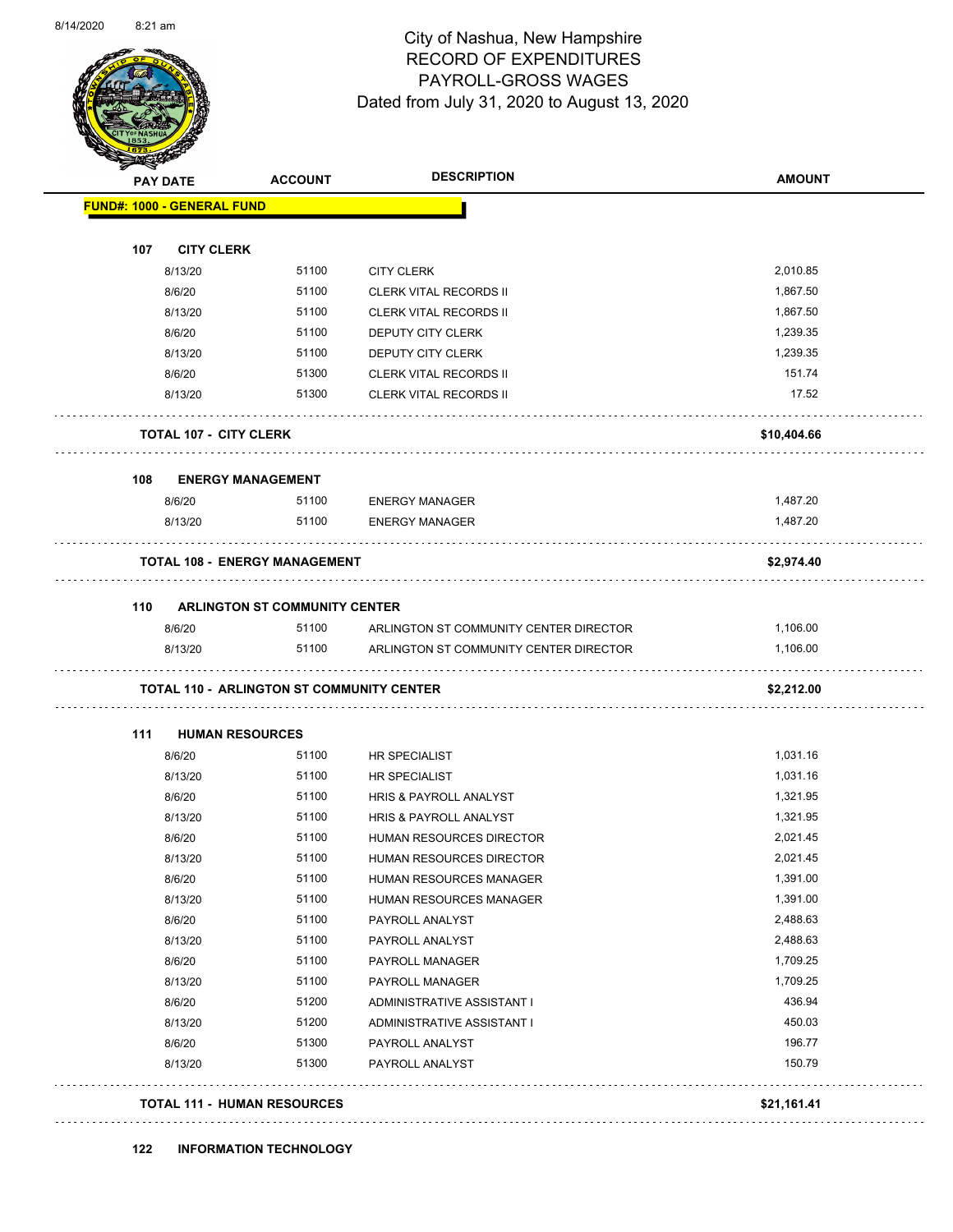

| PAY DATE                          | <b>ACCOUNT</b>                | <b>DESCRIPTION</b>                       | <b>AMOUNT</b> |
|-----------------------------------|-------------------------------|------------------------------------------|---------------|
| <b>FUND#: 1000 - GENERAL FUND</b> |                               |                                          |               |
| 122                               | <b>INFORMATION TECHNOLOGY</b> |                                          |               |
| 8/6/20                            | 51100                         | ADMIN ASSISTANT III                      | 824.10        |
| 8/13/20                           | 51100                         | ADMIN ASSISTANT III                      | 824.10        |
| 8/6/20                            | 51100                         | <b>ENTERPRISE SYS ADMINISTRATOR</b>      | 1,748.80      |
| 8/13/20                           | 51100                         | ENTERPRISE SYS ADMINISTRATOR             | 1,748.80      |
| 8/6/20                            | 51100                         | ERP SYSTEM ADMIN DBA                     | 2,010.85      |
| 8/13/20                           | 51100                         | ERP SYSTEM ADMIN DBA                     | 2,010.85      |
| 8/6/20                            | 51100                         | IT APPLICATIONS ANALYST                  | 1,445.40      |
| 8/13/20                           | 51100                         | IT APPLICATIONS ANALYST                  | 1,445.40      |
| 8/6/20                            | 51100                         | IT DIVISION DIRECTOR                     | 2,473.35      |
| 8/13/20                           | 51100                         | IT DIVISION DIRECTOR                     | 2,473.35      |
| 8/6/20                            | 51100                         | IT INFRASTRUCTURE ANALYST                | 1,334.10      |
| 8/13/20                           | 51100                         | IT INFRASTRUCTURE ANALYST                | 1,334.10      |
| 8/6/20                            | 51100                         | IT MANAGER, INFRASTRUCTURE               | 2,252.15      |
| 8/13/20                           | 51100                         | IT MANAGER, INFRASTRUCTURE               | 2,252.15      |
| 8/6/20                            | 51100                         | IT MANAGER, PROJECT/DEVELOPMENT SERVICES | 1,783.60      |
| 8/13/20                           | 51100                         | IT MANAGER, PROJECT/DEVELOPMENT SERVICES | 1,783.60      |
| 8/6/20                            | 51100                         | IT MANAGER, TECHNICAL SERVICES           | 1,620.45      |
| 8/13/20                           | 51100                         | IT MANAGER, TECHNICAL SERVICES           | 1,620.45      |
| 8/6/20                            | 51100                         | TECHNICAL SPEC II NET SUPPORT            | 1,273.15      |
| 8/13/20                           | 51100                         | TECHNICAL SPEC II NET SUPPORT            | 1,273.15      |
| 8/6/20                            | 51100                         | TECHNICAL SPECIALIST I                   | 888.90        |
| 8/13/20                           | 51100                         | <b>TECHNICAL SPECIALIST I</b>            | 888.90        |
| 8/6/20                            | 51100                         | WEB ADMINISTRATOR/GRAPHIC DESINGER       | 983.40        |
| 8/13/20                           | 51100                         | WEB ADMINISTRATOR/GRAPHIC DESINGER       | 983.40        |
| 8/6/20                            | 51300                         | <b>TECHNICAL SPECIALIST I</b>            | 133.33        |

#### **TOTAL 122 - INFORMATION TECHNOLOGY \$37,409.83**

| 126 | <b>FINANCIAL SERVICES</b> |       |                              |          |
|-----|---------------------------|-------|------------------------------|----------|
|     | 8/6/20                    | 51100 | <b>ACCOUNTANT</b>            | 1,062.30 |
|     | 8/13/20                   | 51100 | <b>ACCOUNTANT</b>            | 1,062.30 |
|     | 8/6/20                    | 51100 | ACCOUNTS PAYABLE COORDINATOR | 2,362.36 |
|     | 8/13/20                   | 51100 | ACCOUNTS PAYABLE COORDINATOR | 2,362.35 |
|     | 8/6/20                    | 51100 | ACCOUNTS PAYABLE SUPV        | 1,206.50 |
|     | 8/13/20                   | 51100 | <b>ACCOUNTS PAYABLE SUPV</b> | 1,206.50 |
|     | 8/6/20                    | 51100 | <b>CFO COMPTROLLER</b>       | 2,714.65 |
|     | 8/13/20                   | 51100 | <b>CFO COMPTROLLER</b>       | 2,714.65 |
|     | 8/6/20                    | 51100 | DEP TREASURER TAX COLLECTOR  | 1,266.90 |
|     | 8/13/20                   | 51100 | DEP TREASURER TAX COLLECTOR  | 1,266.90 |
|     | 8/6/20                    | 51100 | FINANCE AND ADMIN MANAGER    | 904.90   |
|     | 8/13/20                   | 51100 | FINANCE AND ADMIN MANAGER    | 904.90   |
|     | 8/6/20                    | 51100 | <b>MVR CLERK I</b>           | 1,795.04 |
|     | 8/13/20                   | 51100 | <b>MVR CLERK I</b>           | 1,795.06 |
|     | 8/6/20                    | 51100 | <b>MVR CLERK II</b>          | 1,571.71 |
|     |                           |       |                              |          |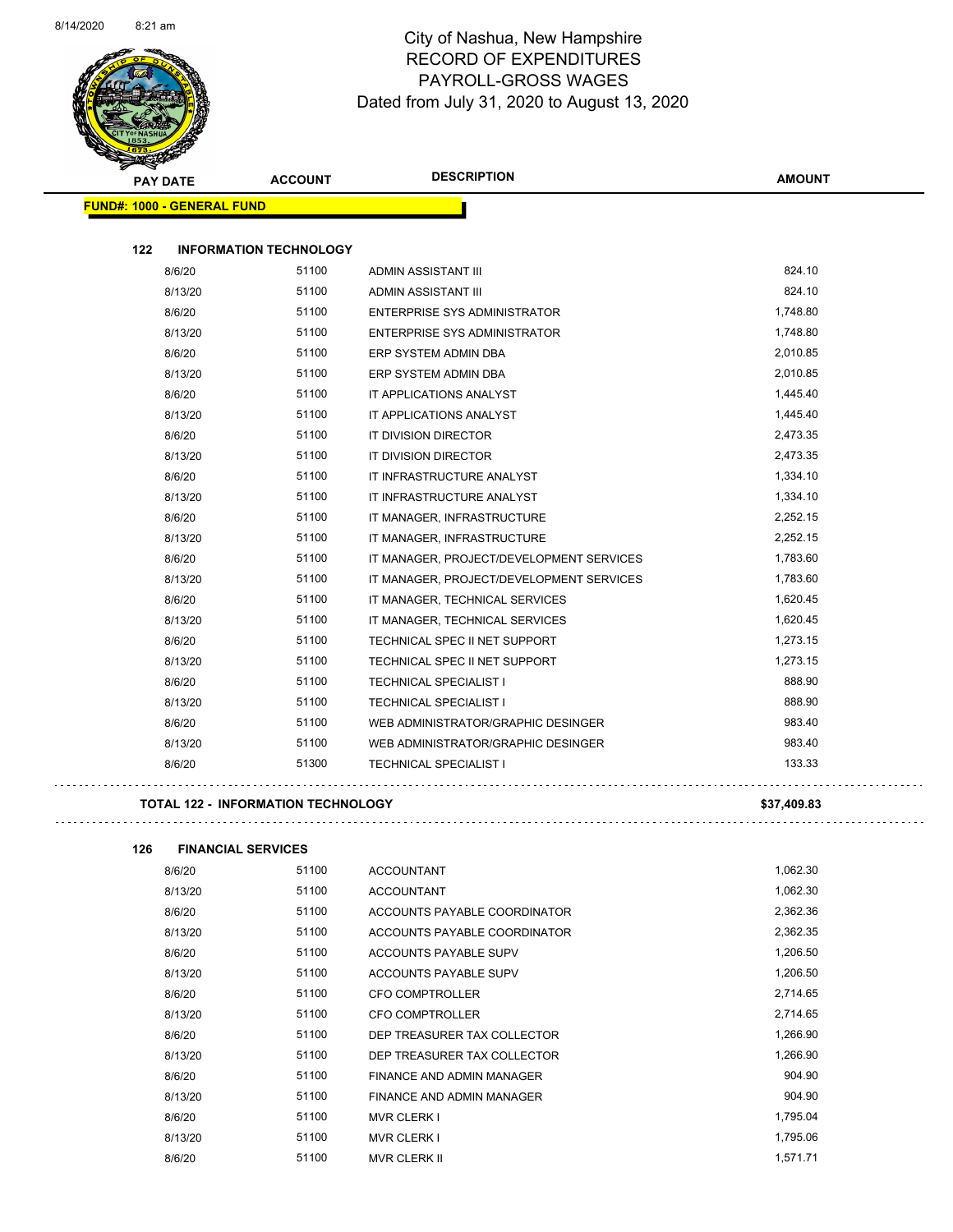$\overline{\phantom{0}}$ 



#### City of Nashua, New Hampshire RECORD OF EXPENDITURES PAYROLL-GROSS WAGES Dated from July 31, 2020 to August 13, 2020

| <b>PAY DATE</b>                   | <b>ACCOUNT</b>                        | <b>DESCRIPTION</b>               | <b>AMOUNT</b>      |
|-----------------------------------|---------------------------------------|----------------------------------|--------------------|
| <b>FUND#: 1000 - GENERAL FUND</b> |                                       |                                  |                    |
|                                   |                                       |                                  |                    |
| 126                               | <b>FINANCIAL SERVICES</b>             |                                  |                    |
| 8/13/20                           | 51100                                 | MVR CLERK II                     | 1,571.68           |
| 8/6/20                            | 51100                                 | MVR CLERK III                    | 1,565.44           |
| 8/13/20                           | 51100                                 | <b>MVR CLERK III</b>             | 1,565.43<br>522.01 |
| 8/6/20                            | 51100                                 | ORDINANCE VIOLATIONS COORDINATOR | 499.09             |
| 8/13/20                           | 51100                                 | ORDINANCE VIOLATIONS COORDINATOR | 898.05             |
| 8/6/20                            | 51100<br>51100                        | REVENUE ACCOUNTS SPEC            | 898.05             |
| 8/13/20                           |                                       | REVENUE ACCOUNTS SPEC            |                    |
| 8/6/20                            | 51100                                 | REVENUE COORDINATOR              | 1,103.65           |
| 8/13/20                           | 51100                                 | REVENUE COORDINATOR              | 1,103.65           |
| 8/6/20                            | 51100                                 | <b>SENIOR FINANCE MANAGER</b>    | 1,809.80           |
| 8/13/20                           | 51100                                 | <b>SENIOR FINANCE MANAGER</b>    | 1,809.80           |
| 8/6/20                            | 51100                                 | SENIOR FINANCIAL ANALYST         | 1,268.05           |
| 8/13/20                           | 51100                                 | SENIOR FINANCIAL ANALYST         | 1,268.05           |
| 8/6/20                            | 51100                                 | SR MGR ACCT FIN REPORTING        | 1,407.60           |
| 8/13/20                           | 51100                                 | SR MGR ACCT FIN REPORTING        | 1,407.60           |
| 8/6/20                            | 51100                                 | SUPV VEHICLE REGISTRATION        | 1,307.05           |
| 8/13/20                           | 51100                                 | SUPV VEHICLE REGISTRATION        | 1,307.05           |
| 8/6/20                            | 51100                                 | TREASURER TAX COLLECTOR          | 2,252.15           |
| 8/13/20                           | 51100                                 | TREASURER TAX COLLECTOR          | 2,252.15           |
| 8/6/20                            | 51200                                 | <b>ACCOUNTING TEMP</b>           | 112.50             |
| 8/13/20                           | 51200                                 | <b>ACCOUNTING TEMP</b>           | 112.50             |
| 8/6/20                            | 51200                                 | TRUST ACCOUNTANT PT              | 773.00             |
| 8/13/20                           | 51200                                 | TRUST ACCOUNTANT PT              | 824.53             |
| 8/6/20                            | 51300                                 | <b>MVR CLERK I</b>               | 190.73             |
| 8/13/20                           | 51300                                 | <b>MVR CLERK I</b>               | 291.69             |
| 8/6/20                            | 51300                                 | MVR CLERK II                     | 47.28              |
| 8/13/20                           | 51300                                 | MVR CLERK II                     | 49.71              |
| 8/6/20                            | 51300                                 | MVR CLERK III                    | 72.94              |
| 8/13/20                           | 51300                                 | MVR CLERK III                    | 87.33              |
| 8/13/20                           | 51300                                 | ORDINANCE VIOLATIONS COORDINATOR | 29.49              |
| 8/6/20                            | 51300                                 | REVENUE COORDINATOR              | 93.13              |
|                                   | <b>TOTAL 126 - FINANCIAL SERVICES</b> |                                  | \$52,698.20        |
| 129<br><b>CITY BUILDINGS</b>      |                                       |                                  |                    |
| 8/6/20                            | 51100                                 | <b>BUILDING MANAGER</b>          | 1,382.25           |
| 8/13/20                           | 51100                                 | <b>BUILDING MANAGER</b>          | 1,382.25           |
| 8/6/20                            | 51100                                 | <b>CUSTODIAN I</b>               | 1,282.70           |
| 8/13/20                           | 51100                                 | <b>CUSTODIAN I</b>               | 1,267.31           |
| 8/6/20                            | 51100                                 | MAINTENANCE SPEC                 | 1,366.55           |
| 8/13/20                           | 51100                                 | MAINTENANCE SPEC                 | 1,366.56           |
| 8/6/20                            | 51200                                 | <b>CUSTODIAN I</b>               | 355.66             |
|                                   |                                       |                                  |                    |

8/13/20 51200 CUSTODIAN I 355.66 8/6/20 51300 BUILDING MANAGER 38.88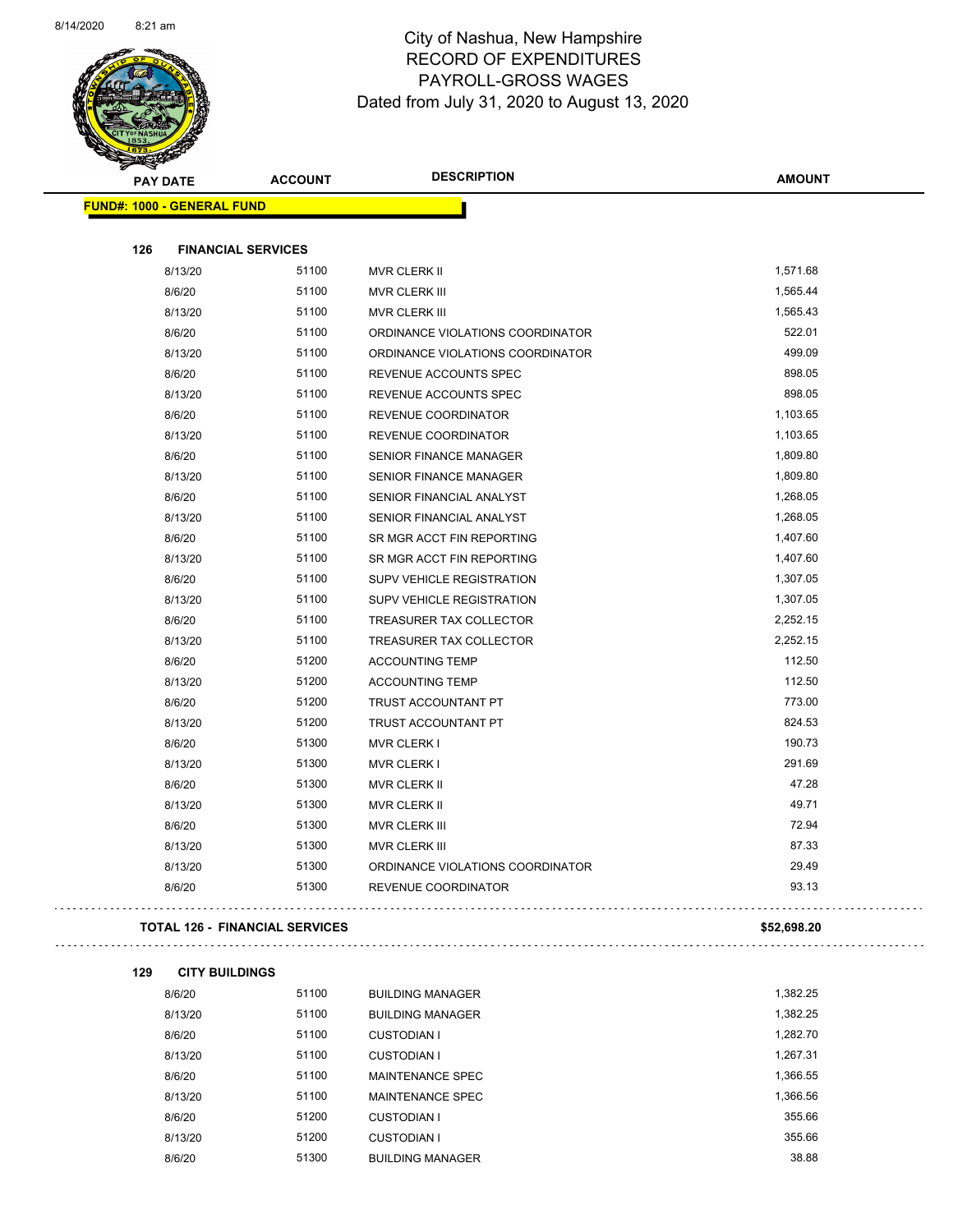

Page 39 of 83

|     | <b>PAY DATE</b>                   | <b>ACCOUNT</b> | <b>DESCRIPTION</b>            | <b>AMOUNT</b> |
|-----|-----------------------------------|----------------|-------------------------------|---------------|
|     | <b>FUND#: 1000 - GENERAL FUND</b> |                |                               |               |
| 129 | <b>CITY BUILDINGS</b>             |                |                               |               |
|     | 8/6/20                            | 51300          | <b>CUSTODIAN I</b>            | 132.81        |
|     | 8/13/20                           | 51300          | <b>CUSTODIAN I</b>            | 23.10         |
|     | 8/13/20                           | 51300          | <b>MAINTENANCE SPEC</b>       | 129.39        |
|     |                                   |                |                               |               |
|     | <b>TOTAL 129 - CITY BUILDINGS</b> |                |                               | \$9,083.12    |
| 130 | <b>PURCHASING</b>                 |                |                               |               |
|     | 8/6/20                            | 51100          | PURCHASING AGENT I            | 774.95        |
|     | 8/13/20                           | 51100          | PURCHASING AGENT I            | 774.95        |
|     | 8/6/20                            | 51100          | PURCHASING AGENT II           | 962.15        |
|     | 8/13/20                           | 51100          | PURCHASING AGENT II           | 962.15        |
|     | 8/6/20                            | 51100          | <b>PURCHASING MANAGER</b>     | 1,809.80      |
|     | 8/13/20                           | 51100          | PURCHASING MANAGER            | 1,809.80      |
|     | 8/6/20                            | 51300          | PURCHASING AGENT II           | 9.02          |
|     | 8/13/20                           | 51300          | PURCHASING AGENT II           | 9.02          |
|     |                                   |                |                               |               |
|     | <b>TOTAL 130 - PURCHASING</b>     |                |                               | \$7,111.84    |
| 131 | <b>HUNT BUILDING</b>              |                |                               |               |
|     | 8/6/20                            | 51100          | HUNT MEMORIAL BLDG & ARTS ADM | 417.45        |
|     | 8/13/20                           | 51100          | HUNT MEMORIAL BLDG & ARTS ADM | 417.45        |
|     | <b>TOTAL 131 - HUNT BUILDING</b>  |                |                               | \$834.90      |
|     |                                   |                |                               |               |
| 132 | <b>ASSESSING</b><br>8/6/20        | 51100          |                               | 1,498.35      |
|     |                                   |                | ASSESSING ADMIN SPEC II CSR   |               |
|     | 8/13/20                           | 51100          | ASSESSING ADMIN SPEC II CSR   | 1,498.35      |
|     | 8/6/20                            | 51100          | ASSESSING ADMIN SPEC III CSR  | 1,020.05      |
|     | 8/13/20                           | 51100          | ASSESSING ADMIN SPEC III CSR  | 1,020.05      |
|     | 8/6/20                            | 51100          | ASSESSOR I                    | 880.50        |
|     | 8/13/20                           | 51100          | ASSESSOR I                    | 880.50        |
|     | 8/6/20                            | 51100          | ASSESSOR II                   | 1,171.15      |
|     | 8/13/20                           | 51100          | <b>ASSESSOR II</b>            | 1,171.15      |
|     | 8/6/20                            | 51100          | ASSESSOR III                  | 2,518.80      |
|     | 8/13/20                           | 51100          | ASSESSOR III                  | 2,518.80      |
|     | 8/6/20                            | 51100          | DEPARTMENT COORDINATOR        | 806.75        |
|     | 8/13/20                           | 51100          | DEPARTMENT COORDINATOR        | 801.71        |
|     | <b>TOTAL 132 - ASSESSING</b>      |                |                               | \$15,786.16   |
| 134 | <b>GIS</b>                        |                |                               |               |
|     | 8/6/20                            | 51100          | <b>GIS TECHNICIAN II</b>      | 1,199.70      |
|     |                                   |                |                               |               |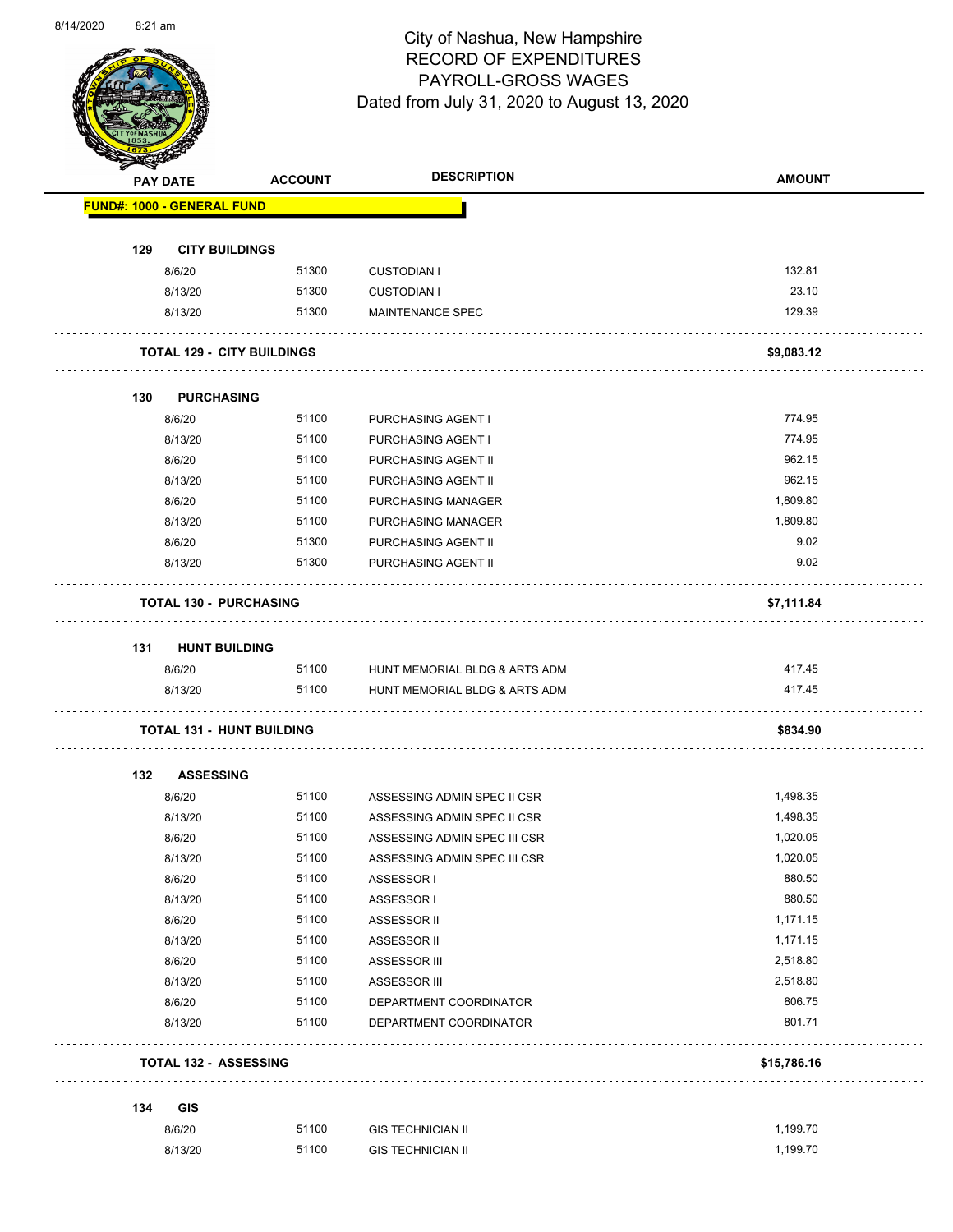

Page 40 of 83

|     | <b>PAY DATE</b>                   | <b>ACCOUNT</b>                            | <b>DESCRIPTION</b>                                       | <b>AMOUNT</b>        |
|-----|-----------------------------------|-------------------------------------------|----------------------------------------------------------|----------------------|
|     | <b>FUND#: 1000 - GENERAL FUND</b> |                                           |                                                          |                      |
|     | <b>TOTAL 134 - GIS</b>            |                                           |                                                          | \$2,399.40           |
|     |                                   |                                           |                                                          |                      |
| 140 |                                   | <b>PINEWOOD CEMETERY</b>                  |                                                          |                      |
|     | 8/6/20                            | 51400                                     | SEASONAL                                                 | 542.50               |
|     |                                   | <b>TOTAL 140 - PINEWOOD CEMETERY</b>      |                                                          | \$542.50             |
|     |                                   |                                           |                                                          |                      |
| 142 |                                   | <b>WOODLAWN CEMETERY</b>                  |                                                          |                      |
|     | 8/6/20                            | 51100                                     | <b>GROUNDSKEEPER CEMETERY</b>                            | 1,508.20             |
|     | 8/13/20                           | 51100                                     | <b>GROUNDSKEEPER CEMETERY</b>                            | 1,508.20             |
|     | 8/6/20                            | 51100                                     | SUBFOREMAN CEMETERY                                      | 955.15               |
|     | 8/13/20                           | 51100                                     | SUBFOREMAN CEMETERY                                      | 955.16               |
|     | 8/6/20                            | 51100                                     | SUPERINTENDENT CEMETERY I                                | 1,307.05             |
|     | 8/13/20                           | 51100                                     | SUPERINTENDENT CEMETERY I                                | 1,307.05             |
|     | 8/13/20                           | 51400                                     | <b>SEASONAL</b>                                          | 504.00               |
|     |                                   | <b>TOTAL 142 - WOODLAWN CEMETERY</b>      |                                                          | \$8,044.81           |
|     |                                   |                                           |                                                          |                      |
| 144 |                                   | <b>EDGEWOOD &amp; SUBURBAN CEMETERIES</b> |                                                          |                      |
|     |                                   |                                           |                                                          |                      |
|     | 8/6/20                            | 51100                                     | <b>GROUNDSKEEPER CEMETERY</b>                            | 1,362.15             |
|     | 8/13/20                           | 51100                                     | <b>GROUNDSKEEPER CEMETERY</b>                            | 1,362.15             |
|     | 8/6/20                            | 51100                                     | <b>SUBFOREMAN CEMETERY</b>                               | 824.60               |
|     | 8/13/20                           | 51100                                     | SUBFOREMAN CEMETERY                                      | 824.60               |
|     | 8/6/20                            | 51100                                     | SUPERINTENDENT CEMETERY II                               | 1,307.05             |
|     | 8/13/20                           | 51100                                     | SUPERINTENDENT CEMETERY II                               | 1,307.05             |
|     | 8/6/20                            | 51300                                     | <b>GROUNDSKEEPER CEMETERY</b>                            | 153.24               |
|     | 8/13/20                           | 51300                                     | SUBFOREMAN CEMETERY                                      | 23.19                |
|     | 8/6/20                            | 51400                                     | SEASONAL                                                 | 1,946.00             |
|     | 8/13/20                           | 51400                                     | SEASONAL                                                 | 1,813.00             |
|     |                                   |                                           | <b>TOTAL 144 - EDGEWOOD &amp; SUBURBAN CEMETERIES</b>    | \$10,923.03          |
| 150 | <b>POLICE</b>                     |                                           |                                                          |                      |
|     | 8/6/20                            | 51100                                     | <b>1ST YEAR OFFICERS</b>                                 | 8,503.60             |
|     | 8/13/20                           | 51100                                     | <b>1ST YEAR OFFICERS</b>                                 | 10,629.50            |
|     | 8/6/20                            | 51100                                     | 1ST YR OFFICERS CERTIFIED SPEC                           | 1,110.90             |
|     | 8/13/20                           | 51100                                     | 1ST YR OFFICERS CERTIFIED SPEC                           | 1,110.90             |
|     | 8/6/20                            | 51100                                     | 1st YR SPECIAL OFFICER CERTIFIED II                      | 8,208.44             |
|     |                                   | 51100                                     |                                                          | 11,726.35            |
|     | 8/13/20<br>8/6/20                 | 51100                                     | 1st YR SPECIAL OFFICER CERTIFIED II                      | 2,333.77             |
|     |                                   |                                           | <b>ACCOUNT CLERK III</b>                                 |                      |
|     | 8/13/20<br>8/6/20                 | 51100<br>51100                            | <b>ACCOUNT CLERK III</b><br>ADMIN ASSISTANT I DETECTIVES | 2,333.76<br>2,872.29 |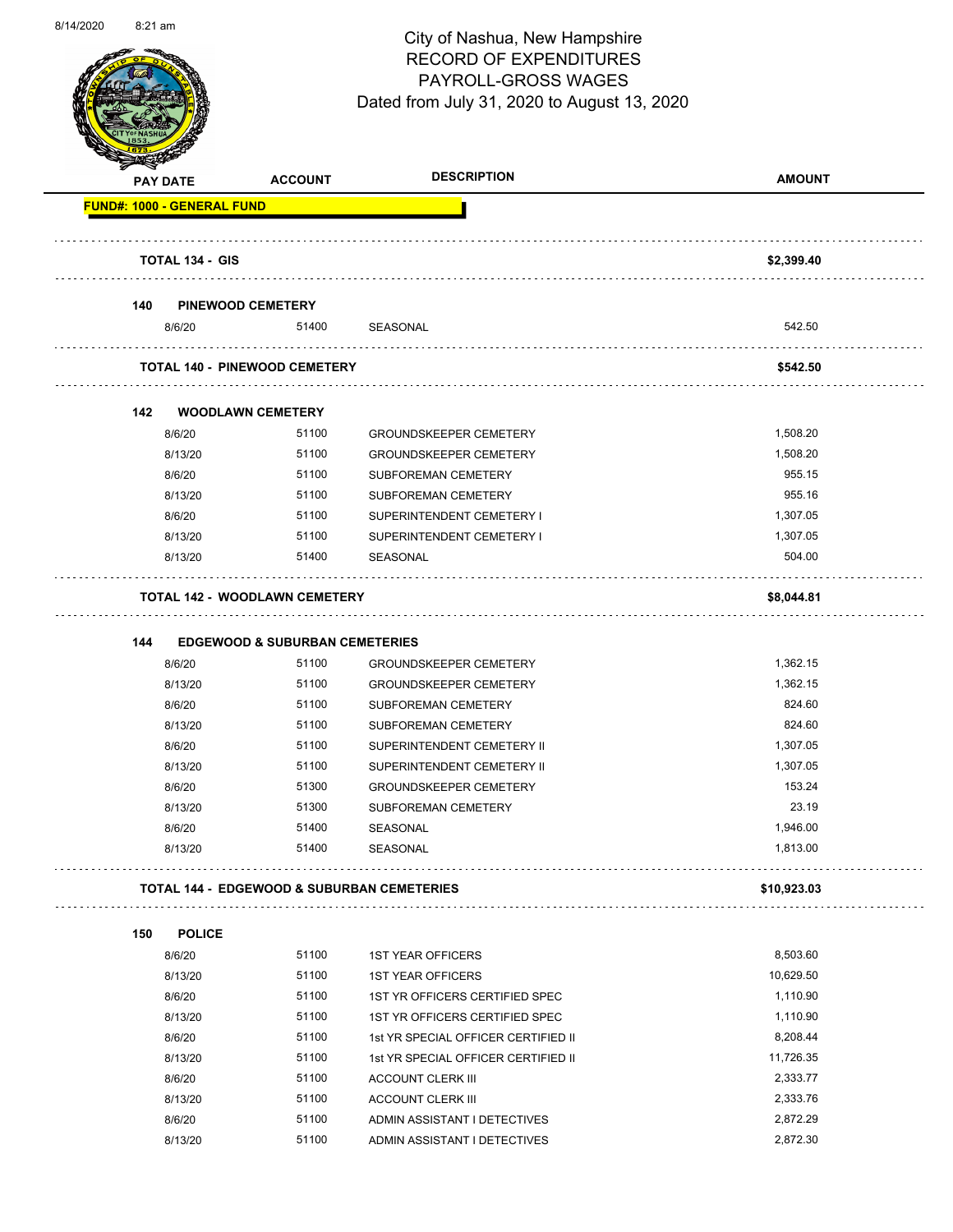

| <b>PAY DATE</b>                   | <b>ACCOUNT</b> | <b>DESCRIPTION</b>                             | <b>AMOUNT</b> |
|-----------------------------------|----------------|------------------------------------------------|---------------|
| <b>FUND#: 1000 - GENERAL FUND</b> |                |                                                |               |
|                                   |                |                                                |               |
| 150<br><b>POLICE</b>              |                |                                                |               |
| 8/6/20                            | 51100          | ADMIN ASSISTANT I LEGAL                        | 774.05        |
| 8/13/20                           | 51100          | ADMIN ASSISTANT I LEGAL                        | 774.05        |
| 8/6/20                            | 51100          | ADMIN ASSISTANT II LEGAL                       | 784.25        |
| 8/13/20                           | 51100          | ADMIN ASSISTANT II LEGAL                       | 784.25        |
| 8/6/20                            | 51100          | ADMIN ASSISTANT III PROF STANDARDS             | 983.25        |
| 8/13/20                           | 51100          | ADMIN ASSISTANT III PROF STANDARDS             | 983.25        |
| 8/6/20                            | 51100          | ADMIN ASSISTANT III SERVICES                   | 814.16        |
| 8/13/20                           | 51100          | ADMIN ASSISTANT III SERVICES                   | 810.56        |
| 8/6/20                            | 51100          | ADMIN ASSISTANT IV UNIFORM FIELD OPS           | 853.01        |
| 8/13/20                           | 51100          | ADMIN ASSISTANT IV UNIFORM FIELD OPS           | 853.00        |
| 8/6/20                            | 51100          | ADMIN SUPERVISOR DETECTIVES                    | 1,024.00      |
| 8/13/20                           | 51100          | ADMIN SUPERVISOR DETECTIVES                    | 1,024.00      |
| 8/6/20                            | 51100          | ADMINISTRATIVE PROJECT SPEC                    | 1,394.25      |
| 8/13/20                           | 51100          | ADMINISTRATIVE PROJECT SPEC                    | 1,394.25      |
| 8/6/20                            | 51100          | ANIMAL CONTROL OFFICER                         | 1,049.50      |
| 8/13/20                           | 51100          | ANIMAL CONTROL OFFICER                         | 1,049.50      |
| 8/6/20                            | 51100          | ASSISTANT RECORDS MANAGER                      | 1,115.40      |
| 8/13/20                           | 51100          | ASSISTANT RECORDS MANAGER                      | 1,115.40      |
| 8/6/20                            | 51100          | AUTO MECHANIC 1ST CLASS                        | 1,755.20      |
| 8/13/20                           | 51100          | AUTO MECHANIC 1ST CLASS                        | 1,755.20      |
| 8/6/20                            | 51100          | <b>BUILDING MAINTENANCE SUPV</b>               | 1,115.40      |
| 8/13/20                           | 51100          | <b>BUILDING MAINTENANCE SUPV</b>               | 1,115.40      |
| 8/6/20                            | 51100          | <b>CAPTAIN</b>                                 | 17, 137. 75   |
| 8/13/20                           | 51100          | <b>CAPTAIN</b>                                 | 17, 137. 74   |
| 8/6/20                            | 51100          | CHIEF OF POLICE                                | 3,016.50      |
| 8/13/20                           | 51100          | CHIEF OF POLICE                                | 3,016.50      |
| 8/6/20                            | 51100          | COMM TECH ALL DESIGNATIONS                     | 8,097.12      |
| 8/13/20                           | 51100          | <b>COMM TECH ALL DESIGNATIONS</b>              | 8,097.11      |
| 8/6/20                            | 51100          | COMMUNITY POLICE COORD CEMD                    | 1,469.00      |
| 8/6/20                            | 51100          | CRIME ANALYST                                  | 1,096.70      |
| 8/13/20                           | 51100          | <b>CRIME ANALYST</b>                           | 1,096.70      |
| 8/13/20                           | 51100          | <b>CUSTODIAN II</b>                            | 696.00        |
| 8/6/20                            | 51100          | <b>CUSTODIAN III</b>                           | 1,585.24      |
| 8/13/20                           | 51100          | <b>CUSTODIAN III</b>                           | 1,585.25      |
| 8/6/20                            | 51100          | DEPUTY CHIEF OF POLICE                         | 5,467.00      |
| 8/13/20                           | 51100          | DEPUTY CHIEF OF POLICE                         | 5,467.00      |
| 8/6/20                            | 51100          | <b>DETENTION SPEC</b>                          | 2,719.30      |
| 8/13/20                           | 51100          | DETENTION SPEC                                 | 2,719.30      |
| 8/6/20                            | 51100          | DISPATCHERS ALL DESIGNATIONS                   | 4,496.92      |
| 8/13/20                           | 51100          | DISPATCHERS ALL DESIGNATIONS                   | 4,496.92      |
| 8/6/20                            | 51100          | FLEET MAINTENANCE ASST SUPV                    | 1,044.85      |
| 8/13/20                           | 51100          | FLEET MAINTENANCE ASST SUPV                    | 1,044.85      |
| 8/6/20                            | 51100          | IT MANAGER/RADIO SYSTEMS NETWORK ADMINISTRATOR | 1,576.55      |
| 8/13/20                           | 51100          | IT MANAGER/RADIO SYSTEMS NETWORK ADMINISTRATOR | 1,576.55      |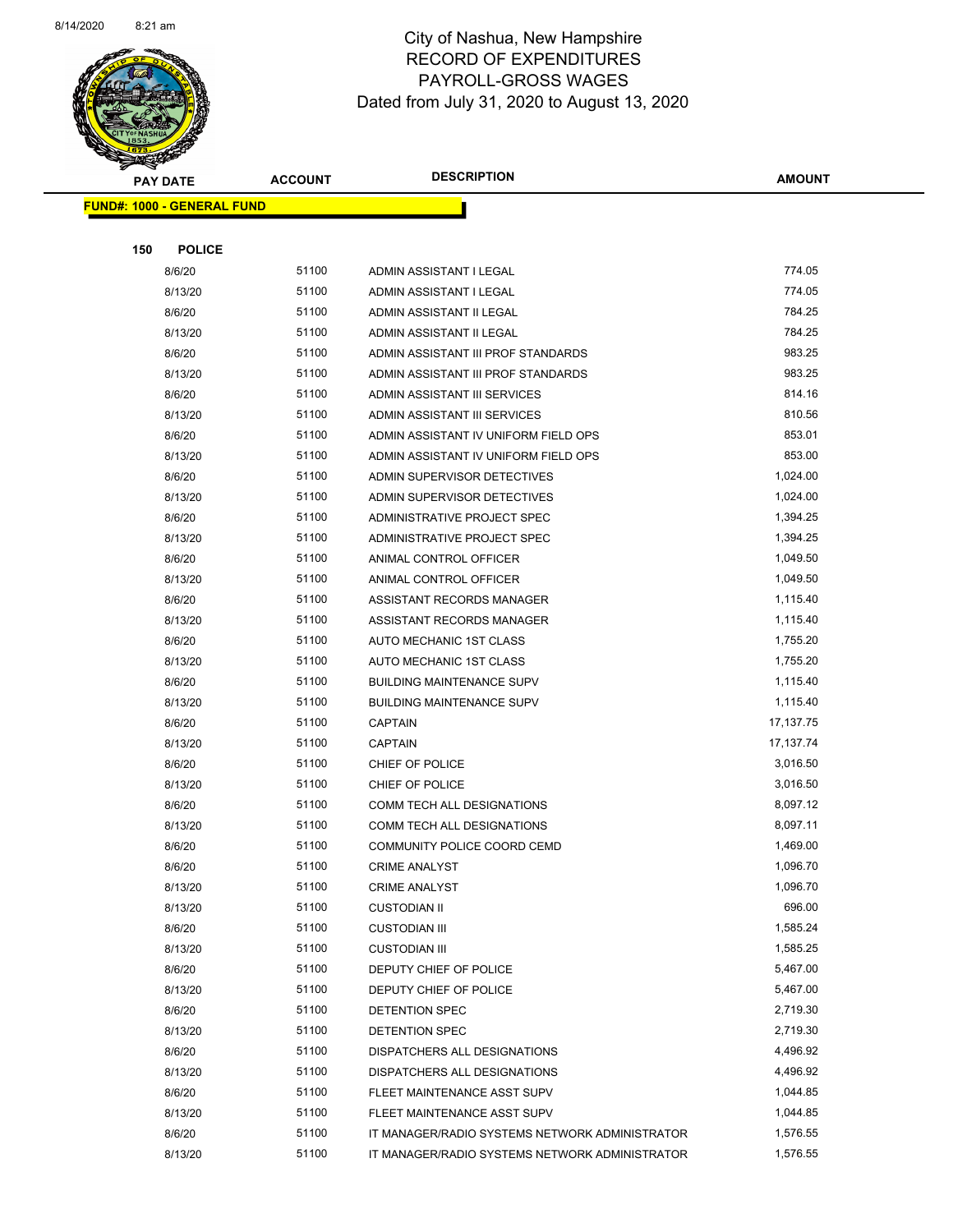

Page 42 of 83

| <b>STATE CARD</b>                 |                |                                         |               |
|-----------------------------------|----------------|-----------------------------------------|---------------|
| <b>PAY DATE</b>                   | <b>ACCOUNT</b> | <b>DESCRIPTION</b>                      | <b>AMOUNT</b> |
| <b>FUND#: 1000 - GENERAL FUND</b> |                |                                         |               |
|                                   |                |                                         |               |
| 150<br><b>POLICE</b>              |                |                                         |               |
| 8/6/20                            | 51100          | IT PROGRAMS ADMIN & INSTRUCTOR          | 1,173.15      |
| 8/13/20                           | 51100          | IT PROGRAMS ADMIN & INSTRUCTOR          | 1,173.15      |
| 8/6/20                            | 51100          | LIEUTENANT                              | 18,773.85     |
| 8/13/20                           | 51100          | LIEUTENANT                              | 18,773.85     |
| 8/6/20                            | 51100          | NPD BUSINESS COORDINATOR                | 1,172.25      |
| 8/13/20                           | 51100          | NPD BUSINESS COORDINATOR                | 1,172.25      |
| 8/6/20                            | 51100          | <b>NPD BUSINESS MANAGER</b>             | 1,809.80      |
| 8/13/20                           | 51100          | <b>NPD BUSINESS MANAGER</b>             | 1,809.80      |
| 8/6/20                            | 51100          | NPD NETWORK ADMINISTRATOR               | 1,494.30      |
| 8/13/20                           | 51100          | NPD NETWORK ADMINISTRATOR               | 1,494.30      |
| 8/6/20                            | 51100          | PARALEGAL                               | 871.10        |
| 8/13/20                           | 51100          | PARALEGAL                               | 871.10        |
| 8/6/20                            | 51100          | PATROLMAN ALL RANKS                     | 174,290.60    |
| 8/13/20                           | 51100          | PATROLMAN ALL RANKS                     | 174,714.04    |
| 8/6/20                            | 51100          | POLICE ATTORNEY                         | 1,522.85      |
| 8/13/20                           | 51100          | POLICE ATTORNEY                         | 1,522.85      |
| 8/6/20                            | 51100          | <b>RECORDS &amp; COMMUNICATIONS MGR</b> | 1,724.10      |
| 8/13/20                           | 51100          | <b>RECORDS &amp; COMMUNICATIONS MGR</b> | 1,724.10      |
| 8/6/20                            | 51100          | <b>RECORDS TECHNICIAN I</b>             | 2,098.20      |
| 8/13/20                           | 51100          | <b>RECORDS TECHNICIAN I</b>             | 2,098.20      |
| 8/6/20                            | 51100          | <b>RECORDS TECHNICIAN II</b>            | 909.90        |
| 8/13/20                           | 51100          | RECORDS TECHNICIAN II                   | 909.90        |
| 8/6/20                            | 51100          | <b>SERGEANT</b>                         | 45,727.92     |
| 8/13/20                           | 51100          | <b>SERGEANT</b>                         | 45,727.92     |
| 8/6/20                            | 51100          | SHIFT LEADER                            | 2,185.01      |
| 8/13/20                           | 51100          | SHIFT LEADER                            | 2,185.00      |
| 8/6/20                            | 51100          | <b>SUPV POLICE FLEET</b>                | 1,417.08      |
| 8/13/20                           | 51100          | <b>SUPV POLICE FLEET</b>                | 1,417.10      |
| 8/6/20                            | 51200          | <b>ACCREDITATION MANAGER</b>            | 1,151.84      |
| 8/13/20                           | 51200          | <b>ACCREDITATION MANAGER</b>            | 1,151.84      |
| 8/6/20                            | 51200          | POLICE ATTORNEY                         | 1,668.88      |
| 8/13/20                           | 51200          | POLICE ATTORNEY                         | 1,668.88      |
| 8/6/20                            | 51200          | SENIOR RELATIONS SPECIALIST             | 739.92        |
| 8/13/20                           | 51200          | SENIOR RELATIONS SPECIALIST             | 739.92        |
| 8/6/20                            | 51300          | DISPATCHERS ALL DESIGNATIONS            | 90.54         |
| 8/13/20                           | 51300          | DISPATCHERS ALL DESIGNATIONS            | 181.08        |
| 8/6/20                            | 51300          | PATROLMAN ALL RANKS                     | 910.25        |
| 8/13/20                           | 51300          | PATROLMAN ALL RANKS                     | 909.66        |
| 8/6/20                            | 51300          | SERGEANT                                | 216.75        |
| 8/13/20                           | 51300          | <b>SERGEANT</b>                         | 290.17        |
| 8/6/20                            | 51309          | PATROLMAN ALL RANKS                     | 870.01        |
| 8/13/20                           | 51309          | PATROLMAN ALL RANKS                     | 420.28        |
| 8/13/20                           | 51315          | 1st YR SPECIAL OFFICER CERTIFIED II     | 164.90        |
| 8/6/20                            | 51315          | PATROLMAN ALL RANKS                     | 329.80        |
|                                   |                |                                         |               |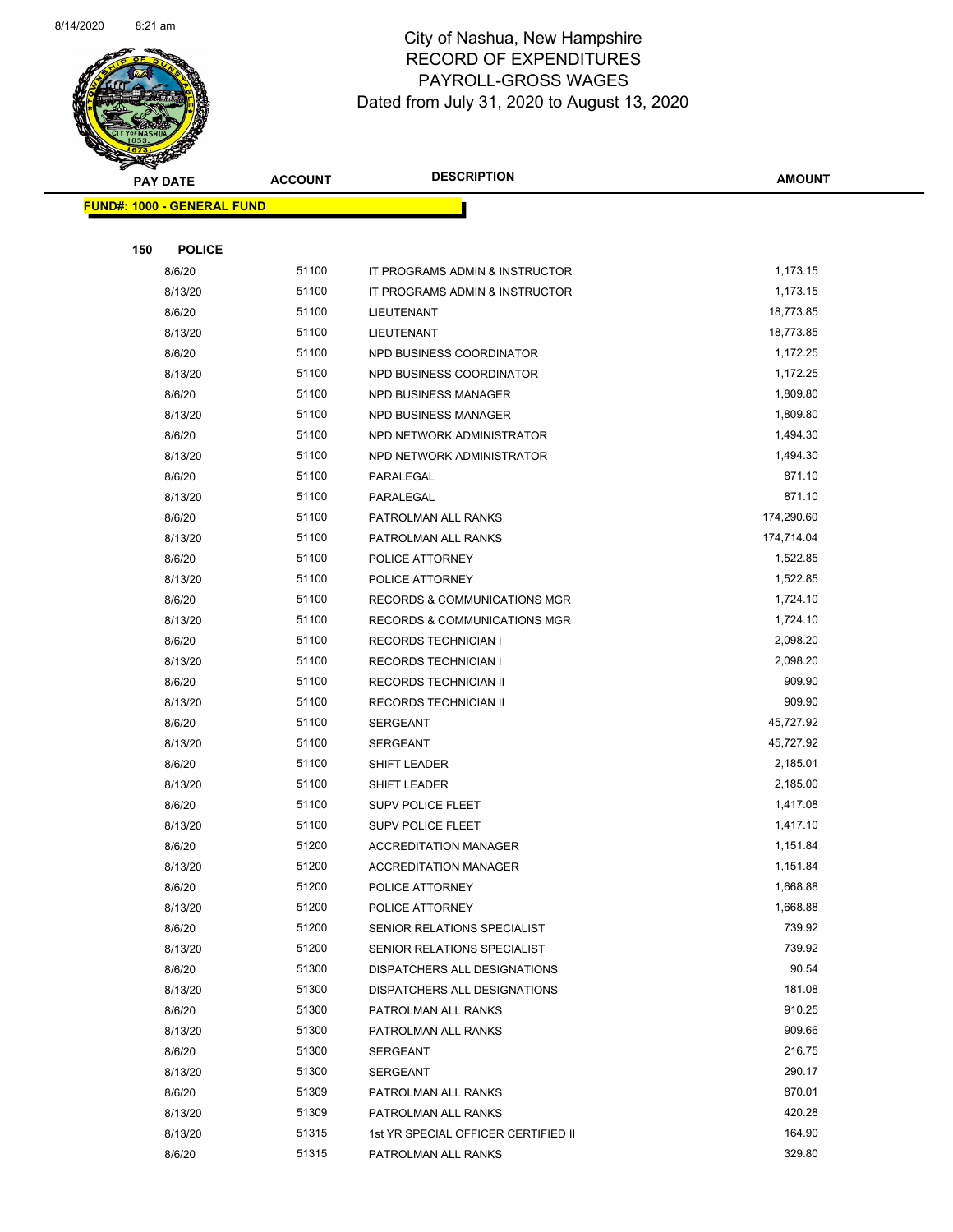$\overline{\phantom{0}}$ 



#### City of Nashua, New Hampshire RECORD OF EXPENDITURES PAYROLL-GROSS WAGES Dated from July 31, 2020 to August 13, 2020

Page 43 of 83

| <b>PAY DATE</b>                   | <b>ACCOUNT</b> | <b>DESCRIPTION</b>                  | <b>AMOUNT</b> |
|-----------------------------------|----------------|-------------------------------------|---------------|
| <b>FUND#: 1000 - GENERAL FUND</b> |                |                                     |               |
| <b>POLICE</b><br>150              |                |                                     |               |
| 8/13/20                           | 51315          | PATROLMAN ALL RANKS                 | 1,206.92      |
| 8/13/20                           | 51315          | <b>SERGEANT</b>                     | 73.42         |
| 8/6/20                            | 51322          | 1ST YR OFFICERS CERTIFIED SPEC      | 83.32         |
| 8/13/20                           | 51322          | 1ST YR OFFICERS CERTIFIED SPEC      | 145.80        |
| 8/6/20                            | 51322          | 1st YR SPECIAL OFFICER CERTIFIED II | 164.88        |
| 8/13/20                           | 51322          | 1st YR SPECIAL OFFICER CERTIFIED II | 412.25        |
| 8/6/20                            | 51322          | PATROLMAN ALL RANKS                 | 2,690.46      |
| 8/13/20                           | 51322          | PATROLMAN ALL RANKS                 | 6,919.57      |
| 8/13/20                           | 51322          | <b>SERGEANT</b>                     | 653.51        |
| 8/6/20                            | 51330          | 1ST YR OFFICERS CERTIFIED SPEC      | 166.63        |
| 8/6/20                            | 51330          | 1st YR SPECIAL OFFICER CERTIFIED II | 879.48        |
| 8/13/20                           | 51330          | 1st YR SPECIAL OFFICER CERTIFIED II | 659.61        |
| 8/6/20                            | 51330          | <b>COMM TECH ALL DESIGNATIONS</b>   | 2,610.32      |
| 8/13/20                           | 51330          | <b>COMM TECH ALL DESIGNATIONS</b>   | 1,996.50      |
| 8/6/20                            | 51330          | DETENTION SPEC                      | 538.32        |
| 8/13/20                           | 51330          | DETENTION SPEC                      | 818.67        |
| 8/6/20                            | 51330          | <b>DISPATCHERS ALL DESIGNATIONS</b> | 778.91        |
| 8/13/20                           | 51330          | DISPATCHERS ALL DESIGNATIONS        | 724.38        |
| 8/6/20                            | 51330          | LIEUTENANT                          | 634.37        |
| 8/13/20                           | 51330          | LIEUTENANT                          | 951.56        |
| 8/6/20                            | 51330          | PATROLMAN ALL RANKS                 | 34,048.30     |
| 8/13/20                           | 51330          | PATROLMAN ALL RANKS                 | 27,958.29     |
| 8/6/20                            | 51330          | <b>SERGEANT</b>                     | 2,885.49      |
| 8/13/20                           | 51330          | <b>SERGEANT</b>                     | 7,892.45      |
| 8/6/20                            | 51330          | SHIFT LEADER                        | 1,342.80      |
| 8/13/20                           | 51330          | <b>SHIFT LEADER</b>                 | 1,010.73      |
| 8/13/20                           | 51412          | PER DIEM                            | 499.35        |
| 8/13/20                           | 51600          | <b>ACCOUNT CLERK III</b>            | 1,000.00      |
| 7/31/20                           | 51600          | ADMIN ASSISTANT I DETECTIVES        | 300.00        |
| 8/6/20                            | 51600          | ADMIN ASSISTANT III SERVICES        | 700.00        |
| 8/13/20                           | 51600          | COMM TECH ALL DESIGNATIONS          | 300.00        |
| 8/6/20                            | 51600          | COMMUNITY POLICE COORD CEMD         | 583.33        |
| 8/6/20                            | 51600          | PATROLMAN ALL RANKS                 | 3,100.00      |
| 8/6/20                            | 51750          | COMMUNITY POLICE COORD CEMD         | 39,464.21     |
| 8/13/20                           | 52809          | <b>WELLNESS PROGRAM</b>             | 350.00        |
| 8/6/20                            | 61107          | <b>CLOTHING &amp; UNIFORMS</b>      | 690.27        |
| 8/13/20                           | 61107          | <b>CLOTHING &amp; UNIFORMS</b>      | 648.54        |
| <b>TOTAL 150 - POLICE</b>         |                |                                     | \$837,815.02  |

| 8/6/20  | 51100 | ADMINISTRATIVE ASSISTANT II | 3.031.40 |
|---------|-------|-----------------------------|----------|
| 8/13/20 | 51100 | ADMINISTRATIVE ASSISTANT II | 2.520.55 |
| 8/6/20  | 51100 | ASST FIRE CHIEF             | 2.573.92 |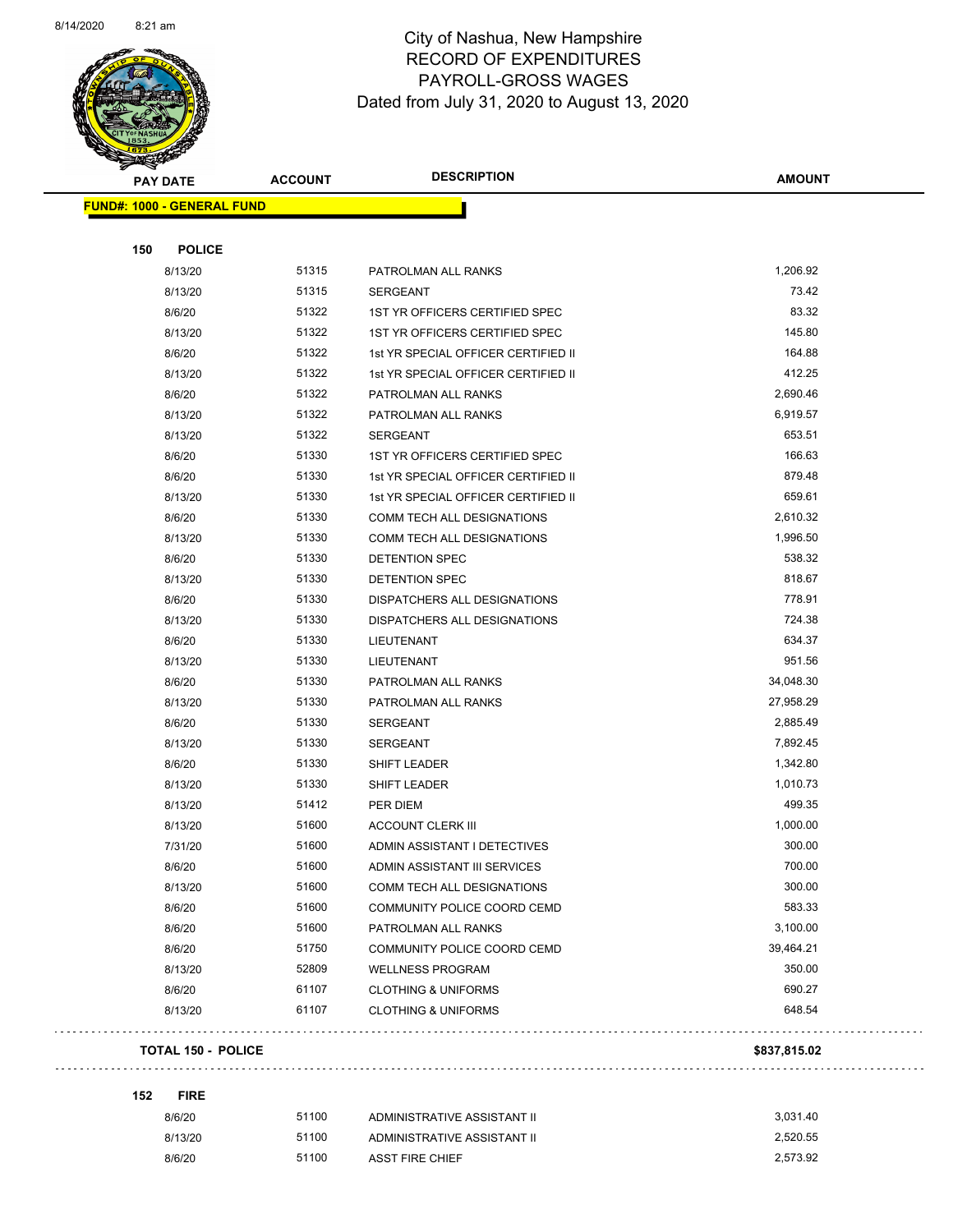

| B.                                | <b>PAY DATE</b> | <b>ACCOUNT</b> | <b>DESCRIPTION</b>              | <b>AMOUNT</b> |
|-----------------------------------|-----------------|----------------|---------------------------------|---------------|
| <b>FUND#: 1000 - GENERAL FUND</b> |                 |                |                                 |               |
|                                   |                 |                |                                 |               |
| 152                               | <b>FIRE</b>     |                |                                 |               |
|                                   | 8/13/20         | 51100          | <b>ASST FIRE CHIEF</b>          | 2,573.92      |
|                                   | 8/6/20          | 51100          | ASST SUPERINTENDENT FIRE ALARM  | 1,629.56      |
|                                   | 8/13/20         | 51100          | ASST SUPERINTENDENT FIRE ALARM  | 1,629.56      |
|                                   | 8/6/20          | 51100          | ASST SUPERINTENDENT FIRE FLEET  | 1,527.64      |
|                                   | 8/13/20         | 51100          | ASST SUPERINTENDENT FIRE FLEET  | 1,535.34      |
|                                   | 8/6/20          | 51100          | ASST SUPERINTENDENT PREVENTION  | 3,308.24      |
|                                   | 8/13/20         | 51100          | ASST SUPERINTENDENT PREVENTION  | 3,308.24      |
|                                   | 8/6/20          | 51100          | CAPTAIN                         | 11,623.21     |
|                                   | 8/13/20         | 51100          | <b>CAPTAIN</b>                  | 11,623.22     |
|                                   | 8/6/20          | 51100          | CAPTAIN FIRE TRAINING SAFETY    | 1,799.57      |
|                                   | 8/13/20         | 51100          | CAPTAIN FIRE TRAINING SAFETY    | 1,799.56      |
|                                   | 8/6/20          | 51100          | DEPUTY FIRE CHIEF               | 9,243.28      |
|                                   | 8/13/20         | 51100          | DEPUTY FIRE CHIEF               | 9,243.28      |
|                                   | 8/6/20          | 51100          | <b>EXEC ASST BUSINESS COORD</b> | 1,882.24      |
|                                   | 8/13/20         | 51100          | <b>EXEC ASST BUSINESS COORD</b> | 1,104.15      |
|                                   | 8/6/20          | 51100          | FIRE CHIEF                      | 2,815.20      |
|                                   | 8/13/20         | 51100          | FIRE CHIEF                      | 2,815.20      |
|                                   | 8/6/20          | 51100          | FIRE DISPATCH ALL RANKS         | 11,622.68     |
|                                   | 8/13/20         | 51100          | FIRE DISPATCH ALL RANKS         | 12,248.38     |
|                                   | 8/6/20          | 51100          | FIRE DISPATCHER CLERK TRAINER   | 1,682.42      |
|                                   | 8/13/20         | 51100          | FIRE DISPATCHER CLERK TRAINER   | 1,191.71      |
|                                   | 8/6/20          | 51100          | FIRE LIEUTENANT                 | 43,781.36     |
|                                   | 8/13/20         | 51100          | FIRE LIEUTENANT                 | 42,839.71     |
|                                   | 8/6/20          | 51100          | <b>FIRE MECHANIC</b>            | 1,368.08      |
|                                   | 8/13/20         | 51100          | <b>FIRE MECHANIC</b>            | 1,368.08      |
|                                   | 8/6/20          | 51100          | <b>FIREFIGHTERS ALL RANKS</b>   | 127,313.81    |
|                                   | 8/13/20         | 51100          | <b>FIREFIGHTERS ALL RANKS</b>   | 126,670.79    |
|                                   | 8/6/20          | 51100          | SUPERINTENDENT FIRE ALARM       | 1,835.72      |
|                                   | 8/13/20         | 51100          | SUPERINTENDENT FIRE ALARM       | 1,835.72      |
|                                   | 8/6/20          | 51100          | SUPERINTENDENT FIRE FLEET       | 1,799.56      |
|                                   | 8/13/20         | 51100          | SUPERINTENDENT FIRE FLEET       | 1,799.56      |
|                                   | 8/6/20          | 51100          | SUPERINTENDENT FIRE PREVENTION  | 1,817.56      |
|                                   | 8/13/20         | 51100          | SUPERINTENDENT FIRE PREVENTION  | 1,817.56      |
|                                   | 8/6/20          | 51300          | ASST SUPERINTENDENT FIRE ALARM  | 111.36        |
|                                   | 8/13/20         | 51300          | ASST SUPERINTENDENT FIRE ALARM  | 349.99        |
|                                   | 8/13/20         | 51300          | ASST SUPERINTENDENT FIRE FLEET  | 405.05        |
|                                   | 8/6/20          | 51300          | <b>DEPUTY FIRE CHIEF</b>        | 378.30        |
|                                   | 8/6/20          | 51300          | FIRE LIEUTENANT                 | 537.03        |
|                                   | 8/6/20          | 51300          | <b>FIREFIGHTERS ALL RANKS</b>   | 479.66        |
|                                   | 8/6/20          | 51300          | SUPERINTENDENT FIRE ALARM       | 412.19        |
|                                   | 8/13/20         | 51300          | SUPERINTENDENT FIRE ALARM       | 967.75        |
|                                   | 8/6/20          | 51330          | <b>CAPTAIN</b>                  | 1,544.99      |
|                                   | 8/13/20         | 51330          | CAPTAIN                         | 1,327.50      |
|                                   | 8/6/20          | 51330          | DEPUTY FIRE CHIEF               | 534.89        |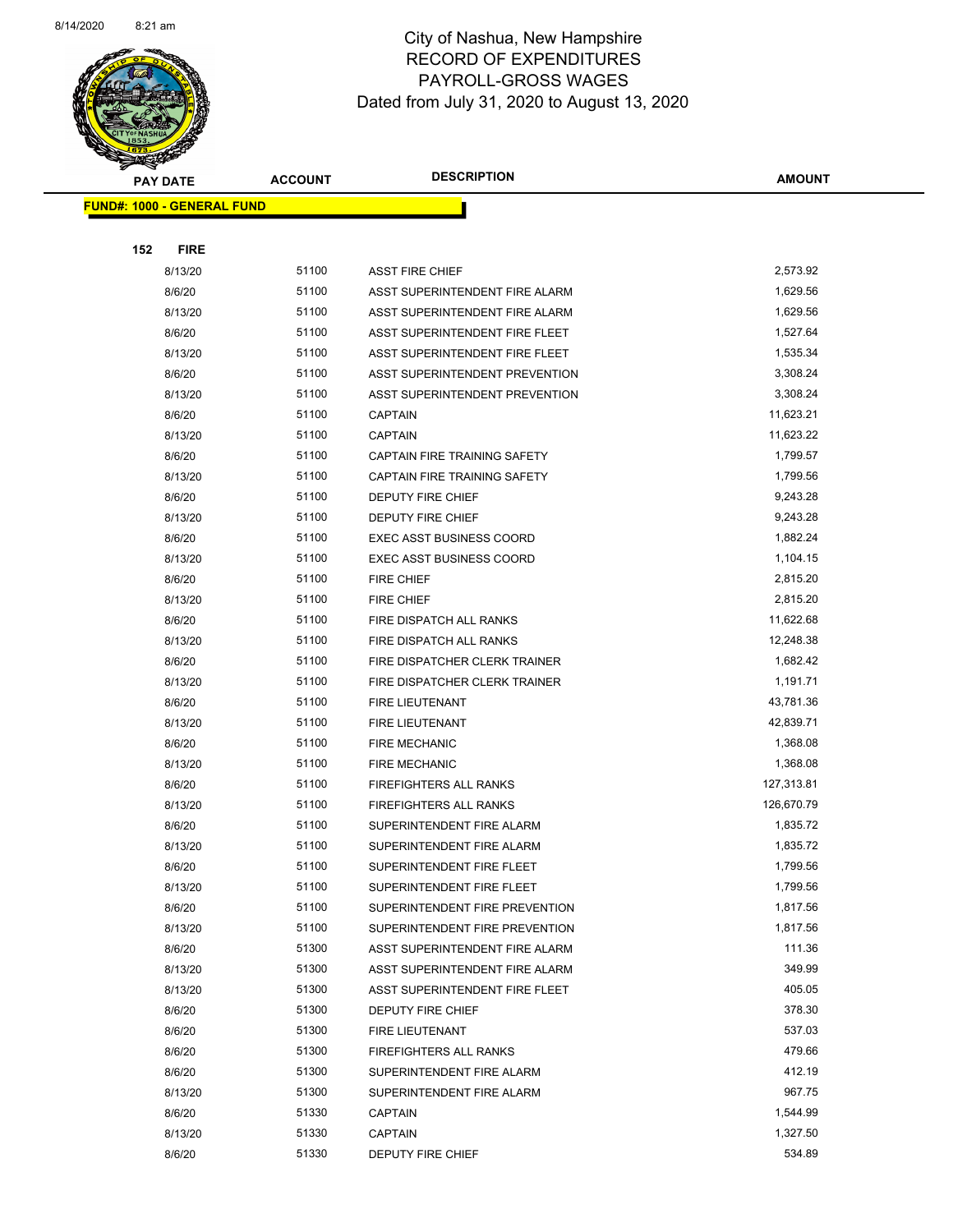

Page 45 of 83

| <b>STARTING CARDS</b>             |                |                                |               |
|-----------------------------------|----------------|--------------------------------|---------------|
| <b>PAY DATE</b>                   | <b>ACCOUNT</b> | <b>DESCRIPTION</b>             | <b>AMOUNT</b> |
| <b>FUND#: 1000 - GENERAL FUND</b> |                |                                |               |
|                                   |                |                                |               |
| 152<br><b>FIRE</b>                |                |                                |               |
| 8/13/20                           | 51330          | DEPUTY FIRE CHIEF              | 493.51        |
| 8/6/20                            | 51330          | FIRE DISPATCH ALL RANKS        | 4,275.35      |
| 8/13/20                           | 51330          | FIRE DISPATCH ALL RANKS        | 2,953.47      |
| 8/6/20                            | 51330          | FIRE LIEUTENANT                | 3,845.23      |
| 8/13/20                           | 51330          | <b>FIRE LIEUTENANT</b>         | 4,166.06      |
| 8/6/20                            | 51330          | <b>FIREFIGHTERS ALL RANKS</b>  | 12,939.07     |
| 8/13/20                           | 51330          | <b>FIREFIGHTERS ALL RANKS</b>  | 14,528.71     |
| 8/6/20                            | 51650          | <b>CAPTAIN</b>                 | 3,251.26      |
| 8/13/20                           | 51650          | <b>CAPTAIN</b>                 | 2,837.10      |
| 8/6/20                            | 51650          | DEPUTY FIRE CHIEF              | 1,351.30      |
| 8/13/20                           | 51650          | DEPUTY FIRE CHIEF              | 1,246.75      |
| 8/6/20                            | 51650          | <b>FIRE LIEUTENANT</b>         | 9,730.69      |
| 8/13/20                           | 51650          | <b>FIRE LIEUTENANT</b>         | 10,149.99     |
| 8/6/20                            | 51650          | <b>FIREFIGHTERS ALL RANKS</b>  | 32,319.50     |
| 8/13/20                           | 51650          | <b>FIREFIGHTERS ALL RANKS</b>  | 35,067.82     |
| 8/6/20                            | 51700          | ASST SUPERINTENDENT FIRE ALARM | 20.37         |
| 8/13/20                           | 51700          | ASST SUPERINTENDENT FIRE ALARM | 20.37         |
| 8/6/20                            | 51700          | ASST SUPERINTENDENT PREVENTION | 41.35         |
| 8/13/20                           | 51700          | ASST SUPERINTENDENT PREVENTION | 41.35         |
| 8/6/20                            | 51700          | <b>CAPTAIN</b>                 | 296.89        |
| 8/13/20                           | 51700          | <b>CAPTAIN</b>                 | 296.89        |
| 8/6/20                            | 51700          | CAPTAIN FIRE TRAINING SAFETY   | 22.49         |
| 8/13/20                           | 51700          | CAPTAIN FIRE TRAINING SAFETY   | 22.49         |
| 8/6/20                            | 51700          | FIRE DISPATCH ALL RANKS        | 14.98         |
| 8/13/20                           | 51700          | FIRE DISPATCH ALL RANKS        | 14.98         |
| 8/6/20                            | 51700          | FIRE DISPATCHER CLERK TRAINER  | 17.53         |
| 8/13/20                           | 51700          | FIRE DISPATCHER CLERK TRAINER  | 17.53         |
| 8/6/20                            | 51700          | FIRE LIEUTENANT                | 1,283.96      |
| 8/13/20                           | 51700          | <b>FIRE LIEUTENANT</b>         | 1,283.96      |
| 8/6/20                            | 51700          | FIREFIGHTERS ALL RANKS         | 2,629.53      |
| 8/13/20                           | 51700          | FIREFIGHTERS ALL RANKS         | 2,629.53      |
| 8/6/20                            | 51700          | SUPERINTENDENT FIRE ALARM      | 22.95         |
| 8/13/20                           | 51700          | SUPERINTENDENT FIRE ALARM      | 22.95         |
| 8/6/20                            | 51700          | SUPERINTENDENT FIRE FLEET      | 22.49         |
| 8/13/20                           | 51700          | SUPERINTENDENT FIRE FLEET      | 22.49         |
| 8/6/20                            | 51700          | SUPERINTENDENT FIRE PREVENTION | 22.72         |
| 8/13/20                           | 51700          | SUPERINTENDENT FIRE PREVENTION | 22.72         |
| 8/6/20                            | 61107          | <b>CLOTHING &amp; UNIFORMS</b> | 14.00         |
| 8/13/20                           | 61107          | <b>CLOTHING &amp; UNIFORMS</b> | 600.00        |
|                                   |                |                                |               |

#### **TOTAL 152 - FIRE \$614,189.02**

#### **153 BUILDING INSPECTION**

 $\bar{\mathcal{L}}$  .

. . . . . . . . .

. . . . . . . .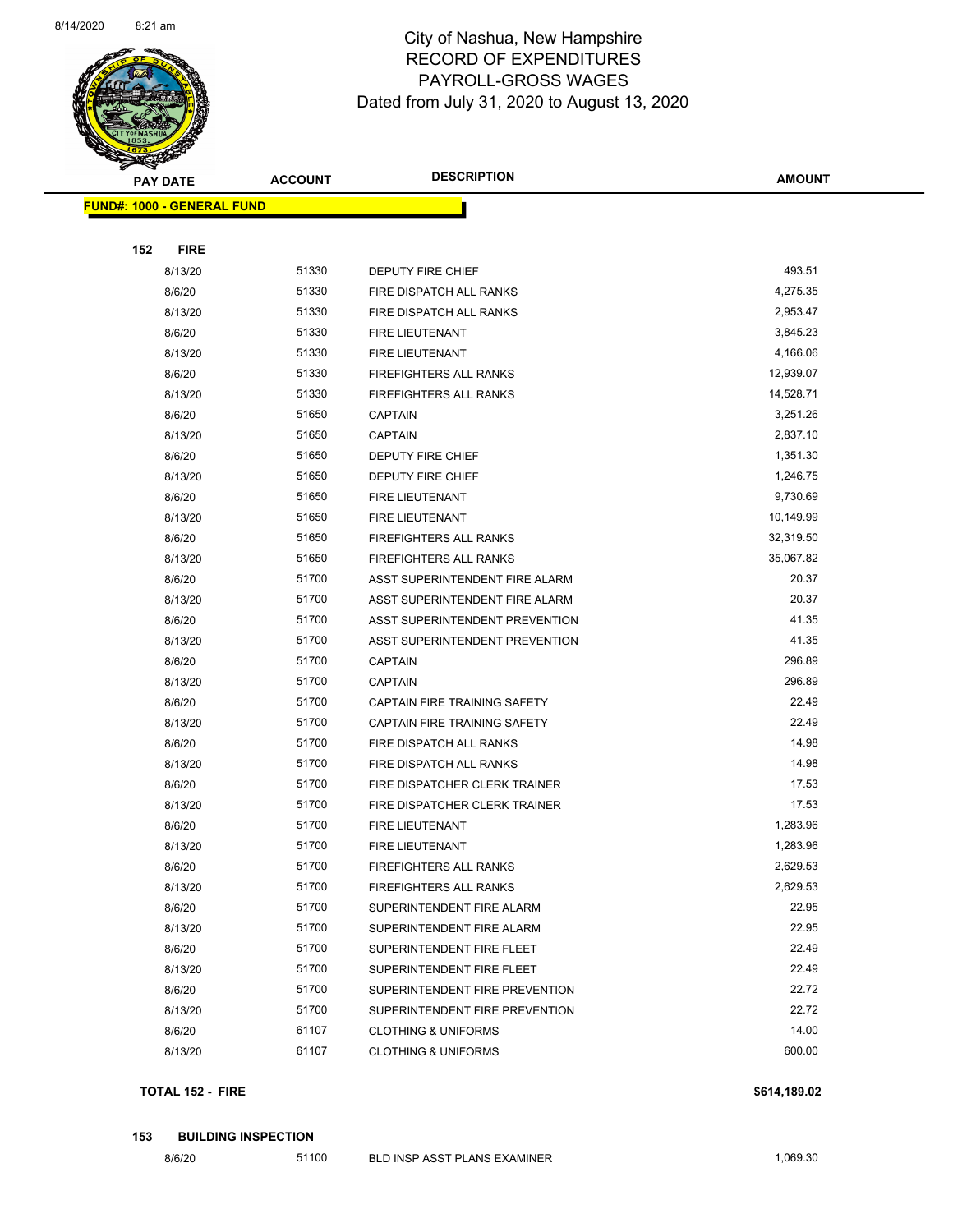Page 46 of 83

|                                   | <b>PAY DATE</b> | <b>ACCOUNT</b>                             | <b>DESCRIPTION</b>                             | <b>AMOUNT</b> |
|-----------------------------------|-----------------|--------------------------------------------|------------------------------------------------|---------------|
| <b>FUND#: 1000 - GENERAL FUND</b> |                 |                                            |                                                |               |
| 153                               |                 | <b>BUILDING INSPECTION</b>                 |                                                |               |
|                                   | 8/13/20         | 51100                                      | <b>BLD INSP ASST PLANS EXAMINER</b>            | 1,069.30      |
|                                   | 8/6/20          | 51100                                      | <b>BUILDING AND UTILITIES INSPCTR</b>          | 3,713.45      |
|                                   | 8/13/20         | 51100                                      | <b>BUILDING AND UTILITIES INSPCTR</b>          | 3,713.45      |
|                                   | 8/6/20          | 51100                                      | <b>BUILDING DEPARTMENT MANAGER</b>             | 1,709.25      |
|                                   | 8/13/20         | 51100                                      | <b>BUILDING DEPARTMENT MANAGER</b>             | 1,709.25      |
|                                   | 8/6/20          | 51100                                      | PERMIT TECHNICIAN I                            | 1,315.65      |
|                                   | 8/13/20         | 51100                                      | PERMIT TECHNICIAN I                            | 1,315.65      |
|                                   | 8/6/20          | 51100                                      | <b>PLANS EXAMINER</b>                          | 1,298.65      |
|                                   | 8/13/20         | 51100                                      | <b>PLANS EXAMINER</b>                          | 1,298.65      |
|                                   |                 | <b>TOTAL 153 - BUILDING INSPECTION</b>     |                                                | \$18,212.60   |
| 155                               |                 | <b>CODE ENFORCEMENT</b>                    |                                                |               |
|                                   | 8/6/20          | 51100                                      | <b>CODE ENFORCEMENT OFFICER II</b>             | 2,822.40      |
|                                   | 8/13/20         | 51100                                      | <b>CODE ENFORCEMENT OFFICER II</b>             | 2,822.40      |
|                                   | 8/6/20          | 51100                                      | MGR CODE ENFORCEMENT DEPT                      | 1,702.60      |
|                                   | 8/13/20         | 51100                                      | MGR CODE ENFORCEMENT DEPT                      | 1,702.60      |
|                                   |                 | <b>TOTAL 155 - CODE ENFORCEMENT</b>        |                                                | \$9,050.00    |
| 156                               |                 | <b>EMERGENCY MANAGEMENT</b>                |                                                |               |
|                                   | 8/6/20          | 51100                                      | EMERGENCY MANAGEMENT COORDINAT                 | 918.40        |
|                                   | 8/13/20         | 51100                                      | EMERGENCY MANAGEMENT COORDINAT                 | 918.40        |
|                                   | 8/6/20          | 51100                                      | <b>EMERGENCY MANAGEMENT DIRECTOR</b>           | 1,809.80      |
|                                   | 8/13/20         | 51100                                      | <b>EMERGENCY MANAGEMENT DIRECTOR</b>           | 1,809.80      |
|                                   |                 | <b>TOTAL 156 - EMERGENCY MANAGEMENT</b>    |                                                | \$5,456.40    |
| 157                               |                 | <b>CITYWIDE COMMUNICATIONS</b>             |                                                |               |
|                                   | 8/6/20          | 51100                                      | <b>COMM SYS ENGR TECH</b>                      | 1,753.85      |
|                                   | 8/13/20         | 51100                                      | COMM SYS ENGR TECH                             | 1,753.85      |
|                                   | 8/6/20          | 51100                                      | IT MANAGER/RADIO SYSTEMS NETWORK ADMINISTRATOR | 394.15        |
|                                   | 8/13/20         | 51100                                      | IT MANAGER/RADIO SYSTEMS NETWORK ADMINISTRATOR | 394.15        |
|                                   | 8/6/20          | 51200                                      | RADIO SYSTEMS MANAGER                          | 1,488.24      |
|                                   | 8/13/20         | 51200                                      | RADIO SYSTEMS MANAGER                          | 1,488.24      |
|                                   |                 | <b>TOTAL 157 - CITYWIDE COMMUNICATIONS</b> |                                                | \$7,272.48    |
| 158                               |                 | <b>PARKING ENFORCEMENT</b>                 |                                                |               |
|                                   | 8/6/20          | 51100                                      | <b>MVR CLERK I</b>                             | 299.20        |
|                                   | 8/13/20         | 51100                                      | <b>MVR CLERK I</b>                             | 299.20        |
|                                   | 8/6/20          | 51100                                      | MVR CLERK II                                   | 328.00        |
|                                   | 8/13/20         | 51100                                      | MVR CLERK II                                   | 327.99        |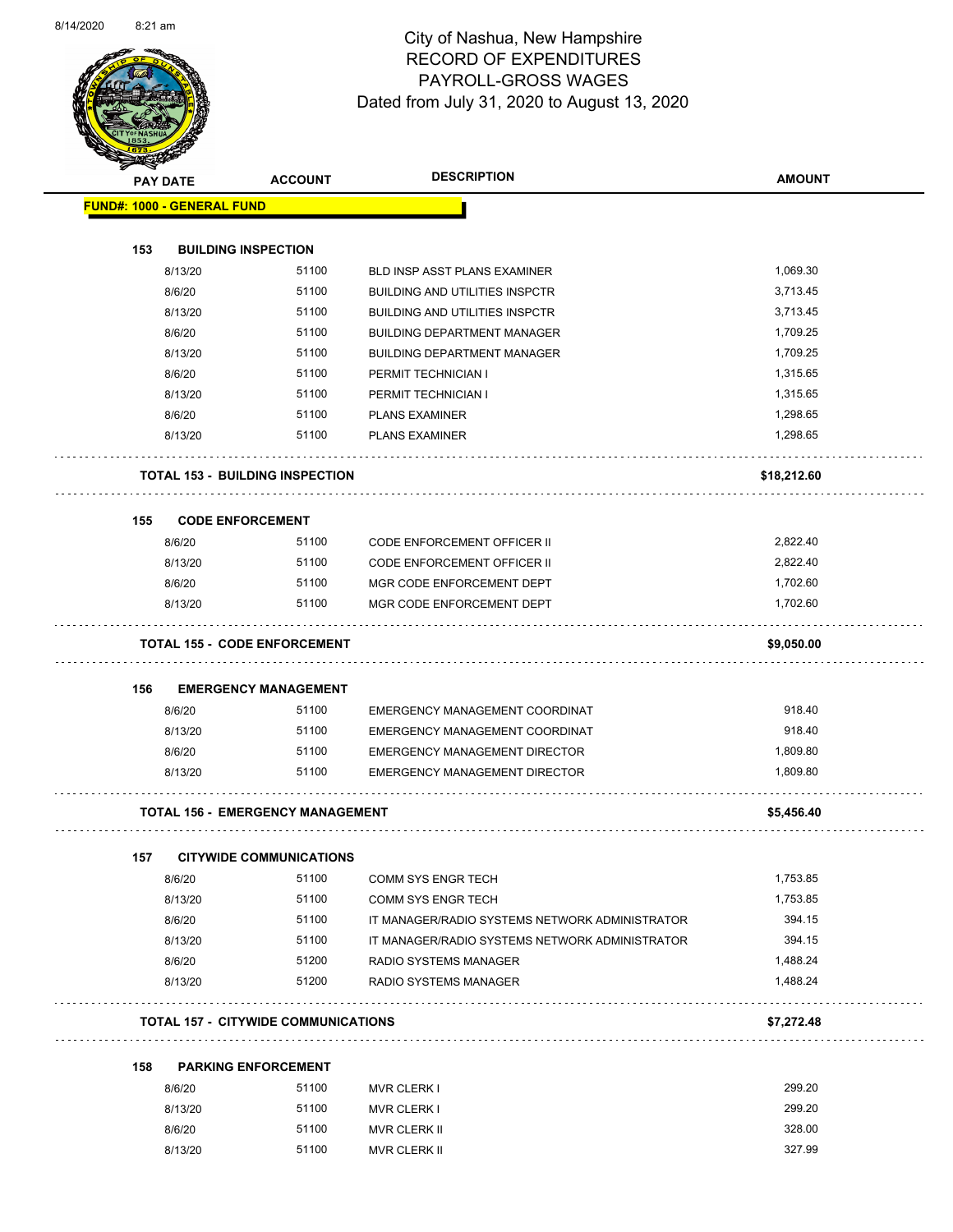

Page 47 of 83

| <b>PAY DATE</b>                   | <b>ACCOUNT</b>                         | <b>DESCRIPTION</b>                 | <b>AMOUNT</b> |
|-----------------------------------|----------------------------------------|------------------------------------|---------------|
| <b>FUND#: 1000 - GENERAL FUND</b> |                                        |                                    |               |
|                                   |                                        |                                    |               |
| 158                               | <b>PARKING ENFORCEMENT</b>             |                                    | 223.72        |
| 8/6/20                            | 51100                                  | ORDINANCE VIOLATIONS COORDINATOR   | 213.88        |
| 8/13/20                           | 51100                                  | ORDINANCE VIOLATIONS COORDINATOR   |               |
| 8/6/20                            | 51100                                  | PARKING MANAGER                    | 334.50        |
| 8/13/20                           | 51100                                  | <b>PARKING MANAGER</b>             | 334.48        |
| 8/6/20                            | 51200                                  | PARKING ENFORCEMENT SPECIALIST     | 1,108.01      |
| 8/13/20                           | 51200                                  | PARKING ENFORCEMENT SPECIALIST     | 1,331.23      |
| 8/13/20                           | 51300                                  | <b>MVR CLERK I</b>                 | 2.81          |
| 8/6/20                            | 51300                                  | <b>MVR CLERK II</b>                | 12.30         |
| 8/13/20                           | 51300                                  | <b>MVR CLERK II</b>                | 3.08          |
| 8/13/20                           | 51300                                  | ORDINANCE VIOLATIONS COORDINATOR   | 12.63         |
|                                   | <b>TOTAL 158 - PARKING ENFORCEMENT</b> |                                    | \$4,831.03    |
| 160                               | <b>PW-ADMIN &amp; ENGINEERING</b>      |                                    |               |
| 8/6/20                            | 51100                                  | ADMINISTRATIVE ASSISTANT II        | 786.85        |
| 8/13/20                           | 51100                                  | ADMINISTRATIVE ASSISTANT II        | 786.85        |
| 8/6/20                            | 51100                                  | ASSISTANT DIRECTOR OF PUBLIC WORKS | 1,801.70      |
| 8/13/20                           | 51100                                  | ASSISTANT DIRECTOR OF PUBLIC WORKS | 1,801.70      |
| 8/6/20                            | 51100                                  | <b>CITY ENGINEER</b>               | 1,237.40      |
| 8/13/20                           | 51100                                  | <b>CITY ENGINEER</b>               | 1,237.40      |
| 8/6/20                            | 51100                                  | <b>CITY SURVEYOR</b>               | 1,257.20      |
| 8/13/20                           | 51100                                  | <b>CITY SURVEYOR</b>               | 1,257.20      |
| 8/6/20                            | 51100                                  | DEPUTY CITY ENGINEER               | 814.40        |
| 8/13/20                           | 51100                                  | DEPUTY CITY ENGINEER               | 814.40        |
| 8/6/20                            | 51100                                  | <b>DIRECTOR PUBLIC WORKS</b>       | 1,970.65      |
| 8/13/20                           | 51100                                  | DIRECTOR PUBLIC WORKS              | 1,970.65      |
| 8/6/20                            | 51100                                  | DIVISION OPERATIONS MANAGER        | 1,637.70      |
| 8/13/20                           | 51100                                  | DIVISION OPERATIONS MANAGER        | 1,637.68      |
| 8/6/20                            | 51100                                  | DPW CONTRACT ADMINISTRATOR         | 372.85        |
| 8/13/20                           | 51100                                  | DPW CONTRACT ADMINISTRATOR         | 372.85        |
| 8/6/20                            | 51100                                  | <b>ENGINEERING INSPECTOR</b>       | 2,093.65      |
| 8/13/20                           | 51100                                  | <b>ENGINEERING INSPECTOR</b>       | 2,093.65      |
| 8/6/20                            | 51100                                  | <b>EXECUTIVE ASSISTANT</b>         | 826.46        |
| 8/13/20                           | 51100                                  | <b>EXECUTIVE ASSISTANT</b>         | 804.09        |
| 8/6/20                            | 51100                                  | <b>GIS SPECIALIST</b>              | 508.40        |
| 8/13/20                           | 51100                                  | <b>GIS SPECIALIST</b>              | 508.40        |
| 8/6/20                            | 51100                                  | PUBLIC RELATIONS ADMINISTRATOR     | 784.25        |
| 8/13/20                           | 51100                                  | PUBLIC RELATIONS ADMINISTRATOR     | 784.25        |
| 8/6/20                            | 51100                                  | SENIOR STAFF ENGINEER              | 1,902.59      |
| 8/13/20                           | 51100                                  | SENIOR STAFF ENGINEER              | 1,902.60      |
| 8/6/20                            | 51100                                  | SENIOR TRAFFIC ENGINEER            | 1,809.80      |
| 8/13/20                           | 51100                                  | SENIOR TRAFFIC ENGINEER            | 1,809.80      |
| 8/6/20                            | 51100                                  | <b>STAFF ENGINEER</b>              | 1,191.00      |
| 8/13/20                           | 51100                                  | <b>STAFF ENGINEER</b>              | 1,191.00      |
|                                   |                                        |                                    |               |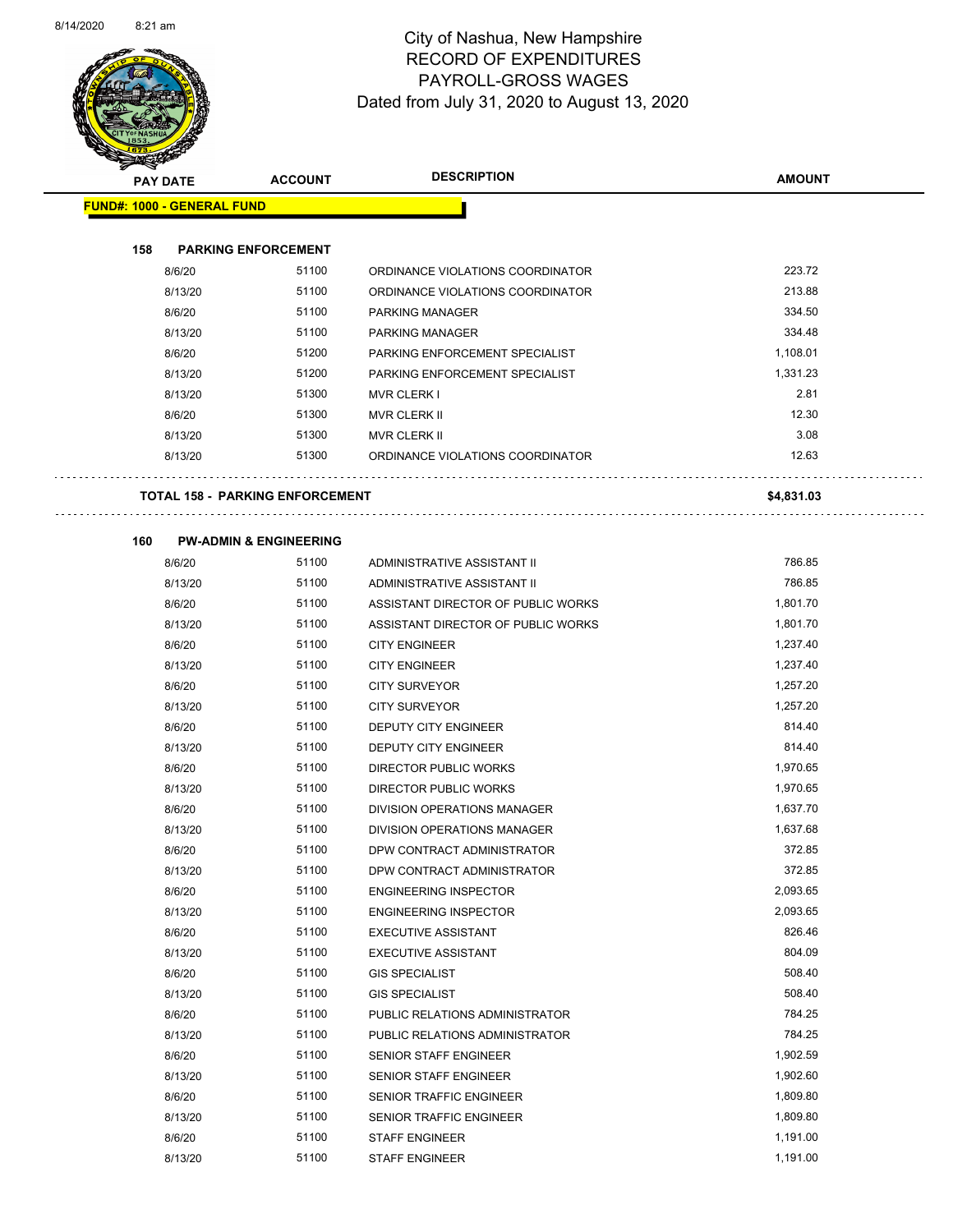

Page 48 of 83

|     | <b>PAY DATE</b>                   | <b>ACCOUNT</b>                                | <b>DESCRIPTION</b>           | <b>AMOUNT</b> |
|-----|-----------------------------------|-----------------------------------------------|------------------------------|---------------|
|     | <b>FUND#: 1000 - GENERAL FUND</b> |                                               |                              |               |
|     |                                   |                                               |                              |               |
| 160 |                                   | <b>PW-ADMIN &amp; ENGINEERING</b>             |                              |               |
|     | 8/6/20                            | 51100                                         | STREET CONSTRUCTION ENGINEER | 1,508.14      |
|     | 8/13/20                           | 51100                                         | STREET CONSTRUCTION ENGINEER | 1,508.14      |
|     | 8/6/20                            | 51300                                         | SOLID WASTE FOREMAN          | 298.02        |
|     |                                   | <b>TOTAL 160 - PW-ADMIN &amp; ENGINEERING</b> |                              | \$41,281.72   |
| 161 | <b>STREETS</b>                    |                                               |                              |               |
|     | 8/6/20                            | 51100                                         | ADMINISTRATIVE ASSISTANT II  | 822.90        |
|     | 8/13/20                           | 51100                                         | ADMINISTRATIVE ASSISTANT II  | 822.90        |
|     | 8/6/20                            | 51100                                         | AUTO MECH 1ST CLASS NIGHTS   | 4,353.61      |
|     | 8/13/20                           | 51100                                         | AUTO MECH 1ST CLASS NIGHTS   | 4,353.61      |
|     | 8/6/20                            | 51100                                         | AUTO MECH 2ND CLASS          | 1,959.20      |
|     | 8/13/20                           | 51100                                         | AUTO MECH 2ND CLASS          | 2,554.16      |
|     | 8/6/20                            | 51100                                         | AUTO MECHANIC 1ST CLASS      | 3,229.20      |
|     | 8/13/20                           | 51100                                         | AUTO MECHANIC 1ST CLASS      | 3,229.20      |
|     | 8/6/20                            | 51100                                         | EQUIP OPR STREET REPAIR      | 6,280.10      |
|     | 8/13/20                           | 51100                                         | EQUIP OPR STREET REPAIR      | 6,875.20      |
|     | 8/6/20                            | 51100                                         | FLEET MAINTENANCE FOREMAN    | 1,324.60      |
|     | 8/13/20                           | 51100                                         | FLEET MAINTENANCE FOREMAN    | 1,324.60      |
|     | 8/6/20                            | 51100                                         | FLEET MANAGER STREET DEPT    | 1,230.64      |
|     | 8/13/20                           | 51100                                         | FLEET MANAGER STREET DEPT    | 1,230.65      |
|     | 8/6/20                            | 51100                                         | <b>FOREMAN LABOR STREET</b>  | 2,649.20      |
|     | 8/13/20                           | 51100                                         | <b>FOREMAN LABOR STREET</b>  | 2,649.20      |
|     | 8/6/20                            | 51100                                         | <b>MASON PIPELAYER</b>       | 3,759.22      |
|     | 8/13/20                           | 51100                                         | <b>MASON PIPELAYER</b>       | 3,759.20      |
|     | 8/6/20                            | 51100                                         | OPERATIONS SUPERVISOR        | 1,116.35      |
|     | 8/13/20                           | 51100                                         | OPERATIONS SUPERVISOR        | 1,116.33      |
|     | 8/6/20                            | 51100                                         | <b>SIGN MAINTENANCE</b>      | 2,797.20      |
|     | 8/13/20                           | 51100                                         | <b>SIGN MAINTENANCE</b>      | 2,797.20      |
|     | 8/6/20                            | 51100                                         | STOREKEEPER PWD              | 1,027.95      |
|     | 8/13/20                           | 51100                                         | STOREKEEPER PWD              | 1,027.96      |
|     | 8/6/20                            | 51100                                         | <b>STREET FOREMAN</b>        | 2,649.20      |
|     | 8/13/20                           | 51100                                         | <b>STREET FOREMAN</b>        | 2,640.92      |
|     | 8/6/20                            | 51100                                         | SUPERINTENDENT OF STREETS    | 2,010.85      |
|     | 8/13/20                           | 51100                                         | SUPERINTENDENT OF STREETS    | 2,010.85      |
|     | 8/6/20                            | 51100                                         | <b>TRAFFIC FOREMAN</b>       | 1,351.10      |
|     | 8/13/20                           | 51100                                         | <b>TRAFFIC FOREMAN</b>       | 1,351.10      |
|     | 8/6/20                            | 51100                                         | TRAFFIC TECHNICIAN I         | 2,231.20      |
|     | 8/13/20                           | 51100                                         | TRAFFIC TECHNICIAN I         | 2,231.20      |
|     |                                   | 51100                                         |                              | 15,647.80     |
|     | 8/6/20                            | 51100                                         | TRUCK DRIVER STREET REPAIR   | 16,504.12     |
|     | 8/13/20                           |                                               | TRUCK DRIVER STREET REPAIR   |               |
|     | 8/6/20                            | 51100                                         | <b>WELDER FIRST CLASS</b>    | 1,060.80      |
|     | 8/13/20                           | 51100                                         | <b>WELDER FIRST CLASS</b>    | 1,060.80      |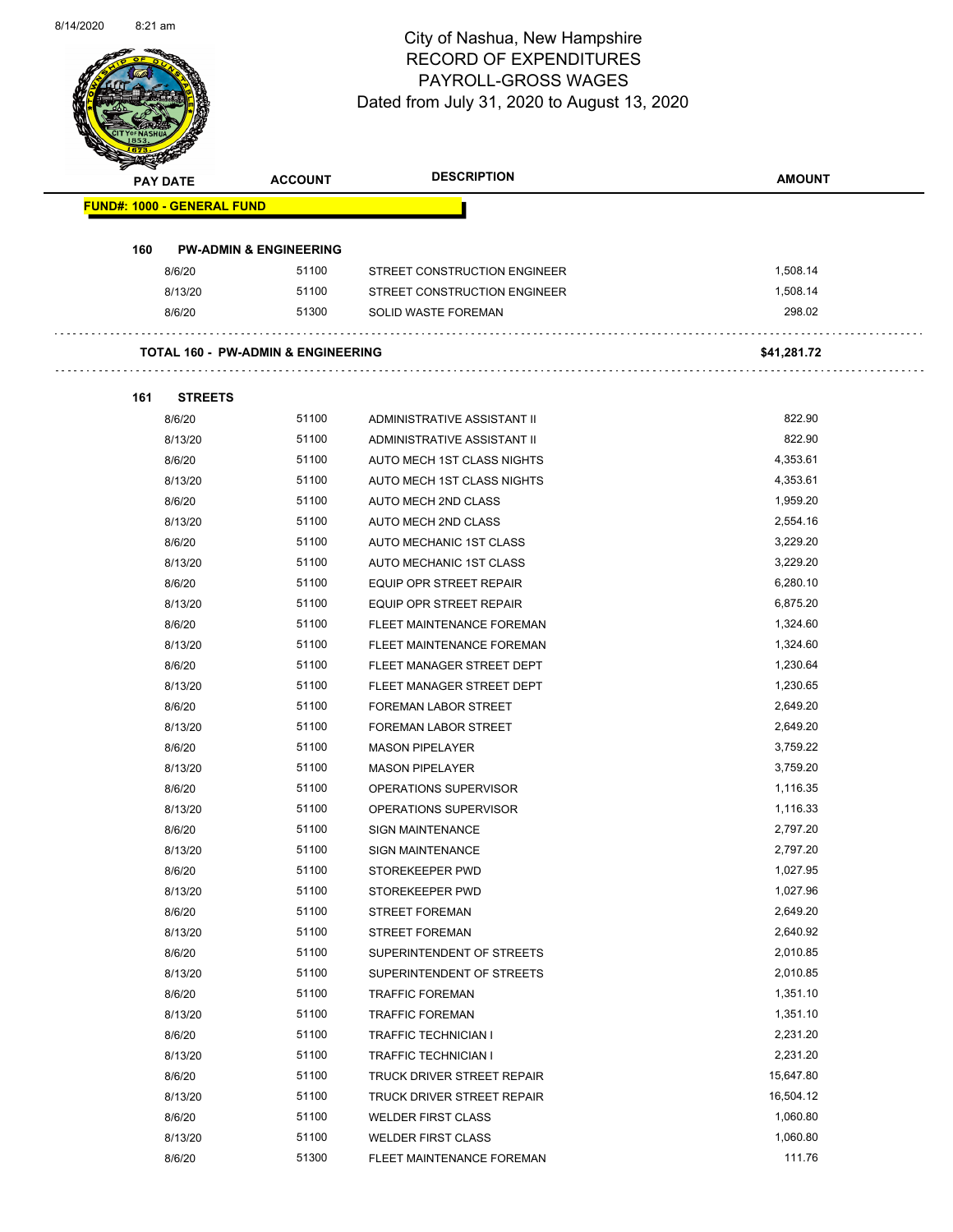

Page 49 of 83

|     | <b>PAY DATE</b>                   | <b>ACCOUNT</b>                        | <b>DESCRIPTION</b>                         | <b>AMOUNT</b> |
|-----|-----------------------------------|---------------------------------------|--------------------------------------------|---------------|
|     | <b>FUND#: 1000 - GENERAL FUND</b> |                                       |                                            |               |
| 161 | <b>STREETS</b>                    |                                       |                                            |               |
|     | 8/6/20                            | 51300                                 | <b>SIGN MAINTENANCE</b>                    | 451.24        |
|     | 8/13/20                           | 51300                                 | <b>SIGN MAINTENANCE</b>                    | 352.65        |
|     | 8/13/20                           | 51300                                 | <b>STREET FOREMAN</b>                      | 12.42         |
|     | 8/6/20                            | 51300                                 | <b>TRAFFIC TECHNICIAN I</b>                | 554.91        |
|     | 8/13/20                           | 51300                                 | <b>TRAFFIC TECHNICIAN I</b>                | 679.72        |
|     | 8/6/20                            | 51300                                 | <b>WELDER FIRST CLASS</b>                  | 40.65         |
|     | 8/6/20                            | 51600                                 | <b>MASON PIPELAYER</b>                     | 1,200.00      |
|     | <b>TOTAL 161 - STREETS</b>        |                                       |                                            | \$116,443.67  |
|     |                                   |                                       |                                            |               |
| 166 |                                   | <b>PARKING OPERATIONS</b><br>51100    |                                            | 1,333.10      |
|     | 8/6/20<br>8/13/20                 | 51100                                 | PARKING MAINTENANCE<br>PARKING MAINTENANCE | 1,333.10      |
|     | 8/6/20                            | 51100                                 | <b>PARKING MANAGER</b>                     | 1,003.45      |
|     | 8/13/20                           | 51100                                 | <b>PARKING MANAGER</b>                     | 1,003.47      |
|     | 8/6/20                            | 51300                                 | PARKING MAINTENANCE                        | 12.37         |
|     |                                   | <b>TOTAL 166 - PARKING OPERATIONS</b> |                                            | \$4,685.49    |
|     |                                   |                                       |                                            |               |
| 171 | 8/6/20                            | <b>COMMUNITY SERVICES</b><br>51100    | DIRECTOR HEALTH AND COMM SVS               | 2,150.25      |
|     | 8/13/20                           | 51100                                 | DIRECTOR HEALTH AND COMM SVS               | 2,150.25      |
|     | 8/6/20                            | 51100                                 | <b>EPIDEMIOLOGIST</b>                      | 1,148.10      |
|     | 8/13/20                           | 51100                                 | <b>EPIDEMIOLOGIST</b>                      | 1,148.10      |
|     | 8/6/20                            | 51100                                 | <b>HEALTH PROGRAM SPEC</b>                 | 1,031.15      |
|     | 8/13/20                           | 51100                                 | <b>HEALTH PROGRAM SPEC</b>                 | 1,031.16      |
|     |                                   |                                       |                                            |               |
|     |                                   | <b>TOTAL 171 - COMMUNITY SERVICES</b> |                                            | \$8,659.01    |
| 172 |                                   | <b>COMMUNITY HEALTH</b>               |                                            |               |
|     | 8/6/20                            | 51100                                 | ADMINISTRATIVE ASSISTANT II                | 892.43        |
|     | 8/13/20                           | 51100                                 | ADMINISTRATIVE ASSISTANT II                | 892.45        |
|     | 8/6/20                            | 51100                                 | BILINGUAL OUTREACH WORKER                  | 979.12        |
|     | 8/13/20                           | 51100                                 | BILINGUAL OUTREACH WORKER                  | 979.11        |
|     | 8/6/20                            | 51100                                 | CHIEF PUBLIC HEALTH NURSE                  | 1,709.25      |
|     | 8/13/20                           | 51100                                 | CHIEF PUBLIC HEALTH NURSE                  | 1,709.25      |
|     | 8/6/20                            | 51100                                 | PUB HEALTH NURSE                           | 3,819.30      |
|     | 8/13/20                           | 51100                                 | PUB HEALTH NURSE                           | 3,819.30      |
|     | 8/6/20                            | 51300                                 | ADMINISTRATIVE ASSISTANT II                | 7.36          |
|     | 8/6/20                            | 51412                                 | NURSE PER DIEM (PRACTIONER)                | 981.81        |
|     | 7/30/20                           | 51412                                 | PUB HEALTH NURSE                           | 356.68        |
|     | 8/6/20                            | 51412                                 | PUB HEALTH NURSE                           | 619.02        |

8/13/20 51412 PUB HEALTH NURSE 389.77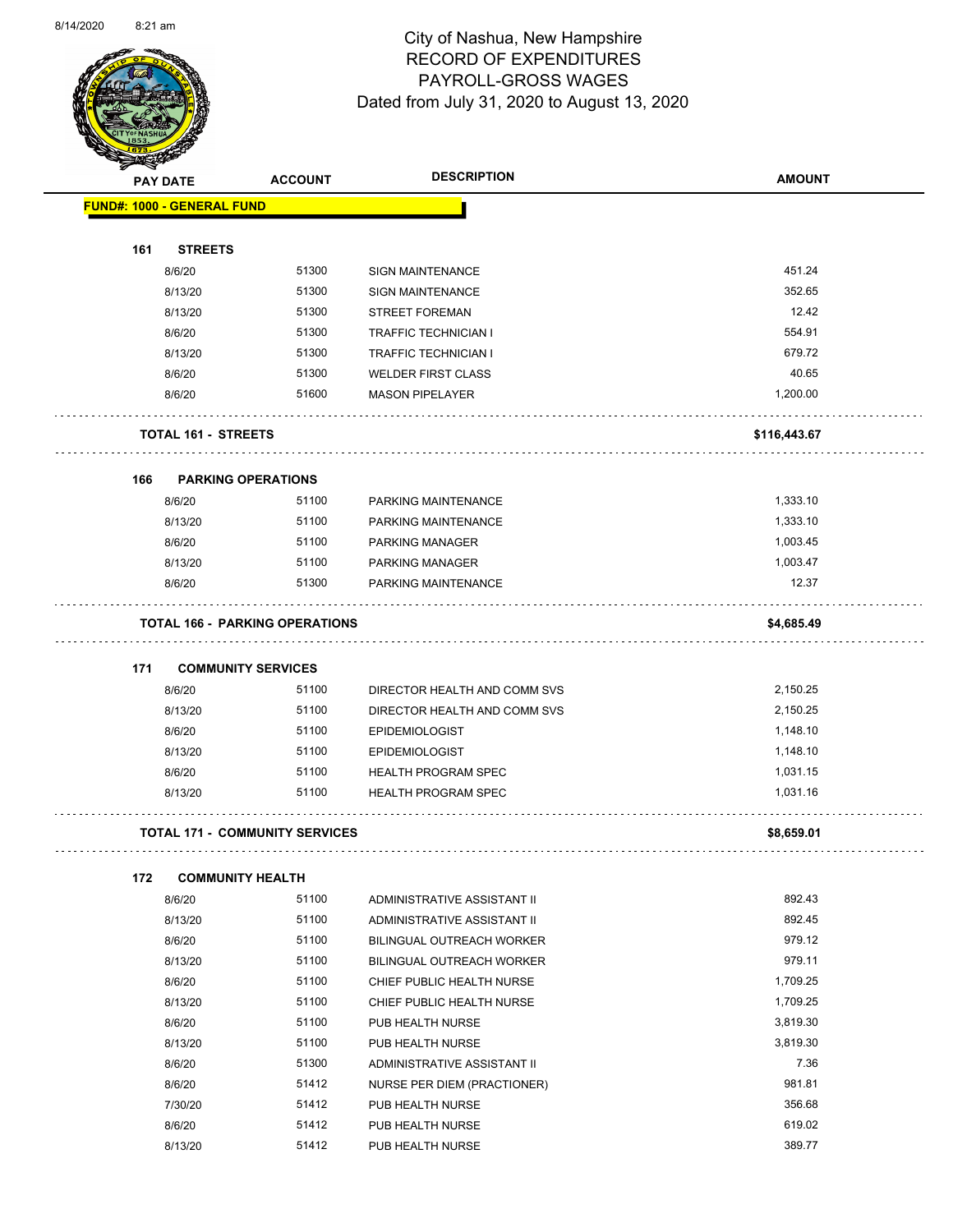Page 50 of 83

| <b>PAY DATE</b>                           |                                   | <b>ACCOUNT</b>                          | <b>DESCRIPTION</b>               | <b>AMOUNT</b> |
|-------------------------------------------|-----------------------------------|-----------------------------------------|----------------------------------|---------------|
|                                           | <b>FUND#: 1000 - GENERAL FUND</b> |                                         |                                  |               |
| 172                                       |                                   | <b>COMMUNITY HEALTH</b>                 |                                  |               |
|                                           | 8/13/20                           | 51750                                   | PUB HEALTH NURSE                 | 8,208.36      |
|                                           | 8/6/20                            | 55118                                   | TELEPHONE-CELLULAR               | 150.00        |
|                                           |                                   | <b>TOTAL 172 - COMMUNITY HEALTH</b>     |                                  | \$25,513.21   |
| 173                                       |                                   | <b>ENVIRONMENTAL HEALTH</b>             |                                  |               |
|                                           | 8/6/20                            | 51100                                   | DEP HEALTH OFFICER/LAB DIRECTOR  | 1,312.10      |
|                                           | 8/13/20                           | 51100                                   | DEP HEALTH OFFICER/LAB DIRECTOR  | 1,312.10      |
|                                           | 8/6/20                            | 51100                                   | ENVIRONMENTAL HEALTH SPEC        | 2,897.65      |
|                                           | 8/13/20                           | 51100                                   | ENVIRONMENTAL HEALTH SPEC        | 2,897.64      |
|                                           | 8/6/20                            | 51100                                   | ENVIRONMENTAL TECH OFFICE MGR    | 1,106.00      |
|                                           | 8/13/20                           | 51100                                   | ENVIRONMENTAL TECH OFFICE MGR    | 1,106.00      |
|                                           | 8/6/20                            | 51100                                   | MANAGER ENVIRONMENTAL HEALTH     | 1,709.25      |
|                                           | 8/13/20                           | 51100                                   | MANAGER ENVIRONMENTAL HEALTH     | 1,709.25      |
|                                           | 8/6/20                            | 51300                                   | <b>ENVIRONMENTAL HEALTH SPEC</b> | 40.96         |
|                                           | 8/13/20                           | 51300                                   | ENVIRONMENTAL HEALTH SPEC        | 20.62         |
|                                           | 8/6/20                            | 51300                                   | ENVIRONMENTAL TECH OFFICE MGR    | 290.32        |
|                                           | 8/13/20                           | 51300                                   | ENVIRONMENTAL TECH OFFICE MGR    | 466.59        |
|                                           | 8/13/20                           | 51750                                   | ENVIRONMENTAL HEALTH SPEC        | 1,227.61      |
|                                           |                                   | <b>TOTAL 173 - ENVIRONMENTAL HEALTH</b> |                                  | \$16,096.09   |
| 174                                       |                                   | <b>WELFARE ADMINISTRATION</b>           |                                  |               |
|                                           | 8/6/20                            | 51100                                   | <b>CASE TECHNICIAN WELFARE</b>   | 2,755.70      |
|                                           | 8/13/20                           | 51100                                   | CASE TECHNICIAN WELFARE          | 2,755.71      |
|                                           | 8/6/20                            | 51100                                   | <b>INTAKE WORKER</b>             | 899.50        |
|                                           | 8/13/20                           | 51100                                   | <b>INTAKE WORKER</b>             | 899.50        |
|                                           | 8/6/20                            | 51100                                   | SENIOR CASE TECHNICIAN           | 1,072.45      |
|                                           | 8/13/20                           | 51100                                   | SENIOR CASE TECHNICIAN           | 1,072.45      |
|                                           | 8/6/20                            | 51100                                   | <b>WELFARE OFFICER</b>           | 1,809.80      |
|                                           | 8/13/20                           | 51100                                   | <b>WELFARE OFFICER</b>           | 1,809.79      |
|                                           | 8/13/20                           | 51300                                   | CASE TECHNICIAN WELFARE          | 8.19          |
| <b>TOTAL 174 - WELFARE ADMINISTRATION</b> |                                   |                                         |                                  | \$13,083.09   |
| 177                                       |                                   | <b>PARKS &amp; RECREATION</b>           |                                  |               |
|                                           | 8/6/20                            | 51100                                   | ADMINISTRATIVE ASSISTANT II      | 860.16        |
|                                           | 8/13/20                           | 51100                                   | ADMINISTRATIVE ASSISTANT II      | 860.15        |
|                                           | 8/6/20                            | 51100                                   | EQUIPMENT OPERATOR, PARKS        | 979.60        |
|                                           | 8/13/20                           | 51100                                   | EQUIPMENT OPERATOR, PARKS        | 979.60        |
|                                           | 8/6/20                            | 51100                                   | FOREMAN LABOR PARK               | 3,973.80      |
|                                           | 8/13/20                           | 51100                                   | <b>FOREMAN LABOR PARK</b>        | 3,973.80      |
|                                           |                                   |                                         |                                  |               |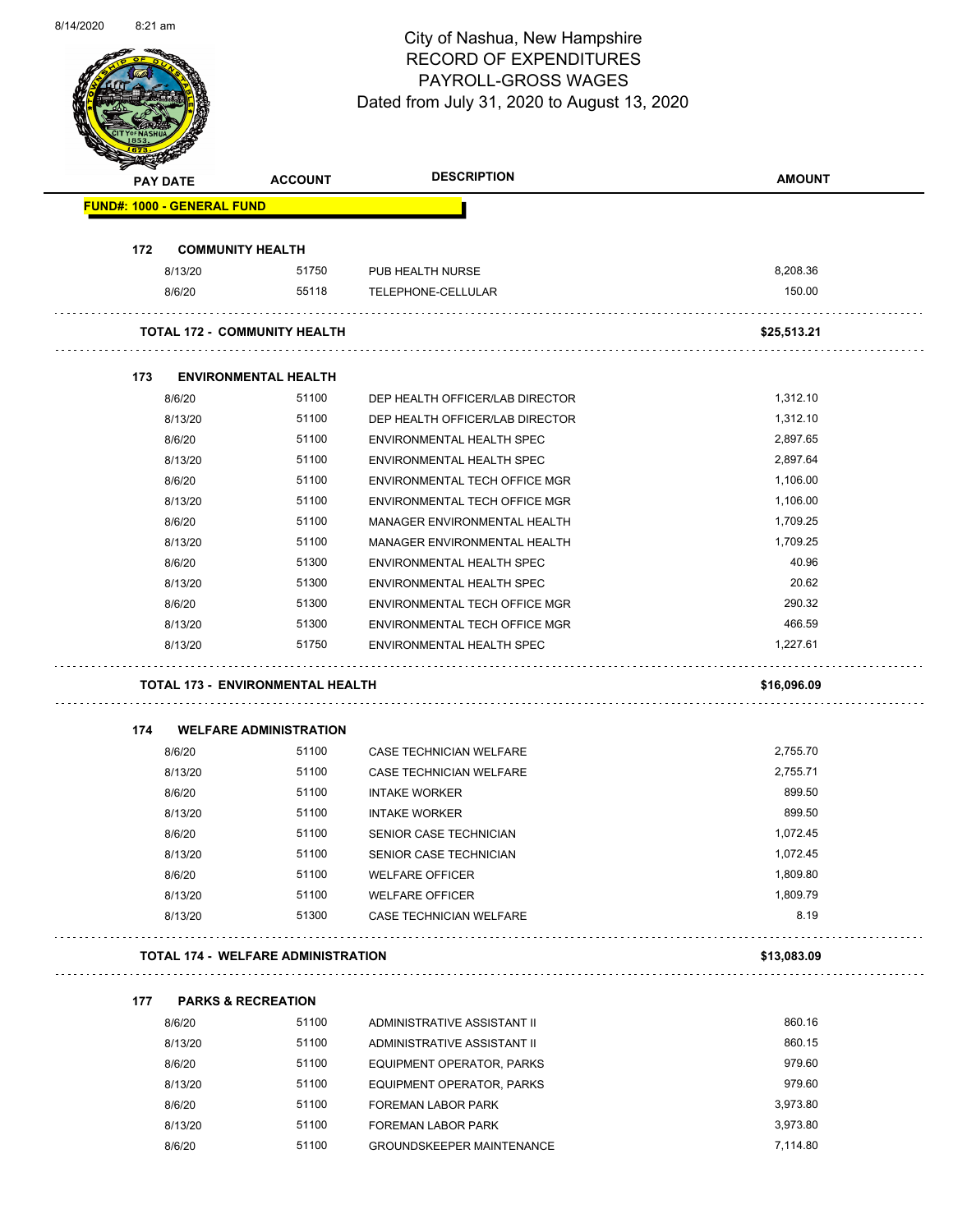

| <b>Contraction</b> |                                   |                |                                  |               |
|--------------------|-----------------------------------|----------------|----------------------------------|---------------|
|                    | <b>PAY DATE</b>                   | <b>ACCOUNT</b> | <b>DESCRIPTION</b>               | <b>AMOUNT</b> |
|                    | <b>FUND#: 1000 - GENERAL FUND</b> |                |                                  |               |
|                    |                                   |                |                                  |               |
| 177                | <b>PARKS &amp; RECREATION</b>     |                |                                  |               |
|                    | 8/13/20                           | 51100          | <b>GROUNDSKEEPER MAINTENANCE</b> | 7,238.08      |
|                    | 8/6/20                            | 51100          | <b>GROUNDSMAN I</b>              | 5,946.22      |
|                    | 8/13/20                           | 51100          | <b>GROUNDSMAN I</b>              | 5,957.47      |
|                    | 8/6/20                            | 51100          | <b>GROUNDSMAN II</b>             | 882.00        |
|                    | 8/13/20                           | 51100          | <b>GROUNDSMAN II</b>             | 882.00        |
|                    | 8/6/20                            | 51100          | <b>LEAD GROUNDSMAN</b>           | 1,981.60      |
|                    | 8/13/20                           | 51100          | <b>LEAD GROUNDSMAN</b>           | 1,981.60      |
|                    | 8/6/20                            | 51100          | PROGRAM COORDINATOR              | 390.90        |
|                    | 8/13/20                           | 51100          | PROGRAM COORDINATOR              | 390.90        |
|                    | 8/6/20                            | 51100          | RECREATION PROGRAM MANAGER       | 1,157.25      |
|                    | 8/13/20                           | 51100          | RECREATION PROGRAM MANAGER       | 1,157.26      |
|                    | 8/6/20                            | 51100          | STELLOS STADIUM ATTENDANT        | 979.61        |
|                    | 8/13/20                           | 51100          | STELLOS STADIUM ATTENDANT        | 979.60        |
|                    | 8/6/20                            | 51100          | SUPERINTENDENT OF PARKS RECR     | 2,010.85      |
|                    | 8/13/20                           | 51100          | SUPERINTENDENT OF PARKS RECR     | 2,010.85      |
|                    | 8/13/20                           | 51300          | EQUIP OPR STREET REPAIR          | 148.98        |
|                    | 8/6/20                            | 51300          | FOREMAN LABOR PARK               | 1,701.29      |
|                    | 8/13/20                           | 51300          | FOREMAN LABOR PARK               | 1,266.65      |
|                    | 8/6/20                            | 51300          | <b>GROUNDSKEEPER MAINTENANCE</b> | 1,521.67      |
|                    | 8/13/20                           | 51300          | <b>GROUNDSKEEPER MAINTENANCE</b> | 466.02        |
|                    | 8/6/20                            | 51300          | <b>GROUNDSMAN I</b>              | 1,523.10      |
|                    | 8/13/20                           | 51300          | <b>GROUNDSMAN I</b>              | 1,226.88      |
|                    | 8/6/20                            | 51300          | <b>GROUNDSMAN II</b>             | 305.53        |
|                    | 8/13/20                           | 51300          | <b>GROUNDSMAN II</b>             | 271.58        |
|                    | 8/6/20                            | 51300          | <b>LEAD GROUNDSMAN</b>           | 1,226.07      |
|                    | 8/13/20                           | 51300          | <b>LEAD GROUNDSMAN</b>           | 773.37        |
|                    | 8/13/20                           | 51300          | SEASONAL                         | 10.50         |
|                    | 8/6/20                            | 51300          | STELLOS STADIUM ATTENDANT        | 580.56        |
|                    | 8/13/20                           | 51300          | STELLOS STADIUM ATTENDANT        | 114.36        |
|                    | 8/13/20                           | 51300          | TRUCK DRIVER STREET REPAIR       | 135.60        |
|                    | 8/6/20                            | 51400          | PARA DW SPEC ELM                 | 251.75        |
|                    | 8/13/20                           | 51400          | PARA DW SPEC ELM                 | 251.75        |
|                    | 8/6/20                            | 51400          | SEASONAL                         | 5,063.00      |
|                    | 8/13/20                           | 51400          | SEASONAL                         | 5,004.25      |
|                    | 8/6/20                            | 51400          | SUMMER HEAD POOL GUARD           | 522.00        |
|                    | 8/13/20                           | 51400          | SUMMER HEAD POOL GUARD           | 1,198.13      |
|                    | 8/6/20                            | 51400          | SUMMER POOL COORDINATOR          | 532.00        |
|                    | 8/13/20                           | 51400          | SUMMER POOL COORDINATOR          | 760.00        |
|                    | 8/6/20                            | 51400          | SUMMER POOL GUARD                | 1,389.75      |
|                    | 8/13/20                           | 51400          | SUMMER POOL GUARD                | 1,498.50      |
|                    | 8/6/20                            | 51400          | SUMMER POOL SUPV                 | 227.50        |
|                    | 8/13/20                           | 51400          | SUMMER POOL SUPV                 | 276.25        |
|                    | 8/6/20                            | 51400          | SUMMER SWIM INSTRUCTOR           | 1,773.75      |
|                    | 8/13/20                           | 51400          | SUMMER SWIM INSTRUCTOR           | 1,645.00      |
|                    |                                   |                |                                  |               |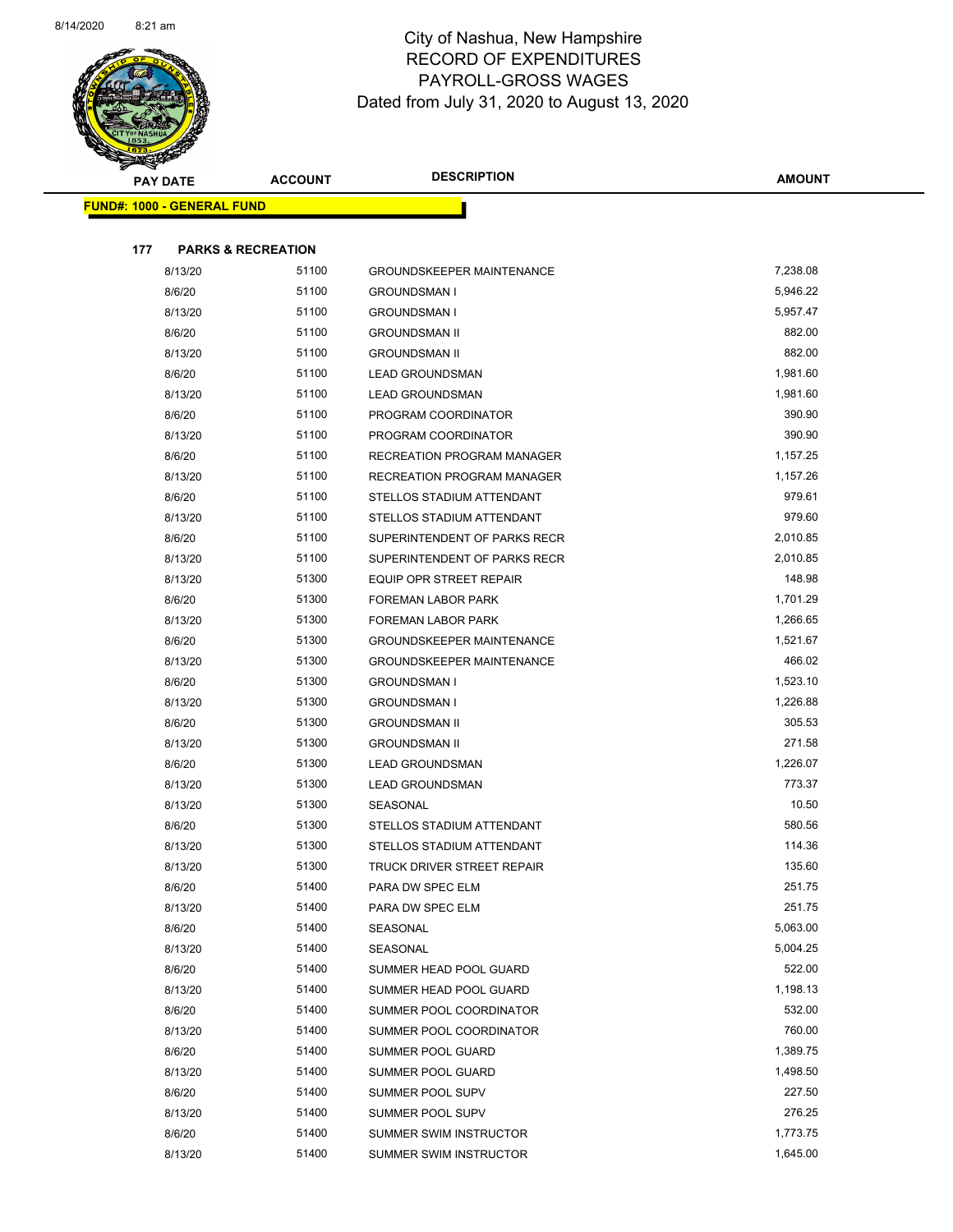Page 52 of 83

| <b>FUND#: 1000 - GENERAL FUND</b> |                                           |                                                                |                  |
|-----------------------------------|-------------------------------------------|----------------------------------------------------------------|------------------|
|                                   |                                           |                                                                |                  |
|                                   |                                           |                                                                |                  |
| 177                               | <b>PARKS &amp; RECREATION</b>             |                                                                |                  |
| 8/6/20                            | 51400                                     | <b>TEACHER ENGLISH ELM</b>                                     | 525.00           |
| 8/13/20                           | 51400                                     | TEACHER ENGLISH ELM                                            | 462.00           |
| 8/6/20                            | 51600                                     | <b>GROUNDSKEEPER MAINTENANCE</b>                               | 1,000.00         |
| 8/13/20                           | 51600                                     | <b>GROUNDSMAN I</b>                                            | 400.00           |
|                                   | <b>TOTAL 177 - PARKS &amp; RECREATION</b> |                                                                | \$86,740.89      |
| 179<br><b>LIBRARY</b>             |                                           |                                                                |                  |
| 8/6/20                            | 51100                                     | ASSISTANT DIRECTOR LIBRARY                                     | 1,709.25         |
| 8/13/20                           | 51100                                     | ASSISTANT DIRECTOR LIBRARY                                     | 1,709.25         |
| 8/6/20                            | 51100                                     | ASSISTANT LIBRARIAN CIRCULATIO                                 | 1,084.10         |
| 8/13/20                           | 51100                                     | ASSISTANT LIBRARIAN CIRCULATIO                                 | 1,084.10         |
| 8/6/20                            | 51100                                     | ASSISTANT LIBRARIAN TECH SVS                                   | 512.20           |
| 8/13/20                           | 51100                                     | ASSISTANT LIBRARIAN TECH SVS                                   | 512.20           |
| 8/6/20                            | 51100                                     | <b>DIRECTOR LIBRARY</b>                                        | 2,252.15         |
| 8/13/20                           | 51100                                     | <b>DIRECTOR LIBRARY</b>                                        | 2,252.15         |
| 8/6/20                            | 51100                                     | EXECUTIVE ASST OFFICE MANAGER                                  | 983.10           |
| 8/13/20                           | 51100                                     | EXECUTIVE ASST OFFICE MANAGER                                  | 983.10           |
| 8/6/20                            | 51100                                     | IT COORDINATOR                                                 | 962.95           |
| 8/13/20                           | 51100                                     | IT COORDINATOR                                                 | 962.94           |
| 8/6/20                            | 51100                                     | <b>JANITOR</b>                                                 | 552.00           |
| 8/13/20                           | 51100                                     | <b>JANITOR</b>                                                 | 552.00           |
| 8/6/20                            | 51100                                     | LIBRARIAN ADULT SERVICES                                       | 921.95           |
| 8/13/20                           | 51100                                     | LIBRARIAN ADULT SERVICES                                       | 921.95           |
| 8/6/20                            | 51100                                     | <b>LIBRARIAN CIRCULATION</b>                                   | 1,117.35         |
| 8/13/20                           | 51100                                     | <b>LIBRARIAN CIRCULATION</b>                                   | 1,117.36         |
| 8/6/20                            | 51100                                     | <b>LIBRARIAN OUTREACH SVS</b>                                  | 1,113.09         |
| 8/13/20                           | 51100                                     | LIBRARIAN OUTREACH SVS                                         | 1,113.09         |
| 8/6/20                            | 51100                                     | <b>LIBRARIAN TECH SERVICES</b>                                 | 1,155.28         |
| 8/13/20                           | 51100                                     | <b>LIBRARIAN TECH SERVICES</b>                                 | 1,155.29         |
| 8/6/20                            | 51100                                     | <b>LIBRARIAN YOUTH SERVICES</b>                                | 1,657.89         |
| 8/13/20                           | 51100                                     | <b>LIBRARIAN YOUTH SERVICES</b>                                | 1,657.89         |
| 8/6/20                            | 51100                                     | LIBRARY ASSISTANT CIRCULATION                                  | 5,038.65         |
| 8/13/20                           | 51100                                     | LIBRARY ASSISTANT CIRCULATION                                  | 5,038.65         |
| 8/6/20                            | 51100                                     | LIBRARY ASSISTANT MEDIA SERVIC                                 | 787.51           |
| 8/13/20                           | 51100                                     | LIBRARY ASSISTANT MEDIA SERVIC                                 | 787.51           |
| 8/6/20                            | 51100                                     | LIBRARY ASSISTANT TECH SVS                                     | 787.50           |
| 8/13/20                           | 51100                                     | LIBRARY ASSISTANT TECH SVS                                     | 787.50           |
| 8/6/20                            | 51100                                     | LIBRARY ASSISTANT YOUTH SERVIC                                 | 2,116.13         |
|                                   | 51100                                     |                                                                | 2,116.15         |
| 8/13/20                           | 51100                                     | LIBRARY ASSISTANT YOUTH SERVIC                                 | 949.45           |
| 8/6/20                            |                                           | <b>MAINTENANCE SUPV</b>                                        |                  |
| 8/13/20                           | 51100                                     | <b>MAINTENANCE SUPV</b>                                        | 949.45           |
| 8/6/20                            | 51100<br>51100                            | PAGE & COLLECTION COORDINATOR<br>PAGE & COLLECTION COORDINATOR | 935.80<br>935.81 |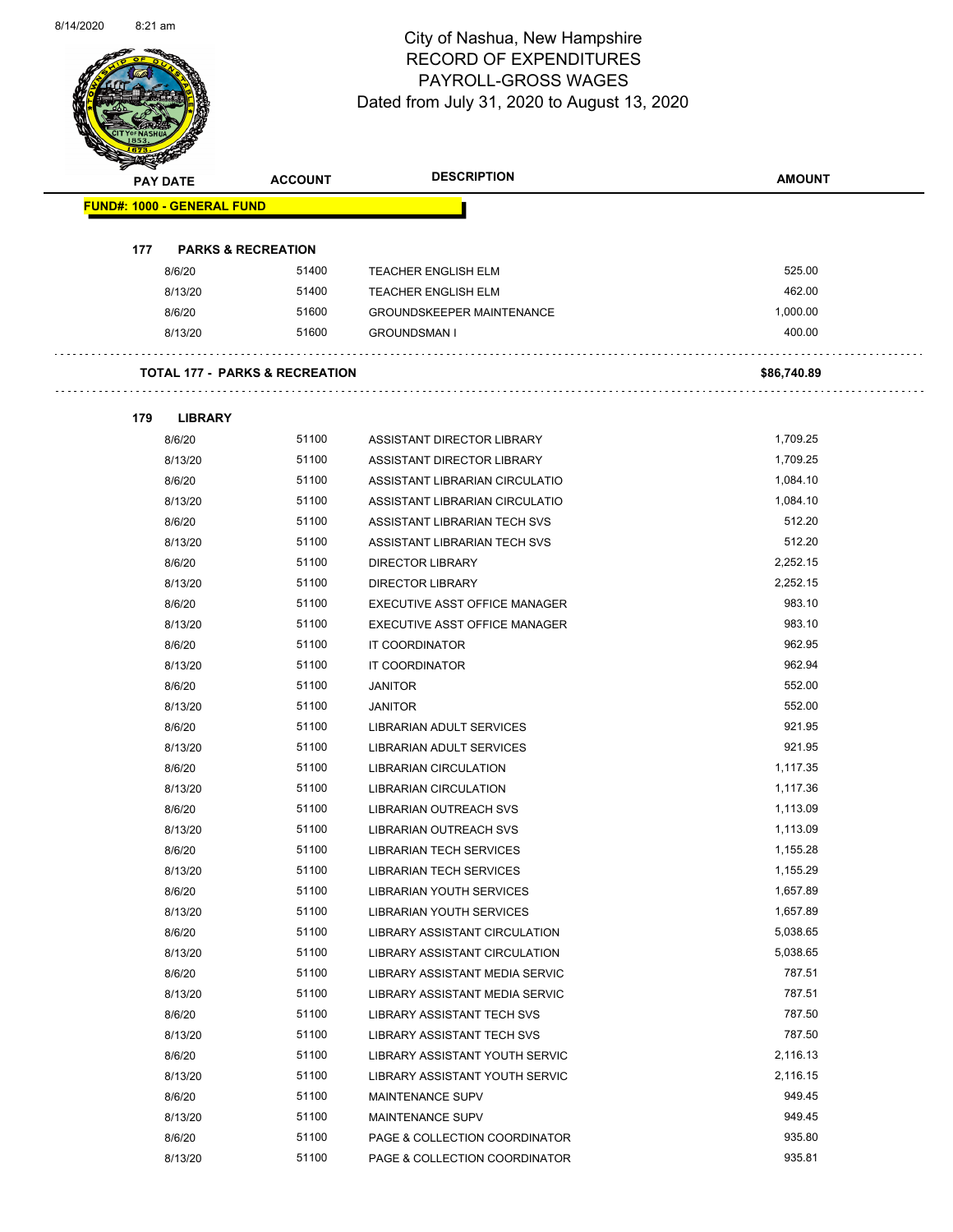

Page 53 of 83

|     | <b>PAY DATE</b>                          | <b>ACCOUNT</b>                        | <b>DESCRIPTION</b>                | <b>AMOUNT</b> |
|-----|------------------------------------------|---------------------------------------|-----------------------------------|---------------|
|     | <b>FUND#: 1000 - GENERAL FUND</b>        |                                       |                                   |               |
|     |                                          |                                       |                                   |               |
| 179 | <b>LIBRARY</b>                           |                                       |                                   |               |
|     | 8/6/20                                   | 51100                                 | REFERENCE LIBRARIAN ADULT SERV    | 3,319.81      |
|     | 8/13/20                                  | 51100                                 | REFERENCE LIBRARIAN ADULT SERV    | 3,319.81      |
|     | 8/6/20                                   | 51100                                 | REFERENCE LIBRARIAN TECH SVS      | 842.50        |
|     | 8/13/20                                  | 51100                                 | REFERENCE LIBRARIAN TECH SVS      | 842.50        |
|     | 8/6/20                                   | 51100                                 | <b>SECURITY LIBRARY</b>           | 660.00        |
|     | 8/13/20                                  | 51100                                 | <b>SECURITY LIBRARY</b>           | 660.01        |
|     | 8/6/20                                   | 51200                                 | <b>JANITOR</b>                    | 255.36        |
|     | 8/13/20                                  | 51200                                 | <b>JANITOR</b>                    | 255.36        |
|     | 8/6/20                                   | 51200                                 | LIBRARY ASSISTANT TECH SVS        | 462.90        |
|     | 8/13/20                                  | 51200                                 | <b>LIBRARY ASSISTANT TECH SVS</b> | 462.90        |
|     | 8/6/20                                   | 51200                                 | REFERENCE LIBRARIAN ADULT SERV    | 487.59        |
|     | 8/13/20                                  | 51200                                 | REFERENCE LIBRARIAN ADULT SERV    | 482.77        |
|     | 8/6/20                                   | 51200                                 | <b>SECURITY LIBRARY</b>           | 398.39        |
|     | 8/13/20                                  | 51200                                 | <b>SECURITY LIBRARY</b>           | 398.39        |
|     | 8/6/20                                   | 51300                                 | <b>JANITOR</b>                    | 10.35         |
|     | 8/6/20                                   | 51300                                 | REFERENCE LIBRARIAN ADULT SERV    | 16.10         |
|     | 8/6/20                                   | 51300                                 | <b>SECURITY LIBRARY</b>           | 74.25         |
|     | <b>TOTAL 179 - LIBRARY</b>               |                                       |                                   | \$62,221.73   |
|     |                                          |                                       |                                   |               |
| 181 |                                          | <b>COMMUNITY DEVELOPMENT</b><br>51100 |                                   | 786.85        |
|     | 8/6/20                                   |                                       | ADMINISTRATIVE ASSISTANT II       | 786.85        |
|     | 8/13/20                                  | 51100<br>51100                        | ADMINISTRATIVE ASSISTANT II       |               |
|     | 8/6/20                                   |                                       | DIRECTOR COMMUNITY DEVELOPMENT    | 2,473.35      |
|     | 8/13/20                                  | 51100                                 | DIRECTOR COMMUNITY DEVELOPMENT    | 2,473.35      |
|     | 8/6/20                                   | 51100                                 | <b>TRANSPORTATION PLANNER</b>     | 1,313.35      |
|     | 8/13/20                                  | 51100                                 | <b>TRANSPORTATION PLANNER</b>     | 1,313.35      |
|     | 8/6/20                                   | 51100                                 | <b>WATERWAYS MANAGER</b>          | 1,709.25      |
|     | 8/13/20                                  | 51100                                 | <b>WATERWAYS MANAGER</b>          | 1,709.25      |
|     | 8/6/20                                   | 51200                                 | ADMINISTRATIVE ASSISTANT I        | 390.64        |
|     | 8/13/20                                  | 51200                                 | ADMINISTRATIVE ASSISTANT I        | 390.64        |
|     | <b>TOTAL 181 - COMMUNITY DEVELOPMENT</b> |                                       |                                   | \$13,346.88   |
| 182 |                                          | <b>PLANNING AND ZONING</b>            |                                   |               |
|     | 8/6/20                                   | 51100                                 | <b>COMMUNICATION SPEC</b>         | 60.40         |
|     | 8/13/20                                  | 51100                                 | <b>COMMUNICATION SPEC</b>         | 60.40         |
|     | 8/6/20                                   | 51100                                 | DEPARTMENT COORDINATOR            | 1,048.50      |
|     |                                          | 51100                                 |                                   |               |
|     | 8/13/20                                  |                                       | DEPARTMENT COORDINATOR            | 1,048.53      |
|     | 8/6/20                                   | 51100                                 | DEPUTY PLANNING MANAGER           | 2,861.15      |
|     | 8/13/20                                  | 51100                                 | DEPUTY PLANNING MANAGER           | 2,861.15      |
|     | 8/6/20                                   | 51100                                 | PLANNER I                         | 1,918.15      |
|     | 8/13/20                                  | 51100                                 | PLANNER I                         | 1,199.67      |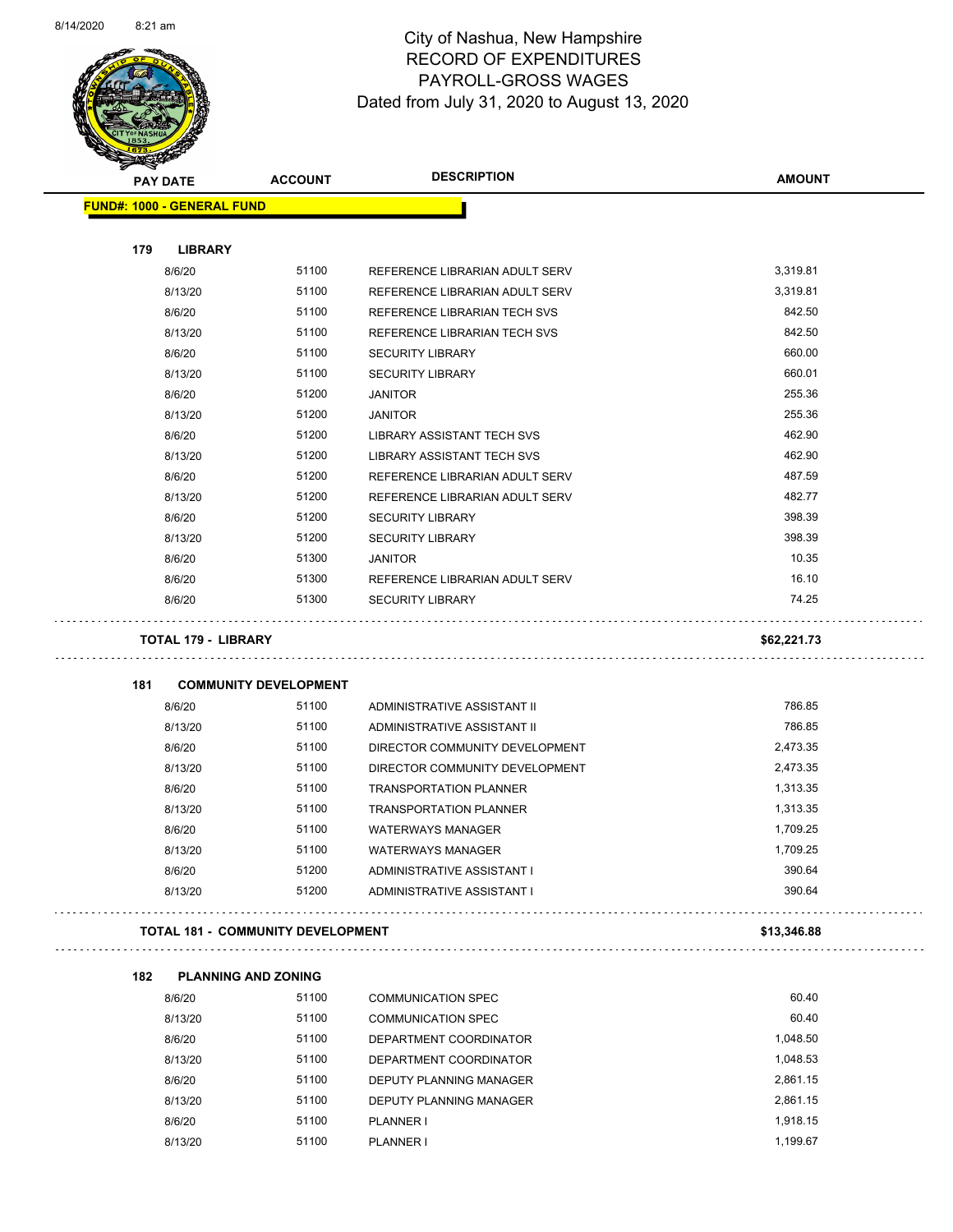

Page 54 of 83

|                                   | PAY DATE      | <b>ACCOUNT</b>                          | <b>DESCRIPTION</b>            | <b>AMOUNT</b> |
|-----------------------------------|---------------|-----------------------------------------|-------------------------------|---------------|
| <b>FUND#: 1000 - GENERAL FUND</b> |               |                                         |                               |               |
| 182                               |               | <b>PLANNING AND ZONING</b>              |                               |               |
|                                   | 8/6/20        | 51100                                   | ZONING COORDINATOR            | 839.35        |
|                                   | 8/13/20       | 51100                                   | ZONING COORDINATOR            | 839.35        |
|                                   | 8/6/20        | 53428                                   | STENOGRAPHIC SERVICES         | 375.00        |
|                                   |               | TOTAL 182 - PLANNING AND ZONING         |                               | \$13,111.65   |
| 183                               |               | <b>ECONOMIC DEVELOPMENT</b>             |                               |               |
|                                   | 8/6/20        | 51100                                   | DWNTWN SPCLST & OED PGRM COOR | 976.00        |
|                                   | 8/13/20       | 51100                                   | DWNTWN SPCLST & OED PGRM COOR | 976.00        |
|                                   | 8/6/20        | 51100                                   | ECONOMIC DEV DIRECTOR         | 2,332.80      |
|                                   | 8/13/20       | 51100                                   | <b>ECONOMIC DEV DIRECTOR</b>  | 2,332.80      |
|                                   | 8/6/20        | 51100                                   | HUNT MEMORIAL BLDG & ARTS ADM | 417.45        |
|                                   | 8/13/20       | 51100                                   | HUNT MEMORIAL BLDG & ARTS ADM | 417.45        |
|                                   |               | <b>TOTAL 183 - ECONOMIC DEVELOPMENT</b> |                               | \$7,452.50    |
| 191                               | <b>SCHOOL</b> |                                         |                               |               |
|                                   | 8/13/20       | 51100                                   | 21 CENTURY COORDINATOR        | 2,380.10      |
|                                   | 8/13/20       | 51100                                   | ASSISTANT DIRECTOR BUSINESS   | 3,153.90      |
|                                   | 8/13/20       | 51100                                   | ASSISTANT PRINCIPAL AMH       | 1,605.77      |
|                                   | 8/13/20       | 51100                                   | ASSISTANT PRINCIPAL BIC       | 2,923.08      |
|                                   | 8/13/20       | 51100                                   | ASSISTANT PRINCIPAL BIR       | 1,687.02      |
|                                   | 8/13/20       | 51100                                   | ASSISTANT PRINCIPAL BRO       | 5,102.96      |
|                                   | 8/13/20       | 51100                                   | ASSISTANT PRINCIPAL CHARL     | 3,357.69      |
|                                   | 8/13/20       | 51100                                   | ASSISTANT PRINCIPAL DR CRSP   | 2,875.00      |
|                                   | 8/13/20       | 51100                                   | ASSISTANT PRINCIPAL ELM       | 6,865.41      |
|                                   | 8/13/20       | 51100                                   | ASSISTANT PRINCIPAL FES       | 2,923.08      |
|                                   | 8/13/20       | 51100                                   | ASSISTANT PRINCIPAL FMS       | 3,336.53      |
|                                   | 8/13/20       | 51100                                   | ASSISTANT PRINCIPAL LEDGE     | 3,357.69      |
|                                   | 8/13/20       | 51100                                   | ASSISTANT PRINCIPAL MDE       | 3,163.47      |
|                                   | 8/13/20       | 51100                                   | ASSISTANT PRINCIPAL MTP       | 1,461.54      |
|                                   | 8/13/20       | 51100                                   | ASSISTANT PRINCIPAL NHN       | 14,015.34     |
|                                   | 8/13/20       | 51100                                   | ASSISTANT PRINCIPAL NHS       | 10,576.92     |
|                                   | 8/13/20       | 51100                                   | ASSISTANT PRINCIPAL NSE       | 3,115.39      |
|                                   | 8/13/20       | 51100                                   | ASSISTANT PRINCIPAL PMS       | 3,684.61      |
|                                   | 8/13/20       | 51100                                   | ASSISTANT PRINCIPAL SHE       | 1,485.58      |
|                                   | 8/13/20       | 51100                                   | ASSISTANT SUPERINTENDENT      | 14,123.72     |
|                                   | 8/13/20       | 51100                                   | ASST DIRECTOR PLANT OPS       | 4,913.30      |
|                                   | 8/13/20       | 51100                                   | ASST DIRECTOR SPED            | 6,623.10      |
|                                   | 8/13/20       | 51100                                   | ASST SYSTEMS ADMIN FULL YEAR  | 17,419.80     |
|                                   | 8/13/20       | 51100                                   | BRENTWOOD COORDINATOR         | 2,846.16      |
|                                   | 8/13/20       | 51100                                   | CAREER CENTER COORD NHS       | 1,557.21      |
|                                   | 8/13/20       | 51100                                   | CHIEF OPERATING OFFICER       | 4,431.80      |
|                                   |               |                                         |                               |               |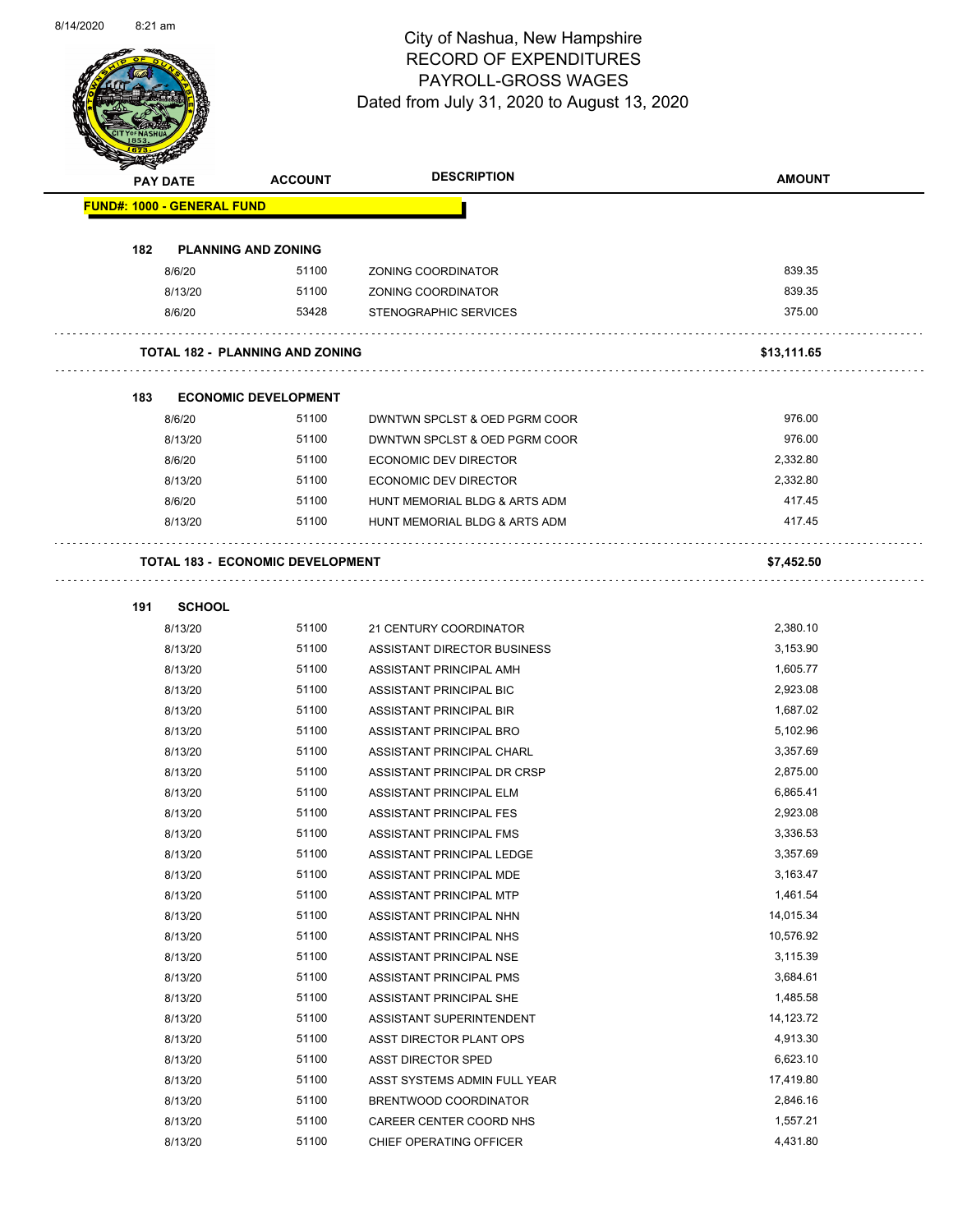

Page 55 of 83

| <b>STATERS</b>  |                                   |                |                                      |               |
|-----------------|-----------------------------------|----------------|--------------------------------------|---------------|
| <b>PAY DATE</b> |                                   | <b>ACCOUNT</b> | <b>DESCRIPTION</b>                   | <b>AMOUNT</b> |
|                 | <b>FUND#: 1000 - GENERAL FUND</b> |                |                                      |               |
|                 |                                   |                |                                      |               |
| 191             | <b>SCHOOL</b>                     |                |                                      |               |
|                 | 8/13/20                           | 51100          | CLERICAL 21 CENTURY                  | 382.90        |
|                 | 8/6/20                            | 51100          | CLERICAL ACADEMY NHN                 | 2,625.56      |
|                 | 8/13/20                           | 51100          | CLERICAL ACADEMY NHN                 | 2,364.46      |
|                 | 8/6/20                            | 51100          | <b>CLERICAL ACADEMY NHS</b>          | 2,214.26      |
|                 | 8/13/20                           | 51100          | CLERICAL ACADEMY NHS                 | 2,734.60      |
|                 | 8/6/20                            | 51100          | CLERICAL ADULT ED NHN                | 492.30        |
|                 | 8/13/20                           | 51100          | CLERICAL ADULT ED NHN                | 459.48        |
|                 | 8/6/20                            | 51100          | CLERICAL ASST SUPER SUP              | 1,423.22      |
|                 | 8/13/20                           | 51100          | CLERICAL ASST SUPER SUP              | 1,471.33      |
|                 | 8/6/20                            | 51100          | <b>CLERICAL ATHLETIC NHN</b>         | 443.60        |
|                 | 8/13/20                           | 51100          | <b>CLERICAL ATHLETIC NHN</b>         | 476.87        |
|                 | 8/6/20                            | 51100          | <b>CLERICAL ATHLETIC NHS</b>         | 397.80        |
|                 | 8/13/20                           | 51100          | <b>CLERICAL ATHLETIC NHS</b>         | 397.80        |
|                 | 8/6/20                            | 51100          | <b>CLERICAL BUSINESS</b>             | 2,553.58      |
|                 | 8/13/20                           | 51100          | <b>CLERICAL BUSINESS</b>             | 3,290.44      |
|                 | 8/6/20                            | 51100          | CLERICAL CHIEF OP OFFICER SUP        | 756.69        |
|                 | 8/13/20                           | 51100          | <b>CLERICAL CHIEF OP OFFICER SUP</b> | 766.79        |
|                 | 8/6/20                            | 51100          | CLERICAL CTE NHN                     | 378.20        |
|                 | 8/13/20                           | 51100          | <b>CLERICAL CTE NHN</b>              | 378.20        |
|                 | 8/6/20                            | 51100          | <b>CLERICAL CTE NHS</b>              | 378.21        |
|                 | 8/13/20                           | 51100          | <b>CLERICAL CTE NHS</b>              | 378.20        |
|                 | 8/6/20                            | 51100          | <b>CLERICAL GUIDANCE ELM</b>         | 378.20        |
|                 | 8/13/20                           | 51100          | <b>CLERICAL GUIDANCE ELM</b>         | 520.04        |
|                 | 8/6/20                            | 51100          | <b>CLERICAL GUIDANCE NHN</b>         | 1,099.05      |
|                 | 8/13/20                           | 51100          | CLERICAL GUIDANCE NHN                | 1,335.45      |
|                 | 8/6/20                            | 51100          | <b>CLERICAL GUIDANCE NHS</b>         | 776.01        |
|                 | 8/13/20                           | 51100          | <b>CLERICAL GUIDANCE NHS</b>         | 776.01        |
|                 | 8/6/20                            | 51100          | <b>CLERICAL HUMAN RESOURCES</b>      | 1,535.96      |
|                 | 8/13/20                           | 51100          | <b>CLERICAL HUMAN RESOURCES</b>      | 1,535.96      |
|                 | 8/6/20                            | 51100          | <b>CLERICAL PAYROLL SUP</b>          | 1,596.79      |
|                 | 8/13/20                           | 51100          | <b>CLERICAL PAYROLL SUP</b>          | 1,602.00      |
|                 | 8/6/20                            | 51100          | <b>CLERICAL PLANT OPS</b>            | 781.50        |
|                 | 8/13/20                           | 51100          | <b>CLERICAL PLANT OPS</b>            | 781.50        |
|                 | 8/6/20                            | 51100          | <b>CLERICAL PRINCIPAL AMH</b>        | 1,174.56      |
|                 | 8/13/20                           | 51100          | <b>CLERICAL PRINCIPAL AMH</b>        | 814.60        |
|                 | 8/6/20                            | 51100          | CLERICAL PRINCIPAL BIC               | 1,106.63      |
|                 | 8/13/20                           | 51100          | <b>CLERICAL PRINCIPAL BIC</b>        | 1,137.65      |
|                 | 8/6/20                            | 51100          | CLERICAL PRINCIPAL BIR               | 1,048.02      |
|                 | 8/13/20                           | 51100          | <b>CLERICAL PRINCIPAL BIR</b>        | 887.21        |
|                 | 8/6/20                            | 51100          | CLERICAL PRINCIPAL BRO               | 990.59        |
|                 | 8/13/20                           | 51100          | <b>CLERICAL PRINCIPAL BRO</b>        | 1,234.22      |
|                 | 8/6/20                            | 51100          | CLERICAL PRINCIPAL CHA               | 854.44        |
|                 | 8/13/20                           | 51100          | CLERICAL PRINCIPAL CHA               | 1,005.53      |
|                 | 8/6/20                            | 51100          | CLERICAL PRINCIPAL DRC               | 929.93        |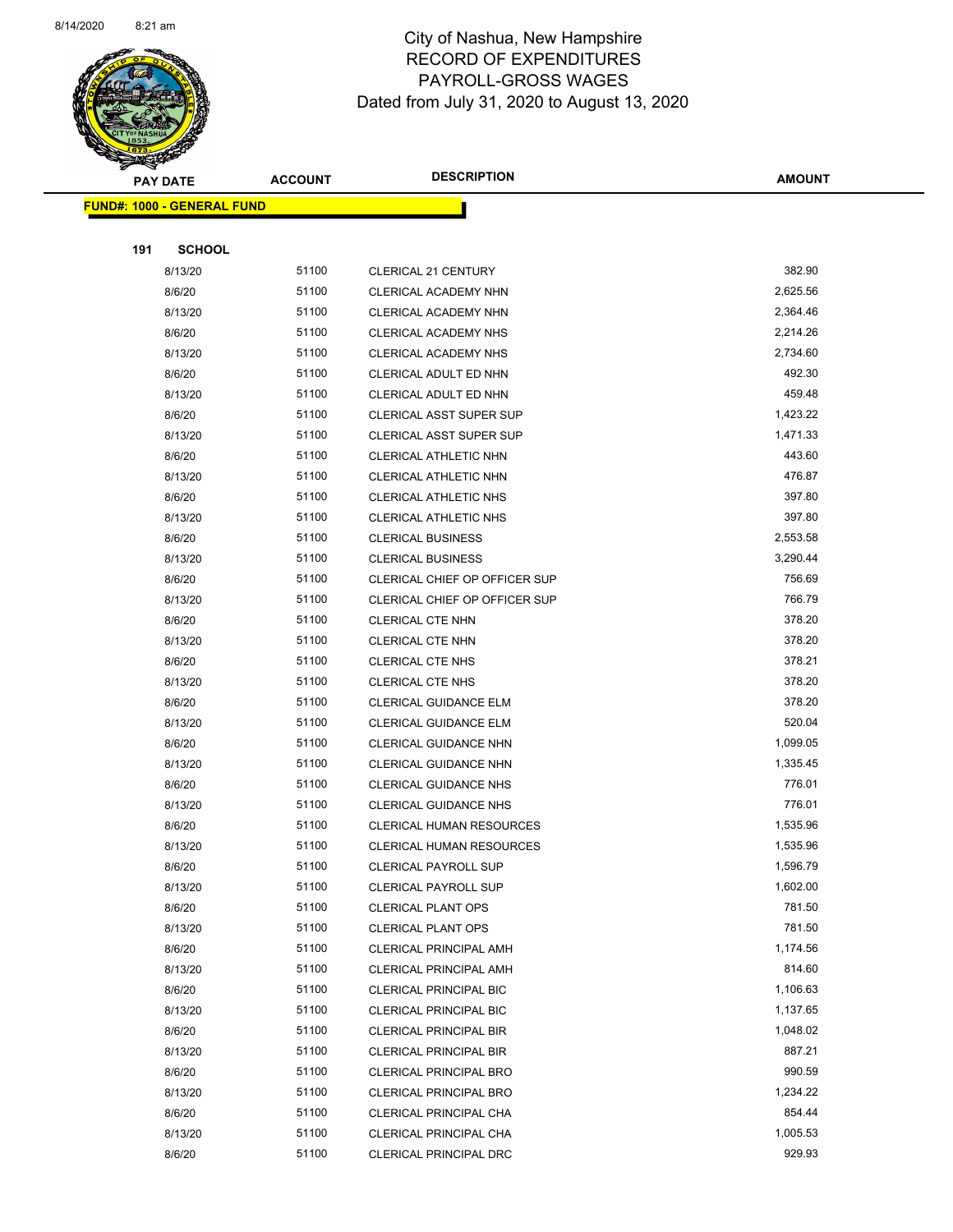

Page 56 of 83

| ॼ   | <b>PAY DATE</b>                   | <b>ACCOUNT</b> | <b>DESCRIPTION</b>                  | <b>AMOUNT</b> |
|-----|-----------------------------------|----------------|-------------------------------------|---------------|
|     | <b>FUND#: 1000 - GENERAL FUND</b> |                |                                     |               |
|     |                                   |                |                                     |               |
| 191 | <b>SCHOOL</b>                     |                |                                     |               |
|     | 8/13/20                           | 51100          | CLERICAL PRINCIPAL DRC              | 962.01        |
|     | 8/6/20                            | 51100          | CLERICAL PRINCIPAL ELM              | 1,359.52      |
|     | 8/13/20                           | 51100          | <b>CLERICAL PRINCIPAL ELM</b>       | 1,012.40      |
|     | 8/6/20                            | 51100          | <b>CLERICAL PRINCIPAL FES</b>       | 922.92        |
|     | 8/13/20                           | 51100          | <b>CLERICAL PRINCIPAL FES</b>       | 972.15        |
|     | 8/6/20                            | 51100          | CLERICAL PRINCIPAL FMS              | 1,333.94      |
|     | 8/13/20                           | 51100          | <b>CLERICAL PRINCIPAL FMS</b>       | 1,487.10      |
|     | 8/6/20                            | 51100          | <b>CLERICAL PRINCIPAL LDG</b>       | 795.00        |
|     | 8/13/20                           | 51100          | <b>CLERICAL PRINCIPAL LDG</b>       | 1,055.50      |
|     | 8/6/20                            | 51100          | <b>CLERICAL PRINCIPAL MDE</b>       | 1,180.00      |
|     | 8/13/20                           | 51100          | CLERICAL PRINCIPAL MDE              | 1,251.65      |
|     | 8/6/20                            | 51100          | <b>CLERICAL PRINCIPAL MTP</b>       | 711.10        |
|     | 8/13/20                           | 51100          | <b>CLERICAL PRINCIPAL MTP</b>       | 931.42        |
|     | 8/6/20                            | 51100          | CLERICAL PRINCIPAL NHN              | 1,559.02      |
|     | 8/13/20                           | 51100          | <b>CLERICAL PRINCIPAL NHN</b>       | 2,048.03      |
|     | 8/6/20                            | 51100          | CLERICAL PRINCIPAL NHS              | 993.90        |
|     | 8/13/20                           | 51100          | CLERICAL PRINCIPAL NHS              | 951.31        |
|     | 8/6/20                            | 51100          | <b>CLERICAL PRINCIPAL NSE</b>       | 955.37        |
|     | 8/13/20                           | 51100          | <b>CLERICAL PRINCIPAL NSE</b>       | 1,113.24      |
|     | 8/6/20                            | 51100          | <b>CLERICAL PRINCIPAL PMS</b>       | 1,154.22      |
|     | 8/13/20                           | 51100          | <b>CLERICAL PRINCIPAL PMS</b>       | 1,154.20      |
|     | 8/6/20                            | 51100          | CLERICAL PRINCIPAL SHE              | 1,173.35      |
|     | 8/13/20                           | 51100          | <b>CLERICAL PRINCIPAL SHE</b>       | 902.23        |
|     | 8/6/20                            | 51100          | CLERICAL RECEPTIONIST NHN           | 438.07        |
|     | 8/13/20                           | 51100          | CLERICAL RECEPTIONIST NHN           | 443.60        |
|     | 8/6/20                            | 51100          | CLERICAL RECEPTIONIST NHS           | 382.93        |
|     | 8/13/20                           | 51100          | CLERICAL RECEPTIONIST NHS           | 378.20        |
|     | 8/6/20                            | 51100          | CLERICAL SPECIAL ED NHN             | 397.80        |
|     | 8/13/20                           | 51100          | CLERICAL SPECIAL ED NHN             | 397.80        |
|     | 8/6/20                            | 51100          | CLERICAL SPECIAL ED NHS             | 457.49        |
|     | 8/13/20                           | 51100          | CLERICAL SPECIAL ED NHS             | 397.81        |
|     | 8/6/20                            | 51100          | CLERICAL SPECIAL ED SUP             | 1,455.05      |
|     | 8/13/20                           | 51100          | CLERICAL SPECIAL ED SUP             | 1,455.05      |
|     | 8/6/20                            | 51100          | <b>CLERICAL STUDENT SERV SUP</b>    | 843.30        |
|     | 8/13/20                           | 51100          | <b>CLERICAL STUDENT SERV SUP</b>    | 848.93        |
|     | 8/6/20                            | 51100          | CLERICAL SUPERINTENDANT HRLY        | 841.75        |
|     | 8/13/20                           | 51100          | <b>CLERICAL SUPERINTENDANT HRLY</b> | 799.10        |
|     | 8/13/20                           | 51100          | CLERICAL SUPERINTENDANT SUP         | 1,894.50      |
|     | 8/6/20                            | 51100          | <b>CUSTODIAN AMH</b>                | 1,505.60      |
|     | 8/13/20                           | 51100          | <b>CUSTODIAN AMH</b>                | 1,505.60      |
|     | 8/6/20                            | 51100          | <b>CUSTODIAN ASST HEAD ELM</b>      | 857.20        |
|     | 8/13/20                           | 51100          | <b>CUSTODIAN ASST HEAD ELM</b>      | 857.20        |
|     | 8/6/20                            | 51100          | <b>CUSTODIAN ASST HEAD FMS</b>      | 348.25        |
|     | 8/13/20                           | 51100          | <b>CUSTODIAN ASST HEAD FMS</b>      | 348.25        |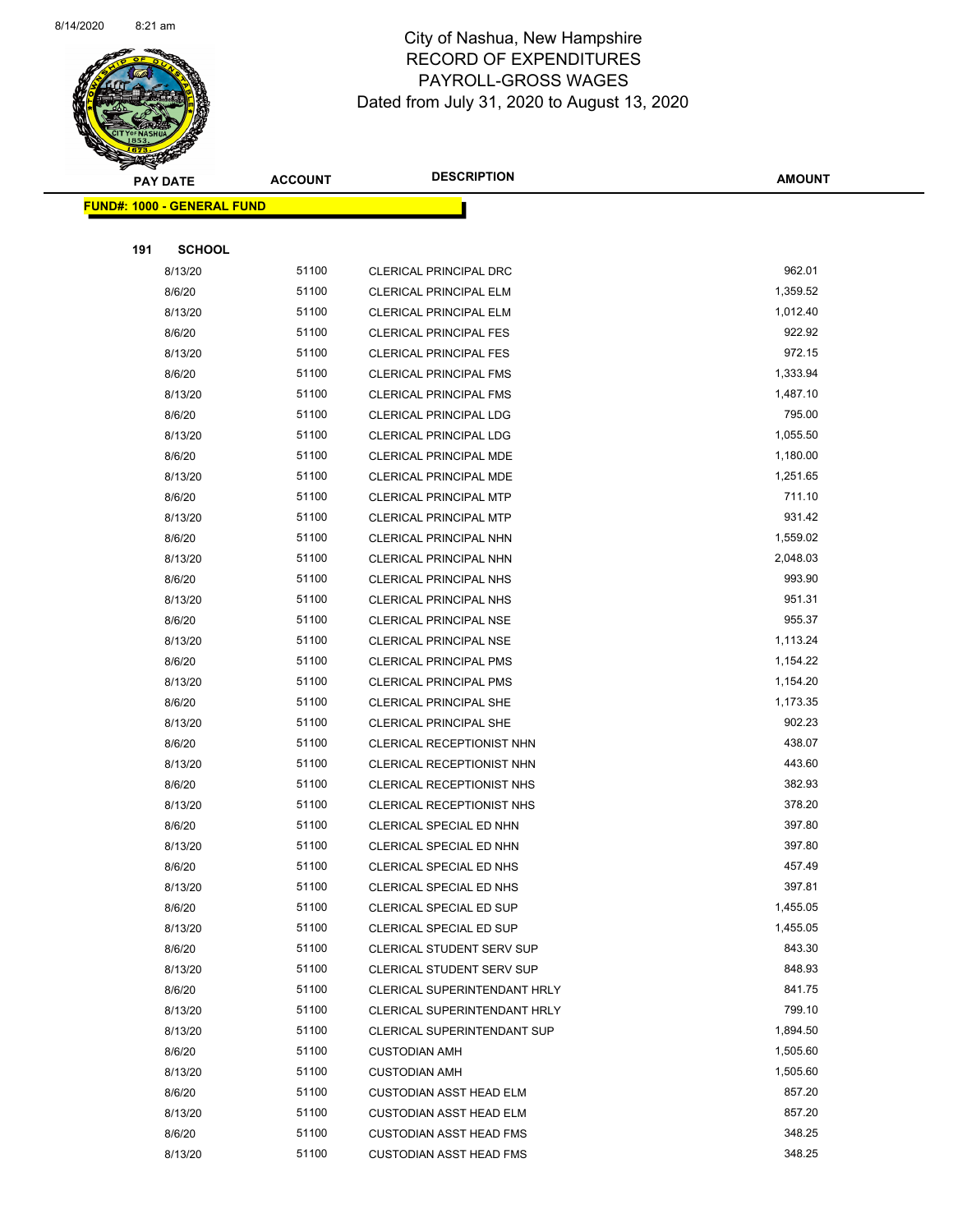

Page 57 of 83

| <b>Anton</b><br><b>PAY DATE</b> |                                   | <b>ACCOUNT</b> | <b>DESCRIPTION</b>             | <b>AMOUNT</b> |
|---------------------------------|-----------------------------------|----------------|--------------------------------|---------------|
|                                 | <b>FUND#: 1000 - GENERAL FUND</b> |                |                                |               |
|                                 |                                   |                |                                |               |
| 191                             | <b>SCHOOL</b>                     |                |                                |               |
|                                 | 8/6/20                            | 51100          | <b>CUSTODIAN ASST HEAD NHN</b> | 1,722.41      |
|                                 | 8/13/20                           | 51100          | <b>CUSTODIAN ASST HEAD NHN</b> | 1,722.42      |
|                                 | 8/6/20                            | 51100          | <b>CUSTODIAN ASST HEAD NHS</b> | 1,722.41      |
|                                 | 8/13/20                           | 51100          | <b>CUSTODIAN ASST HEAD NHS</b> | 1,722.43      |
|                                 | 8/6/20                            | 51100          | <b>CUSTODIAN ASST HEAD PMS</b> | 857.20        |
|                                 | 8/13/20                           | 51100          | <b>CUSTODIAN ASST HEAD PMS</b> | 857.20        |
|                                 | 8/6/20                            | 51100          | <b>CUSTODIAN BIC</b>           | 1,505.62      |
|                                 | 8/13/20                           | 51100          | <b>CUSTODIAN BIC</b>           | 1,505.60      |
|                                 | 8/6/20                            | 51100          | <b>CUSTODIAN BIR</b>           | 1,505.60      |
|                                 | 8/13/20                           | 51100          | <b>CUSTODIAN BIR</b>           | 1,505.60      |
|                                 | 8/6/20                            | 51100          | <b>CUSTODIAN BRO</b>           | 1,505.60      |
|                                 | 8/13/20                           | 51100          | <b>CUSTODIAN BRO</b>           | 1,505.60      |
|                                 | 8/6/20                            | 51100          | <b>CUSTODIAN CHA</b>           | 1,505.60      |
|                                 | 8/13/20                           | 51100          | <b>CUSTODIAN CHA</b>           | 1,505.60      |
|                                 | 8/6/20                            | 51100          | <b>CUSTODIAN DRC</b>           | 752.80        |
|                                 | 8/13/20                           | 51100          | <b>CUSTODIAN DRC</b>           | 752.80        |
|                                 | 8/6/20                            | 51100          | <b>CUSTODIAN ELM</b>           | 4,576.40      |
|                                 | 8/13/20                           | 51100          | <b>CUSTODIAN ELM</b>           | 4,576.40      |
|                                 | 8/6/20                            | 51100          | <b>CUSTODIAN FES</b>           | 1,505.60      |
|                                 | 8/13/20                           | 51100          | <b>CUSTODIAN FES</b>           | 1,505.60      |
|                                 | 8/6/20                            | 51100          | <b>CUSTODIAN FMS</b>           | 3,011.20      |
|                                 | 8/13/20                           | 51100          | <b>CUSTODIAN FMS</b>           | 3,011.20      |
|                                 | 8/6/20                            | 51100          | <b>CUSTODIAN HEAD AMH</b>      | 857.20        |
|                                 | 8/13/20                           | 51100          | <b>CUSTODIAN HEAD AMH</b>      | 857.20        |
|                                 | 8/6/20                            | 51100          | <b>CUSTODIAN HEAD BIC</b>      | 857.20        |
|                                 | 8/13/20                           | 51100          | <b>CUSTODIAN HEAD BIC</b>      | 857.20        |
|                                 | 8/6/20                            | 51100          | <b>CUSTODIAN HEAD BIR</b>      | 857.20        |
|                                 | 8/13/20                           | 51100          | <b>CUSTODIAN HEAD BIR</b>      | 857.21        |
|                                 | 8/6/20                            | 51100          | <b>CUSTODIAN HEAD BRO</b>      | 857.20        |
|                                 | 8/13/20                           | 51100          | <b>CUSTODIAN HEAD BRO</b>      | 857.20        |
|                                 | 8/6/20                            | 51100          | <b>CUSTODIAN HEAD CHA</b>      | 857.20        |
|                                 | 8/13/20                           | 51100          | <b>CUSTODIAN HEAD CHA</b>      | 857.20        |
|                                 | 8/13/20                           | 51100          | <b>CUSTODIAN HEAD DRC</b>      | 1,510.82      |
|                                 | 8/6/20                            | 51100          | <b>CUSTODIAN HEAD ELM</b>      | 1,016.00      |
|                                 | 8/13/20                           | 51100          | <b>CUSTODIAN HEAD ELM</b>      | 1,016.00      |
|                                 | 8/6/20                            | 51100          | <b>CUSTODIAN HEAD FES</b>      | 857.20        |
|                                 | 8/13/20                           | 51100          | <b>CUSTODIAN HEAD FES</b>      | 857.20        |
|                                 | 8/6/20                            | 51100          | <b>CUSTODIAN HEAD FMS</b>      | 1,016.00      |
|                                 | 8/13/20                           | 51100          | <b>CUSTODIAN HEAD FMS</b>      | 1,016.00      |
|                                 | 8/6/20                            | 51100          | <b>CUSTODIAN HEAD LDG</b>      | 857.21        |
|                                 | 8/13/20                           | 51100          | <b>CUSTODIAN HEAD LDG</b>      | 857.20        |
|                                 | 8/6/20                            | 51100          | <b>CUSTODIAN HEAD MDE</b>      | 857.20        |
|                                 | 8/13/20                           | 51100          | <b>CUSTODIAN HEAD MDE</b>      | 857.20        |
|                                 | 8/6/20                            | 51100          | <b>CUSTODIAN HEAD MTP</b>      | 857.20        |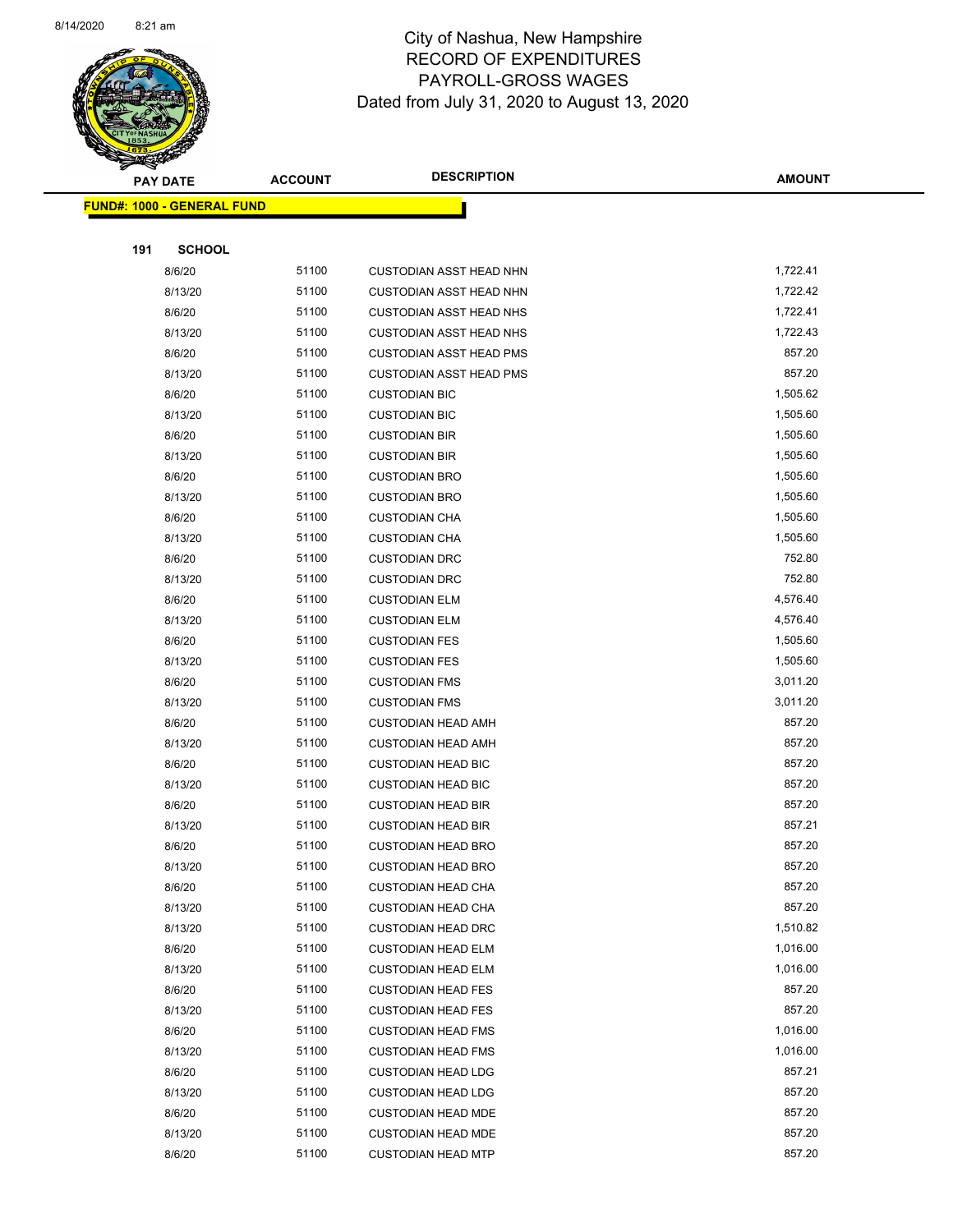

Page 58 of 83

| $\tilde{\phantom{a}}$ | <b>PAY DATE</b>                   | <b>ACCOUNT</b> | <b>DESCRIPTION</b>                        | <b>AMOUNT</b>        |
|-----------------------|-----------------------------------|----------------|-------------------------------------------|----------------------|
|                       | <b>FUND#: 1000 - GENERAL FUND</b> |                |                                           |                      |
|                       |                                   |                |                                           |                      |
| 191                   | <b>SCHOOL</b>                     |                |                                           |                      |
|                       | 8/13/20                           | 51100          | <b>CUSTODIAN HEAD MTP</b>                 | 857.20               |
|                       | 8/6/20                            | 51100          | <b>CUSTODIAN HEAD NHN</b>                 | 1,022.00             |
|                       | 8/13/20                           | 51100          | <b>CUSTODIAN HEAD NHN</b>                 | 1,022.00             |
|                       | 8/6/20                            | 51100          | <b>CUSTODIAN HEAD NHS</b>                 | 1,022.00             |
|                       | 8/13/20                           | 51100          | <b>CUSTODIAN HEAD NHS</b>                 | 1,022.00             |
|                       | 8/6/20                            | 51100          | <b>CUSTODIAN HEAD NSE</b>                 | 857.20               |
|                       | 8/13/20                           | 51100          | <b>CUSTODIAN HEAD NSE</b>                 | 857.20               |
|                       | 8/6/20                            | 51100          | <b>CUSTODIAN HEAD PMS</b>                 | 1,016.00             |
|                       | 8/13/20                           | 51100          | <b>CUSTODIAN HEAD PMS</b>                 | 1,016.00             |
|                       | 8/6/20                            | 51100          | <b>CUSTODIAN HEAD SHE</b>                 | 857.20               |
|                       | 8/13/20                           | 51100          | <b>CUSTODIAN HEAD SHE</b>                 | 857.20               |
|                       | 8/6/20                            | 51100          | <b>CUSTODIAN LDG</b>                      | 1,505.60             |
|                       | 8/13/20                           | 51100          | <b>CUSTODIAN LDG</b>                      | 1,505.60             |
|                       | 8/6/20                            | 51100          | <b>CUSTODIAN MDE</b>                      | 1,505.60             |
|                       | 8/13/20                           | 51100          | <b>CUSTODIAN MDE</b>                      | 1,505.60             |
|                       | 8/6/20                            | 51100          | <b>CUSTODIAN MTP</b>                      | 1,505.60             |
|                       | 8/13/20                           | 51100          | <b>CUSTODIAN MTP</b>                      | 1,505.60             |
|                       | 8/6/20                            | 51100          | <b>CUSTODIAN NHN</b>                      | 10,549.61            |
|                       | 8/13/20                           | 51100          | <b>CUSTODIAN NHN</b>                      | 10,549.61            |
|                       | 8/6/20                            | 51100          | <b>CUSTODIAN NHS</b>                      | 9,655.46             |
|                       | 8/13/20                           | 51100          | <b>CUSTODIAN NHS</b>                      | 9,804.81             |
|                       | 8/6/20                            | 51100          | <b>CUSTODIAN NSE</b>                      | 1,505.60             |
|                       | 8/13/20                           | 51100          | <b>CUSTODIAN NSE</b>                      | 1,505.60             |
|                       | 8/6/20                            | 51100          | <b>CUSTODIAN PMS</b>                      | 2,258.40             |
|                       | 8/13/20                           | 51100          | <b>CUSTODIAN PMS</b>                      | 2,258.40             |
|                       | 8/6/20                            | 51100          | <b>CUSTODIAN SHE</b>                      | 1,505.60             |
|                       | 8/13/20                           | 51100          | <b>CUSTODIAN SHE</b>                      | 1,505.60             |
|                       | 8/13/20                           | 51100          | <b>CUSTODIAN SUPERVISOR WPO</b>           | 4,112.60             |
|                       | 8/6/20                            | 51100          | <b>CUSTODIAN WID</b>                      | 1,505.60             |
|                       | 8/13/20                           | 51100          | <b>CUSTODIAN WID</b>                      | 1,505.60             |
|                       | 8/13/20                           | 51100          | DATA ANALYST                              | 3,213.00             |
|                       | 8/13/20                           | 51100          | <b>DIRECTOR ATHLETICS</b>                 | 3,855.50             |
|                       | 8/13/20                           | 51100          | DIRECTOR COM GRANTS                       | 3,371.50             |
|                       | 8/13/20                           | 51100          | <b>DIRECTOR GUIDANCE</b>                  | 6,767.90             |
|                       | 8/13/20                           | 51100<br>51100 | DIRECTOR HUMAN RESOURCES                  | 3,508.10<br>4,002.20 |
|                       | 8/13/20                           | 51100          | DIRECTOR PLANT OPS<br>DIRECTOR SPECIAL ED | 3,745.20             |
|                       | 8/13/20                           | 51100          | DIRECTOR STUDENT SERVICES                 | 3,515.40             |
|                       | 8/13/20<br>8/13/20                | 51100          | DIRECTOR TECHNOLOGY                       | 3,675.20             |
|                       | 8/13/20                           | 51100          | DIRECTOR TRANSPORTATION                   | 3,346.50             |
|                       | 8/13/20                           | 51100          | DIRECTOR VOCATIONAL                       | 4,238.00             |
|                       | 8/6/20                            | 51100          | E-BLOCK TECHNICAL PARA                    | 588.12               |
|                       | 8/13/20                           | 51100          | ELL COMMUNICATIONS COORDINATOR            | 2,057.70             |
|                       | 8/13/20                           | 51100          | ELL OUTREACH WORKER                       | 1,766.06             |
|                       |                                   |                |                                           |                      |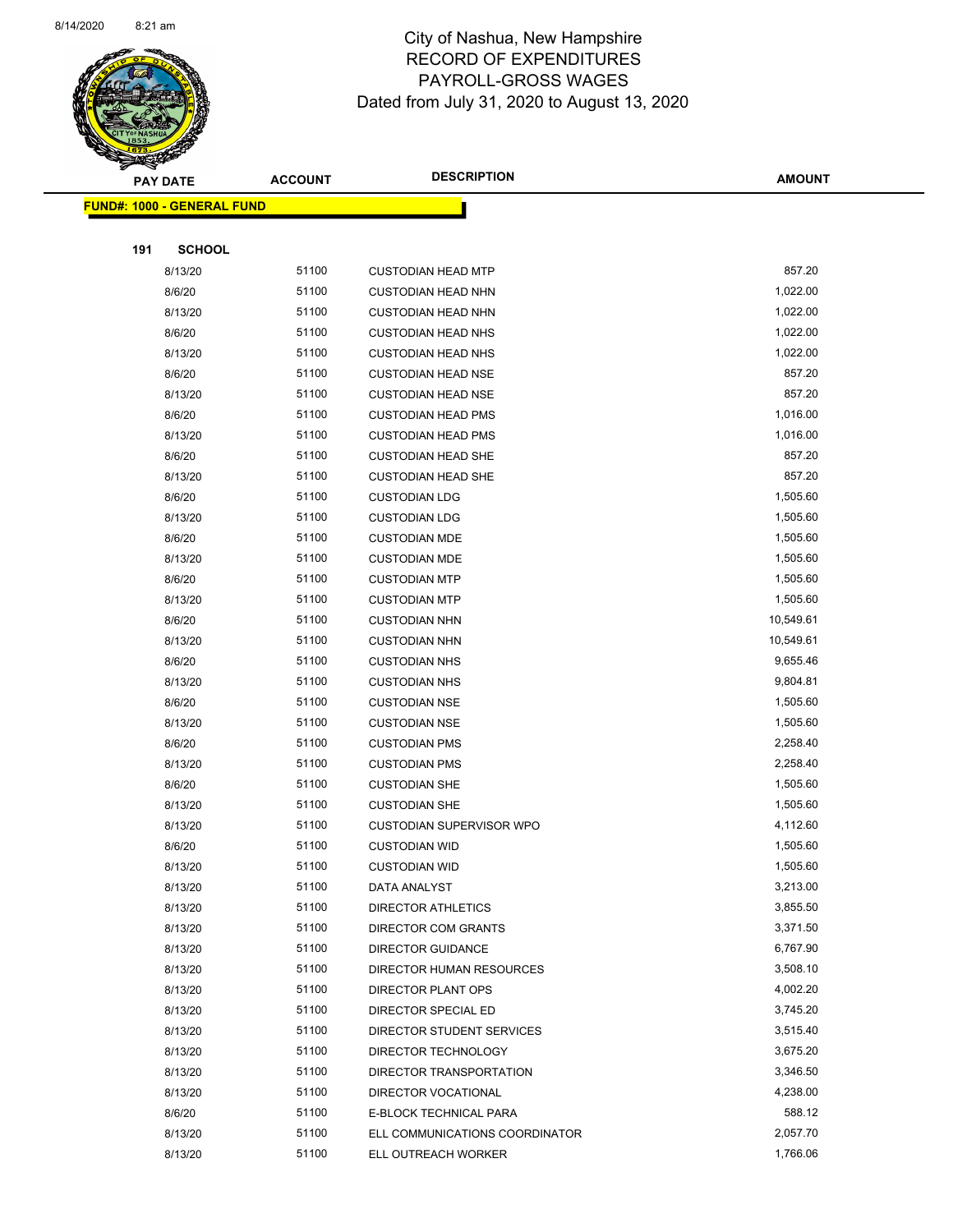

Page 59 of 83

|     | <b>PAY DATE</b>                   | <b>ACCOUNT</b> | <b>DESCRIPTION</b>             | <b>AMOUNT</b> |
|-----|-----------------------------------|----------------|--------------------------------|---------------|
|     | <b>FUND#: 1000 - GENERAL FUND</b> |                |                                |               |
|     |                                   |                |                                |               |
| 191 | <b>SCHOOL</b>                     |                |                                |               |
|     | 8/6/20                            | 51100          | <b>GRANT WRITER</b>            | 697.10        |
|     | 8/13/20                           | 51100          | <b>GRANT WRITER</b>            | 697.10        |
|     | 8/13/20                           | 51100          | <b>GUIDANCE COUNSELOR BIC</b>  | 2,064.74      |
|     | 8/13/20                           | 51100          | <b>GUIDANCE COUNSELOR BRO</b>  | 1,980.45      |
|     | 8/13/20                           | 51100          | GUIDANCE COUNSELOR CHA         | 3,015.80      |
|     | 8/13/20                           | 51100          | <b>GUIDANCE COUNSELOR ELM</b>  | 5,847.36      |
|     | 8/13/20                           | 51100          | <b>GUIDANCE COUNSELOR FES</b>  | 2,923.68      |
|     | 8/13/20                           | 51100          | <b>GUIDANCE COUNSELOR FMS</b>  | 5,155.24      |
|     | 8/13/20                           | 51100          | <b>GUIDANCE COUNSELOR LDG</b>  | 3,015.80      |
|     | 8/13/20                           | 51100          | <b>GUIDANCE COUNSELOR MDE</b>  | 2,895.11      |
|     | 8/13/20                           | 51100          | GUIDANCE COUNSELOR NHN         | 13,908.79     |
|     | 8/13/20                           | 51100          | <b>GUIDANCE COUNSELOR NHS</b>  | 17,346.39     |
|     | 8/13/20                           | 51100          | GUIDANCE COUNSELOR NSE         | 2,923.68      |
|     | 8/13/20                           | 51100          | GUIDANCE COUNSELOR PMS         | 8,286.59      |
|     | 8/13/20                           | 51100          | <b>INTRUCTIONAL LEADER FES</b> | 3,074.42      |
|     | 8/13/20                           | 51100          | LIBRARIAN AMH                  | 1,989.54      |
|     | 8/13/20                           | 51100          | <b>LIBRARIAN BIC</b>           | 1,904.27      |
|     | 8/13/20                           | 51100          | <b>LIBRARIAN ELM</b>           | 2,107.12      |
|     | 8/13/20                           | 51100          | <b>LIBRARIAN FES</b>           | 2,923.68      |
|     | 8/13/20                           | 51100          | <b>LIBRARIAN LDG</b>           | 2,426.69      |
|     | 8/13/20                           | 51100          | <b>LIBRARIAN MDE</b>           | 2,895.11      |
|     | 8/13/20                           | 51100          | <b>LIBRARIAN MTP</b>           | 1,429.52      |
|     | 8/13/20                           | 51100          | LIBRARIAN NHN                  | 2,187.13      |
|     | 8/13/20                           | 51100          | <b>LIBRARIAN NHS</b>           | 2,529.42      |
|     | 8/13/20                           | 51100          | <b>LIBRARIAN SHE</b>           | 2,923.68      |
|     | 8/6/20                            | 51100          | MAINTENANCE ALARM WPO          | 1,048.40      |
|     | 8/13/20                           | 51100          | <b>MAINTENANCE ALARM WPO</b>   | 1,048.40      |
|     | 8/6/20                            | 51100          | MAINTENANCE CARPENTER WPO      | 1,056.40      |
|     | 8/13/20                           | 51100          | MAINTENANCE CARPENTER WPO      | 1,056.40      |
|     | 8/6/20                            | 51100          | MAINTENANCE ELECTRICIAN WPO    | 2,228.00      |
|     | 8/13/20                           | 51100          | MAINTENANCE ELECTRICIAN WPO    | 2,228.00      |
|     | 8/6/20                            | 51100          | MAINTENANCE GRDS FORMEN WPO    | 1,056.40      |
|     | 8/13/20                           | 51100          | MAINTENANCE GRDS FORMEN WPO    | 1,056.40      |
|     | 8/6/20                            | 51100          | MAINTENANCE GROUNDS WPO        | 4,490.80      |
|     | 8/13/20                           | 51100          | MAINTENANCE GROUNDS WPO        | 4,490.80      |
|     | 8/6/20                            | 51100          | MAINTENANCE HVAC WPO           | 6,547.20      |
|     | 8/13/20                           | 51100          | MAINTENANCE HVAC WPO           | 6,547.20      |
|     | 8/6/20                            | 51100          | MAINTENANCE MESSENGER WPO      | 1,016.00      |
|     | 8/13/20                           | 51100          | MAINTENANCE MESSENGER WPO      | 1,016.00      |
|     | 8/6/20                            | 51100          | MAINTENANCE PLUMBER WPO        | 1,118.00      |
|     | 8/13/20                           | 51100          | MAINTENANCE PLUMBER WPO        | 1,118.00      |
|     | 8/6/20                            | 51100          | MAINTENANCE TRADES WPO         | 3,222.80      |
|     | 8/13/20                           | 51100          | MAINTENANCE TRADES WPO         | 3,222.80      |
|     | 8/13/20                           | 51100          | <b>NURSE BIC</b>               | 2,739.61      |
|     |                                   |                |                                |               |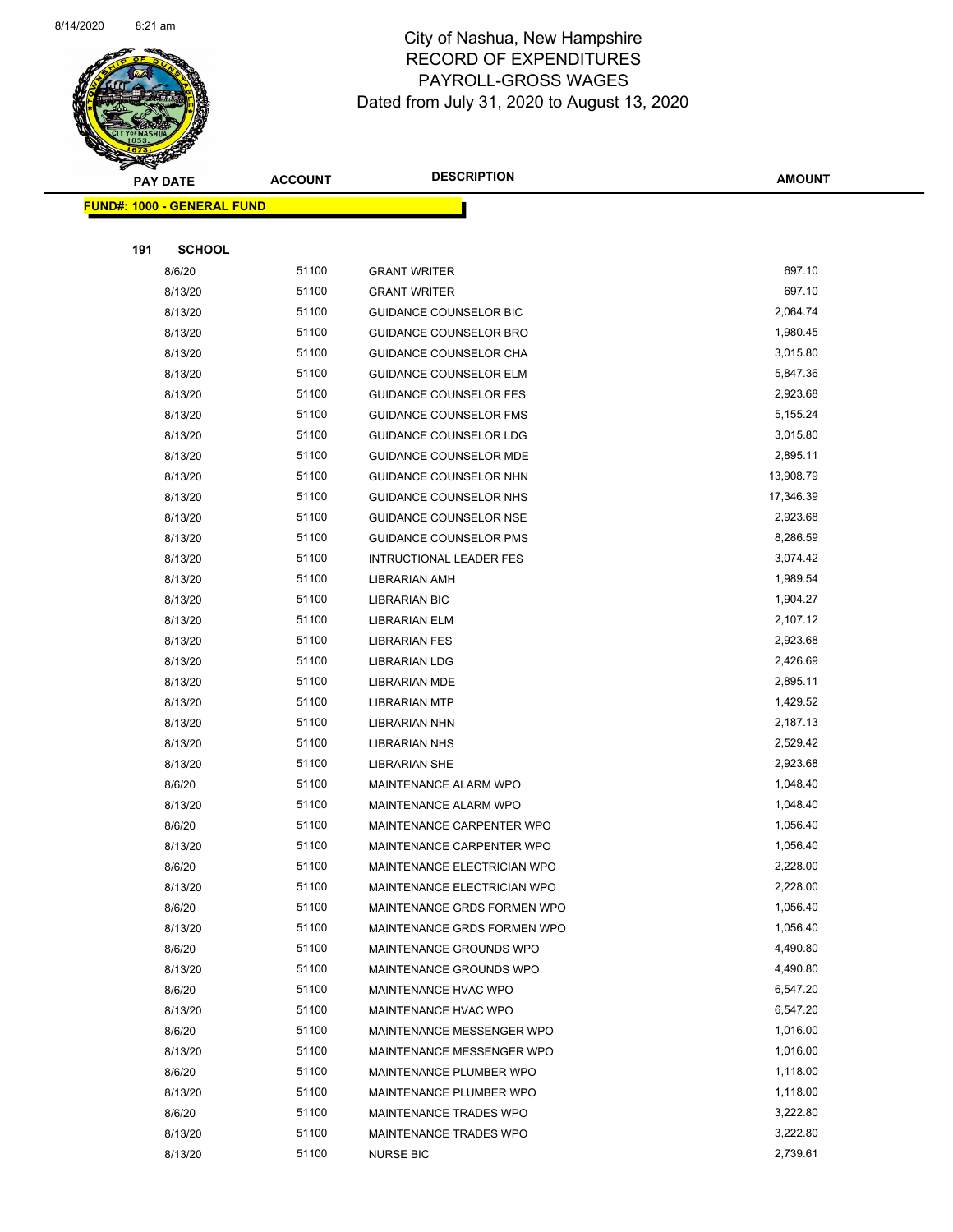

Page 60 of 83

|     | <b>PAY DATE</b>                   | <b>ACCOUNT</b> | <b>DESCRIPTION</b>             | <b>AMOUNT</b> |
|-----|-----------------------------------|----------------|--------------------------------|---------------|
|     | <b>FUND#: 1000 - GENERAL FUND</b> |                |                                |               |
|     |                                   |                |                                |               |
| 191 | <b>SCHOOL</b>                     |                |                                |               |
|     | 8/13/20                           | 51100          | <b>NURSE BIR</b>               | 2,712.86      |
|     | 8/13/20                           | 51100          | <b>NURSE BRO</b>               | 2,739.61      |
|     | 8/13/20                           | 51100          | <b>NURSE CHA</b>               | 1,776.19      |
|     | 8/13/20                           | 51100          | <b>NURSE DRC</b>               | 2,739.61      |
|     | 8/13/20                           | 51100          | <b>NURSE FES</b>               | 1,906.78      |
|     | 8/13/20                           | 51100          | <b>NURSE FMS</b>               | 1,768.89      |
|     | 8/13/20                           | 51100          | <b>NURSE LDG</b>               | 2,594.23      |
|     | 8/13/20                           | 51100          | <b>NURSE MTP</b>               | 1,858.10      |
|     | 8/13/20                           | 51100          | <b>NURSE NHN</b>               | 3,513.77      |
|     | 8/13/20                           | 51100          | <b>NURSE NHS</b>               | 4,302.96      |
|     | 8/13/20                           | 51100          | <b>NURSE NSE</b>               | 2,739.61      |
|     | 8/13/20                           | 51100          | <b>NURSE PMS</b>               | 3,199.68      |
|     | 8/13/20                           | 51100          | <b>NURSE SHE</b>               | 1,833.00      |
|     | 8/13/20                           | 51100          | OFFICE MANAGER BUSINESS        | 2,661.50      |
|     | 8/13/20                           | 51100          | OFFICE MANAGER HUMAN RESOURCES | 2,038.50      |
|     | 8/13/20                           | 51100          | OFFICE MANAGER SPED            | 2,052.10      |
|     | 8/13/20                           | 51100          | OUT DISTRICT COORDINATOR       | 2,951.90      |
|     | 8/13/20                           | 51100          | PEER COACH                     | 4,982.11      |
|     | 8/13/20                           | 51100          | PRESCHOOL COORDINATOR          | 2,562.50      |
|     | 8/13/20                           | 51100          | PRINCIPAL AMH                  | 4,076.90      |
|     | 8/13/20                           | 51100          | PRINCIPAL BIC                  | 3,903.80      |
|     | 8/13/20                           | 51100          | PRINCIPAL BIR                  | 4,076.90      |
|     | 8/13/20                           | 51100          | PRINCIPAL BRO                  | 4,076.90      |
|     | 8/13/20                           | 51100          | PRINCIPAL CHA                  | 4,023.10      |
|     | 8/13/20                           | 51100          | PRINCIPAL DRC                  | 3,851.00      |
|     | 8/13/20                           | 51100          | PRINCIPAL ELM                  | 3,913.50      |
|     | 8/13/20                           | 51100          | PRINCIPAL FES                  | 3,942.31      |
|     | 8/13/20                           | 51100          | PRINCIPAL FMS                  | 4,169.20      |
|     | 8/13/20                           | 51100          | PRINCIPAL LDG                  | 4,076.90      |
|     | 8/13/20                           | 51100          | PRINCIPAL MDE                  | 3,942.30      |
|     | 8/13/20                           | 51100          | PRINCIPAL MTP                  | 3,942.30      |
|     | 8/13/20                           | 51100          | PRINCIPAL NHN                  | 4,115.40      |
|     | 8/13/20                           | 51100          | PRINCIPAL NHS                  | 4,326.90      |
|     | 8/13/20                           | 51100          | PRINCIPAL NSE                  | 3,903.80      |
|     | 8/13/20                           | 51100          | PRINCIPAL PMS                  | 3,865.40      |
|     | 8/13/20                           | 51100          | PRINCIPAL SHE                  | 3,745.20      |
|     | 8/13/20                           | 51100          | SCHOOL PSYCHOLOGIST WID        | 22,725.58     |
|     | 8/13/20                           | 51100          | <b>SOCIAL WORKER</b>           | 4,031.05      |
|     | 8/13/20                           | 51100          | SOCIAL WORKER FMS              | 2,923.69      |
|     | 8/13/20                           | 51100          | SPEECH LANG PATHOLOGIST WID    | 34,316.46     |
|     | 8/6/20                            | 51100          | SUB ADMIN LONG TERM            | 3,150.00      |
|     | 8/13/20                           | 51100          | SUB ADMIN LONG TERM            | 2,250.00      |
|     | 8/13/20                           | 51100          | SUPERINTENDENT                 | 6,228.50      |
|     | 8/13/20                           | 51100          | SYSTEMS ADMIN FULL YEAR        | 11,218.10     |
|     |                                   |                |                                |               |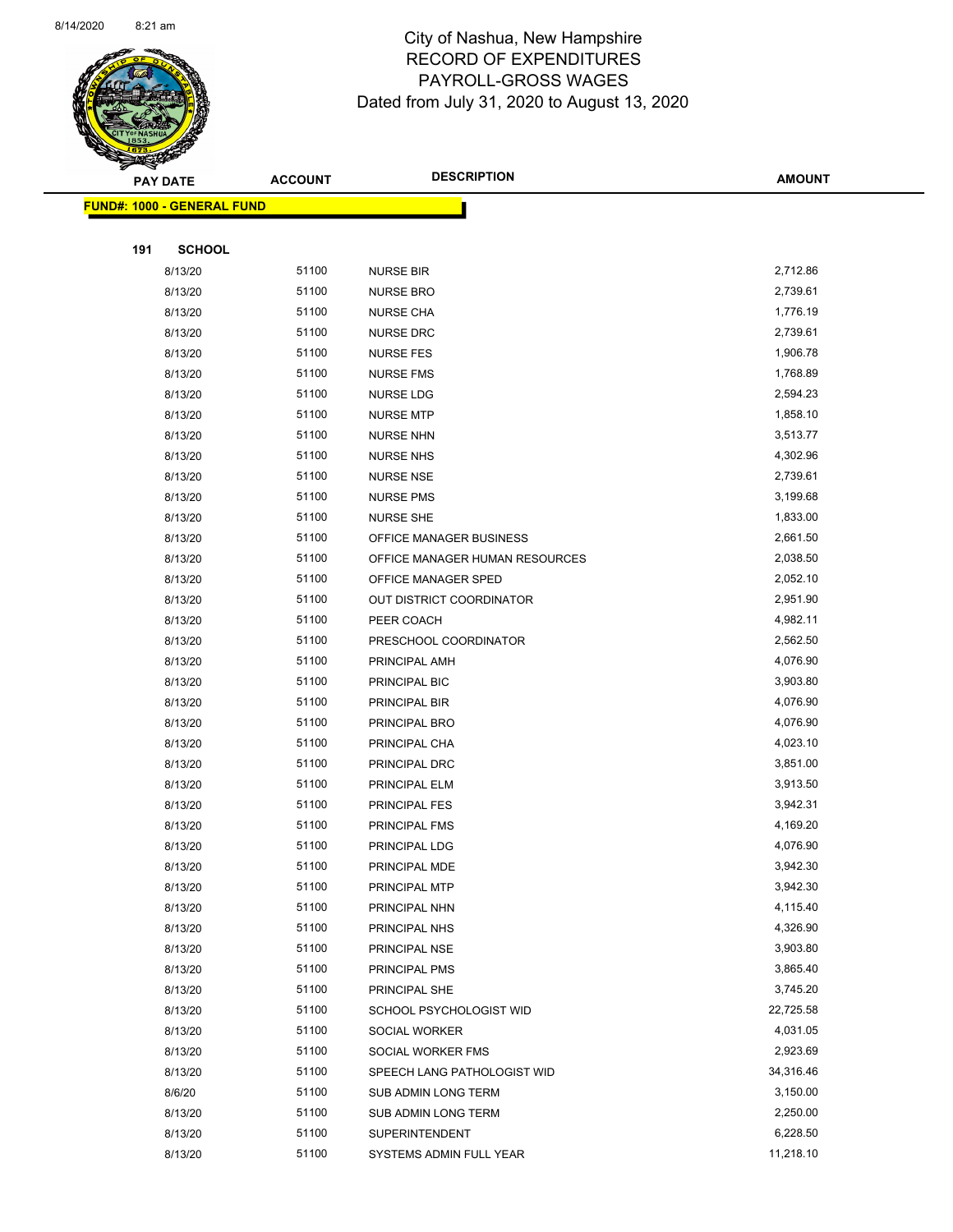

Page 61 of 83

| <b>PAY DATE</b>                   | <b>ACCOUNT</b> | <b>DESCRIPTION</b>          | <b>AMOUNT</b> |
|-----------------------------------|----------------|-----------------------------|---------------|
| <b>FUND#: 1000 - GENERAL FUND</b> |                |                             |               |
|                                   |                |                             |               |
| 191<br><b>SCHOOL</b>              |                |                             |               |
| 8/13/20                           | 51100          | TEACHER ART BIC             | 2,187.13      |
| 8/13/20                           | 51100          | <b>TEACHER ART CHA</b>      | 2,123.49      |
| 8/13/20                           | 51100          | <b>TEACHER ART DRC</b>      | 1,627.15      |
| 8/13/20                           | 51100          | <b>TEACHER ART ELM</b>      | 4,904.13      |
| 8/13/20                           | 51100          | <b>TEACHER ART FES</b>      | 1,708.73      |
| 8/13/20                           | 51100          | <b>TEACHER ART LDG</b>      | 2,739.61      |
| 8/13/20                           | 51100          | <b>TEACHER ART MDE</b>      | 2,064.74      |
| 8/13/20                           | 51100          | <b>TEACHER ART NHN</b>      | 5,113.08      |
| 8/13/20                           | 51100          | <b>TEACHER ART NHS</b>      | 5,847.36      |
| 8/13/20                           | 51100          | TEACHER ART PMS             | 2,064.74      |
| 8/13/20                           | 51100          | <b>TEACHER ART SHE</b>      | 2,594.23      |
| 8/13/20                           | 51100          | TEACHER AUTO NHN            | 2,739.61      |
| 8/13/20                           | 51100          | TEACHER BEHAVIOR SPEC WID   | 13,756.20     |
| 8/13/20                           | 51100          | TEACHER BUILD CONST NHS     | 2,739.61      |
| 8/13/20                           | 51100          | <b>TEACHER BUSINESS NHN</b> | 3,015.80      |
| 8/13/20                           | 51100          | <b>TEACHER BUSINESS NHS</b> | 5,652.42      |
| 8/13/20                           | 51100          | <b>TEACHER COMPUTER ELM</b> | 1,599.83      |
| 8/13/20                           | 51100          | TEACHER COMPUTER FMS        | 2,923.68      |
| 8/13/20                           | 51100          | TEACHER COMPUTER NHS        | 1,599.83      |
| 8/13/20                           | 51100          | TEACHER COMPUTER PMS        | 4,720.51      |
| 8/13/20                           | 51100          | TEACHER COSMETOLOGY NHN     | 4,404.00      |
| 8/13/20                           | 51100          | TEACHER CULINARY NHN        | 5,543.60      |
| 8/13/20                           | 51100          | TEACHER DEAF NSE            | 4,767.83      |
| 8/13/20                           | 51100          | <b>TEACHER DEAF WID</b>     | 4,542.07      |
| 8/13/20                           | 51100          | <b>TEACHER DWSE AMH</b>     | 2,923.68      |
| 8/13/20                           | 51100          | <b>TEACHER DWSE BIR</b>     | 2,739.61      |
| 8/13/20                           | 51100          | <b>TEACHER DWSE BRO</b>     | 3,015.80      |
| 8/13/20                           | 51100          | TEACHER DWSE CHA            | 1,775.50      |
| 8/13/20                           | 51100          | TEACHER DWSE ELM            | 12,227.63     |
| 8/13/20                           | 51100          | TEACHER DWSE FMS            | 5,051.06      |
| 8/13/20                           | 51100          | TEACHER DWSE MDE            | 1,907.31      |
| 8/13/20                           | 51100          | TEACHER DWSE NHS            | 2,924.89      |
| 8/13/20                           | 51100          | TEACHER DWSE SHE            | 1,989.54      |
| 8/13/20                           | 51100          | TEACHER ECE NHS             | 5,847.36      |
| 8/13/20                           | 51100          | <b>TEACHER ELL AMH</b>      | 2,255.26      |
| 8/13/20                           | 51100          | TEACHER ELL BIC             | 1,966.31      |
| 8/13/20                           | 51100          | TEACHER ELL BIR             | 2,923.68      |
| 8/13/20                           | 51100          | TEACHER ELL DRC             | 2,923.68      |
| 8/13/20                           | 51100          | TEACHER ELL ELM             | 7,870.83      |
| 8/13/20                           | 51100          | <b>TEACHER ELL FES</b>      | 4,759.30      |
| 8/13/20                           | 51100          | TEACHER ELL FMS             | 1,904.27      |
| 8/13/20                           | 51100          | TEACHER ELL LDG             | 1,844.15      |
| 8/13/20                           | 51100          | <b>TEACHER ELL MTP</b>      | 2,923.68      |
| 8/13/20                           | 51100          | TEACHER ELL NHN             | 7,388.53      |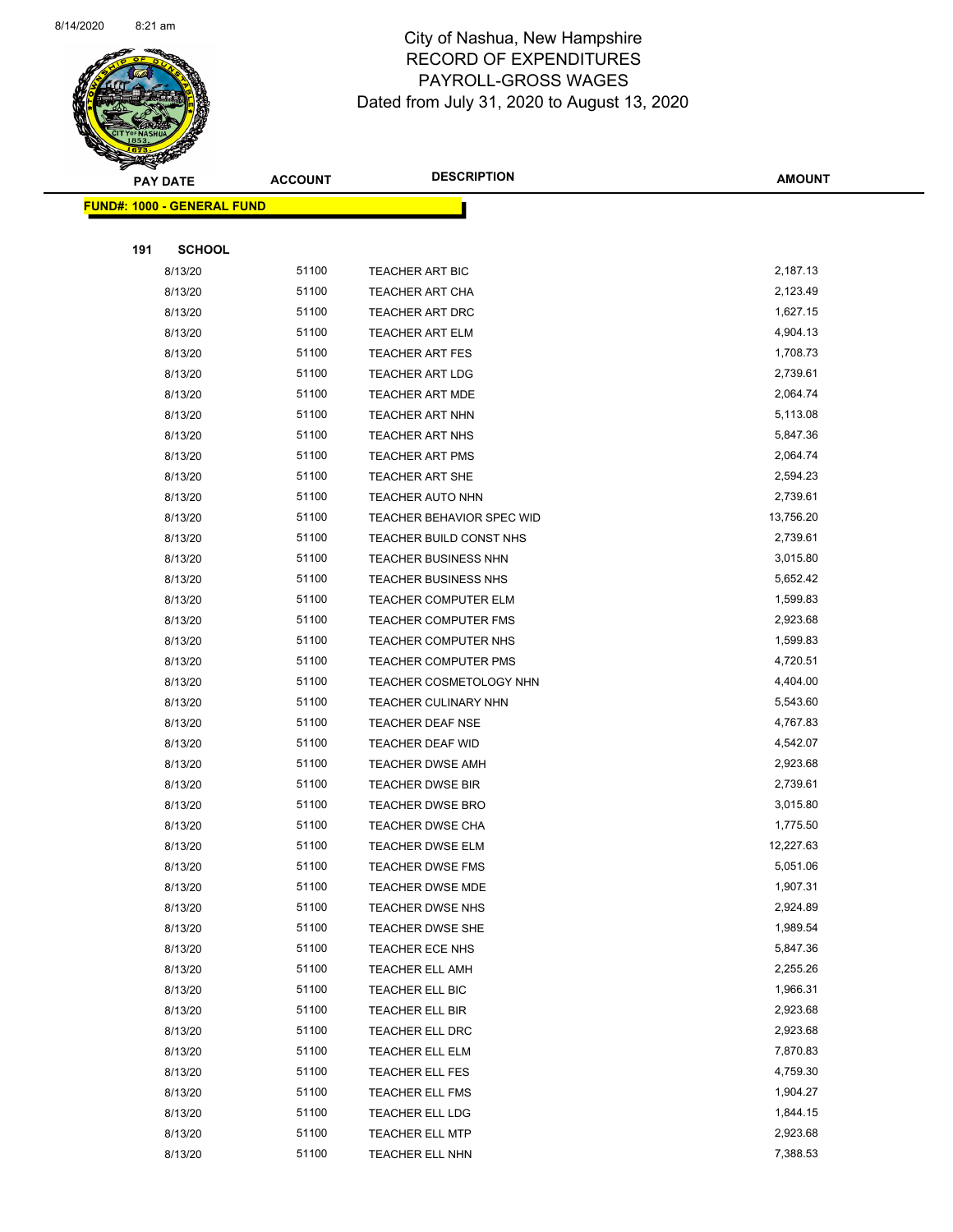

Page 62 of 83

| Ð<br>B. | <b>PAY DATE</b>                   | <b>ACCOUNT</b> | <b>DESCRIPTION</b>         | <b>AMOUNT</b> |
|---------|-----------------------------------|----------------|----------------------------|---------------|
|         | <b>FUND#: 1000 - GENERAL FUND</b> |                |                            |               |
|         |                                   |                |                            |               |
| 191     | <b>SCHOOL</b>                     |                |                            |               |
|         | 8/13/20                           | 51100          | TEACHER ELL NHS            | 9,047.31      |
|         | 8/13/20                           | 51100          | TEACHER ELL PMS            | 4,152.40      |
|         | 8/13/20                           | 51100          | TEACHER ELL SHE            | 2,055.34      |
|         | 8/13/20                           | 51100          | <b>TEACHER ENGLISH ELM</b> | 14,593.42     |
|         | 8/13/20                           | 51100          | <b>TEACHER ENGLISH FMS</b> | 6,164.74      |
|         | 8/13/20                           | 51100          | TEACHER ENGLISH NHN        | 32,004.08     |
|         | 8/13/20                           | 51100          | TEACHER ENGLISH NHS        | 43,153.62     |
|         | 8/13/20                           | 51100          | <b>TEACHER ENGLISH PMS</b> | 11,715.39     |
|         | 8/13/20                           | 51100          | <b>TEACHER FACS FMS</b>    | 4,756.68      |
|         | 8/13/20                           | 51100          | TEACHER FACS NHN           | 7,805.63      |
|         | 8/13/20                           | 51100          | TEACHER FACS NHS           | 4,664.00      |
|         | 8/13/20                           | 51100          | <b>TEACHER FACS PMS</b>    | 3,463.71      |
|         | 8/13/20                           | 51100          | TEACHER FOREIGN LANG FMS   | 2,923.68      |
|         | 8/13/20                           | 51100          | TEACHER FOREIGN LANG NHN   | 8,703.16      |
|         | 8/13/20                           | 51100          | TEACHER FOREIGN LANG NHS   | 10,833.97     |
|         | 8/13/20                           | 51100          | TEACHER FOREIGN LANG PMS   | 2,986.32      |
|         | 8/13/20                           | 51100          | <b>TEACHER GR1 AMH</b>     | 3,439.39      |
|         | 8/13/20                           | 51100          | <b>TEACHER GR1 BIC</b>     | 7,986.01      |
|         | 8/13/20                           | 51100          | <b>TEACHER GR1 BIR</b>     | 4,651.30      |
|         | 8/13/20                           | 51100          | TEACHER GR1 BRO            | 5,636.54      |
|         | 8/13/20                           | 51100          | TEACHER GR1 CHA            | 8,218.83      |
|         | 8/13/20                           | 51100          | TEACHER GR1 DRC            | 3,445.53      |
|         | 8/13/20                           | 51100          | <b>TEACHER GR1 FES</b>     | 8,917.96      |
|         | 8/13/20                           | 51100          | <b>TEACHER GR1 LDG</b>     | 5,511.81      |
|         | 8/13/20                           | 51100          | <b>TEACHER GR1 MDE</b>     | 6,034.71      |
|         | 8/13/20                           | 51100          | <b>TEACHER GR1 MTP</b>     | 3,735.20      |
|         | 8/13/20                           | 51100          | <b>TEACHER GR1 NSE</b>     | 4,756.68      |
|         | 8/13/20                           | 51100          | TEACHER GR1 SHE            | 8,715.71      |
|         | 8/13/20                           | 51100          | TEACHER GR2 AMH            | 5,927.29      |
|         | 8/13/20                           | 51100          | TEACHER GR2 BIC            | 5,827.01      |
|         | 8/13/20                           | 51100          | <b>TEACHER GR2 BIR</b>     | 7,628.62      |
|         | 8/13/20                           | 51100          | TEACHER GR2 BRO            | 7,527.55      |
|         | 8/13/20                           | 51100          | TEACHER GR2 CHA            | 7,349.08      |
|         | 8/13/20                           | 51100          | TEACHER GR2 DRC            | 5,061.00      |
|         | 8/13/20                           | 51100          | <b>TEACHER GR2 FES</b>     | 8,482.21      |
|         | 8/13/20                           | 51100          | <b>TEACHER GR2 LDG</b>     | 1,629.00      |
|         | 8/13/20                           | 51100          | TEACHER GR2 MDE            | 7,242.98      |
|         | 8/13/20                           | 51100          | <b>TEACHER GR2 MTP</b>     | 2,187.13      |
|         | 8/13/20                           | 51100          | <b>TEACHER GR2 NSE</b>     | 5,479.22      |
|         | 8/13/20                           | 51100          | TEACHER GR2 SHE            | 4,804.35      |
|         | 8/13/20                           | 51100          | <b>TEACHER GR3 AMH</b>     | 2,739.61      |
|         | 8/13/20                           | 51100          | <b>TEACHER GR3 BIC</b>     | 1,768.89      |
|         | 8/13/20                           | 51100          | <b>TEACHER GR3 BIR</b>     | 3,816.05      |
|         | 8/13/20                           | 51100          | <b>TEACHER GR3 BRO</b>     | 2,739.61      |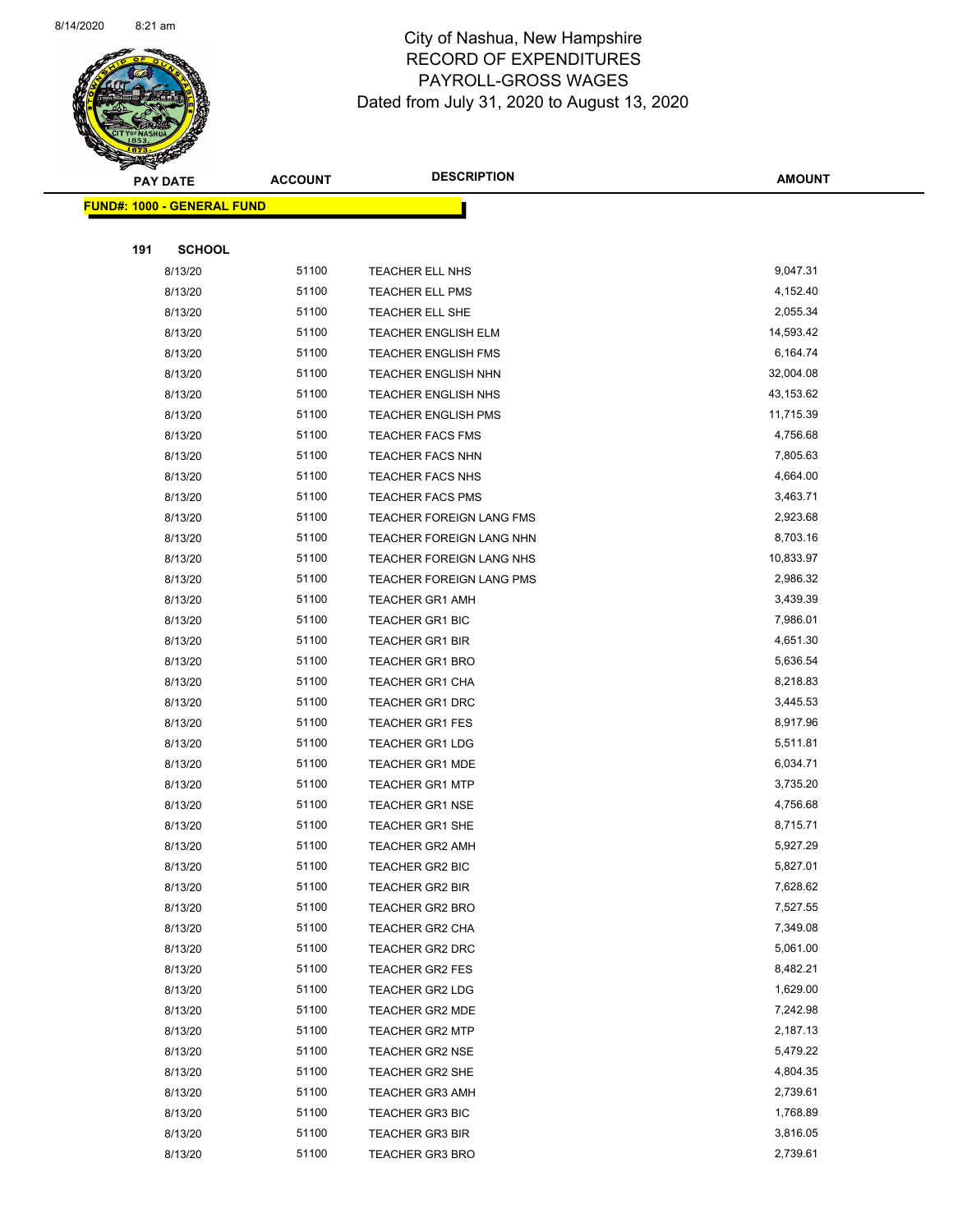

Page 63 of 83

|     | <b>PAY DATE</b>                   | <b>ACCOUNT</b> | <b>DESCRIPTION</b>                                             | <b>AMOUNT</b>        |
|-----|-----------------------------------|----------------|----------------------------------------------------------------|----------------------|
|     | <b>FUND#: 1000 - GENERAL FUND</b> |                |                                                                |                      |
|     |                                   |                |                                                                |                      |
| 191 | <b>SCHOOL</b>                     |                |                                                                |                      |
|     | 8/13/20                           | 51100          | <b>TEACHER GR3 CHA</b>                                         | 7,315.00             |
|     | 8/13/20                           | 51100          | <b>TEACHER GR3 DRC</b>                                         | 7,601.93             |
|     | 8/13/20                           | 51100          | <b>TEACHER GR3 FES</b>                                         | 9,519.66             |
|     | 8/13/20                           | 51100          | <b>TEACHER GR3 LDG</b>                                         | 7,785.10             |
|     | 8/13/20                           | 51100          | <b>TEACHER GR3 MDE</b>                                         | 2,923.68             |
|     | 8/13/20                           | 51100          | <b>TEACHER GR3 MTP</b>                                         | 4,054.28             |
|     | 8/13/20                           | 51100          | <b>TEACHER GR3 NSE</b>                                         | 4,926.74             |
|     | 8/13/20                           | 51100          | <b>TEACHER GR3 SHE</b>                                         | 1,736.81             |
|     | 8/13/20                           | 51100          | <b>TEACHER GR4 AMH</b>                                         | 3,663.88             |
|     | 8/13/20                           | 51100          | <b>TEACHER GR4 BIC</b>                                         | 13,448.15            |
|     | 8/13/20                           | 51100          | <b>TEACHER GR4 BIR</b>                                         | 3,616.04             |
|     | 8/13/20                           | 51100          | <b>TEACHER GR4 BRO</b>                                         | 2,636.62             |
|     | 8/13/20                           | 51100          | <b>TEACHER GR4 CHA</b>                                         | 4,959.85             |
|     | 8/13/20                           | 51100          | TEACHER GR4 DRC                                                | 5,320.52             |
|     | 8/13/20                           | 51100          | <b>TEACHER GR4 FES</b>                                         | 4,767.84             |
|     | 8/13/20                           | 51100          | <b>TEACHER GR4 LDG</b>                                         | 1,904.27             |
|     | 8/13/20                           | 51100          | <b>TEACHER GR4 MDE</b>                                         | 7,229.10             |
|     | 8/13/20                           | 51100          | <b>TEACHER GR4 MTP</b>                                         | 4,838.78             |
|     | 8/13/20                           | 51100          | <b>TEACHER GR4 NSE</b>                                         | 2,123.49             |
|     | 8/13/20                           | 51100          | <b>TEACHER GR4 SHE</b>                                         | 4,632.41             |
|     | 8/13/20                           | 51100          | <b>TEACHER GR5 AMH</b>                                         | 5,663.29             |
|     | 8/13/20                           | 51100          | <b>TEACHER GR5 BIC</b>                                         | 6,764.42             |
|     | 8/13/20                           | 51100          | <b>TEACHER GR5 BIR</b>                                         | 7,041.61             |
|     | 8/13/20                           | 51100          | <b>TEACHER GR5 BRO</b>                                         | 2,923.68             |
|     | 8/13/20                           | 51100          | <b>TEACHER GR5 CHA</b>                                         | 6,522.94             |
|     | 8/13/20                           | 51100          | <b>TEACHER GR5 DRC</b>                                         | 3,609.00             |
|     | 8/13/20                           | 51100          | <b>TEACHER GR5 FES</b>                                         | 6,024.58             |
|     | 8/13/20                           | 51100          | <b>TEACHER GR5 LDG</b>                                         | 6,800.82             |
|     | 8/13/20                           | 51100          | <b>TEACHER GR5 MDE</b>                                         | 10,142.87            |
|     | 8/13/20                           | 51100          | TEACHER GR5 MTP                                                | 1,641.23             |
|     | 8/13/20                           | 51100          | <b>TEACHER GR5 NSE</b>                                         | 8,679.00             |
|     | 8/13/20                           | 51100          | <b>TEACHER GR5 SHE</b>                                         | 7,473.72             |
|     | 8/13/20                           | 51100          | <b>TEACHER GR6 ELM</b>                                         | 23,095.88            |
|     | 8/13/20                           | 51100          | <b>TEACHER GR6 FMS</b>                                         | 17,782.35            |
|     | 8/13/20                           | 51100          | <b>TEACHER GR6 PMS</b>                                         | 14,802.64            |
|     | 8/13/20                           | 51100          | <b>TEACHER GRAPH NHS</b>                                       | 3,533.48             |
|     | 8/13/20                           | 51100          | <b>TEACHER GRAPHICS NHN</b>                                    | 2,739.61             |
|     | 8/13/20                           | 51100          | TEACHER HEALTH NHN                                             | 1,736.80             |
|     | 8/13/20                           | 51100<br>51100 | <b>TEACHER HEALTH NHS</b>                                      | 2,739.61<br>5,135.30 |
|     | 8/13/20                           | 51100          | <b>TEACHER HEALTHOC NHS</b>                                    | 1,989.54             |
|     | 8/13/20<br>8/13/20                | 51100          | TEACHER HVAC NHS                                               | 1,844.15             |
|     | 8/13/20                           | 51100          | TEACHER IN SCH SUSPENSION ELM<br>TEACHER IN SCH SUSPENSION NHN | 2,923.68             |
|     | 8/13/20                           | 51100          | TEACHER IN SCH SUSPENSION NHS                                  | 1,844.31             |
|     |                                   |                |                                                                |                      |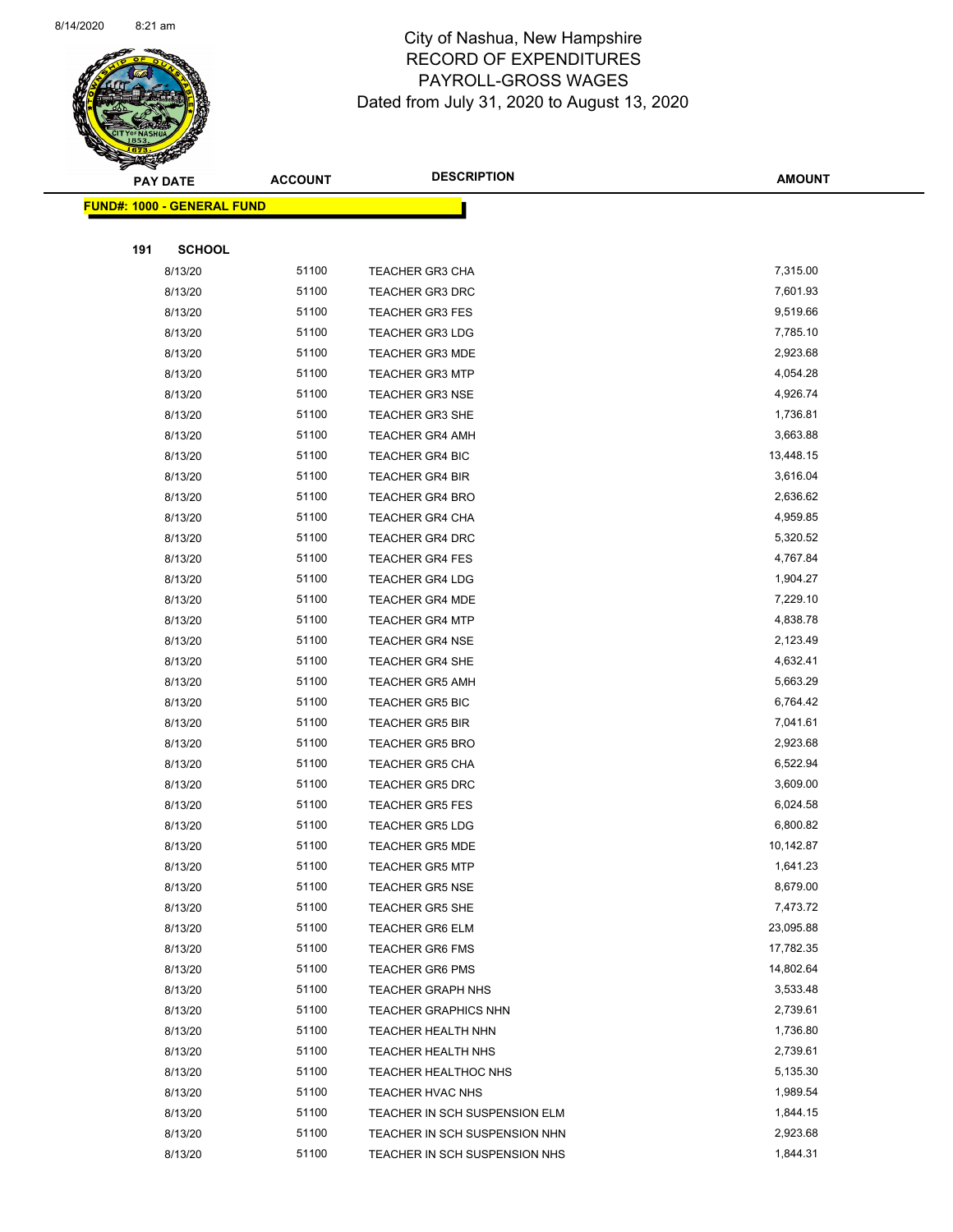

Page 64 of 83

|     | <b>PAY DATE</b>                   | <b>ACCOUNT</b> | <b>DESCRIPTION</b>           | <b>AMOUNT</b> |
|-----|-----------------------------------|----------------|------------------------------|---------------|
|     | <b>FUND#: 1000 - GENERAL FUND</b> |                |                              |               |
|     |                                   |                |                              |               |
| 191 | <b>SCHOOL</b>                     |                |                              |               |
|     | 8/13/20                           | 51100          | <b>TEACHER KIND AMH</b>      | 5,517.91      |
|     | 8/13/20                           | 51100          | TEACHER KIND BIC             | 4,643.88      |
|     | 8/13/20                           | 51100          | <b>TEACHER KIND BIR</b>      | 5,350.37      |
|     | 8/13/20                           | 51100          | <b>TEACHER KIND BRO</b>      | 3,015.80      |
|     | 8/13/20                           | 51100          | TEACHER KIND CHA             | 6,879.53      |
|     | 8/13/20                           | 51100          | <b>TEACHER KIND DRC</b>      | 10,032.01     |
|     | 8/13/20                           | 51100          | <b>TEACHER KIND FES</b>      | 8,829.36      |
|     | 8/13/20                           | 51100          | <b>TEACHER KIND LDG</b>      | 6,165.56      |
|     | 8/13/20                           | 51100          | <b>TEACHER KIND MDE</b>      | 10,523.74     |
|     | 8/13/20                           | 51100          | <b>TEACHER KIND MTP</b>      | 6,209.88      |
|     | 8/13/20                           | 51100          | <b>TEACHER KIND NSE</b>      | 5,354.85      |
|     | 8/13/20                           | 51100          | <b>TEACHER KIND SHE</b>      | 7,101.50      |
|     | 8/13/20                           | 51100          | <b>TEACHER MATH ELM</b>      | 11,961.24     |
|     | 8/13/20                           | 51100          | <b>TEACHER MATH FMS</b>      | 13,577.54     |
|     | 8/13/20                           | 51100          | TEACHER MATH NHN             | 27,001.51     |
|     | 8/13/20                           | 51100          | <b>TEACHER MATH NHS</b>      | 26,861.87     |
|     | 8/13/20                           | 51100          | <b>TEACHER MATH PMS</b>      | 9,943.73      |
|     | 8/13/20                           | 51100          | <b>TEACHER MUSIC AMH</b>     | 1,858.10      |
|     | 8/13/20                           | 51100          | <b>TEACHER MUSIC BIR</b>     | 1,768.89      |
|     | 8/13/20                           | 51100          | <b>TEACHER MUSIC BRO</b>     | 1,702.98      |
|     | 8/13/20                           | 51100          | <b>TEACHER MUSIC CHA</b>     | 2,923.68      |
|     | 8/13/20                           | 51100          | <b>TEACHER MUSIC DRC</b>     | 2,831.64      |
|     | 8/13/20                           | 51100          | <b>TEACHER MUSIC ELM</b>     | 1,776.00      |
|     | 8/13/20                           | 51100          | <b>TEACHER MUSIC FES</b>     | 1,708.73      |
|     | 8/13/20                           | 51100          | <b>TEACHER MUSIC FMS</b>     | 5,847.36      |
|     | 8/13/20                           | 51100          | <b>TEACHER MUSIC LDG</b>     | 1,587.85      |
|     | 8/13/20                           | 51100          | <b>TEACHER MUSIC MDE</b>     | 2,255.27      |
|     | 8/13/20                           | 51100          | <b>TEACHER MUSIC NHN</b>     | 4,767.83      |
|     | 8/13/20                           | 51100          | <b>TEACHER MUSIC PMS</b>     | 4,327.46      |
|     | 8/13/20                           | 51100          | TEACHER MUSIC SHE            | 1,689.15      |
|     | 8/13/20                           | 51100          | TEACHER PE BIR               | 3,015.80      |
|     | 8/13/20                           | 51100          | <b>TEACHER PE BRO</b>        | 2,831.64      |
|     | 8/13/20                           | 51100          | TEACHER PE DRC               | 2,923.68      |
|     | 8/13/20                           | 51100          | TEACHER PE ELM               | 9,690.82      |
|     | 8/13/20                           | 51100          | TEACHER PE FES               | 1,768.89      |
|     | 8/13/20                           | 51100          | <b>TEACHER PE FMS</b>        | 2,739.61      |
|     | 8/13/20                           | 51100          | <b>TEACHER PE LDG</b>        | 2,051.17      |
|     | 8/13/20                           | 51100          | TEACHER PE MTP               | 2,033.81      |
|     | 8/13/20                           | 51100          | TEACHER PE NHN               | 5,663.29      |
|     | 8/13/20                           | 51100          | TEACHER PE NHS               | 9,794.73      |
|     | 8/13/20                           | 51100          | <b>TEACHER PE PMS</b>        | 3,792.04      |
|     | 8/13/20                           | 51100<br>51100 | TEACHER PRE SCHOOL BIR       | 4,646.92      |
|     | 8/13/20                           |                | TEACHER PRESCHOOL BIC        | 5,755.32      |
|     | 8/13/20                           | 51100          | <b>TEACHER PRESCHOOL BRO</b> | 11,089.60     |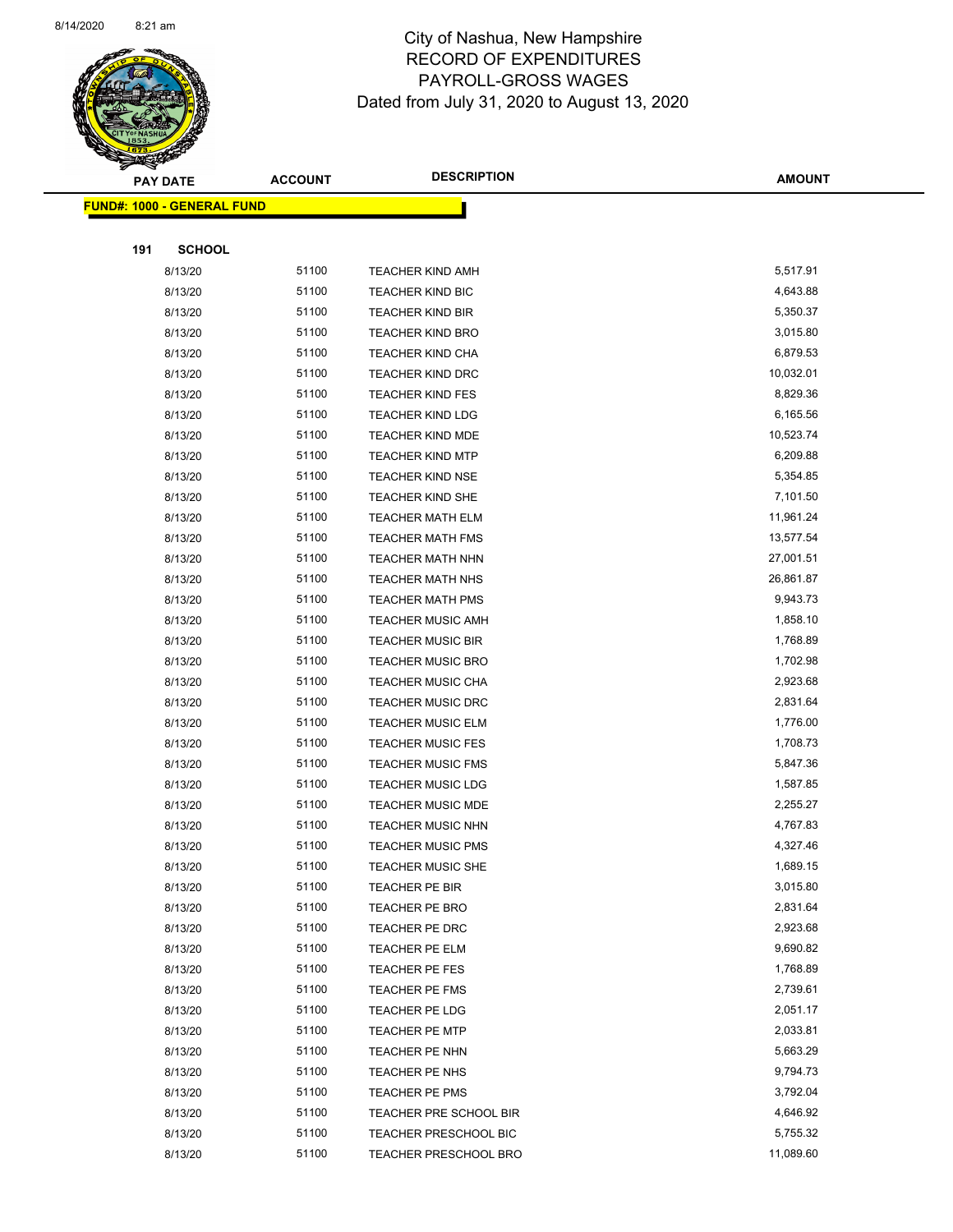

Page 65 of 83

|     | <b>PAY DATE</b>                   | <b>ACCOUNT</b> | <b>DESCRIPTION</b>                          | <b>AMOUNT</b>        |
|-----|-----------------------------------|----------------|---------------------------------------------|----------------------|
|     | <b>FUND#: 1000 - GENERAL FUND</b> |                |                                             |                      |
|     |                                   |                |                                             |                      |
| 191 | <b>SCHOOL</b>                     |                |                                             |                      |
|     | 8/13/20                           | 51100          | <b>TEACHER PRESCHOOL MTP</b>                | 1,768.89             |
|     | 8/13/20                           | 51100          | <b>TEACHER PRESCHOOL NSE</b>                | 7,136.04             |
|     | 8/13/20                           | 51100          | TEACHER READ BIR                            | 2,923.68             |
|     | 8/13/20                           | 51100          | <b>TEACHER READ BRO</b>                     | 2,923.68             |
|     | 8/13/20                           | 51100          | TEACHER READ CHA                            | 2,123.49             |
|     | 8/13/20                           | 51100          | TEACHER READ ELM                            | 5,939.48             |
|     | 8/13/20                           | 51100          | <b>TEACHER READ FES</b>                     | 2,923.68             |
|     | 8/13/20                           | 51100          | <b>TEACHER READ FMS</b>                     | 2,923.68             |
|     | 8/13/20                           | 51100          | <b>TEACHER READ MDE</b>                     | 2,923.68             |
|     | 8/13/20                           | 51100          | <b>TEACHER READ MTP</b>                     | 2,426.69             |
|     | 8/13/20                           | 51100          | TEACHER READ NHN                            | 1,989.54             |
|     | 8/13/20                           | 51100          | <b>TEACHER READ NSE</b>                     | 2,627.84             |
|     | 8/13/20                           | 51100          | <b>TEACHER READ PMS</b>                     | 5,178.95             |
|     | 8/13/20                           | 51100          | TEACHER READ SHE                            | 2,923.68             |
|     | 8/13/20                           | 51100          | <b>TEACHER ROTC NHN</b>                     | 2,204.19             |
|     | 8/13/20                           | 51100          | <b>TEACHER SCIENCE ELM</b>                  | 19,481.84            |
|     | 8/13/20                           | 51100          | TEACHER SCIENCE FMS                         | 5,653.14             |
|     | 8/13/20                           | 51100          | <b>TEACHER SCIENCE NHN</b>                  | 25,514.66            |
|     | 8/13/20                           | 51100          | <b>TEACHER SCIENCE NHS</b>                  | 35,130.37            |
|     | 8/13/20                           | 51100          | <b>TEACHER SCIENCE PMS</b>                  | 8,680.55             |
|     | 8/13/20                           | 51100          | TEACHER SOCIAL STUDIES ELM                  | 6,832.95             |
|     | 8/13/20                           | 51100          | TEACHER SOCIAL STUDIES FMS                  | 3,375.33             |
|     | 8/13/20                           | 51100          | TEACHER SOCIAL STUDIES NHN                  | 27,387.63            |
|     | 8/13/20                           | 51100          | TEACHER SOCIAL STUDIES NHS                  | 24,819.14            |
|     | 8/13/20                           | 51100          | TEACHER SOCIAL STUDIES PMS                  | 7,783.63             |
|     | 8/13/20                           | 51100          | TEACHER SPED AMH                            | 9,605.58             |
|     | 8/13/20                           | 51100          | TEACHER SPED BIC                            | 5,560.38             |
|     | 8/13/20                           | 51100          | TEACHER SPED BIR                            | 5,663.29             |
|     | 8/13/20                           | 51100          | <b>TEACHER SPED BRO</b>                     | 4,791.80             |
|     | 8/13/20                           | 51100          | TEACHER SPED CHA                            | 5,333.84             |
|     | 8/13/20                           | 51100          | <b>TEACHER SPED DRC</b>                     | 5,560.30             |
|     | 8/13/20                           | 51100          | TEACHER SPED ELM                            | 7,112.85             |
|     | 8/13/20                           | 51100          | <b>TEACHER SPED FES</b>                     | 3,620.15             |
|     | 8/13/20                           | 51100          | <b>TEACHER SPED FMS</b>                     | 9,614.04             |
|     | 8/13/20                           | 51100          | TEACHER SPED LDG                            | 1,844.15             |
|     | 8/13/20                           | 51100<br>51100 | TEACHER SPED MDE                            | 4,804.61<br>3,677.84 |
|     | 8/13/20                           |                | <b>TEACHER SPED MTP</b>                     | 17,109.85            |
|     | 8/13/20<br>8/13/20                | 51100<br>51100 | <b>TEACHER SPED NHN</b>                     | 32,121.18            |
|     |                                   |                | <b>TEACHER SPED NHS</b>                     |                      |
|     | 8/13/20<br>8/13/20                | 51100<br>51100 | <b>TEACHER SPED NSE</b><br>TEACHER SPED PMS | 1,641.23<br>9,545.63 |
|     | 8/13/20                           | 51100          | TEACHER SPED SHE                            | 2,923.68             |
|     | 8/13/20                           | 51100          | <b>TEACHER TECHED ELM</b>                   | 7,369.89             |
|     | 8/13/20                           | 51100          | TEACHER TECHED FMS                          | 1,776.19             |
|     |                                   |                |                                             |                      |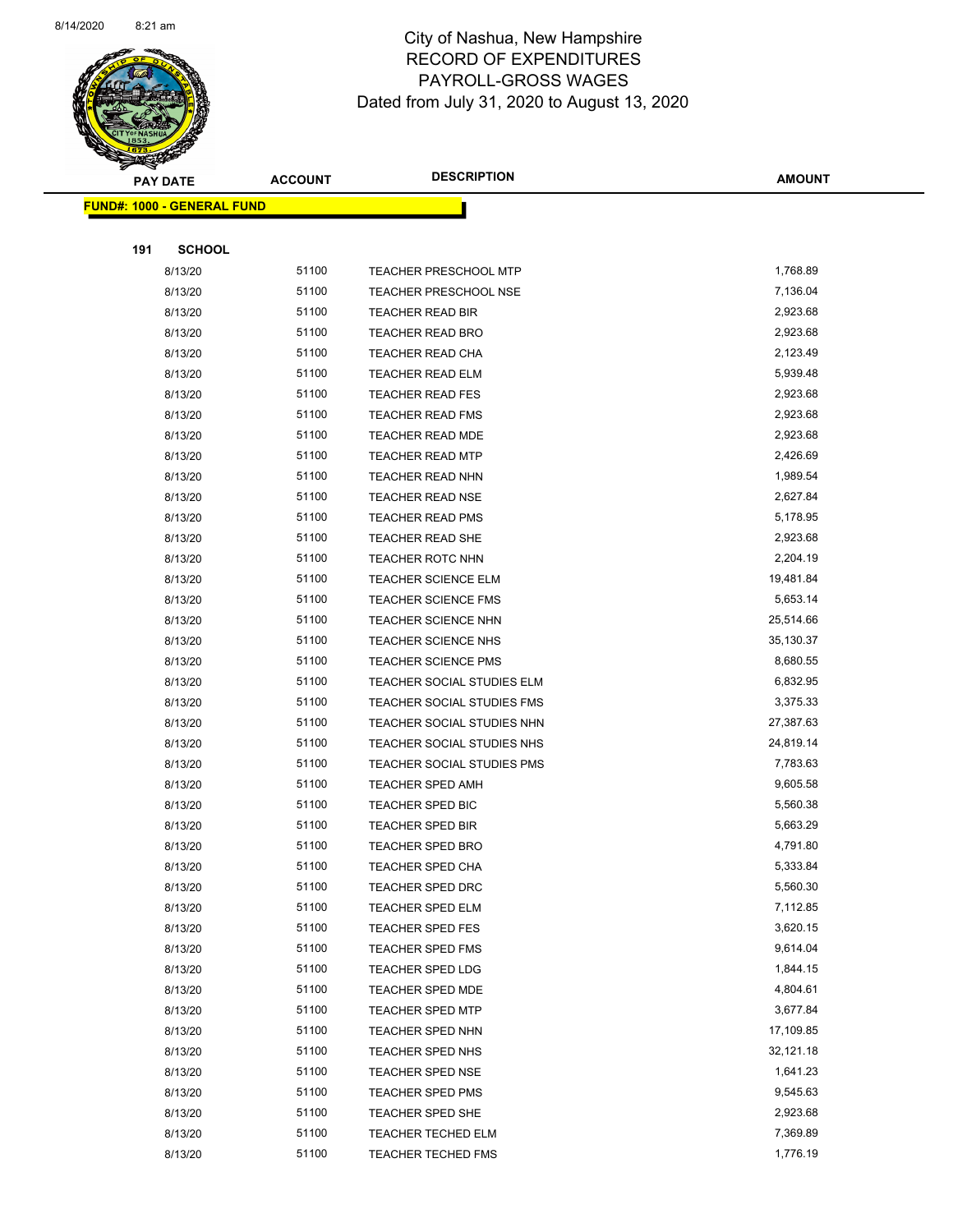

Page 66 of 83

|     | PAY DATE                          | <b>ACCOUNT</b> | <b>DESCRIPTION</b>                                 | <b>AMOUNT</b>      |
|-----|-----------------------------------|----------------|----------------------------------------------------|--------------------|
|     | <b>FUND#: 1000 - GENERAL FUND</b> |                |                                                    |                    |
|     |                                   |                |                                                    |                    |
| 191 | <b>SCHOOL</b>                     |                |                                                    |                    |
|     | 8/13/20                           | 51100          | TEACHER TECHED NHS                                 | 11,418.70          |
|     | 8/13/20                           | 51100          | <b>TEACHER TECHED PMS</b>                          | 5,847.36           |
|     | 8/13/20                           | 51100          | TEACHER TV PROD NHS                                | 2,923.68           |
|     | 8/13/20                           | 51100          | <b>TEACHER VISION WID</b>                          | 1,844.15           |
|     | 8/6/20                            | 51200          | CLERICAL BOARD OF ED SUP                           | 720.81             |
|     | 8/13/20                           | 51200          | CLERICAL BOARD OF ED SUP                           | 738.26             |
|     | 8/6/20                            | 51200          | <b>CLERICAL PRINCIPAL FMS</b>                      | 189.10             |
|     | 8/13/20                           | 51200          | <b>CLERICAL PRINCIPAL FMS</b>                      | 91.00              |
|     | 8/13/20                           | 51200          | DIRECTOR ADULT ED                                  | 2,724.80           |
|     | 8/13/20                           | 51200          | SCHOOL PSYCHOLOGIST WID                            | 2,486.27           |
|     | 8/13/20                           | 51200          | SPEECH LANG PATHOLOGIST WID                        | 1,754.21           |
|     | 8/6/20                            | 51200          | <b>SUB CLERICAL</b>                                | 520.00             |
|     | 8/13/20                           | 51200          | <b>SUB CLERICAL</b>                                | 520.00             |
|     | 8/13/20                           | 51200          | <b>TEACHER ART FMS</b>                             | 2,040.05           |
|     | 8/13/20                           | 51200          | TEACHER ART NHS                                    | 994.77             |
|     | 8/13/20                           | 51200          | TEACHER ELL NHS                                    | 793.92             |
|     | 8/13/20                           | 51200          | <b>TEACHER ENGLISH NHS</b>                         | 2,184.93           |
|     | 8/13/20                           | 51200          | <b>TEACHER INST SPED WID</b>                       | 506.25             |
|     | 8/13/20                           | 51200          | <b>TEACHER MUSIC ELM</b>                           | 1,972.89           |
|     | 8/13/20                           | 51200          | <b>TEACHER VISION WID</b>                          | 818.84             |
|     | 8/13/20                           | 51300          | CLERICAL ASST SUPER SUP                            | 7.22               |
|     | 8/6/20                            | 51300          | <b>CLERICAL BUSINESS</b>                           | 111.36             |
|     | 8/13/20                           | 51300          | <b>CLERICAL BUSINESS</b>                           | 61.45              |
|     | 8/6/20                            | 51300          | CLERICAL HUMAN RESOURCES                           | 15.51              |
|     | 8/13/20                           | 51300          | CLERICAL HUMAN RESOURCES                           | 85.26              |
|     | 8/6/20                            | 51300          | <b>CLERICAL PAYROLL SUP</b>                        | 24.24              |
|     | 8/13/20                           | 51300          | <b>CLERICAL PAYROLL SUP</b>                        | 40.66              |
|     | 8/6/20                            | 51300          | <b>CLERICAL PLANT OPS</b>                          | 15.63              |
|     | 8/13/20                           | 51300          | <b>CLERICAL PLANT OPS</b>                          | 46.91              |
|     | 8/6/20                            | 51300          | <b>CLERICAL SPECIAL ED SUP</b>                     | 7.09               |
|     | 8/13/20                           | 51300          | CLERICAL SPECIAL ED SUP                            | 29.47              |
|     | 8/13/20                           | 51300          | <b>CUSTODIAN HEAD LDG</b>                          | 96.44              |
|     | 8/6/20                            | 51300          | MAINTENANCE ALARM WPO                              | 117.95             |
|     | 8/6/20                            | 51400<br>51400 | <b>CUSTODIAN TEMP</b>                              | 1,110.25<br>971.40 |
|     | 8/13/20<br>8/6/20                 | 51400          | <b>CUSTODIAN TEMP</b><br>SEASONAL PLANT OPERATIONS | 1,040.00           |
|     | 8/13/20                           | 51400          | SEASONAL PLANT OPERATIONS                          | 1,560.00           |
|     | 8/6/20                            | 51400          | SUB TEACHER LONG TERM                              | 520.00             |
|     | 8/13/20                           | 51400          | SUB TEACHER LONG TERM                              | 520.00             |
|     | 8/6/20                            | 51400          | SUMMER SCHOOL PARA EYP                             | 407.00             |
|     | 8/13/20                           | 51400          | SUMMER SCHOOL PARA EYP                             | 412.50             |
|     | 8/6/20                            | 51400          | TECHNOLOGY SUMMER HELP                             | 2,755.50           |
|     | 8/13/20                           | 51400          | <b>TECHNOLOGY SUMMER HELP</b>                      | 2,442.00           |
|     | 7/30/20                           | 51412          | GUIDANCE COUNSELOR NHS                             | 249.93             |
|     |                                   |                |                                                    |                    |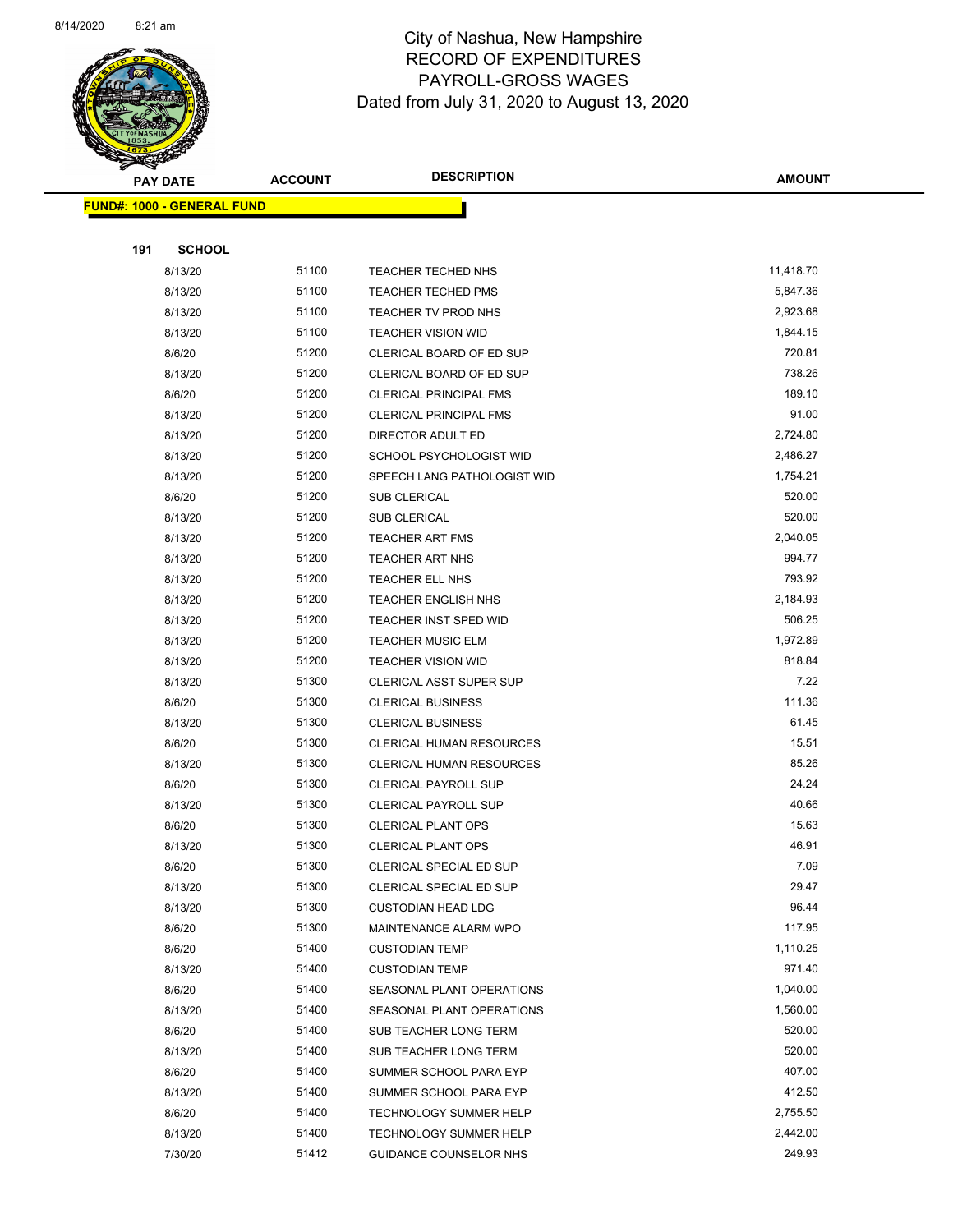

Page 67 of 83

| <b>PAY DATE</b>                   | <b>ACCOUNT</b> | <b>DESCRIPTION</b>            | AMOUNT   |
|-----------------------------------|----------------|-------------------------------|----------|
| <b>FUND#: 1000 - GENERAL FUND</b> |                |                               |          |
|                                   |                |                               |          |
| 191<br><b>SCHOOL</b>              |                |                               |          |
| 8/13/20                           | 51412          | SCHOOL PSYCHOLOGIST WID       | 4,261.40 |
| 7/30/20                           | 51412          | TEACHER COMPUTER NHN          | 200.00   |
| 7/30/20                           | 51412          | <b>TEACHER ENGLISH NHS</b>    | 100.00   |
| 7/30/20                           | 51412          | <b>TEACHER MATH NHS</b>       | 200.00   |
| 7/30/20                           | 51412          | <b>TEACHER SCIENCE NHN</b>    | 100.00   |
| 7/30/20                           | 51412          | TEACHER SOCIAL STUDIES NHN    | 100.00   |
| 7/30/20                           | 51412          | TEACHER SOCIAL STUDIES NHS    | 50.00    |
| 7/30/20                           | 51412          | TEACHER SPED NHN              | 100.00   |
| 8/6/20                            | 51412          | TTI PARA SHE                  | 263.15   |
| 8/13/20                           | 51650          | BRENTWOOD COORDINATOR         | 1,250.00 |
| 8/6/20                            | 51650          | <b>CLERICAL 21 CENTURY</b>    | 382.90   |
| 8/13/20                           | 51650          | <b>GUIDANCE COUNSELOR ELM</b> | 200.00   |
| 8/13/20                           | 51650          | GUIDANCE COUNSELOR NHS        | 2,450.00 |
| 8/13/20                           | 51650          | <b>NURSE ELM</b>              | 500.00   |
| 8/6/20                            | 51650          | PARA PRE SCHOOL BIR           | 287.01   |
| 8/13/20                           | 51650          | PARA PRE SCHOOL BIR           | 221.81   |
| 8/13/20                           | 51650          | PARA ALT LDG                  | 1,250.00 |
| 8/6/20                            | 51650          | PARA DW SPEC ED AMH           | 774.13   |
| 8/13/20                           | 51650          | PARA DW SPEC ED AMH           | 722.41   |
| 8/6/20                            | 51650          | PARA DW SPEC ED CHA           | 120.16   |
| 8/13/20                           | 51650          | PARA DW SPEC ED CHA           | 180.24   |
| 8/6/20                            | 51650          | PARA DW SPEC ED MDE           | 455.64   |
| 8/13/20                           | 51650          | PARA DW SPEC ED MDE           | 455.64   |
| 8/6/20                            | 51650          | PARA DW SPEC ED NHN           | 307.86   |
| 8/6/20                            | 51650          | PARA DW SPEC ED NHS           | 914.88   |
| 8/13/20                           | 51650          | PARA DW SPEC ED NHS           | 914.88   |
| 8/6/20                            | 51650          | PARA DW SPEC ED NSE           | 103.45   |
| 8/13/20                           | 51650          | PARA DW SPEC ED NSE           | 113.80   |
| 8/6/20                            | 51650          | PARA DW SPEC ED SHE           | 795.72   |
| 8/13/20                           | 51650          | PARA DW SPEC ED SHE           | 795.72   |
| 8/6/20                            | 51650          | PARA DW SPEC ELM              | 632.10   |
| 8/13/20                           | 51650          | PARA DW SPEC ELM              | 1,144.60 |
| 8/6/20                            | 51650          | PARA INST CHA                 | 237.96   |
| 8/13/20                           | 51650          | PARA INST CHA                 | 237.96   |
| 8/6/20                            | 51650          | PARA INST NHN                 | 177.21   |
| 8/13/20                           | 51650          | PARA INST NHN                 | 236.28   |
| 8/6/20                            | 51650          | PARA INST NSE                 | 236.28   |
| 8/13/20                           | 51650          | PARA INST NSE                 | 236.28   |
| 8/6/20                            | 51650          | PARA INST PMS                 | 237.96   |
| 8/13/20                           | 51650          | PARA INST PMS                 | 158.64   |
| 8/6/20                            | 51650          | PARA INST SHE                 | 209.40   |
| 8/13/20                           | 51650          | PARA INST SHE                 | 209.40   |
| 8/6/20                            | 51650          | PARA KIND AMH                 | 237.96   |
| 8/13/20                           | 51650          | PARA KIND AMH                 | 237.96   |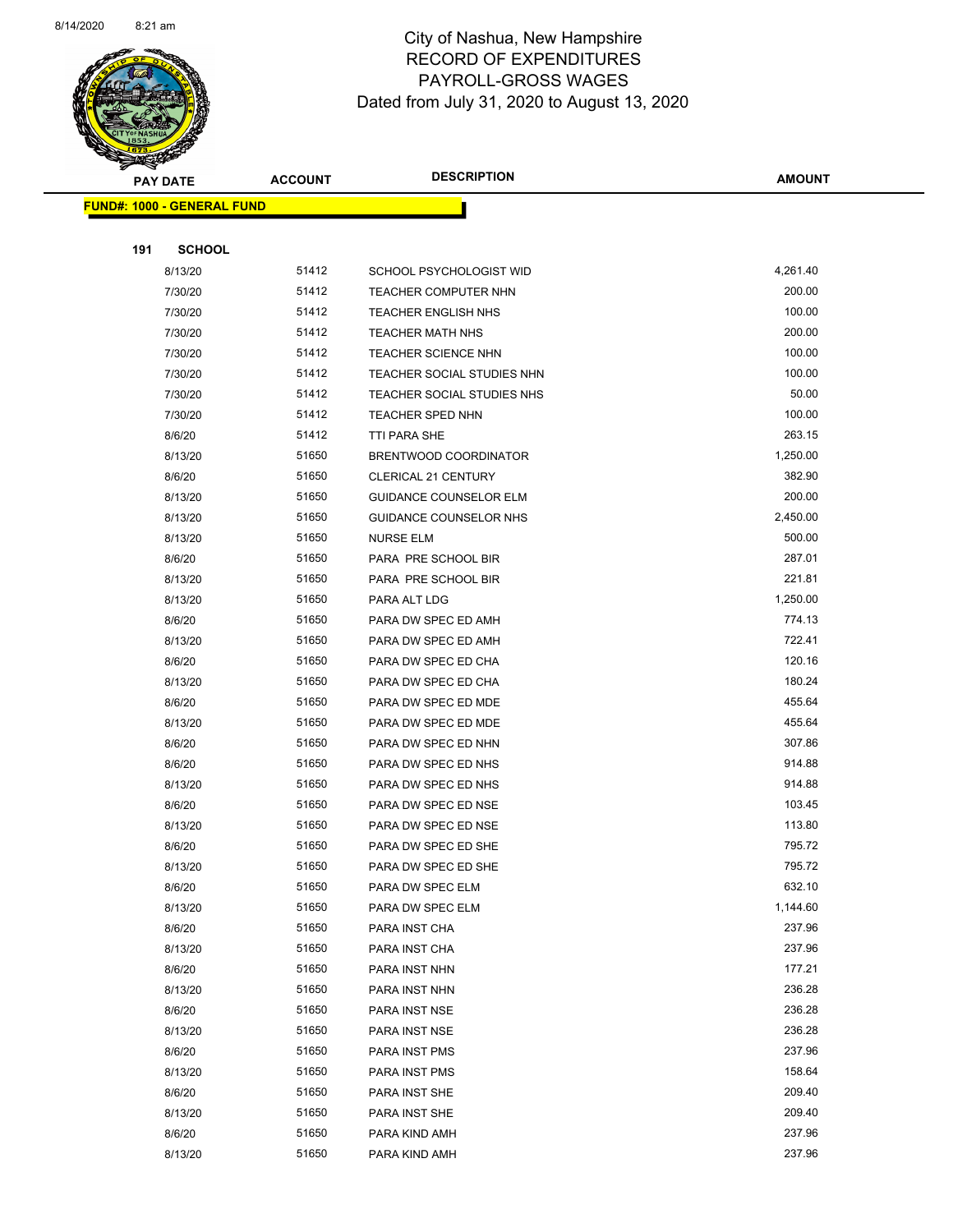

Page 68 of 83

| <b>STARBOOKS</b>                  |                |                                  |               |
|-----------------------------------|----------------|----------------------------------|---------------|
| <b>PAY DATE</b>                   | <b>ACCOUNT</b> | <b>DESCRIPTION</b>               | <b>AMOUNT</b> |
| <b>FUND#: 1000 - GENERAL FUND</b> |                |                                  |               |
|                                   |                |                                  |               |
| 191<br><b>SCHOOL</b>              |                |                                  |               |
| 8/6/20                            | 51650          | PARA KIND BIR                    | 131.94        |
| 8/13/20                           | 51650          | PARA KIND BIR                    | 131.94        |
| 8/6/20                            | 51650          | PARA KIND CHA                    | 166.20        |
| 8/13/20                           | 51650          | PARA KIND CHA                    | 166.20        |
| 8/6/20                            | 51650          | PARA KIND MDE                    | 181.17        |
| 8/13/20                           | 51650          | PARA KIND MDE                    | 181.17        |
| 8/6/20                            | 51650          | PARA PRE SCH BRO                 | 146.70        |
| 8/13/20                           | 51650          | PARA PRE SCH BRO                 | 146.70        |
| 8/6/20                            | 51650          | PARA SCI NHN                     | 243.36        |
| 8/13/20                           | 51650          | PARA SCI NHN                     | 243.36        |
| 8/13/20                           | 51650          | PEER COACH                       | 150.00        |
| 8/13/20                           | 51650          | SCHOOL PSYCHOLOGIST WID          | 3,500.00      |
| 8/13/20                           | 51650          | SCHOOL PSYCHOLOGY INTERN         | 483.84        |
| 8/6/20                            | 51650          | SIGN LANGUAGE INTERPRETER        | 763.92        |
| 8/13/20                           | 51650          | SIGN LANGUAGE INTERPRETER        | 857.22        |
| 8/13/20                           | 51650          | SPEECH LANG PATHOLOGIST WID      | 13,597.74     |
| 8/13/20                           | 51650          | SPEECH LANGUAGE ASST             | 677.40        |
| 8/6/20                            | 51650          | <b>SUB TEACHER</b>               | 1,018.98      |
| 8/13/20                           | 51650          | <b>SUB TEACHER</b>               | 1,460.74      |
| 8/6/20                            | 51650          | SUMMER SCHOOL PARA EYP           | 498.60        |
| 8/13/20                           | 51650          | SUMMER SCHOOL PARA EYP           | 498.60        |
| 8/13/20                           | 51650          | SUMMER SCHOOL PYS EYP            | 405.50        |
| 8/6/20                            | 51650          | SUMMER SCHOOL TEACHER            | 375.00        |
| 8/13/20                           | 51650          | SUMMER SCHOOL TEACHER            | 887.50        |
| 8/6/20                            | 51650          | SUMMER SCHOOL TEACHER EYP        | 1,675.00      |
| 8/13/20                           | 51650          | SUMMER SCHOOL TEACHER EYP        | 4,312.50      |
| 8/13/20                           | 51650          | <b>TEACHER BEHAVIOR SPEC WID</b> | 500.00        |
| 8/13/20                           | 51650          | <b>TEACHER BUSINESS NHS</b>      | 650.00        |
| 8/13/20                           | 51650          | TEACHER COMPUTER NHN             | 100.00        |
| 8/13/20                           | 51650          | TEACHER DWSE AMH                 | 1,262.50      |
| 8/13/20                           | 51650          | <b>TEACHER DWSE BRO</b>          | 250.00        |
| 8/13/20                           | 51650          | <b>TEACHER DWSE NHS</b>          | 2,500.00      |
| 8/13/20                           | 51650          | TEACHER DWSE SHE                 | 3,025.00      |
| 8/13/20                           | 51650          | TEACHER ELL BIC                  | 400.00        |
| 8/13/20                           | 51650          | TEACHER ELL BIR                  | 2,500.00      |
| 8/13/20                           | 51650          | TEACHER ELL ELM                  | 400.00        |
| 8/13/20                           | 51650          | TEACHER ELL FMS                  | 400.00        |
| 8/13/20                           | 51650          | <b>TEACHER ELL LDG</b>           | 400.00        |
| 8/6/20                            | 51650          | TEACHER ELL NHN                  | 56.84         |
| 8/13/20                           | 51650          | TEACHER ELL NHN                  | 650.00        |
| 8/13/20                           | 51650          | TEACHER ELL NHS                  | 1,300.00      |
| 8/13/20                           | 51650          | TEACHER GR1 BIR                  | 950.00        |
| 8/13/20                           | 51650          | <b>TEACHER GR1 CHA</b>           | 150.00        |
| 8/13/20                           | 51650          | TEACHER GR1 DRC                  | 300.00        |
|                                   |                |                                  |               |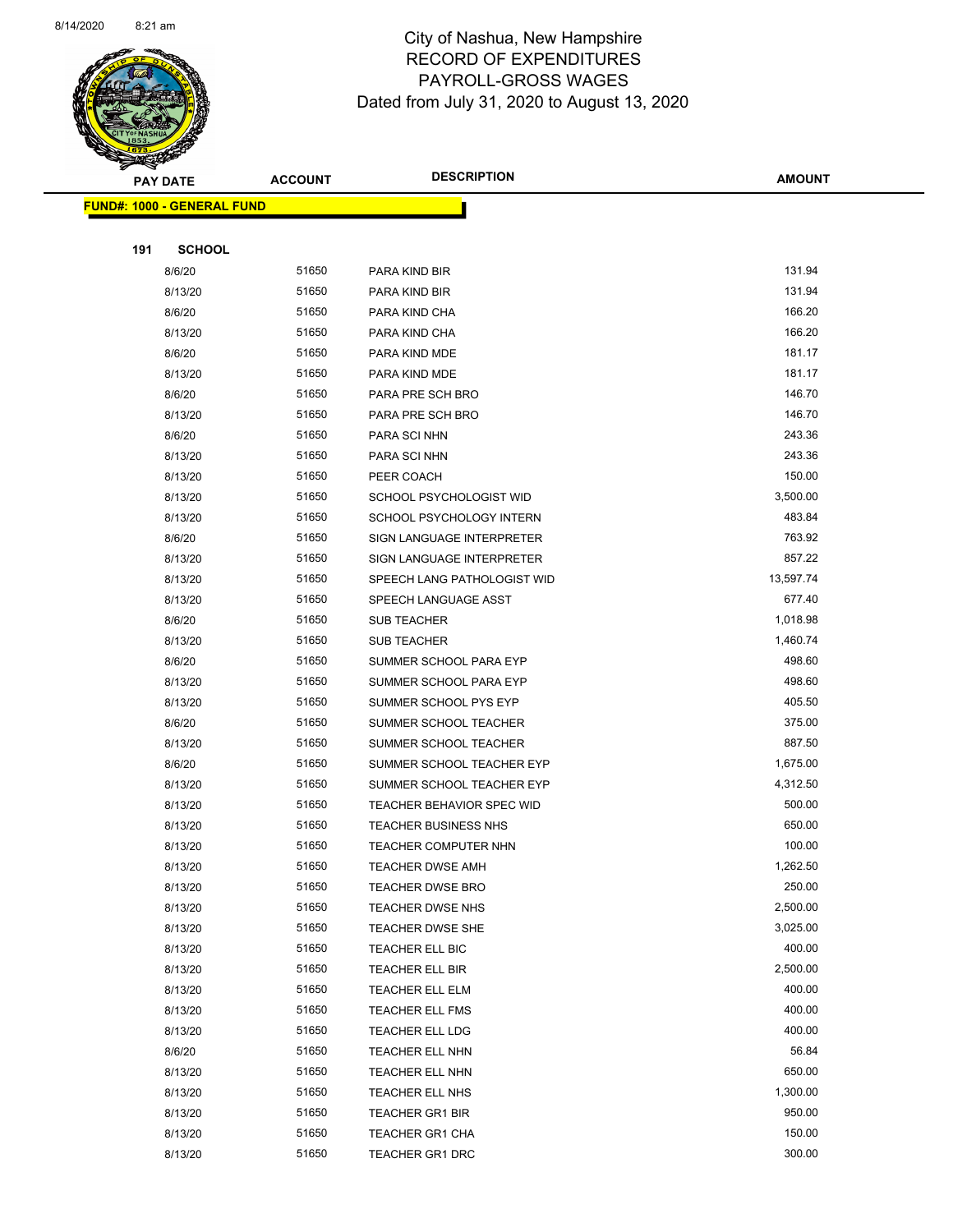

Page 69 of 83

|     | <b>PAY DATE</b>                   | <b>ACCOUNT</b> | <b>DESCRIPTION</b>                                      | <b>AMOUNT</b>      |
|-----|-----------------------------------|----------------|---------------------------------------------------------|--------------------|
|     | <b>FUND#: 1000 - GENERAL FUND</b> |                |                                                         |                    |
|     |                                   |                |                                                         |                    |
| 191 | <b>SCHOOL</b>                     |                |                                                         |                    |
|     | 8/13/20                           | 51650          | <b>TEACHER GR1 NSE</b>                                  | 1,137.50           |
|     | 8/13/20                           | 51650          | <b>TEACHER GR1 SHE</b>                                  | 150.00             |
|     | 8/13/20                           | 51650          | TEACHER GR2 BIC                                         | 300.00             |
|     | 8/13/20                           | 51650          | <b>TEACHER GR2 FES</b>                                  | 150.00             |
|     | 8/13/20                           | 51650          | <b>TEACHER GR2 LDG</b>                                  | 25.00              |
|     | 8/13/20                           | 51650          | <b>TEACHER GR3 BIR</b>                                  | 400.00             |
|     | 8/13/20                           | 51650          | <b>TEACHER GR3 DRC</b>                                  | 450.00             |
|     | 8/13/20                           | 51650          | <b>TEACHER GR3 NSE</b>                                  | 150.00             |
|     | 8/13/20                           | 51650          | <b>TEACHER GR3 SHE</b>                                  | 1,412.50           |
|     | 8/13/20                           | 51650          | <b>TEACHER GR4 BIC</b>                                  | 300.00             |
|     | 8/13/20                           | 51650          | <b>TEACHER GR4 DRC</b>                                  | 150.00             |
|     | 8/13/20                           | 51650          | <b>TEACHER GR4 FES</b>                                  | 300.00             |
|     | 8/13/20                           | 51650          | <b>TEACHER GR4 LDG</b>                                  | 150.00             |
|     | 8/13/20                           | 51650          | <b>TEACHER GR5 BIC</b>                                  | 487.50             |
|     | 8/13/20                           | 51650          | <b>TEACHER GR5 DRC</b>                                  | 300.00             |
|     | 8/13/20                           | 51650          | <b>TEACHER GR5 FES</b>                                  | 250.00             |
|     | 8/13/20                           | 51650          | <b>TEACHER GR5 LDG</b>                                  | 225.00             |
|     | 8/13/20                           | 51650          | <b>TEACHER GR5 SHE</b>                                  | 550.00             |
|     | 8/13/20                           | 51650          | TEACHER IN SCH SUSPENSION ELM                           | 1,262.50           |
|     | 8/13/20                           | 51650          | <b>TEACHER KIND BIC</b>                                 | 150.00             |
|     | 8/13/20                           | 51650          | <b>TEACHER KIND BIR</b>                                 | 150.00             |
|     | 8/13/20                           | 51650          | <b>TEACHER KIND CHA</b>                                 | 225.00             |
|     | 8/13/20                           | 51650          | <b>TEACHER KIND LDG</b>                                 | 150.00             |
|     | 8/13/20                           | 51650          | <b>TEACHER KIND MDE</b>                                 | 150.00             |
|     | 8/13/20                           | 51650          | <b>TEACHER KIND NSE</b>                                 | 150.00             |
|     | 8/13/20                           | 51650          | TEACHER KIND SHE                                        | 1,262.50           |
|     | 8/13/20                           | 51650          | <b>TEACHER MATH NHN</b>                                 | 900.00             |
|     | 8/13/20                           | 51650          | TEACHER MATH NHS                                        | 900.00             |
|     | 8/13/20                           | 51650          | TEACHER PRE SCHOOL BIR                                  | 3,500.00           |
|     | 8/13/20                           | 51650          | TEACHER PRESCHOOL BRO                                   | 1,112.50           |
|     | 8/13/20                           | 51650<br>51650 | TEACHER PRESCHOOL NHS                                   | 150.00<br>1,137.50 |
|     | 8/13/20<br>8/13/20                | 51650          | <b>TEACHER PRESCHOOL NSE</b><br><b>TEACHER READ LDG</b> | 25.00              |
|     | 8/13/20                           | 51650          | <b>TEACHER READ MTP</b>                                 | 150.00             |
|     | 8/13/20                           | 51650          | <b>TEACHER SCIENCE NHN</b>                              | 787.50             |
|     | 8/13/20                           | 51650          | TEACHER SOCIAL STUDIES NHS                              | 750.00             |
|     | 8/13/20                           | 51650          | <b>TEACHER SPED AMH</b>                                 | 4,762.50           |
|     | 8/13/20                           | 51650          | <b>TEACHER SPED ELM</b>                                 | 1,250.00           |
|     | 8/13/20                           | 51650          | <b>TEACHER SPED FMS</b>                                 | 1,487.50           |
|     | 8/13/20                           | 51650          | TEACHER SPED LDG                                        | 1,262.50           |
|     | 8/13/20                           | 51650          | TEACHER SPED NHN                                        | 1,250.00           |
|     | 8/6/20                            | 51650          | TEACHER SPED NHS                                        | 375.00             |
|     | 8/13/20                           | 51650          | <b>TEACHER SPED NHS</b>                                 | 2,225.00           |
|     | 8/13/20                           | 51650          | TEACHER SPED NSE                                        | 1,162.50           |
|     |                                   |                |                                                         |                    |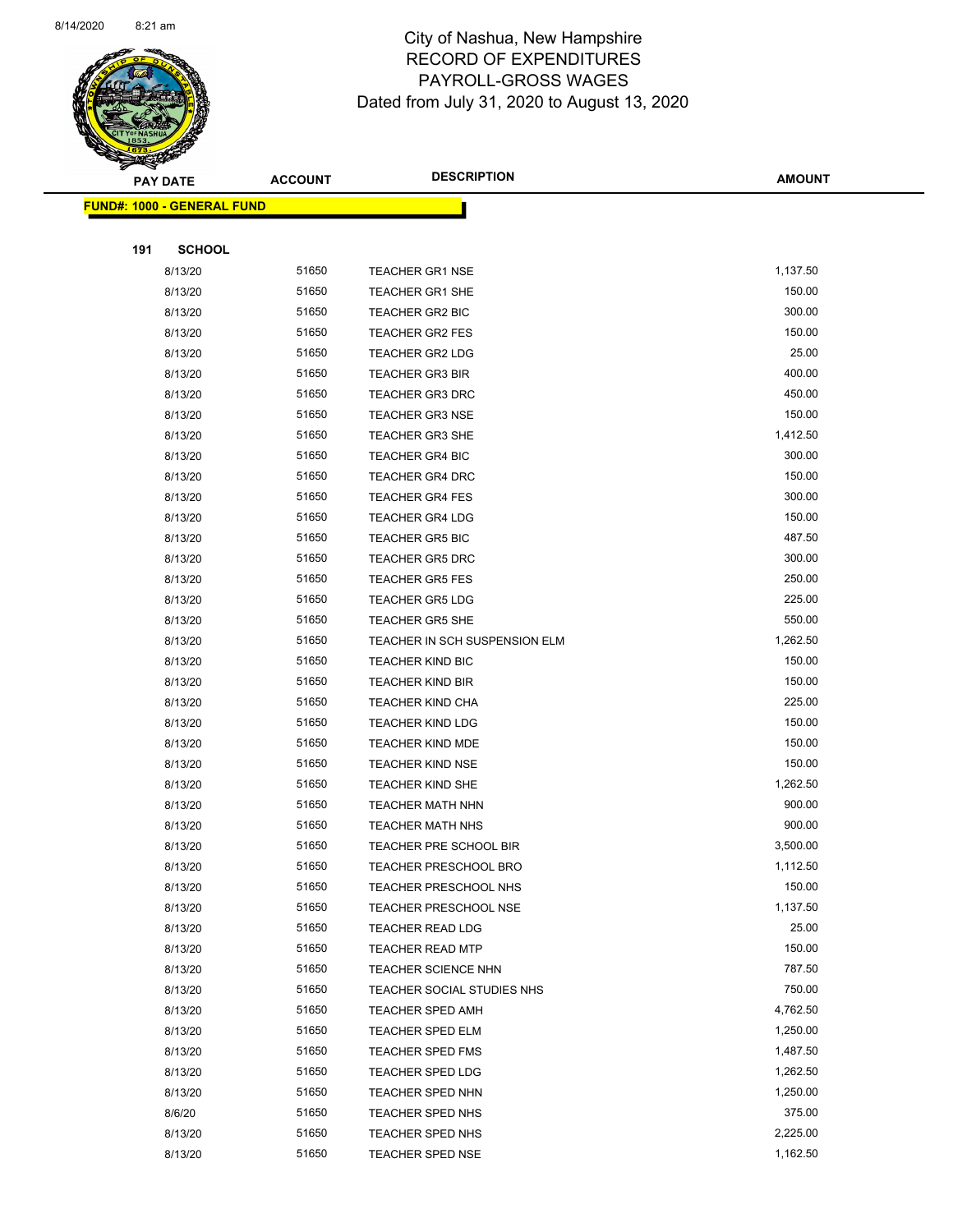

Page 70 of 83

|     | <b>PAY DATE</b>                   | <b>ACCOUNT</b> | <b>DESCRIPTION</b>                | <b>AMOUNT</b> |
|-----|-----------------------------------|----------------|-----------------------------------|---------------|
|     | <b>FUND#: 1000 - GENERAL FUND</b> |                |                                   |               |
|     |                                   |                |                                   |               |
| 191 | <b>SCHOOL</b>                     |                |                                   |               |
|     | 8/13/20                           | 51650          | <b>TEACHER SPED PMS</b>           | 1,262.50      |
|     | 8/13/20                           | 51650          | TEACHER SPED SHE                  | 1,262.50      |
|     | 8/13/20                           | 51650          | <b>TEACHER VISION WID</b>         | 825.00        |
|     | 8/6/20                            | 51650          | TECH INTERGRATION ASST SHE        | 233.40        |
|     | 8/13/20                           | 51650          | TECH INTERGRATION ASST SHE        | 233.40        |
|     | 8/13/20                           | 51700          | <b>TEACHER ART CHA</b>            | 34.61         |
|     | 8/13/20                           | 51700          | TEACHER ART NHS                   | 34.61         |
|     | 8/13/20                           | 51700          | TEACHER ENGLISH NHN               | 69.23         |
|     | 8/13/20                           | 51700          | TEACHER ENGLISH NHS               | 69.23         |
|     | 8/13/20                           | 51700          | <b>TEACHER GR6 ELM</b>            | 69.23         |
|     | 8/13/20                           | 51700          | <b>TEACHER GR6 FMS</b>            | 69.23         |
|     | 8/13/20                           | 51700          | <b>TEACHER MATH FMS</b>           | 69.23         |
|     | 8/13/20                           | 51700          | <b>TEACHER MATH NHN</b>           | 69.23         |
|     | 8/13/20                           | 51700          | <b>TEACHER MATH PMS</b>           | 69.23         |
|     | 8/13/20                           | 51700          | <b>TEACHER MUSIC FMS</b>          | 69.23         |
|     | 8/13/20                           | 51700          | TEACHER PE NHN                    | 34.61         |
|     | 8/13/20                           | 51700          | <b>TEACHER SCIENCE ELM</b>        | 69.23         |
|     | 8/13/20                           | 51700          | <b>TEACHER SCIENCE FMS</b>        | 69.23         |
|     | 8/13/20                           | 51700          | TEACHER SCIENCE NHN               | 69.23         |
|     | 8/13/20                           | 51700          | TEACHER SCIENCE NHS               | 69.23         |
|     | 8/13/20                           | 51700          | <b>TEACHER SCIENCE PMS</b>        | 69.23         |
|     | 8/13/20                           | 51700          | TEACHER SOCIAL STUDIES ELM        | 69.23         |
|     | 8/13/20                           | 51700          | TEACHER SOCIAL STUDIES FMS        | 69.23         |
|     | 8/13/20                           | 51700          | TEACHER SOCIAL STUDIES NHN        | 69.23         |
|     | 8/13/20                           | 51700          | <b>TEACHER SOCIAL STUDIES PMS</b> | 69.23         |
|     | 8/13/20                           | 51700          | TEACHER SPED NHN                  | 69.23         |
|     | 8/13/20                           | 51700          | TEACHER SPED NHS                  | 69.23         |
|     | 8/13/20                           | 51750          | CLERICAL PRINCIPAL ELM            | 2,769.64      |
|     | 8/13/20                           | 51750          | INTRUCTIONAL LEADER FES           | 8,475.50      |
|     | 8/13/20                           | 52800          | EDUCATIONAL ASSISTANCE            | 540.00        |
|     |                                   |                |                                   |               |

#### **TOTAL 191 - SCHOOL \$2,303,469.87**

 $\mathbb{R}^2$ 

. . . . . . . . .

**TOTAL FUND 1000 - GENERAL FUND \$4,434,058.01** 

#### **FUND#: 2100 - FOOD SERVICES FUND**

| 8/6/20  | 51100 | CLERICAL FOOD SERVICE NHS     | 820.50   |
|---------|-------|-------------------------------|----------|
| 8/13/20 | 51100 | CLERICAL FOOD SERVICE NHS     | 820.50   |
| 8/13/20 | 51100 | DIRECTOR FOOD SERVICE         | 2.956.70 |
| 8/13/20 | 51100 | FOOD SERVICE BUSINESS MANAGER | 2.275.21 |

. . . . . . . . . . . . . . . . .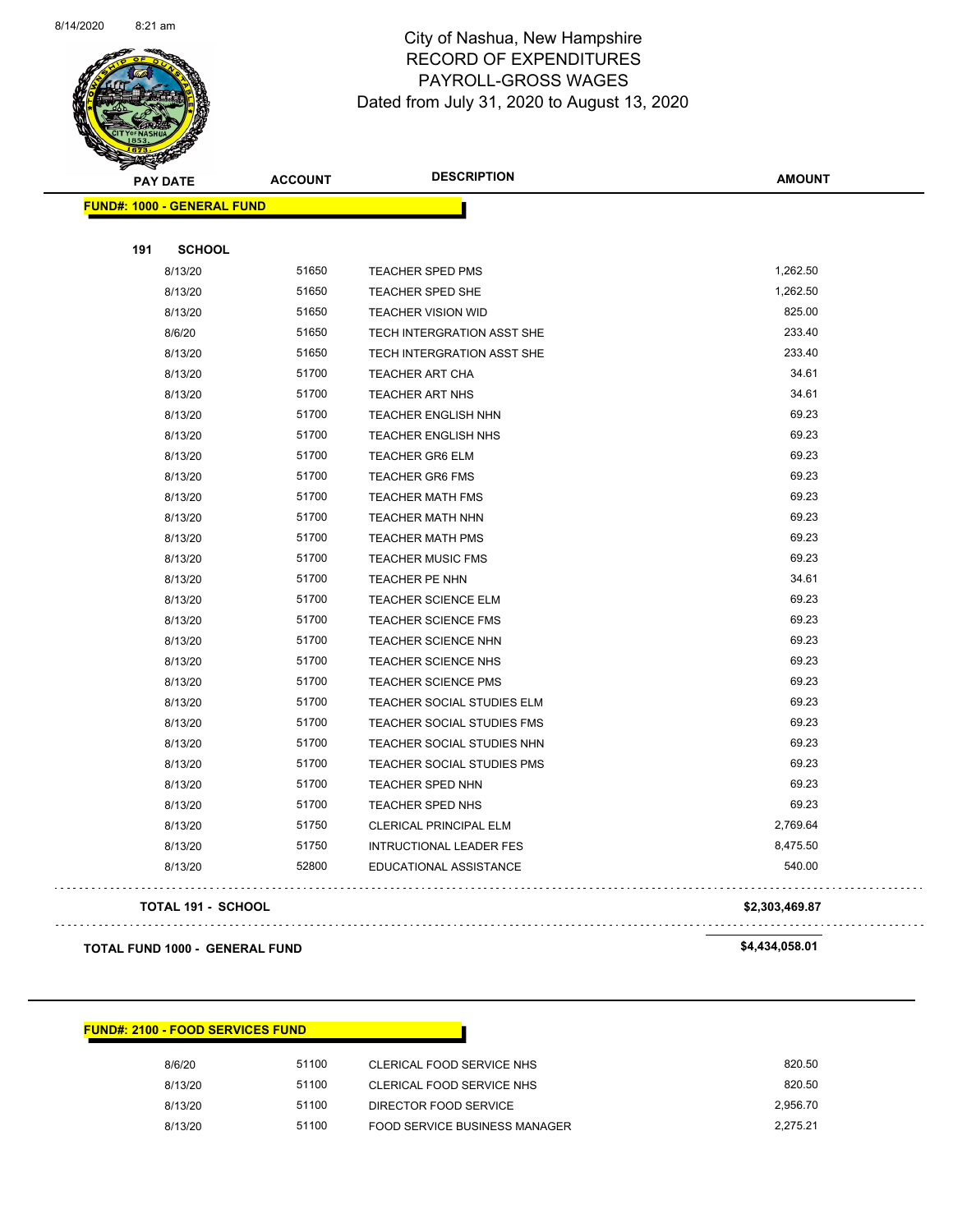|                                                                                                                                                                                                                                                          |                | City of Nashua, New Hampshire<br><b>RECORD OF EXPENDITURES</b><br>PAYROLL-GROSS WAGES<br>Dated from July 31, 2020 to August 13, 2020 | Page 71 of 83 |
|----------------------------------------------------------------------------------------------------------------------------------------------------------------------------------------------------------------------------------------------------------|----------------|--------------------------------------------------------------------------------------------------------------------------------------|---------------|
| <b>PAY DATE</b>                                                                                                                                                                                                                                          | <b>ACCOUNT</b> | <b>DESCRIPTION</b>                                                                                                                   | <b>AMOUNT</b> |
| <b>TOTAL FUND 2100 - FOOD SERVICES FUND</b>                                                                                                                                                                                                              |                |                                                                                                                                      | \$6,872.91    |
| <b>FUND#: 2120 - SUMMER FEEDING PROGRAM FUND</b>                                                                                                                                                                                                         |                |                                                                                                                                      |               |
| 8/6/20                                                                                                                                                                                                                                                   | 51100          | FOOD SERVICE ASST PT ELM                                                                                                             | 196.64        |
| 8/13/20                                                                                                                                                                                                                                                  | 51100          | FOOD SERVICE ASST PT ELM                                                                                                             | 184.35        |
| 8/6/20                                                                                                                                                                                                                                                   | 51100          | FOOD SERVICE ASST PT NHS                                                                                                             | 260.64        |
| 8/13/20                                                                                                                                                                                                                                                  | 51100          | FOOD SERVICE ASST PT NHS                                                                                                             | 377.85        |
| 8/6/20                                                                                                                                                                                                                                                   | 51100          | FOOD SERVICE COOK FMS                                                                                                                | 242.08        |
| 8/13/20                                                                                                                                                                                                                                                  | 51100          | FOOD SERVICE COOK FMS                                                                                                                | 229.50        |
| 8/13/20                                                                                                                                                                                                                                                  | 51100          | <b>FOOD SERVICE SITE CORD</b>                                                                                                        | 1,175.00      |
| <b>TOTAL FUND 2120 - SUMMER FEEDING PROGRAM FUND</b>                                                                                                                                                                                                     |                |                                                                                                                                      | \$2,666.06    |
|                                                                                                                                                                                                                                                          |                |                                                                                                                                      |               |
|                                                                                                                                                                                                                                                          | 51200          |                                                                                                                                      | 1,340.00      |
| 8/6/20<br>8/13/20                                                                                                                                                                                                                                        | 51200          | DRIVER INSTRUCTOR<br>DRIVER INSTRUCTOR                                                                                               | 1,350.00      |
| 8/13/20                                                                                                                                                                                                                                                  | 51200          | <b>TEACHER ELL FES</b>                                                                                                               | 280.00        |
|                                                                                                                                                                                                                                                          |                |                                                                                                                                      | \$2,970.00    |
|                                                                                                                                                                                                                                                          |                |                                                                                                                                      |               |
| 8/6/20                                                                                                                                                                                                                                                   | 51100          | CLERICAL ADULT ED NHN                                                                                                                | 328.20        |
| 8/13/20                                                                                                                                                                                                                                                  | 51100          | CLERICAL ADULT ED NHN                                                                                                                | 361.02        |
| 7/30/20                                                                                                                                                                                                                                                  | 51100          | <b>GUIDANCE COUNSELOR NHS</b>                                                                                                        | 0.05          |
| 8/13/20                                                                                                                                                                                                                                                  | 51200          | <b>GUIDANCE COUNSELOR ELM</b>                                                                                                        | 200.00        |
|                                                                                                                                                                                                                                                          |                |                                                                                                                                      | \$889.27      |
|                                                                                                                                                                                                                                                          |                |                                                                                                                                      |               |
| 7/30/20                                                                                                                                                                                                                                                  | 51100          | 21 CENTURY ELEM MFAM RES COORD                                                                                                       | 19,505.87     |
| <b>FUND#: 2201 - DRIVERS EDUCATION FUND</b><br><b>TOTAL FUND 2201 - DRIVERS EDUCATION FUND</b><br><b>FUND#: 2207 - ADULT ED/CONTINUING ED</b><br><b>TOTAL FUND 2207 - ADULT ED/CONTINUING ED</b><br><b>FUND#: 2222 - AFTER SCHOOL PROGRAM</b><br>7/30/20 | 51100          | <b>CLERICAL 21 CENTURY</b>                                                                                                           | 1,378.44      |

**FUND#: 2252 - DAY CARE**

I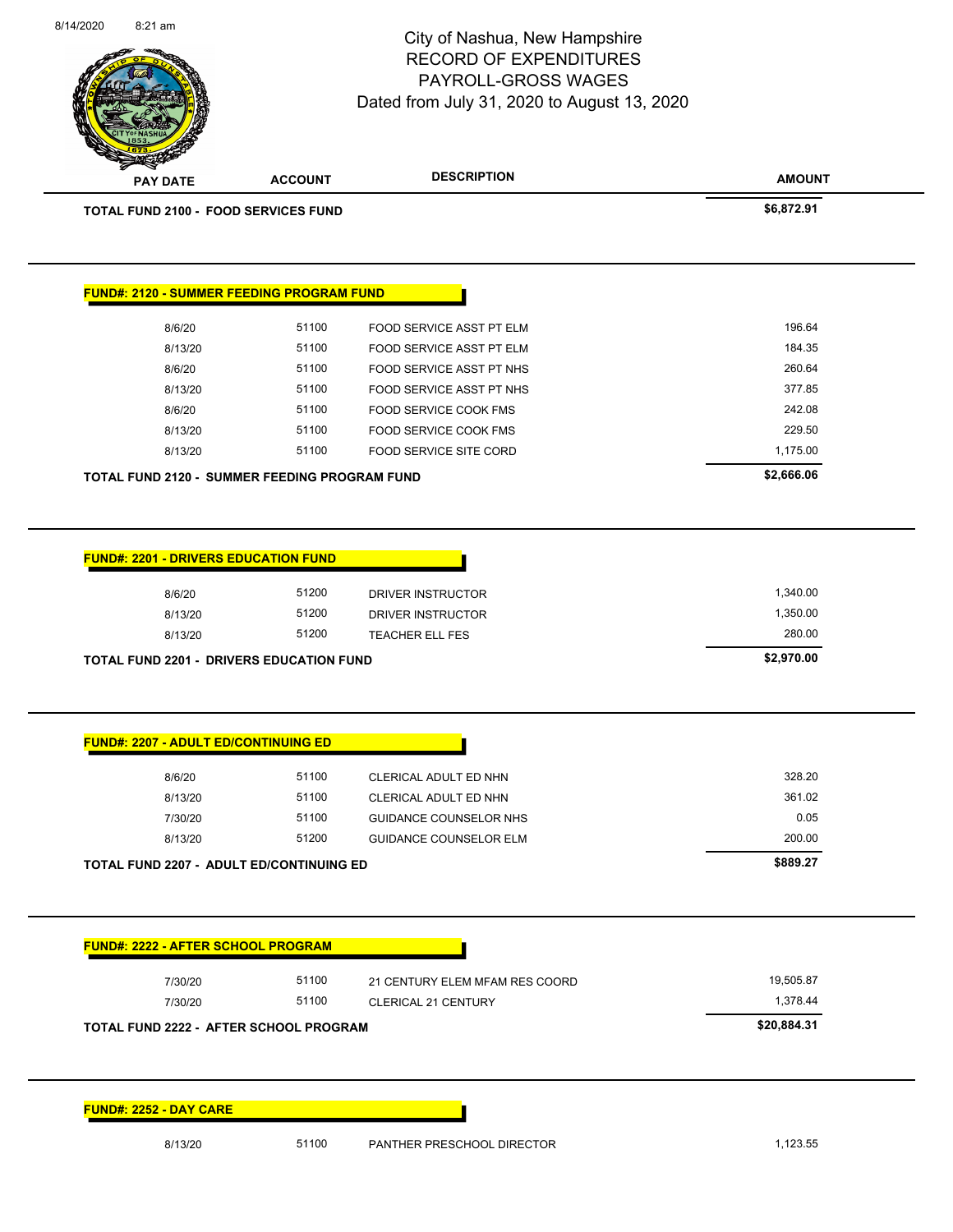| 8/14/2020 | 8:21 am                                   |                                                        | City of Nashua, New Hampshire<br><b>RECORD OF EXPENDITURES</b>   | Page 72 of 83   |
|-----------|-------------------------------------------|--------------------------------------------------------|------------------------------------------------------------------|-----------------|
|           |                                           |                                                        | PAYROLL-GROSS WAGES                                              |                 |
|           |                                           |                                                        | Dated from July 31, 2020 to August 13, 2020                      |                 |
|           |                                           |                                                        |                                                                  |                 |
|           |                                           |                                                        |                                                                  |                 |
|           | <b>PAY DATE</b>                           | <b>ACCOUNT</b>                                         | <b>DESCRIPTION</b>                                               | <b>AMOUNT</b>   |
|           | <b>TOTAL FUND 2252 - DAY CARE</b>         |                                                        |                                                                  | \$1,123.55      |
|           |                                           |                                                        |                                                                  |                 |
|           | FUND#: 2257 - SPECIAL ED LOCAL            |                                                        |                                                                  |                 |
|           | 8/6/20                                    | 51100                                                  | PARA DW SPEC ED NHS                                              | 240.48          |
|           | 8/13/20                                   | 51100                                                  | PARA DW SPEC ED NHS                                              | 240.48          |
|           | <b>TOTAL FUND 2257 - SPECIAL ED LOCAL</b> |                                                        |                                                                  | \$480.96        |
|           |                                           |                                                        |                                                                  |                 |
|           |                                           | <b>FUND#: 2503 - PARKS &amp; REC PROGRAMS FUND</b>     |                                                                  |                 |
|           | 8/6/20                                    | 51100                                                  | PROGRAM COORDINATOR                                              | 390.95          |
|           | 8/13/20                                   | 51100                                                  | PROGRAM COORDINATOR                                              | 390.95          |
|           | 8/13/20                                   | 51400                                                  | <b>CAMP COUNSELORS</b>                                           | 1,180.00        |
|           |                                           | <b>TOTAL FUND 2503 - PARKS &amp; REC PROGRAMS FUND</b> |                                                                  | \$1,961.90      |
|           |                                           | FUND#: 2505 - PEG ACCESS CHANNELS FUND                 |                                                                  |                 |
|           | 8/6/20                                    | 51100                                                  | ECHANNEL ACCESS ADMINISTRATOR                                    | 1,206.50        |
|           | 8/13/20                                   | 51100                                                  | ECHANNEL ACCESS ADMINISTRATOR                                    | 1,206.50        |
|           | 8/6/20                                    | 51100                                                  | PEG PROGRAM MANAGER                                              | 1,307.05        |
|           | 8/13/20                                   | 51100                                                  | PEG PROGRAM MANAGER                                              | 1,307.05        |
|           | 8/6/20                                    | 51200                                                  | <b>VIDEOGRAPHER</b>                                              | 982.50          |
|           | 8/13/20                                   | 51200                                                  | <b>VIDEOGRAPHER</b>                                              | 600.00          |
|           |                                           | <b>TOTAL FUND 2505 - PEG ACCESS CHANNELS FUND</b>      |                                                                  | \$6,609.60      |
|           |                                           | <b>FUND#: 3030 - EMERGENCY MGMT GRANTS FUND</b>        |                                                                  |                 |
|           |                                           | 51200                                                  | EMERGENCY MANAGEMENT COORDINAT                                   | 312.57          |
|           | 8/6/20<br>8/13/20                         | 51200                                                  | EMERGENCY MANAGEMENT COORDINAT                                   | 290.24          |
|           |                                           |                                                        |                                                                  |                 |
|           |                                           | <b>TOTAL FUND 3030 - EMERGENCY MGMT GRANTS FUND</b>    |                                                                  | \$602.81        |
|           |                                           | <b>FUND#: 3035 - FEMA DISASTER ASSIST GRANTS</b>       |                                                                  |                 |
|           |                                           |                                                        |                                                                  |                 |
|           | 8/6/20                                    | 51300                                                  | ADMINISTRATIVE ASSISTANT II                                      | 144.90          |
|           |                                           |                                                        |                                                                  |                 |
|           | 8/6/20<br>8/6/20                          | 51300<br>51300                                         | ASST SUPERINTENDENT FIRE ALARM<br>ASST SUPERINTENDENT PREVENTION | 31.40<br>288.08 |

8/6/20 51300 BILINGUAL OUTREACH WORKER

8/14/2020 8:21 am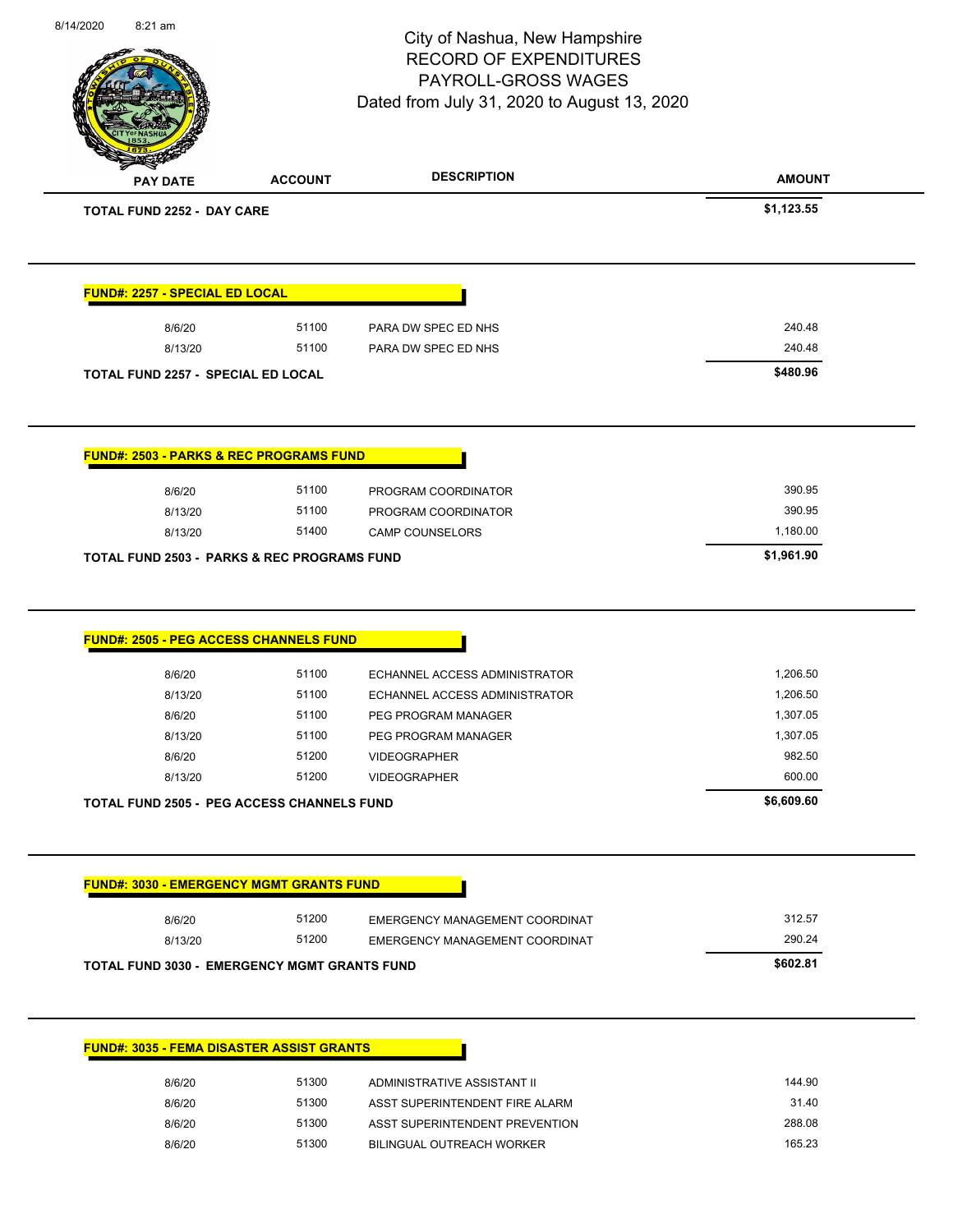

| <b>PAY DATE</b>                                      | <b>ACCOUNT</b> | <b>DESCRIPTION</b>                  | <b>AMOUNT</b> |
|------------------------------------------------------|----------------|-------------------------------------|---------------|
| <b>FUND#: 3035 - FEMA DISASTER ASSIST GRANTS</b>     |                |                                     |               |
| 8/13/20                                              | 51300          | <b>BILINGUAL OUTREACH WORKER</b>    | 128.51        |
| 8/6/20                                               | 51300          | <b>CAPTAIN</b>                      | 3,124.72      |
| 8/6/20                                               | 51300          | CAPTAIN FIRE TRAINING SAFETY        | 650.76        |
| 8/13/20                                              | 51300          | <b>CAPTAIN FIRE TRAINING SAFETY</b> | 69.63         |
| 8/6/20                                               | 51300          | <b>CASE TECHNICIAN WELFARE</b>      | 49.15         |
| 8/6/20                                               | 51300          | DEPUTY FIRE CHIEF                   | 3,548.30      |
| 8/13/20                                              | 51300          | <b>DEPUTY FIRE CHIEF</b>            | 233.76        |
| 8/6/20                                               | 51300          | <b>FIRE LIEUTENANT</b>              | 11,851.29     |
| 8/13/20                                              | 51300          | FIRE LIEUTENANT                     | 169.79        |
| 8/6/20                                               | 51300          | <b>FIREFIGHTERS ALL RANKS</b>       | 38,401.42     |
| 8/13/20                                              | 51300          | <b>FIREFIGHTERS ALL RANKS</b>       | 159.40        |
| 8/13/20                                              | 51300          | <b>INTAKE WORKER</b>                | 109.62        |
| 7/30/20                                              | 51300          | PATROLMAN ALL RANKS                 | 178.37        |
| 8/6/20                                               | 51300          | PATROLMAN ALL RANKS                 | 518.81        |
| 8/13/20                                              | 51300          | PATROLMAN ALL RANKS                 | 669.16        |
| 8/6/20                                               | 51300          | PROGRAM ASSISTANT COMMUNITY HEALTH  | 17.78         |
| 8/6/20                                               | 51300          | <b>SERGEANT</b>                     | 579.48        |
| 8/6/20                                               | 51300          | SUPERINTENDENT FIRE ALARM           | 31.40         |
| 8/6/20                                               | 51300          | SUPERINTENDENT FIRE PREVENTION      | 67.60         |
| 8/6/20                                               | 51400          | <b>CITY CLERK TEMP</b>              | 832.50        |
| 8/13/20                                              | 51400          | <b>CITY CLERK TEMP</b>              | 1,207.50      |
| 8/6/20                                               | 55118          | TELEPHONE-CELLULAR                  | (150.00)      |
| <b>TOTAL FUND 3035 - FEMA DISASTER ASSIST GRANTS</b> |                |                                     | \$63,078.56   |

#### **FUND#: 3050 - POLICE GRANTS FUND**

| <b>TOTAL FUND 3050 - POLICE GRANTS FUND</b> |       |                            | \$8,447.38 |
|---------------------------------------------|-------|----------------------------|------------|
| 8/13/20                                     | 51300 | <b>SERGEANT</b>            | 238.48     |
| 8/6/20                                      | 51300 | <b>SERGEANT</b>            | 476.96     |
| 8/13/20                                     | 51300 | PATROLMAN ALL RANKS        | 1,288.97   |
| 8/6/20                                      | 51300 | PATROLMAN ALL RANKS        | 1.697.88   |
| 8/6/20                                      | 51300 | DOMESTIC VIOLENCE ADVOCATE | 55.46      |
| 8/13/20                                     | 51100 | PATROLMAN ALL RANKS        | 1,477.00   |
| 8/6/20                                      | 51100 | PATROLMAN ALL RANKS        | 1,477.00   |
| 7/30/20                                     | 51100 | PATROLMAN ALL RANKS        | (178.37)   |
| 8/13/20                                     | 51100 | DOMESTIC VIOLENCE ADVOCATE | 957.00     |
| 8/6/20                                      | 51100 | DOMESTIC VIOLENCE ADVOCATE | 957.00     |
|                                             |       |                            |            |

#### **FUND#: 3068 - COMMUNITY SERVICES GRANTS FUND**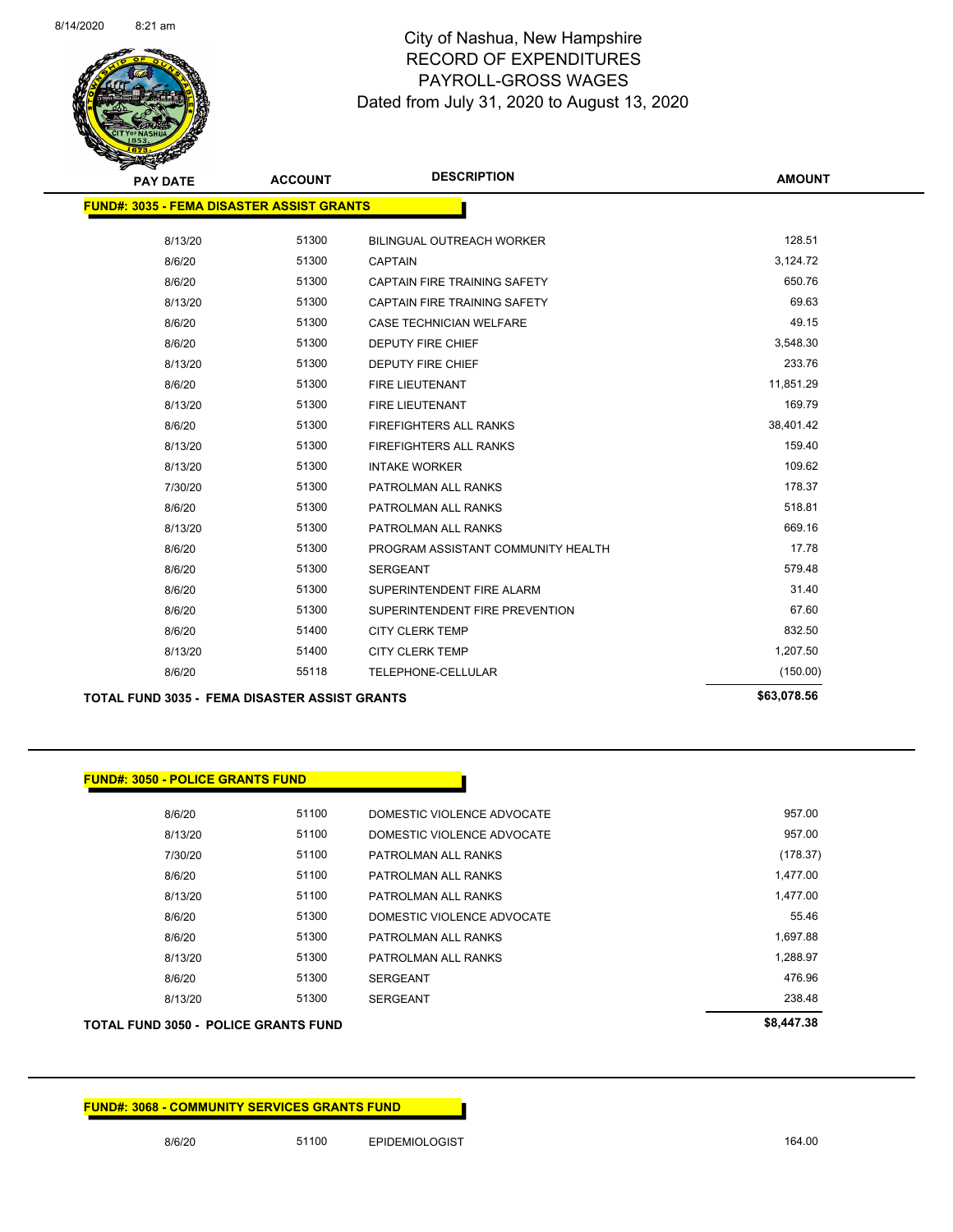

Page 74 of 83

| <b>PAY DATE</b>                                         | <b>ACCOUNT</b> | <b>DESCRIPTION</b>                 | <b>AMOUNT</b> |
|---------------------------------------------------------|----------------|------------------------------------|---------------|
| <b>FUND#: 3068 - COMMUNITY SERVICES GRANTS FUND</b>     |                |                                    |               |
| 8/13/20                                                 | 51100          | <b>EPIDEMIOLOGIST</b>              | 164.00        |
| 8/6/20                                                  | 51100          | PROGRAM ASSISTANT COMMUNITY HEALTH | 118.50        |
| 8/13/20                                                 | 51100          | PROGRAM ASSISTANT COMMUNITY HEALTH | 118.51        |
| 8/6/20                                                  | 51100          | PUB HEALTH NET SVS COORD           | 1,418.95      |
| 8/13/20                                                 | 51100          | PUB HEALTH NET SVS COORD           | 1,418.95      |
| 8/6/20                                                  | 51100          | PUB HEALTH PREPAREDNESS COORD      | 1,256.75      |
| 8/13/20                                                 | 51100          | PUB HEALTH PREPAREDNESS COORD      | 1,256.75      |
| 8/6/20                                                  | 51100          | SMP PROGRAM COORDINATOR            | 1,091.80      |
| 8/13/20                                                 | 51100          | SMP PROGRAM COORDINATOR            | 1,091.80      |
| 8/6/20                                                  | 51412          | <b>NURSE ELM</b>                   | 1,850.99      |
| 8/13/20                                                 | 51412          | <b>NURSE ELM</b>                   | 60.00         |
| 8/6/20                                                  | 51412          | <b>NURSE PMS</b>                   | 1,278.71      |
| 8/6/20                                                  | 51412          | <b>NURSE SHE</b>                   | 960.00        |
| 7/30/20                                                 | 51412          | PUB HEALTH NURSE                   | (356.68)      |
| 8/6/20                                                  | 51412          | PUB HEALTH NURSE                   | 1,360.41      |
| 8/13/20                                                 | 51412          | PUB HEALTH NURSE                   | 435.63        |
| <b>TOTAL FUND 3068 - COMMUNITY SERVICES GRANTS FUND</b> |                |                                    | \$13,689.07   |

#### **FUND#: 3070 - COMMUNITY HEALTH GRANTS FUND**

| 1.208.35<br>1.208.35 |
|----------------------|
|                      |
|                      |
| 829.79               |
| 829.80               |
|                      |

### **FUND#: 3090 - URBAN PROGRAM GRANTS FUND**

| 8/6/20  | 51100 | CODE ENFORCEMENT OFFICER II    | 488.50   |
|---------|-------|--------------------------------|----------|
| 8/13/20 | 51100 | CODE ENFORCEMENT OFFICER II    | 488.50   |
| 8/6/20  | 51100 | <b>GRANT MGMT SPECIALIST</b>   | 1,103.65 |
| 8/13/20 | 51100 | <b>GRANT MGMT SPECIALIST</b>   | 1,103.65 |
| 8/6/20  | 51100 | <b>MANAGER URBAN PROGRAMS</b>  | 1,709.25 |
| 8/13/20 | 51100 | <b>MANAGER URBAN PROGRAMS</b>  | 1,709.25 |
| 8/6/20  | 51100 | PROGRAM COORDINATOR LP&HH      | 1,282.35 |
| 8/13/20 | 51100 | PROGRAM COORDINATOR LP&HH      | 1.282.33 |
| 8/6/20  | 51100 | PROJECT ADMINISTRATOR          | 1.334.15 |
| 8/13/20 | 51100 | PROJECT ADMINISTRATOR          | 1,334.15 |
| 8/6/20  | 51100 | PROJECT ADMINISTRATOR LP&HH    | 1.257.20 |
| 8/13/20 | 51100 | PROJECT ADMINISTRATOR LP&HH    | 1.257.20 |
| 8/6/20  | 51100 | PROJECT SPECIALIST URBAN PROGR | 1.196.35 |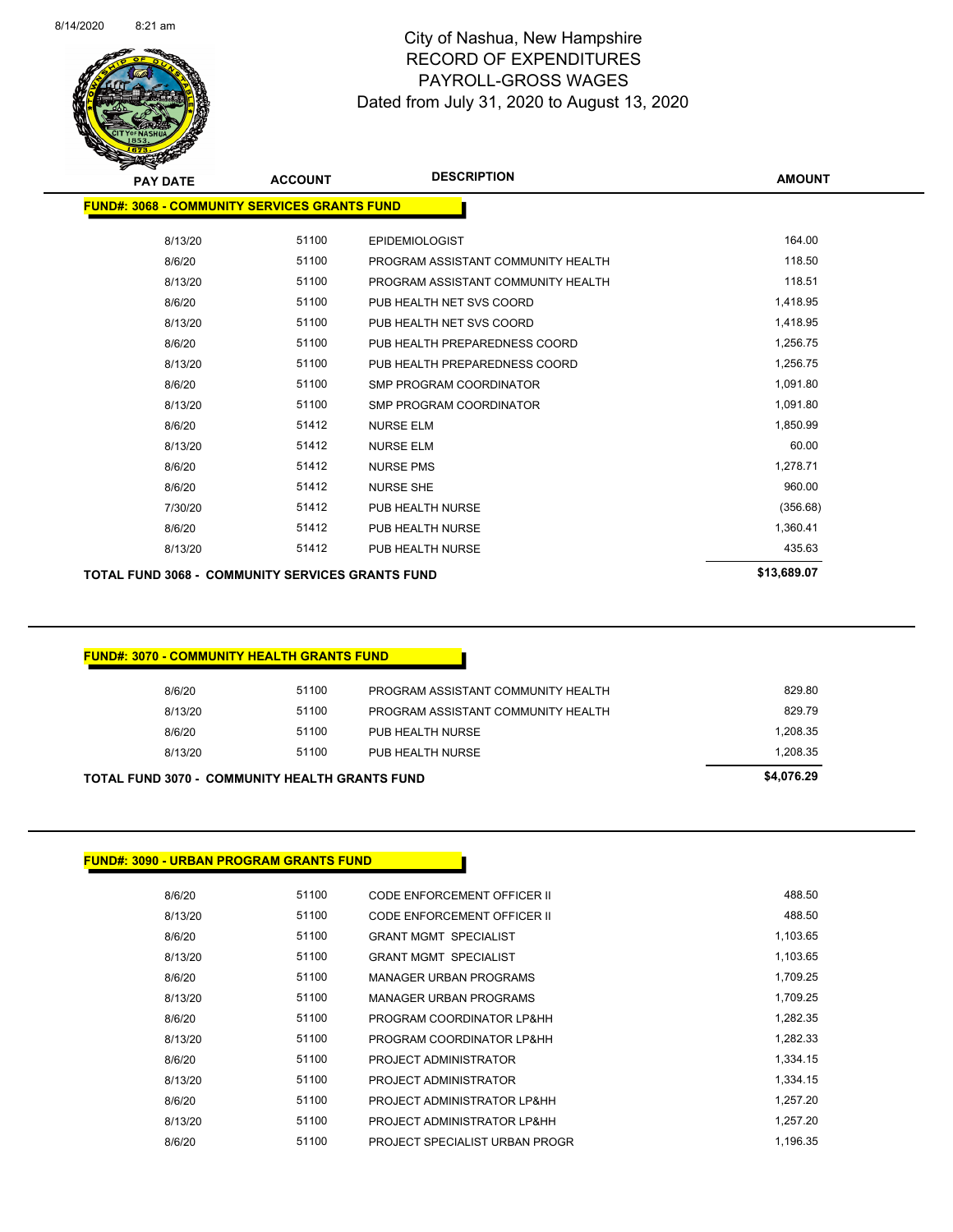| 8/14/2020 | $8:21$ am                                      |                | City of Nashua, New Hampshire<br><b>RECORD OF EXPENDITURES</b><br>PAYROLL-GROSS WAGES<br>Dated from July 31, 2020 to August 13, 2020 | Page 75 of 83 |
|-----------|------------------------------------------------|----------------|--------------------------------------------------------------------------------------------------------------------------------------|---------------|
|           | <b>PAY DATE</b>                                | <b>ACCOUNT</b> | <b>DESCRIPTION</b>                                                                                                                   | <b>AMOUNT</b> |
|           | <b>FUND#: 3090 - URBAN PROGRAM GRANTS FUND</b> |                |                                                                                                                                      |               |
|           | 8/13/20                                        | 51100          | PROJECT SPECIALIST URBAN PROGR                                                                                                       | 1,196.34      |
|           | TOTAL FUND 3090 - URBAN PROGRAM GRANTS FUND    |                |                                                                                                                                      | \$16,742.87   |
|           |                                                |                |                                                                                                                                      |               |

| 8/6/20                                       | 51100 | <b>COMMUNICATION SPEC</b>             | 1,147.95    |
|----------------------------------------------|-------|---------------------------------------|-------------|
| 8/13/20                                      | 51100 | <b>COMMUNICATION SPEC</b>             | 1,147.95    |
| 8/6/20                                       | 51100 | <b>TRANSIT FINANCE COORDINATOR</b>    | 1,308.00    |
| 8/13/20                                      | 51100 | <b>TRANSIT FINANCE COORDINATOR</b>    | 1,308.00    |
| 8/6/20                                       | 51100 | <b>TRANSIT FLEET FACILITIES SUPV</b>  | 1,103.65    |
| 8/13/20                                      | 51100 | <b>TRANSIT FLEET FACILITIES SUPV</b>  | 1,103.65    |
| 8/6/20                                       | 51100 | <b>TRANSIT MECHANICS</b>              | 2,001.65    |
| 8/13/20                                      | 51100 | <b>TRANSIT MECHANICS</b>              | 2,001.65    |
| 8/6/20                                       | 51100 | <b>TRANSIT OPERATIONS COORDINATOR</b> | 990.90      |
| 8/13/20                                      | 51100 | <b>TRANSIT OPERATIONS COORDINATOR</b> | 990.90      |
| 8/6/20                                       | 51100 | <b>TRANSIT UTILITY SERVICE WORKER</b> | 1,473.65    |
| 8/13/20                                      | 51100 | <b>TRANSIT UTILITY SERVICE WORKER</b> | 1,473.65    |
| 8/6/20                                       | 51100 | <b>TRANSPORTATION DEPT MANAGER</b>    | 1,809.80    |
| 8/13/20                                      | 51100 | <b>TRANSPORTATION DEPT MANAGER</b>    | 1,809.79    |
| 8/6/20                                       | 51300 | <b>TRANSIT OPERATIONS COORDINATOR</b> | 27.87       |
| 8/13/20                                      | 51300 | TRANSIT OPERATIONS COORDINATOR        | 37.16       |
| 8/6/20                                       | 51300 | <b>TRANSIT UTILITY SERVICE WORKER</b> | 13.66       |
| <b>TOTAL FUND 3120 - TRANSIT GRANTS FUND</b> |       |                                       | \$19,749.88 |

h

**FUND#: 3120 - TRANSIT GRANTS FUND**

## **FUND#: 3800 - SCHOOL GRANTS FUND**

| 7/30/20 | 51100 | 21 CENTURY ELEM MFAM RES COORD   | (19,505.87) |
|---------|-------|----------------------------------|-------------|
| 8/13/20 | 51100 | 21 CENTURY ELEM MFAM RES COORD   | 6,848.45    |
| 8/13/20 | 51100 | ASSISTANT PRINCIPAL AMH          | 1,605.77    |
| 8/13/20 | 51100 | ASSISTANT PRINCIPAL BIR          | 1,380.29    |
| 8/13/20 | 51100 | ASSISTANT PRINCIPAL MTP          | 1,461.54    |
| 8/13/20 | 51100 | ASSISTANT PRINCIPAL SHE          | 1,485.57    |
| 7/30/20 | 51100 | <b>CLERICAL 21 CENTURY</b>       | (1,378.44)  |
| 8/6/20  | 51100 | <b>CLERICAL 21 CENTURY</b>       | 437.60      |
| 8/13/20 | 51100 | <b>CLERICAL 21 CENTURY</b>       | 437.60      |
| 8/13/20 | 51100 | <b>DIRECTOR TITLE 1</b>          | 3,329.40    |
| 8/13/20 | 51100 | <b>HOMELESS LIASION</b>          | 501.41      |
| 8/13/20 | 51100 | <b>OFFICE MANAGER TITLE 1</b>    | 1,583.80    |
| 8/13/20 | 51100 | PEER COACH                       | 6,240.91    |
| 8/6/20  | 51100 | <b>SIGN LANGUAGE INTERPRETER</b> | 160.00      |
| 8/6/20  | 51100 | <b>SOCIAL WORKER</b>             | 389.00      |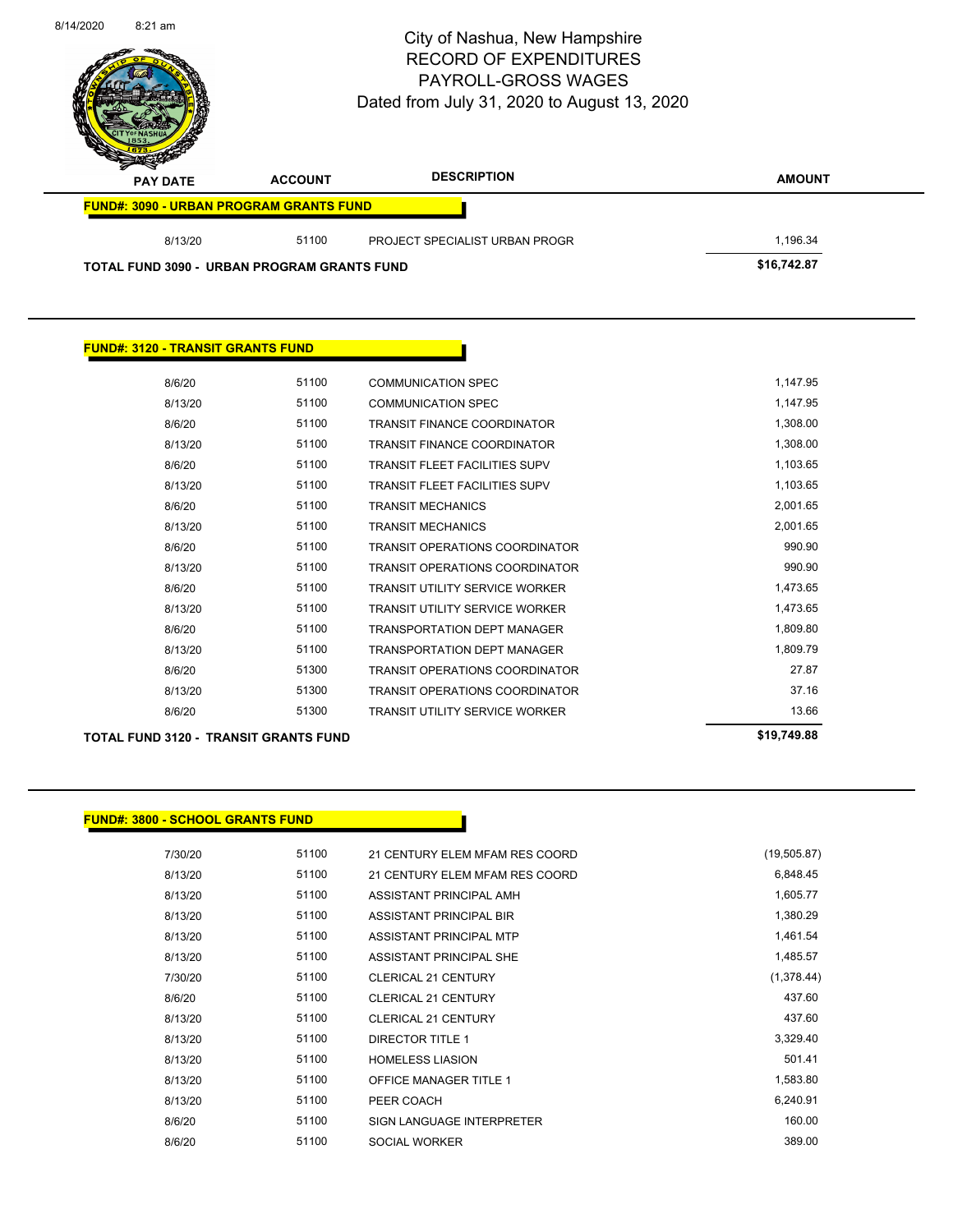

| <b>PAY DATE</b>                          | <b>ACCOUNT</b> | <b>DESCRIPTION</b>               | <b>AMOUNT</b> |
|------------------------------------------|----------------|----------------------------------|---------------|
| <u> FUND#: 3800 - SCHOOL GRANTS FUND</u> |                |                                  |               |
|                                          |                |                                  |               |
| 8/13/20                                  | 51100          | SOCIAL WORKER                    | 9,465.59      |
| 8/13/20                                  | 51100          | <b>TEACHER BEHAVIOR SPEC WID</b> | 2,923.69      |
| 8/13/20                                  | 51100          | <b>TEACHER DWSE BRO</b>          | 1,833.00      |
| 8/13/20                                  | 51100          | <b>TEACHER DWSE CHA</b>          | 4,091.40      |
| 8/13/20                                  | 51100          | TEACHER DWSE NHS                 | 2,255.27      |
| 8/13/20                                  | 51100          | TEACHER PRESCHOOL NHS            | 2,712.86      |
| 8/13/20                                  | 51100          | <b>TEACHER SPED AMH</b>          | 2,123.49      |
| 8/13/20                                  | 51100          | TEACHER SPED BIC                 | 2,123.05      |
| 8/13/20                                  | 51100          | <b>TEACHER SPED BRO</b>          | 1,736.80      |
| 8/13/20                                  | 51100          | <b>TEACHER SPED DRC</b>          | 1,844.15      |
| 8/13/20                                  | 51100          | TEACHER SPED ELM                 | 3,574.39      |
| 8/13/20                                  | 51100          | <b>TEACHER SPED FES</b>          | 3,308.69      |
| 8/13/20                                  | 51100          | <b>TEACHER SPED FMS</b>          | 1,736.81      |
| 8/13/20                                  | 51100          | TEACHER SPED LDG                 | 1,835.62      |
| 8/13/20                                  | 51100          | TEACHER SPED MDE                 | 2,064.74      |
| 8/13/20                                  | 51100          | TEACHER SPED NHN                 | 9,577.44      |
| 8/13/20                                  | 51100          | <b>TEACHER SPED NHS</b>          | 4,415.27      |
| 8/13/20                                  | 51100          | <b>TEACHER SPED NSE</b>          | 6,564.53      |
| 8/13/20                                  | 51100          | <b>TEACHER SPED PMS</b>          | 3,962.43      |
| 8/6/20                                   | 51200          | HOME SCHOOL CORD TTI             | 25.00         |
| 8/13/20                                  | 51200          | <b>INTERPRETER</b>               | 25.00         |
| 8/13/20                                  | 51200          | <b>TEACHER TTI AMH</b>           | 5,449.11      |
| 8/13/20                                  | 51200          | <b>TEACHER TTI BIR</b>           | 2,412.64      |
| 8/13/20                                  | 51200          | TEACHER TTI FES                  | 1,408.46      |
| 8/13/20                                  | 51200          | TEACHER TTI LDG                  | 5,090.15      |
| 8/13/20                                  | 51200          | <b>TEACHER TTI MTP</b>           | 9,118.21      |
| 8/13/20                                  | 51200          | <b>TEACHER TTI NURSERY</b>       | 2,580.04      |
| 8/13/20                                  | 51200          | <b>TEACHER TTI SHE</b>           | 2,338.95      |
| 8/13/20                                  | 51650          | ELL OUTREACH WORKER              | 2,500.00      |
| 8/6/20                                   | 51650          | <b>FAMILY LIAISON</b>            | 250.00        |
| 8/13/20                                  | 51650          | <b>FAMILY LIAISON</b>            | 250.00        |
| 7/30/20                                  | 51650          | GUIDANCE COUNSELOR NHS           | (249.98)      |
| 8/6/20                                   | 51650          | HOME SCHOOL CORD TTI             | 1,325.00      |
| 8/13/20                                  | 51650          | HOME SCHOOL CORD TTI             | 1,325.00      |
| 8/13/20                                  | 51650          | <b>INTERPRETER</b>               | 25.00         |
| 8/6/20                                   | 51650          | PARA TTI NURSERY                 | 125.00        |
| 8/6/20                                   | 51650          | SIGN LANGUAGE INTERPRETER        | 71.17         |
| 8/13/20                                  | 51650          | SIGN LANGUAGE INTERPRETER        | 73.26         |
| 7/30/20                                  | 51650          | TEACHER COMPUTER NHN             | (200.00)      |
| 7/30/20                                  | 51650          | <b>TEACHER ENGLISH NHS</b>       | (100.00)      |
| 7/30/20                                  | 51650          | TEACHER MATH NHS                 | (200.00)      |
| 7/30/20                                  | 51650          | <b>TEACHER SCIENCE NHN</b>       | (100.00)      |
| 7/30/20                                  | 51650          | TEACHER SOCIAL STUDIES NHN       | (100.00)      |
| 7/30/20                                  | 51650          | TEACHER SOCIAL STUDIES NHS       | (50.00)       |
| 8/13/20                                  | 51650          | <b>TEACHER SPED AMH</b>          | 375.00        |
|                                          |                |                                  |               |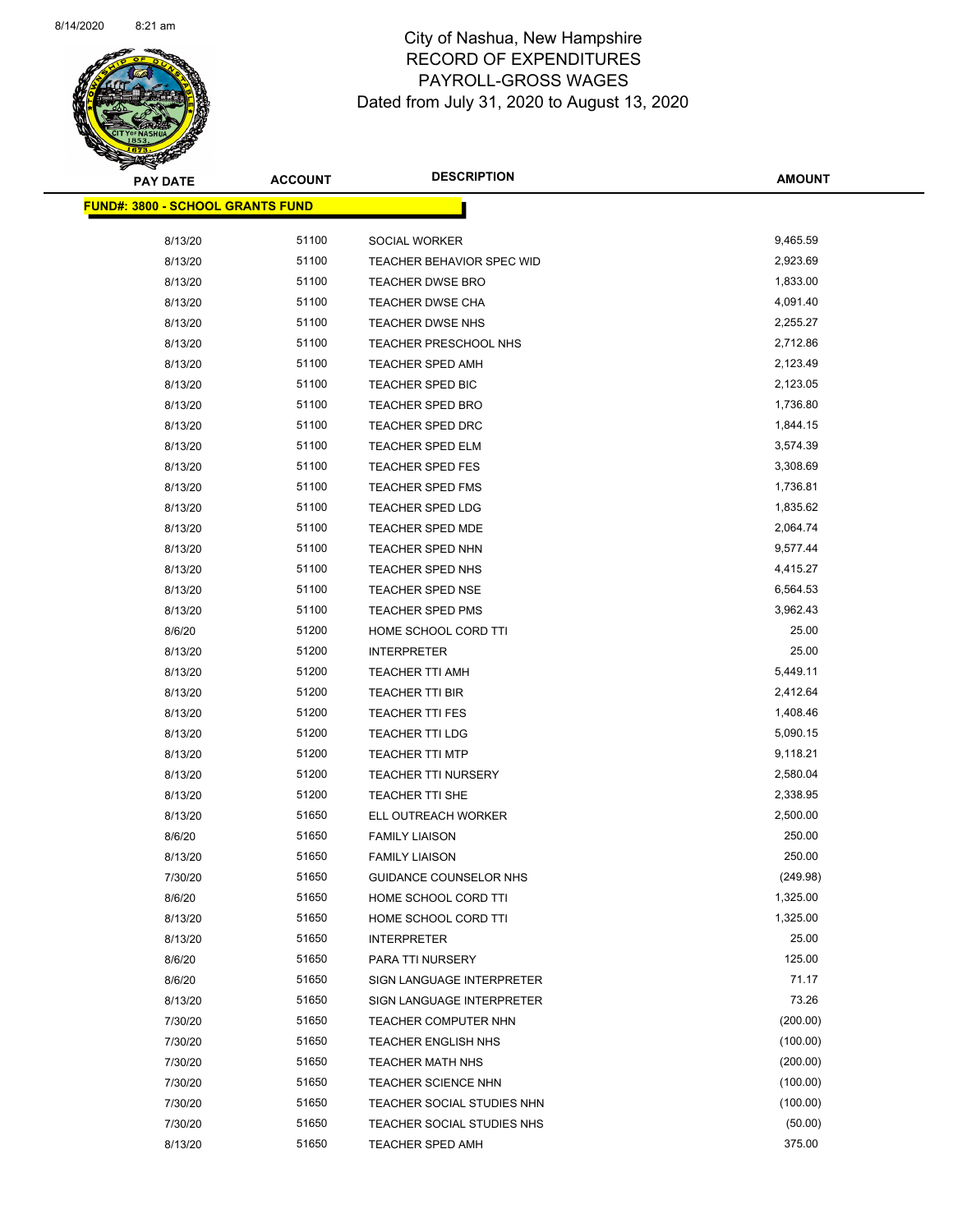

Page 77 of 83

| <b>Allen</b> | <b>PAY DATE</b>                         | <b>ACCOUNT</b>                              | <b>DESCRIPTION</b>         | <b>AMOUNT</b> |
|--------------|-----------------------------------------|---------------------------------------------|----------------------------|---------------|
|              | <b>FUND#: 3800 - SCHOOL GRANTS FUND</b> |                                             |                            |               |
|              | 7/30/20                                 | 51650                                       | <b>TEACHER SPED NHN</b>    | (100.00)      |
|              | 8/13/20                                 | 51650                                       | TEACHER SPED NHS           | 1,200.00      |
|              | 8/13/20                                 | 51650                                       | <b>TEACHER TTI NURSERY</b> | 225.00        |
|              |                                         | <b>TOTAL FUND 3800 - SCHOOL GRANTS FUND</b> |                            | \$108,218.26  |

| <b>FUND#: 4010 - MOTOR VEHICLE ADMIN FUND</b>     |       |                    |          |
|---------------------------------------------------|-------|--------------------|----------|
| 8/6/20                                            | 51100 | <b>MVR CLERK I</b> | 299.15   |
| 8/13/20                                           | 51100 | <b>MVR CLERK I</b> | 299.15   |
| 8/13/20                                           | 51300 | <b>MVR CLERK I</b> | 2.80     |
| <b>TOTAL FUND 4010 - MOTOR VEHICLE ADMIN FUND</b> |       |                    | \$601.10 |

| 8/6/20  | 51710 | PATROLMAN ALL RANKS | 5,525.53 |
|---------|-------|---------------------|----------|
| 8/13/20 | 51710 | PATROLMAN ALL RANKS | 9,902.30 |
| 8/6/20  | 51712 | PATROLMAN ALL RANKS | 195.56   |
| 8/6/20  | 51712 | <b>SERGEANT</b>     | 2,938.98 |
| 8/13/20 | 51712 | <b>SERGEANT</b>     | 2,200.05 |

| 8/6/20  | 51300 | 1st YR SPECIAL OFFICER CERTIFIED II | 476.95   |
|---------|-------|-------------------------------------|----------|
| 8/13/20 | 51300 | 1st YR SPECIAL OFFICER CERTIFIED II | 476.95   |
| 8/6/20  | 51300 | PATROLMAN ALL RANKS                 | 2,733.49 |
| 8/13/20 | 51300 | PATROLMAN ALL RANKS                 | 1.061.61 |
| 8/6/20  | 51300 | <b>SERGEANT</b>                     | 387.53   |
| 8/13/20 | 51300 | <b>SERGEANT</b>                     | 1,639.54 |

| <b>FUND#: 4600 - ECON DEV-GREATER NASHUA RLF</b> |       |                               |  |
|--------------------------------------------------|-------|-------------------------------|--|
| 8/6/20                                           | 51100 | DWNTWN SPCLST & OED PGRM COOR |  |
| 8/13/20                                          | 51100 | DWNTWN SPCLST & OED PGRM COOR |  |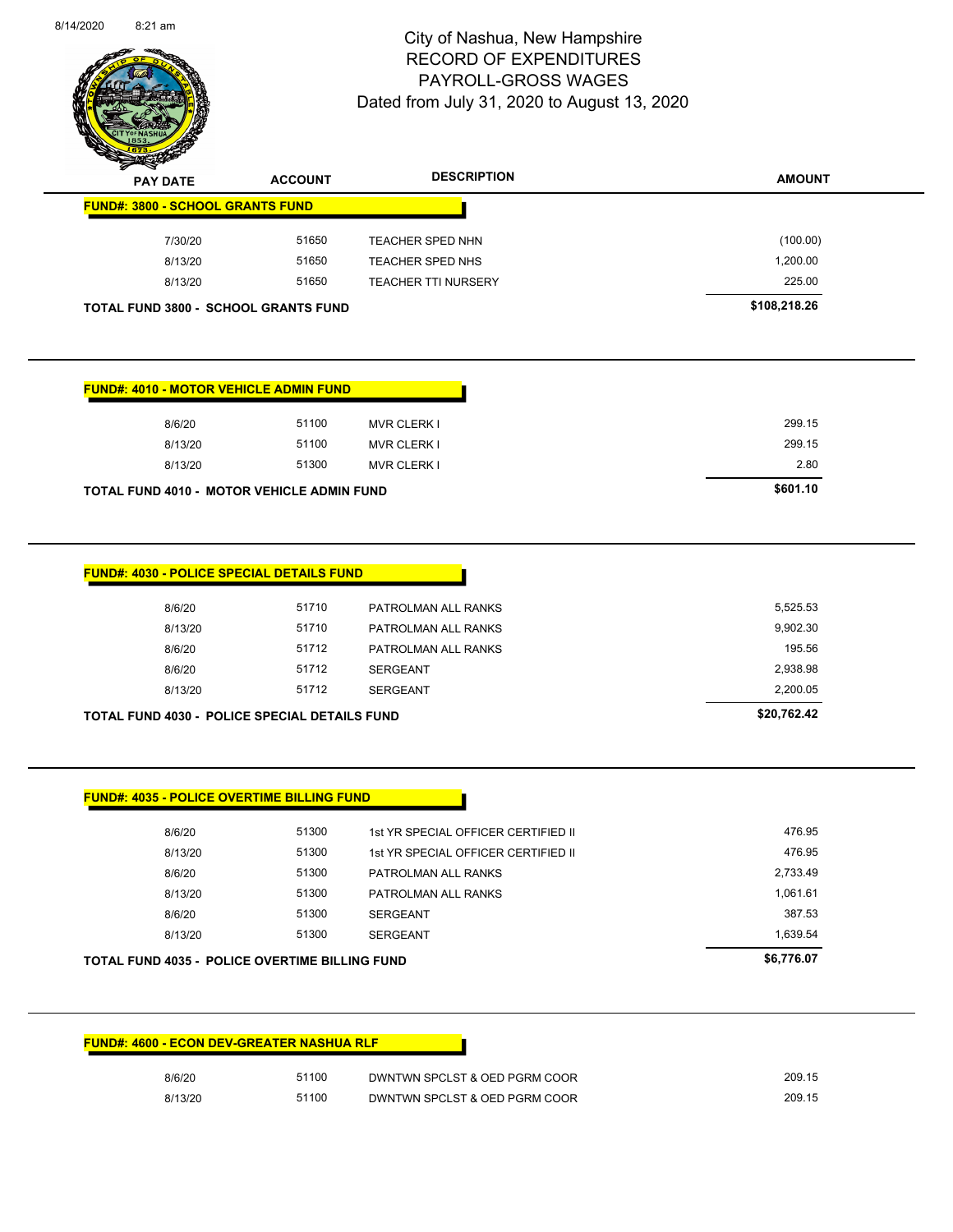| 8/6/20  | 51100 | DWNTWN SPCLST & OED PGRM COOR | 209.10 |
|---------|-------|-------------------------------|--------|
| 8/13/20 | 51100 | DWNTWN SPCLST & OED PGRM COOR | 209.10 |

### **FUND#: 6000 - SOLID WASTE FUND**

| 8/6/20  | 51100 | ADMINISTRATIVE ASSISTANT II          | 1,623.30 |
|---------|-------|--------------------------------------|----------|
| 8/13/20 | 51100 | ADMINISTRATIVE ASSISTANT II          | 1,637.55 |
| 8/6/20  | 51100 | ASSISTANT DIRECTOR OF PUBLIC WORKS   | 225.20   |
| 8/13/20 | 51100 | ASSISTANT DIRECTOR OF PUBLIC WORKS   | 225.20   |
| 8/6/20  | 51100 | AUTOMATED TRASH COLLECTION OPR       | 4,898.00 |
| 8/13/20 | 51100 | AUTOMATED TRASH COLLECTION OPR       | 4,898.00 |
| 8/6/20  | 51100 | <b>CITY ENGINEER</b>                 | 371.20   |
| 8/13/20 | 51100 | <b>CITY ENGINEER</b>                 | 371.20   |
| 8/6/20  | 51100 | <b>COLLECTION EQUIP OPR</b>          | 8,358.88 |
| 8/13/20 | 51100 | <b>COLLECTION EQUIP OPR</b>          | 8,358.88 |
| 8/6/20  | 51100 | COLLECTION EQUIP OPR LANDFILL        | 1,940.80 |
| 8/13/20 | 51100 | <b>COLLECTION EQUIP OPR LANDFILL</b> | 1,940.80 |
| 8/6/20  | 51100 | DEP TREASURER TAX COLLECTOR          | 271.45   |
| 8/13/20 | 51100 | DEP TREASURER TAX COLLECTOR          | 271.45   |
| 8/6/20  | 51100 | <b>DEPUTY CITY ENGINEER</b>          | 90.50    |
| 8/13/20 | 51100 | <b>DEPUTY CITY ENGINEER</b>          | 90.50    |
| 8/6/20  | 51100 | <b>DIRECTOR PUBLIC WORKS</b>         | 281.55   |
| 8/13/20 | 51100 | <b>DIRECTOR PUBLIC WORKS</b>         | 281.55   |
| 8/6/20  | 51100 | DPW BILLING ACCOUNTANT               | 509.80   |
| 8/13/20 | 51100 | DPW BILLING ACCOUNTANT               | 509.81   |
| 8/6/20  | 51100 | DPW COLLECTIONS SPEC III             | 414.80   |
| 8/13/20 | 51100 | DPW COLLECTIONS SPEC III             | 414.80   |
| 8/6/20  | 51100 | DPW CONTRACT ADMINISTRATOR           | 124.31   |
| 8/13/20 | 51100 | DPW CONTRACT ADMINISTRATOR           | 124.30   |
| 8/6/20  | 51100 | <b>ENVIRONMENTAL ENGINEER</b>        | 1,608.70 |
| 8/13/20 | 51100 | <b>ENVIRONMENTAL ENGINEER</b>        | 1,608.70 |
| 8/6/20  | 51100 | <b>EQUIPMENT OPR LANDFILL</b>        | 5,916.01 |
| 8/13/20 | 51100 | <b>EQUIPMENT OPR LANDFILL</b>        | 5,718.00 |
| 8/6/20  | 51100 | <b>EXECUTIVE ASSISTANT</b>           | 177.09   |
| 8/13/20 | 51100 | <b>EXECUTIVE ASSISTANT</b>           | 172.31   |
| 8/6/20  | 51100 | FINANCE AND ADMIN MANAGER            | 452.45   |
| 8/13/20 | 51100 | FINANCE AND ADMIN MANAGER            | 452.45   |
| 8/6/20  | 51100 | FLEET MANAGER STREET DEPT            | 358.96   |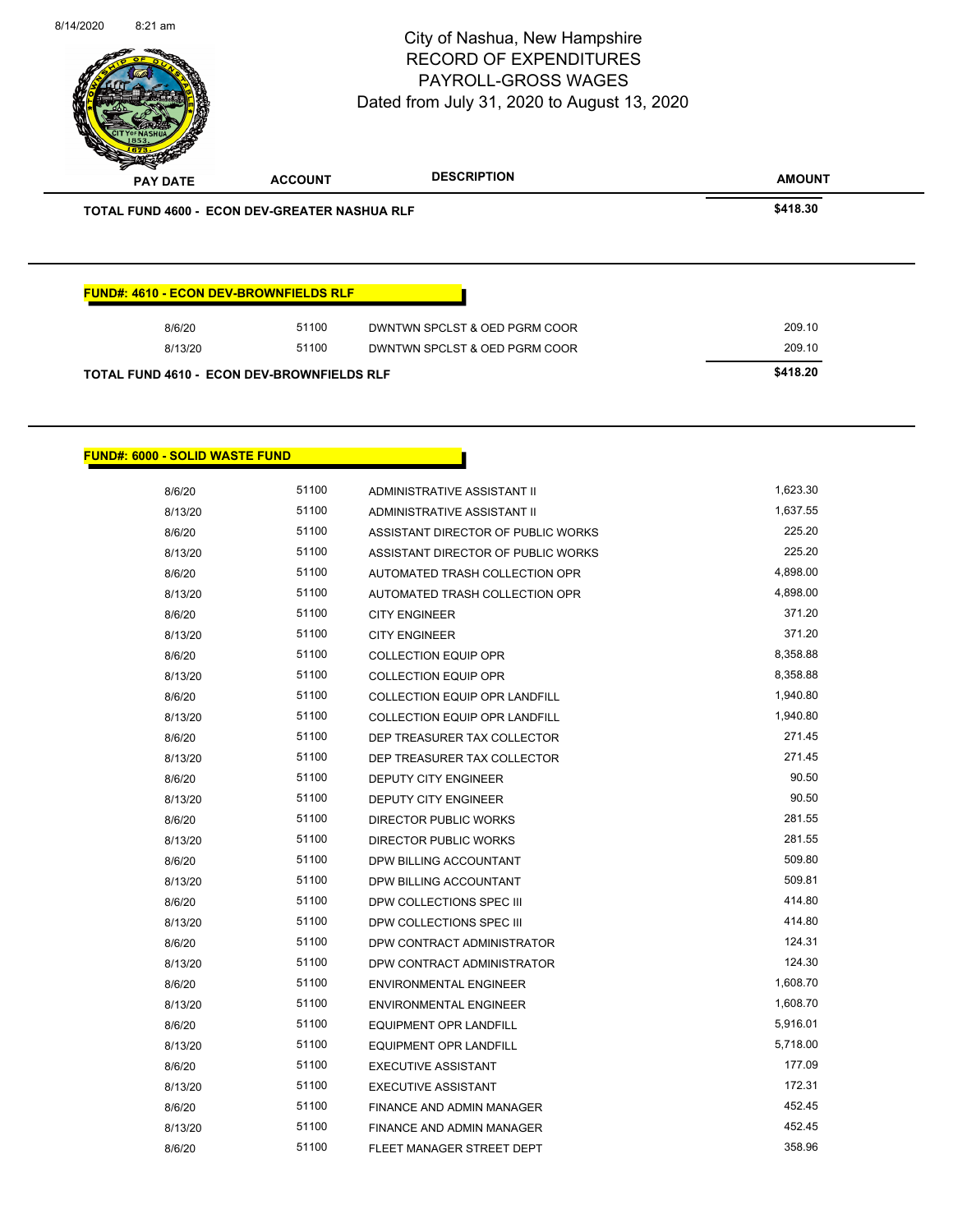

| <b>PAY DATE</b>                       | <b>ACCOUNT</b> | <b>DESCRIPTION</b>                   | AMOUNT      |
|---------------------------------------|----------------|--------------------------------------|-------------|
| <b>FUND#: 6000 - SOLID WASTE FUND</b> |                |                                      |             |
| 8/13/20                               | 51100          | FLEET MANAGER STREET DEPT            | 358.95      |
| 8/6/20                                | 51100          | LICENSED SCALE OPERATOR              | 1,760.75    |
| 8/13/20                               | 51100          | LICENSED SCALE OPERATOR              | 1,760.75    |
| 8/6/20                                | 51100          | PUBLIC RELATIONS ADMINISTRATOR       | 181.00      |
| 8/13/20                               | 51100          | PUBLIC RELATIONS ADMINISTRATOR       | 181.00      |
| 8/6/20                                | 51100          | RECYCLING COORDINATOR                | 1,218.50    |
| 8/13/20                               | 51100          | RECYCLING COORDINATOR                | 1,218.50    |
| 8/6/20                                | 51100          | SENIOR STAFF ENGINEER                | 160.85      |
| 8/13/20                               | 51100          | SENIOR STAFF ENGINEER                | 160.85      |
| 8/6/20                                | 51100          | <b>SOLID WASTE FOREMAN</b>           | 2,649.20    |
| 8/13/20                               | 51100          | <b>SOLID WASTE FOREMAN</b>           | 2,649.20    |
| 8/6/20                                | 51100          | SOLID WASTE TECHNICIAN               | 1,206.50    |
| 8/13/20                               | 51100          | SOLID WASTE TECHNICIAN               | 1,206.50    |
| 8/6/20                                | 51100          | SR MGR ACCT FIN REPORTING            | 201.05      |
| 8/13/20                               | 51100          | SR MGR ACCT FIN REPORTING            | 201.05      |
| 8/6/20                                | 51100          | SUPERINTENDENT OF SOLID WASTE        | 2,010.85    |
| 8/13/20                               | 51100          | SUPERINTENDENT OF SOLID WASTE        | 2,010.85    |
| 8/6/20                                | 51300          | ADMINISTRATIVE ASSISTANT II          | 62.51       |
| 8/13/20                               | 51300          | ADMINISTRATIVE ASSISTANT II          | 32.90       |
| 8/6/20                                | 51300          | AUTOMATED TRASH COLLECTION OPR       | 590.08      |
| 8/13/20                               | 51300          | AUTOMATED TRASH COLLECTION OPR       | 149.96      |
| 8/6/20                                | 51300          | <b>COLLECTION EQUIP OPR</b>          | 903.47      |
| 8/13/20                               | 51300          | <b>COLLECTION EQUIP OPR</b>          | 283.68      |
| 8/6/20                                | 51300          | COLLECTION EQUIP OPR LANDFILL        | 223.56      |
| 8/13/20                               | 51300          | <b>COLLECTION EQUIP OPR LANDFILL</b> | 186.30      |
| 8/6/20                                | 51300          | DPW COLLECTIONS SPEC III             | 85.54       |
| 8/13/20                               | 51300          | DPW COLLECTIONS SPEC III             | 7.77        |
| 8/6/20                                | 51300          | EQUIPMENT OPR LANDFILL               | 710.13      |
| 8/13/20                               | 51300          | <b>EQUIPMENT OPR LANDFILL</b>        | 887.89      |
| 8/6/20                                | 51300          | LICENSED SCALE OPERATOR              | 224.25      |
| 8/13/20                               | 51300          | LICENSED SCALE OPERATOR              | 180.12      |
| 8/6/20                                | 51300          | <b>SOLID WASTE FOREMAN</b>           | 484.30      |
| 8/13/20                               | 51300          | <b>SOLID WASTE FOREMAN</b>           | 409.81      |
| 8/6/20                                | 51400          | <b>INTERN</b>                        | 382.50      |
| 8/13/20                               | 51400          | <b>INTERN</b>                        | 510.00      |
| 8/6/20                                | 51400          | <b>TEMPORARY RUBBISH COLLECTOR</b>   | 5,988.25    |
| 8/13/20                               | 51400          | TEMPORARY RUBBISH COLLECTOR          | 5,839.50    |
| 8/6/20                                | 51600          | AUTOMATED TRASH COLLECTION OPR       | 1,000.00    |
| TOTAL FUND 6000 - SOLID WASTE FUND    |                |                                      | \$92,977.37 |

### **FUND#: 6200 - WASTEWATER FUND**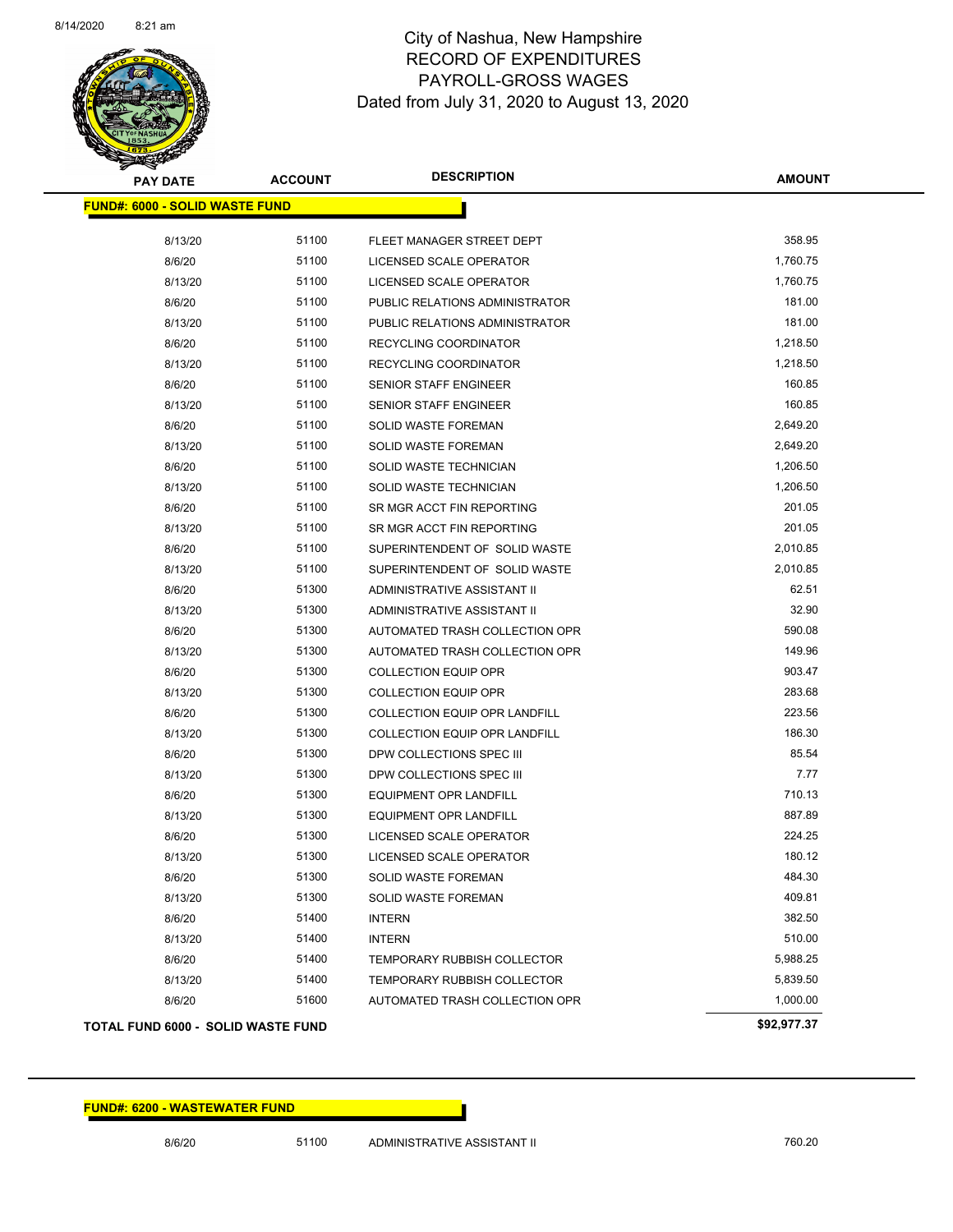

Page 80 of 83

| <b>PAY DATE</b>                      | <b>ACCOUNT</b> | <b>DESCRIPTION</b>                          | <b>AMOUNT</b> |
|--------------------------------------|----------------|---------------------------------------------|---------------|
| <b>FUND#: 6200 - WASTEWATER FUND</b> |                |                                             |               |
|                                      |                |                                             | 760.20        |
| 8/13/20                              | 51100          | ADMINISTRATIVE ASSISTANT II                 | 225.25        |
| 8/6/20                               | 51100<br>51100 | ASSISTANT DIRECTOR OF PUBLIC WORKS          | 225.25        |
| 8/13/20                              |                | ASSISTANT DIRECTOR OF PUBLIC WORKS          |               |
| 8/6/20                               | 51100          | <b>CITY ENGINEER</b>                        | 866.20        |
| 8/13/20                              | 51100          | <b>CITY ENGINEER</b>                        | 866.20        |
| 8/6/20                               | 51100          | <b>COLLECTION SYSTEMS OPERATOR</b>          | 1,077.56      |
| 8/13/20                              | 51100          | <b>COLLECTION SYSTEMS OPERATOR</b>          | 1,049.15      |
| 8/6/20                               | 51100          | COLLECTION SYSTEMS TECHNICIAN               | 3,154.80      |
| 8/13/20                              | 51100          | COLLECTION SYSTEMS TECHNICIAN               | 3,154.81      |
| 8/6/20                               | 51100          | <b>COLLECTIONS SPEC II</b>                  | 822.89        |
| 8/13/20                              | 51100          | <b>COLLECTIONS SPEC II</b>                  | 822.89        |
| 8/6/20                               | 51100          | DEP TREASURER TAX COLLECTOR                 | 271.45        |
| 8/13/20                              | 51100          | DEP TREASURER TAX COLLECTOR                 | 271.45        |
| 8/6/20                               | 51100          | DEPUTY CITY ENGINEER                        | 904.90        |
| 8/13/20                              | 51100          | DEPUTY CITY ENGINEER                        | 904.90        |
| 8/6/20                               | 51100          | DIRECTOR PUBLIC WORKS                       | 563.00        |
| 8/13/20                              | 51100          | DIRECTOR PUBLIC WORKS                       | 563.00        |
| 8/6/20                               | 51100          | DPW BILLING ACCOUNTANT                      | 509.75        |
| 8/13/20                              | 51100          | DPW BILLING ACCOUNTANT                      | 509.74        |
| 8/6/20                               | 51100          | DPW COLLECTIONS SPEC III                    | 414.84        |
| 8/13/20                              | 51100          | DPW COLLECTIONS SPEC III                    | 414.85        |
| 8/6/20                               | 51100          | DPW CONTRACT ADMINISTRATOR                  | 745.70        |
| 8/13/20                              | 51100          | DPW CONTRACT ADMINISTRATOR                  | 745.70        |
| 8/6/20                               | 51100          | ELECTRICAL DIAGNOSTIC TECH I                | 1,120.00      |
| 8/13/20                              | 51100          | ELECTRICAL DIAGNOSTIC TECH I                | 1,120.00      |
| 8/6/20                               | 51100          | ENVIRONMENTAL PERMIT & PROGRAMS COORDINATOR | 1,360.80      |
| 8/13/20                              | 51100          | ENVIRONMENTAL PERMIT & PROGRAMS COORDINATOR | 1,360.80      |
| 8/6/20                               | 51100          | <b>EXECUTIVE ASSISTANT</b>                  | 177.11        |
| 8/13/20                              | 51100          | <b>EXECUTIVE ASSISTANT</b>                  | 172.30        |
| 8/6/20                               | 51100          | FINANCE AND ADMIN MANAGER                   | 452.45        |
| 8/13/20                              | 51100          | <b>FINANCE AND ADMIN MANAGER</b>            | 452.45        |
| 8/6/20                               | 51100          | FLEET MANAGER STREET DEPT                   | 119.64        |
| 8/13/20                              | 51100          | FLEET MANAGER STREET DEPT                   | 119.65        |
| 8/6/20                               | 51100          | <b>GIS SPECIALIST</b>                       | 762.65        |
| 8/13/20                              | 51100          | <b>GIS SPECIALIST</b>                       | 762.65        |
| 8/6/20                               | 51100          | MECHANIC WWTP 1ST CLASS                     | 4,315.20      |
| 8/13/20                              | 51100          | MECHANIC WWTP 1ST CLASS                     | 3,811.82      |
| 8/6/20                               | 51100          | <b>OPERATOR II WWTP 1st</b>                 | 4,293.61      |
| 8/13/20                              | 51100          | OPERATOR II WWTP 1st                        | 4,293.60      |
| 8/6/20                               | 51100          | OPERATOR II WWTP 2nd                        | 2,172.80      |
| 8/13/20                              | 51100          | OPERATOR II WWTP 2nd                        | 2,172.80      |
| 8/6/20                               | 51100          | OPERATOR II WWTP 3rd                        | 2,180.83      |
| 8/13/20                              | 51100          | OPERATOR II WWTP 3rd                        | 2,180.83      |
| 8/6/20                               | 51100          | OPERATOR III WWTP 1st                       | 2,265.60      |
| 8/13/20                              | 51100          | OPERATOR III WWTP 1st                       | 2,265.60      |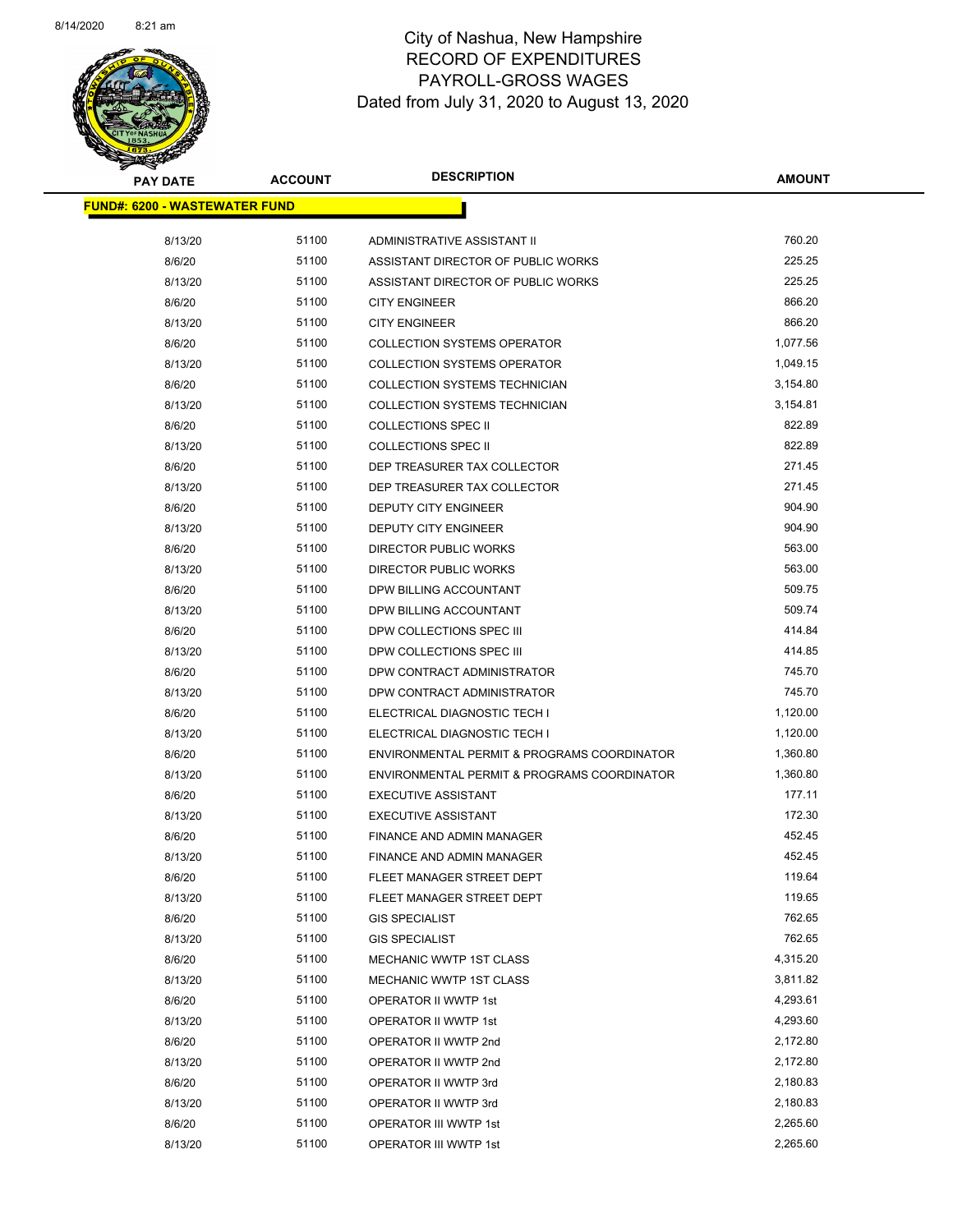

| <b>PAY DATE</b>                      | <b>ACCOUNT</b> | <b>DESCRIPTION</b>                   | AMOUNT   |
|--------------------------------------|----------------|--------------------------------------|----------|
| <b>FUND#: 6200 - WASTEWATER FUND</b> |                |                                      |          |
| 8/6/20                               | 51100          | PLANT OPERATIONS SUPERVISOR          | 1,523.20 |
| 8/13/20                              | 51100          | PLANT OPERATIONS SUPERVISOR          | 1,523.20 |
| 8/6/20                               | 51100          | PROCESS CHEMIST                      | 1,002.51 |
| 8/13/20                              | 51100          | PROCESS CHEMIST                      | 1,002.50 |
| 8/6/20                               | 51100          | PUBLIC RELATIONS ADMINISTRATOR       | 241.25   |
| 8/13/20                              | 51100          | PUBLIC RELATIONS ADMINISTRATOR       | 241.25   |
| 8/6/20                               | 51100          | <b>SENIOR STAFF ENGINEER</b>         | 2,521.96 |
| 8/13/20                              | 51100          | SENIOR STAFF ENGINEER                | 2,521.95 |
| 8/6/20                               | 51100          | SR MGR ACCT FIN REPORTING            | 402.20   |
| 8/13/20                              | 51100          | SR MGR ACCT FIN REPORTING            | 402.20   |
| 8/6/20                               | 51100          | <b>STAFF ENGINEER</b>                | 1,190.90 |
| 8/13/20                              | 51100          | <b>STAFF ENGINEER</b>                | 1,190.92 |
| 8/6/20                               | 51100          | SUPERINTENDENT OF WASTEWATER         | 2,115.95 |
| 8/13/20                              | 51100          | SUPERINTENDENT OF WASTEWATER         | 2,115.95 |
| 8/6/20                               | 51100          | <b>SUPV LABORATORY</b>               | 1,237.60 |
| 8/13/20                              | 51100          | <b>SUPV LABORATORY</b>               | 1,237.60 |
| 8/6/20                               | 51100          | TRUCK DRIVER STREET REPAIR           | 917.20   |
| 8/13/20                              | 51100          | TRUCK DRIVER STREET REPAIR           | 918.40   |
| 8/6/20                               | 51100          | <b>WASTEWATER ASSISTANT</b>          | 2,739.12 |
| 8/13/20                              | 51100          | WASTEWATER ASSISTANT                 | 2,390.45 |
| 8/6/20                               | 51100          | <b>WASTEWATER FOREMAN</b>            | 4,854.98 |
| 8/13/20                              | 51100          | <b>WASTEWATER FOREMAN</b>            | 2,560.90 |
| 8/6/20                               | 51100          | WASTEWATER PROJECT ENGINEER          | 1,608.70 |
| 8/13/20                              | 51100          | <b>WASTEWATER PROJECT ENGINEER</b>   | 1,608.70 |
| 8/6/20                               | 51300          | <b>COLLECTION SYSTEMS TECHNICIAN</b> | 238.32   |
| 8/13/20                              | 51300          | COLLECTION SYSTEMS TECHNICIAN        | 119.16   |
| 8/6/20                               | 51300          | DPW COLLECTIONS SPEC III             | 85.58    |
| 8/13/20                              | 51300          | DPW COLLECTIONS SPEC III             | 7.79     |
| 8/6/20                               | 51300          | ELECTRICAL DIAGNOSTIC TECH I         | 31.71    |
| 8/13/20                              | 51300          | ELECTRICAL DIAGNOSTIC TECH I         | 486.29   |
| 8/6/20                               | 51300          | MECHANIC WWTP 1ST CLASS              | 873.71   |
| 8/13/20                              | 51300          | MECHANIC WWTP 1ST CLASS              | 577.34   |
| 8/6/20                               | 51300          | <b>OPERATOR II WWTP 1st</b>          | 657.60   |
| 8/13/20                              | 51300          | OPERATOR II WWTP 1st                 | 314.46   |
| 8/13/20                              | 51300          | OPERATOR II WWTP 2nd                 | 327.13   |
| 8/6/20                               | 51300          | OPERATOR III WWTP 1st                | 10.77    |
| 8/13/20                              | 51300          | OPERATOR III WWTP 1st                | 10.77    |
| 8/6/20                               | 51300          | PROCESS CHEMIST                      | 150.38   |
| 8/13/20                              | 51300          | PROCESS CHEMIST                      | 178.57   |
| 8/6/20                               | 51300          | <b>SUPV LABORATORY</b>               | 243.65   |
| 8/13/20                              | 51300          | <b>SUPV LABORATORY</b>               | 522.10   |
| 8/6/20                               | 51300          | <b>WASTEWATER ASSISTANT</b>          | 185.74   |
| 8/6/20                               | 51300          | <b>WASTEWATER FOREMAN</b>            | 807.20   |
| 8/13/20                              | 51300          | <b>WASTEWATER FOREMAN</b>            | 807.17   |
| 8/6/20                               | 51400          | SEASONAL                             | 952.00   |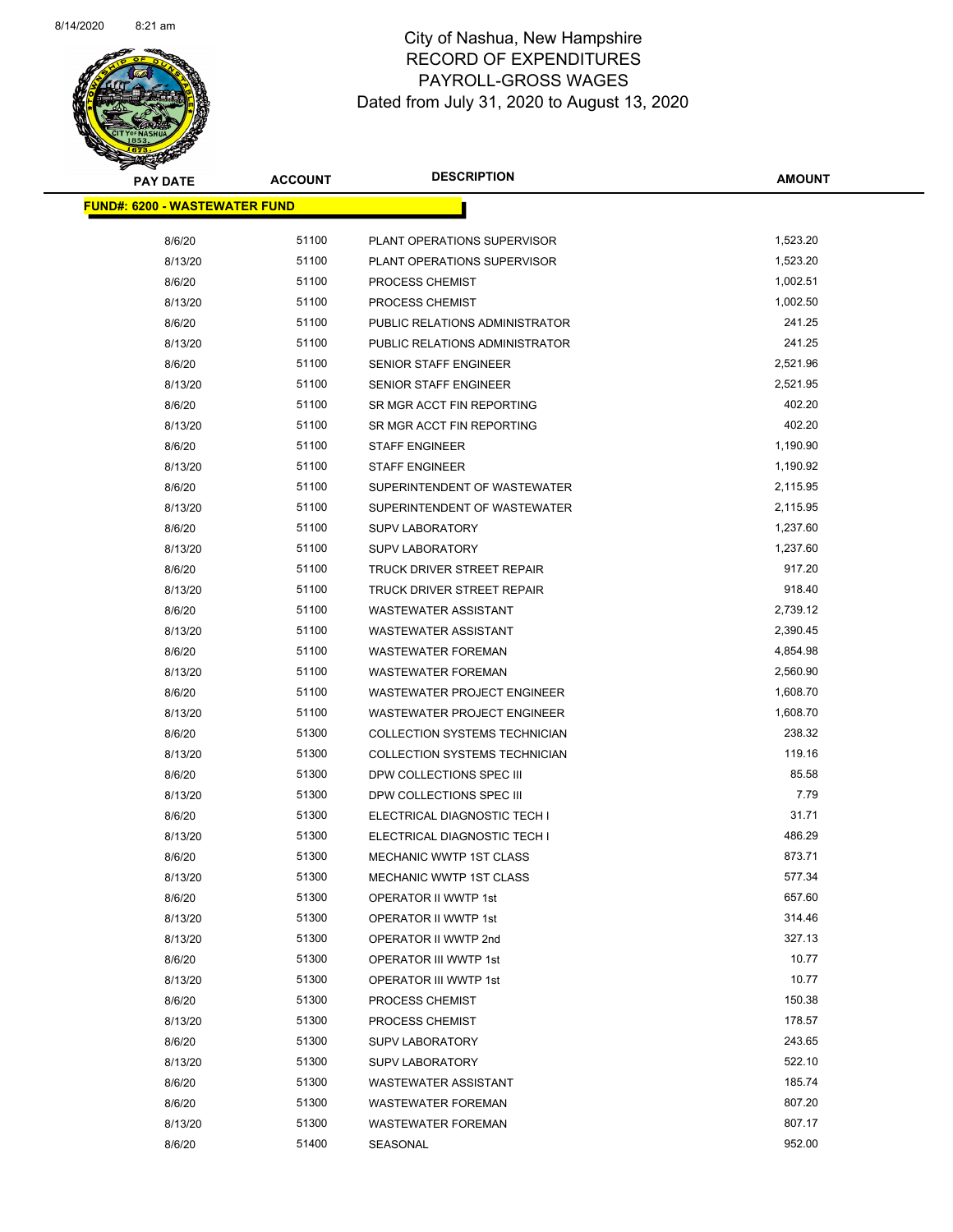

Page 82 of 83

| $\sum_{i=1}^n$<br><b>ACCOUNT</b><br><b>PAY DATE</b> |                                          | <b>DESCRIPTION</b>             | <b>AMOUNT</b> |
|-----------------------------------------------------|------------------------------------------|--------------------------------|---------------|
| <b>FUND#: 6200 - WASTEWATER FUND</b>                |                                          |                                |               |
| 8/13/20                                             | 51400                                    | SEASONAL                       | 1,164.50      |
| 8/6/20                                              | 51400                                    | <b>TEMPORARY LAB ASSISTANT</b> | 539.75        |
| 8/13/20                                             | 51400                                    | TEMPORARY LAB ASSISTANT        | 680.00        |
|                                                     | <b>TOTAL FUND 6200 - WASTEWATER FUND</b> |                                | \$106,579.15  |

## **FUND#: 6500 - PROPERTY & CASUALTY FUND**

| 8/6/20  | 51100 | LOSS & ADA SPECIALIST          | 1.400.05 |
|---------|-------|--------------------------------|----------|
| 8/13/20 | 51100 | LOSS & ADA SPECIALIST          | 1.400.05 |
| 8/6/20  | 51100 | <b>PROGRAM SUPV</b>            | 1.508.15 |
| 8/13/20 | 51100 | <b>PROGRAM SUPV</b>            | 1.508.15 |
| 8/6/20  | 51100 | PROPERTY AND CASUALTY ADJUSTER | 2,606.85 |
| 8/13/20 | 51100 | PROPERTY AND CASUALTY ADJUSTER | 2.606.85 |
| 8/6/20  | 51100 | <b>RISK MANAGER</b>            | 2.010.85 |
| 8/13/20 | 51100 | <b>RISK MANAGER</b>            | 2,010.85 |
| 8/6/20  | 59207 | WORKERS COMPENSATION CLAIMS    | 6.894.54 |
| 8/13/20 | 59207 | WORKERS COMPENSATION CLAIMS    | 7,519.60 |
| 8/6/20  | 59290 | LONG TERM DISABILITY CLAIMS    | 627.49   |
| 8/13/20 | 59290 | LONG TERM DISABILITY CLAIMS    | 627.49   |
|         |       |                                |          |

TOTAL FUND 6500 - PROPERTY & CASUALTY FUND<br>
\$30,720.92

### **FUND#: 6600 - BENEFITS SELF INSURANCE FUND**

| 8/6/20  | 51100 | <b>EMPLOYEE BENEFITS ASSISTANT</b> | 816.35   |
|---------|-------|------------------------------------|----------|
| 8/13/20 | 51100 | <b>EMPLOYEE BENEFITS ASSISTANT</b> | 816.35   |
| 8/6/20  | 51100 | EMPLOYEE BENEFITS MANAGER          | 1.608.70 |
| 8/13/20 | 51100 | <b>EMPLOYEE BENEFITS MANAGER</b>   | 1.608.70 |
| 8/6/20  | 51100 | EMPLOYEE BENEFITS SPEC             | 1.161.85 |
| 8/13/20 | 51100 | <b>EMPLOYEE BENEFITS SPEC</b>      | 1.161.85 |
| 8/6/20  | 51100 | HUMAN RESOURCES DIRECTOR           | 356.70   |
| 8/13/20 | 51100 | HUMAN RESOURCES DIRECTOR           | 356.70   |
| 8/6/20  | 51300 | <b>EMPLOYEE BENEFITS SPEC</b>      | 10.89    |
| 8/6/20  | 51400 | <b>HUMAN RESOURCES TEMP</b>        | 560.00   |
|         |       |                                    |          |

| <b>TOTAL FUND 6600 - BENEFITS SELF INSURANCE FUND</b> | \$8,458.09 |
|-------------------------------------------------------|------------|
|                                                       |            |
|                                                       |            |

| <b>FUND#: 7052 - MINE FALLS PARK ETF</b> |       |                 |
|------------------------------------------|-------|-----------------|
| 8/6/20                                   | 51400 | SEASONAL        |
| 8/13/20                                  | 51400 | <b>SEASONAL</b> |